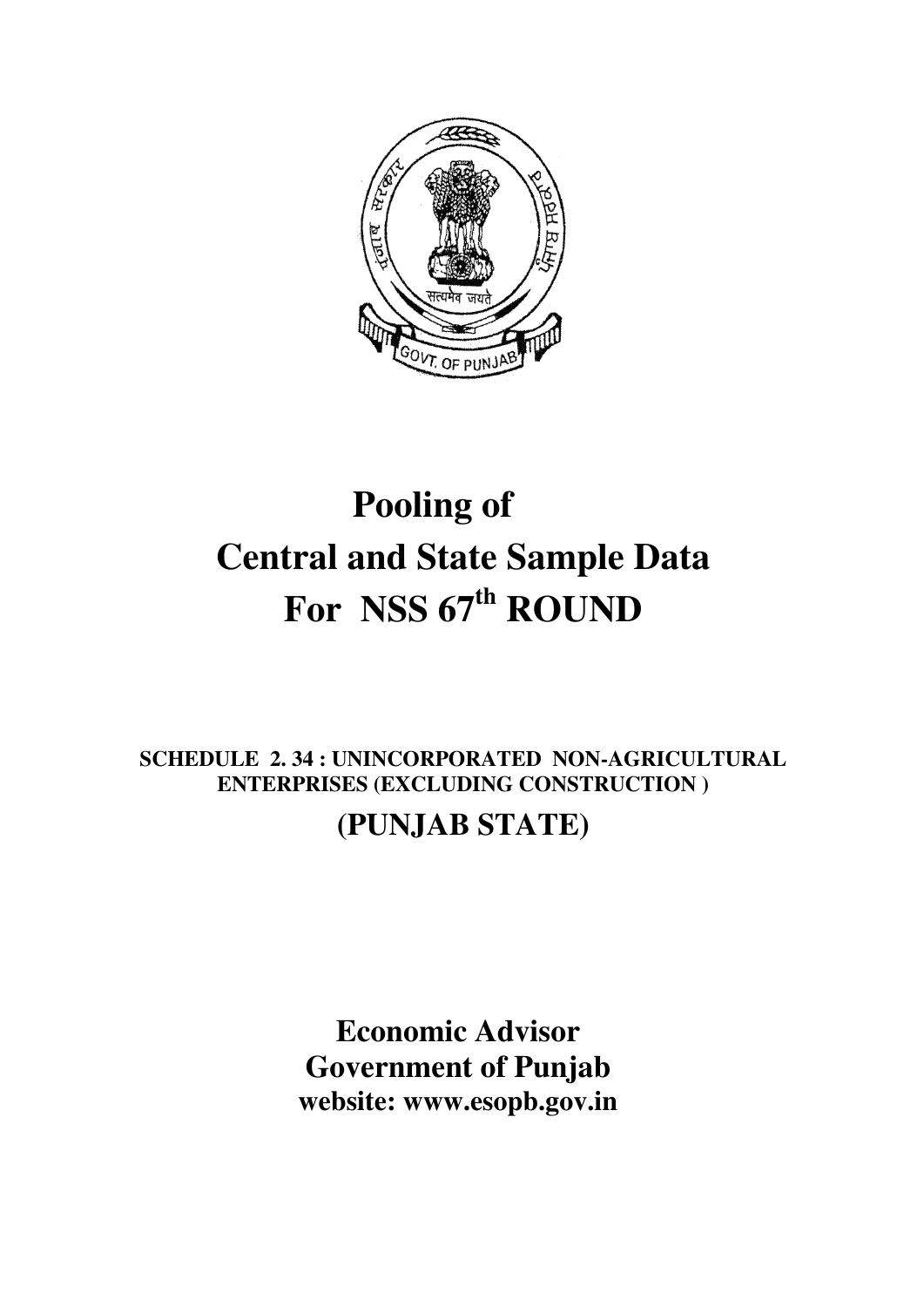### **PREFACE**

 The 67th round (July 2010-June 2011) of NSS was earmarked for survey on 'Unincorporated non-agricultural enterprises (excluding construction).The result of this survey contain estimated number of enterprises,workers and Gross Value added per worker relating to the unorganised sector of manufacturing,trade and services.One of the objectives of States participation in the NSS programme is to provide a mechanism by which sample size would be increased and the pooling of two sets of data can be done so as to enable better estimates at lower sub-state level.The present publication gives the pooled results of the Central and State sample data at district level for the NSS 67th round.

 I wish to place on record my sincere appreciation for the good work done by the officers and staff of Tabulation Section of DES. I acknowledge the sincere efforts done by officers as well as officials of Tabulation Section for data entry, validation and tabulation alongwith the preparation of report.

 I hope this report will be of very much use to the planners, policy makers, academicians and researchers. The Department expects suggestions and comments from readers for further improvement in the future endeavours of this kind.

Dated: M.L.Sharma Chandigarh Economic Adviser Government of Punjab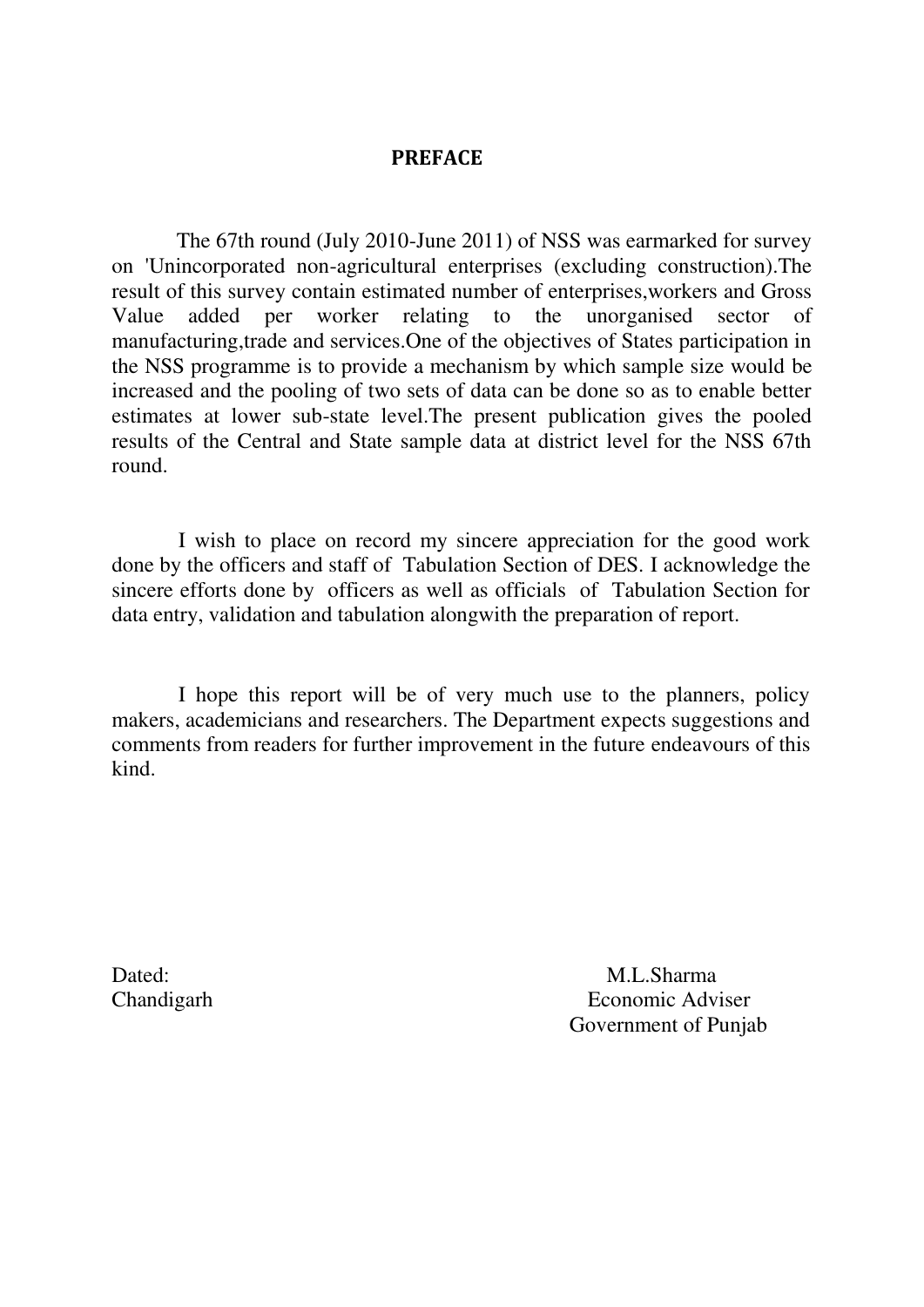### **Chapter 1 Introduction** 1-9

#### Background

Emerging need for pooling of estimates

NSC Committee on pooling

Testing the poolability of two sets of data

Methodology of pooling

Poolability test of two sample

Multinomial distribution test or chi-square test

Wald-Wolfowitz run test (non-parametric)

Run test

Parametric Test

Estimated rates/ratios

Presentation of Results

Sample size of Punjab State

Compilation Category

#### **Chapter-2 Results of Poolability test** 10-17

Table 0.1(R) :RUN TEST of GVAPW for OAE, for pooled sample in Punjab by BAC in rural

Table  $0.2(R)$ : RUN TEST of GVAPW for EST, for pooled sample in Punjab by BAC in rural

Table 0.3(U): RUN TEST of GVAPW for OAE, for pooled sample in Punjab by BAC in urban

Table 0.4(U) :RUN TEST of GVAPW for EST, for pooled sample in Punjab by BAC in urban

Table 0.5(R):MEAN TEST of GVAPW for OAE, for pooled sample in Punjab by BAC in rural

Table 0.6(R) :MEAN TEST of GVAPW for EST, for pooled sample in Punjab by BAC in rural

Table 0.7(U): MEAN TEST of GVAPW for OAE, for pooled sample in Punjab by BAC in urban

Table 0.8(U) :MEAN TEST of GVAPW for EST, for pooled sample in Punjab by BAC in urban

#### **Chapter -3 Pooled Results of schedule 2.34** 18-57

Table-38a(R): District wise estimated no of enterprises and their RSEs for all Punjab, rural

Table-38a(U): District wise estimated no of enterprises and their RSEs for all Punjab, urban

Table-38b(R): District wise estimated no of workers and their RSEs for all Punjab, rural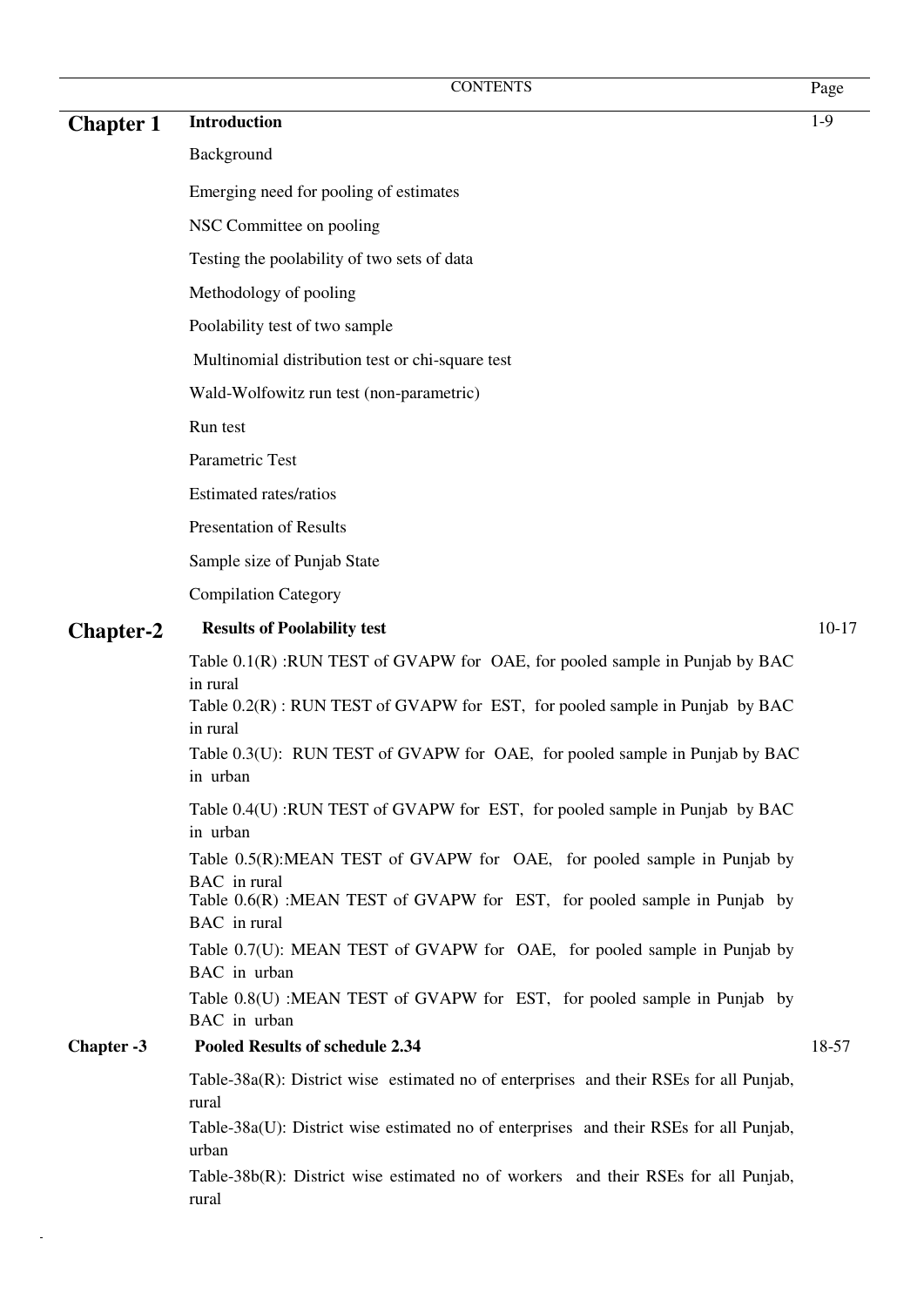| Table-38b(U): District wise estimated no of workers and their RSEs for all Punjab,<br>urban   |
|-----------------------------------------------------------------------------------------------|
| Table-40a(R): District wise estimate of Emoluments per hired worker for EST, Punjab,<br>rural |
| Table-40a(U): District wise estimate of Emoluments per hired worker for EST, Punjab,<br>urban |
| Table-40b(R): District wise RSE of Emoluments per hired worker for EST, Punjab,<br>rural      |
| Table-40b(U): District wise RSE of Emoluments per hired worker for EST, Punjab,<br>urban      |
| Table-50a(R): District wise GVAPW for Punjab, OAE, rural                                      |
| Table-50b(R): District wise GVAPW for Punjab, EST, rural                                      |
| Table-50c(R): District wise RSE of GVAPW for Punjab, OAE, rural                               |
| Table-50d(R): District wise RSE of GVAPW for Punjab, EST, rural                               |
| Table-50a(U: District wise GVAPW for Punjab, OAE, urban                                       |
| Table-50b(U): District wise GVAPW for Punjab, EST, urban                                      |
| Table-50c(U): District wise RSE of GVAPW for Punjab, OAE, urban                               |
| Table-50d(U): District wise RSE of GVAPW for Punjab, EST, urban                               |
| Table-38a (R)CC: Compilation category wise estimated no of enterprises for Punjab,<br>rural   |
| Table-38a (U)CC: Compilation category wise estimated no of enterprises for Punjab,<br>urban   |
| Table-38b (R)CC: Compilation category wise estimated no of workers<br>for Punjab,<br>rural    |
| Table-38b (U)CC: Compilation category wise estimated no of workers for Punjab,<br>urban       |
| Table-38c (R)CC: RSE of estimated enterprises and workers for Punjab, rural by CC             |
| Table-38c (U)CC: RSE of estimated enterprises and workers for Punjab, urban by CC             |
| Table-50a (R)CC: Compilation category wise GVAPW and RSE for Punjab, OAE,<br>rural            |
| Table-50b(R)CC: Compilation category wise GVAPW and RSE for Punjab, EST, rural                |
| Table-50c (R)CC: Compilation category wise GVAPW and RSE for Punjab, rural                    |
| Table-50a (U)CC: Compilation category wise GVAPW and RSE for Punjab, OAE,                     |
| urban<br>Table-50b(U)CC: Compilation category wise GVAPW and RSE for Punjab, EST,<br>urban    |
| Table-50c (U)CC: Compilation category wise GVAPW and RSE for Punjab, urban                    |
|                                                                                               |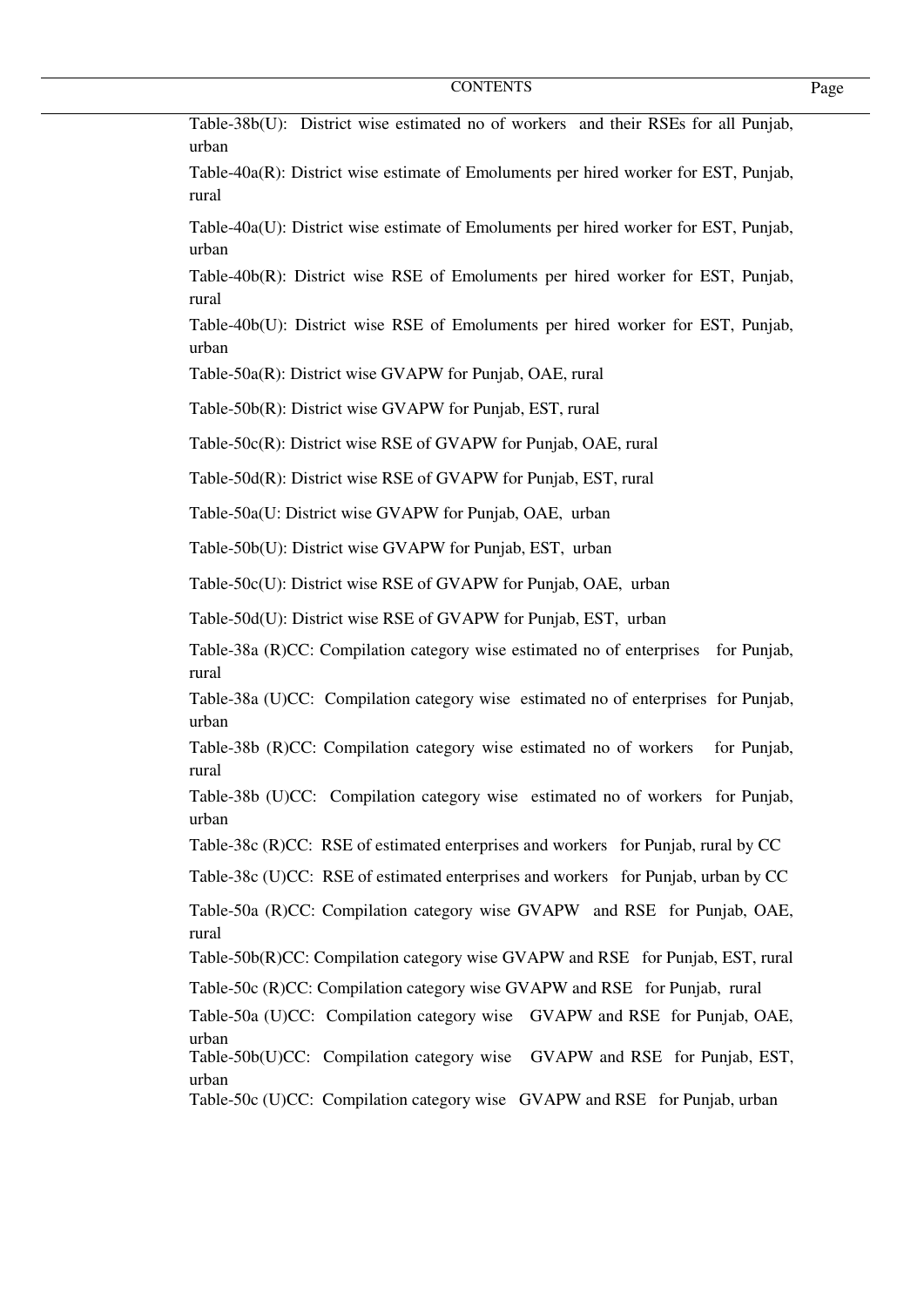### **Chapter-I**

### **Introduction**

### **Background**

The theoretical framework of pooling and the methodology as well as the issues concerning operational and technical aspects of poolability of NSS central and state sample data was detailed in the report submitted by one of the professional committee constituted by NSC on pooling of central and state sample data under the chairmanship of Professor R. Radhakrishna, Ex-Chairman, National Statistical Commission (NSC). As a follow up action, DPD undertook pooling exercise of central and state sample data of two states and the methodology of pooling was demonstrated along with the exercise of pooling undertaken to the State Govt Officials in two central pooling workshops and 5 GSDP workshops organised in collaboration with NAD and State DES so that DES may undertake the pooling exercise independently in respect of their State. The present exercise is pooling of validated Punjab state sample data of NSS  $67<sup>th</sup>$  round with the central sample data released.

#### **Emerging need for pooling of estimates:**

- There has been, of late, major thrust for lower level data for decentralized planning and development
- $\bullet$  13<sup>th</sup> Finance Commission, in Para 12.99 of its report, noted that "Comparable" estimates of district income are extremely relevant for measuring intra-state income disparities.
- This will enable State Governments to effectively plan policy and programme interventions. They could also be used as a parameter for horizontal distribution of fiscal transfers
- The Commission also recommended for granting finance to State Governments, which should be utilized by them for strengthening statistical infrastructure at the district level.

#### **NSC Committee on pooling:**

The Committee was costituted under the chairmanship of Prof. R. Radhakrishna in 2010 to look into following

- Conditions to be fulfilled for pooling of Central and State Sample NSS data
- Methodology for pooling
- Time frame by which the exercise needs to be completed by each State
- Generating weighting diagrams from the pooled data at sub-state level for the purpose of consumer price indices (Rural and Urban) including occupation specific indices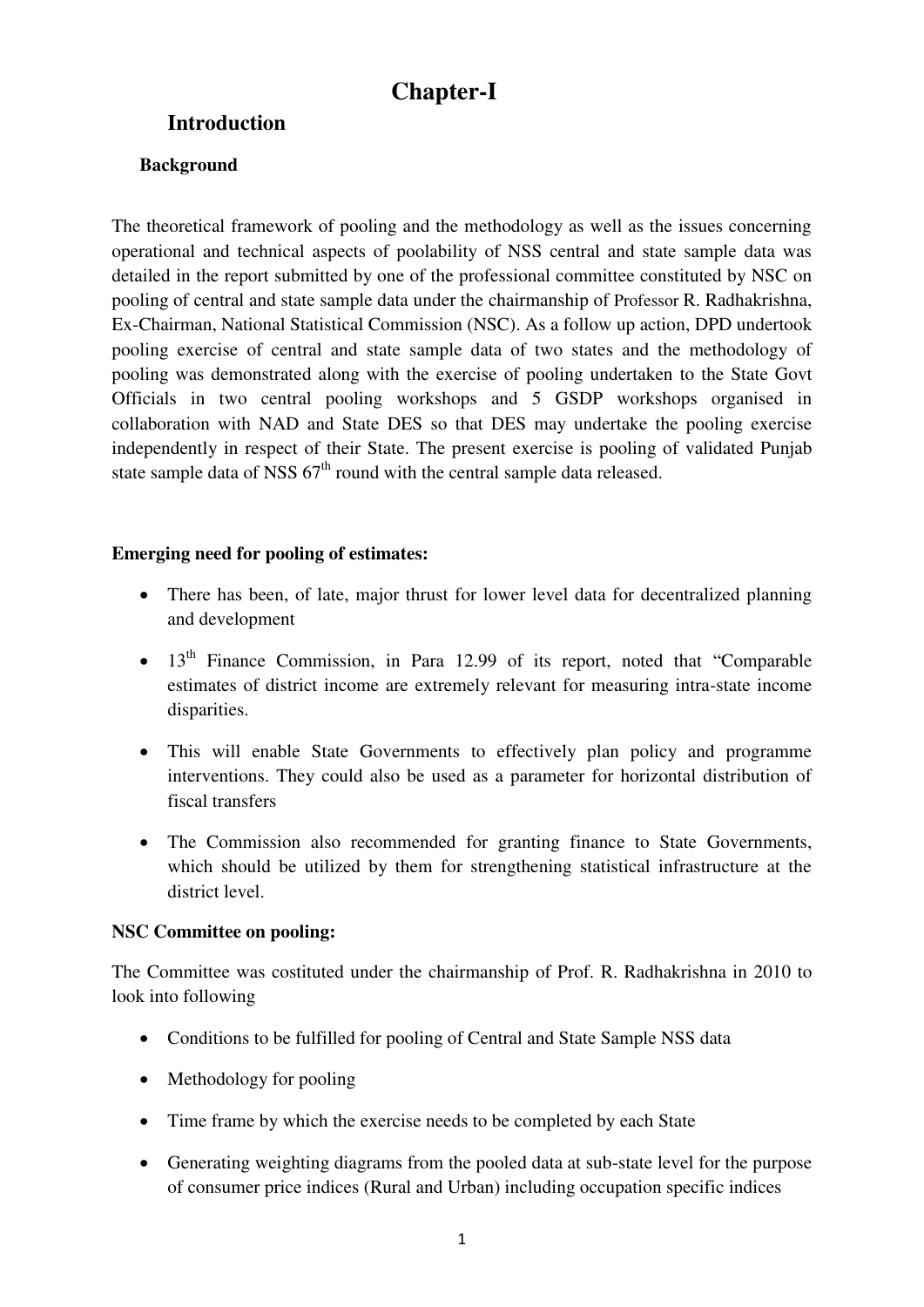such as CPI-AL, CPI-IW etc., from the NSS data on consumer expenditure surveys (quinquennial & thin sample)

#### **Parameters considered for pooling**:

Considering the smaller sample size at district level following broad parameters were considered for pooling.

- District wise estimated number of enterprises and workers by sector, enterprise type [OAE(own account enterprise), EST(establishment), ALL] and BAC [broad activity category: Manufacturing(MFG), Trade and Services]
- State level estimated enterprises and workers by sector, enterprise type (OAE, EST, ALL) and CC (compilation category: 63 NAD CC)
- District wise emoluments per hired worker in establishments by sector and BAC
- State level emoluments per hired worker in establishments by sector and CC (63) NAD CC)
- District wise GVA per enterprises by sector, enterprise type (OAE, EST, ALL) and BAC
- State level GVA per enterprises by sector and CC (63 NAD CC)
- District wise GVA per worker by sector, enterprise type (OAE, EST, ALL) and BAC
- State level GVA per worker by sector and CC (63 NAD CC)

### **Testing the poolability of two sets of data:**

District wise following tests were undertaken.

- a) District wise Wald-Wolfowitz run test for GVAPW by BAC for central and state sample separately for OAE and EST [non parametric Z-test]
- b) District wise divergence test for GVAPW by BAC for central and state sample separately for OAE and EST (Establishments) between central and state sample [parametric Z-test]

### **Methodology of pooling:**

Two alternate methods are used in pooling the central and state sample data.

- a) **Weighting by Matching ratio:** Building aggregate estimate of pooled sample in proportion matching ratio m:n of central and state sample aggregate estimate where m and n are the allotted sample for central and state sample separately for rural and urban sector. Building ratio estimate of pooled sample as ratio of aggregate estimates.
- b) **Weighting by inverse of variance:** Ratio estimates are built by weighting the ratio estimate of central and state sample in proportion to inverse of variance of ratio of the central and state sample.

### **Poolability test of two sample**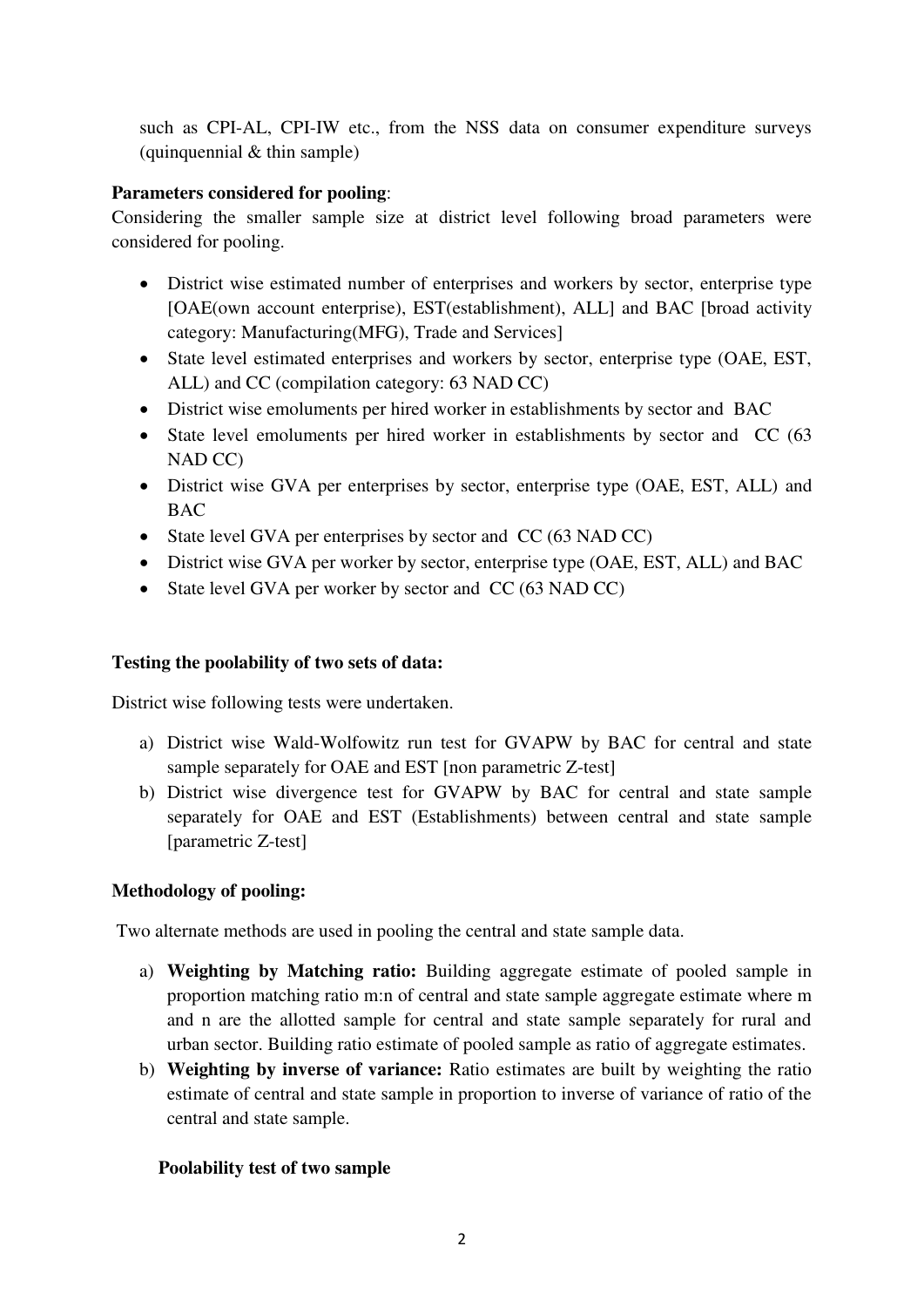- **As such two sets of data cannot be merged for generating pooled estimate without testing that the samples are realized from identical distribution function**
- **Since the parametric distribution of the sample mean is unknown one may adopt non-parametric tests such Run test, Median test, chi-square test etc to test that the samples are coming from identical distribution function**
- **Median test: Observations in each sample are assigned to two groups, one consisting of data whose values are higher than the median value of the two groups combined, and the other consisting of data whose values are at the median or below**
- **The statistical power of this test may sometimes be improved by using a value other than the median to define the groups say quintile classes**
- **Let m\* be the median of the pooled sample data. Constructed 2 X 2 contingency table as below and use chi-square test if State sample and Central sample have identical median Observed frequency of each cell**  $O_{ij} = N_{ij}$  **where**  $i = 1$  **to 2,**  $j = 1$  **to 2.**
- Expected frequency of each cell  $E_{ij} = (N_i * N_j)/N$ , where  $i = 1$  to 2,  $j = 1$  to 2.
- degrees of freedom =  $(2-1)*(2-1) = 1$

| <b>Sample-type</b> | no of sample observation |               | <b>Total</b>        |
|--------------------|--------------------------|---------------|---------------------|
|                    | $\ast$<br>$\leq$ m       | $\ast$<br>> m |                     |
| <b>State</b>       | N                        | N             | N                   |
|                    | 11                       | 12            | 1.                  |
| <b>Central</b>     | N                        | N             | N                   |
|                    | 21                       | 22            | 2.                  |
| <b>Total</b>       | N                        | N             | N                   |
|                    | $\cdot$ 1                | $\cdot$ .2    | $\bullet$ $\bullet$ |

$$
\chi^2
$$
 Value =  $\sum_{i=1}^{2} \sum_{j=1}^{2} (O_{ij} - E_{ij})^2 / O_{ij}$ 

#### **Multinomial distribution test or chi-square test**

 For discrete data such as status of activity, educational level and categorical variable such as land possesed code etc, standard tests of equality of sample proportions of two sets of data based on multinomial distributions, relevant chi-square tests may be used after grouping the attributes/categorical variables in to a suitable number of classes so that each class contains adequate number of sample observations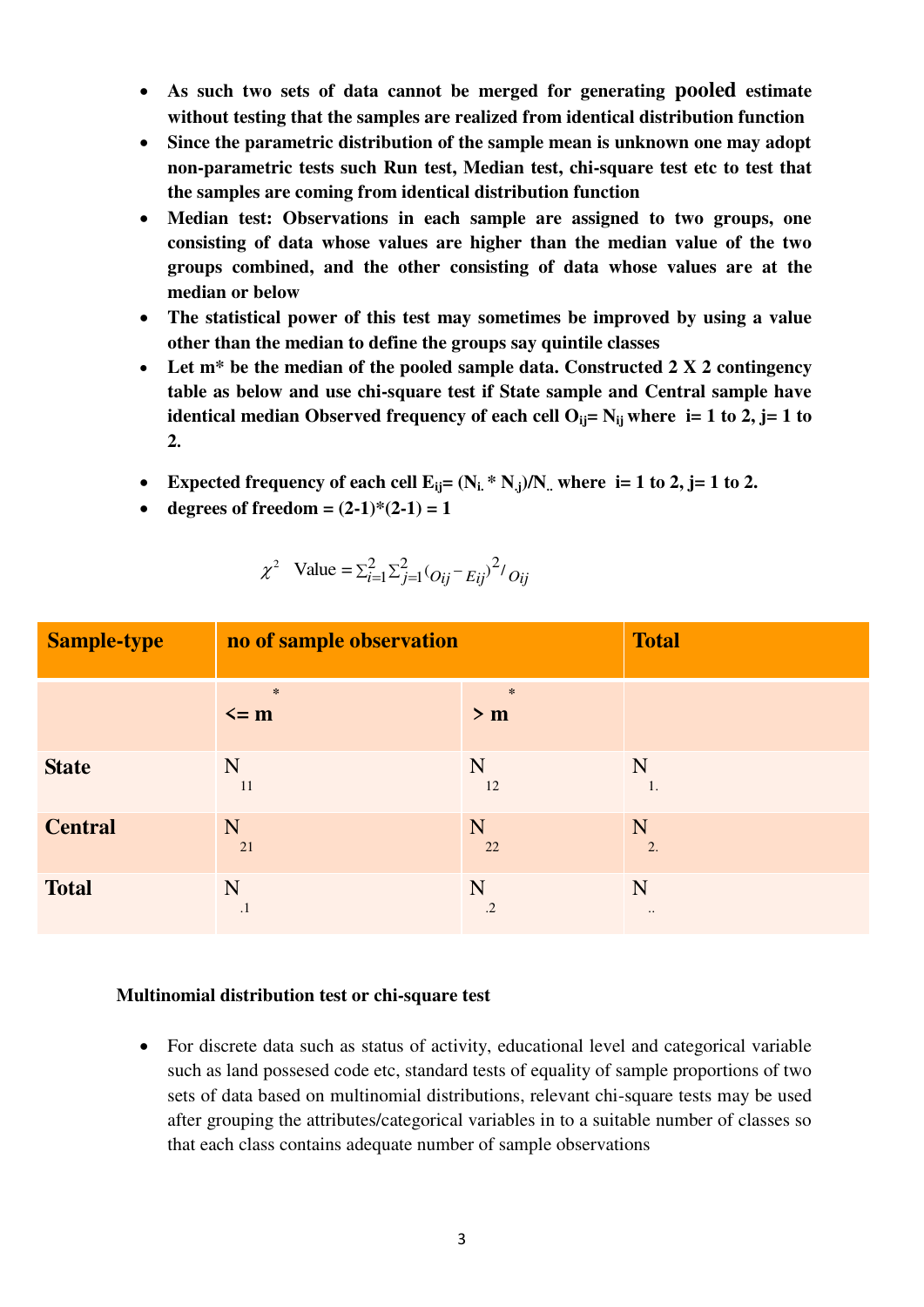- Construct 2 X k contingency table for k classes at the domain where two sets of data are to be pooled as given in next slide and use chi-square test if State sample and Central sample have identical
- Observed frequency of each cell  $O_{ii} = N_{ii}$  where  $i = 1$  to 2,  $j = 1$  to k.
- Expected frequency of each cell  $E_{ij} = (N_i * N_j)/N$ , where  $i = 1$  to 2,  $j = 1$  to k.

$$
\chi^2
$$
 Value =  $\sum_{i=1}^{2} \sum_{j=1}^{k} (O_{ij} - E_{ij})^2 / O_{ij}$ 

**degrees of freedom =**  $(2-1)*(k-1) = k-1$ 

| <b>Sample-type</b> | no of sample observation | <b>Total</b>    |                           |                |                   |
|--------------------|--------------------------|-----------------|---------------------------|----------------|-------------------|
|                    | <b>Class-1</b>           | <b>Class-2</b>  | $\bullet\bullet$          | Class-k        |                   |
| <b>State</b>       | N<br>11                  | N<br>12         | $\bullet$ .               | N<br>1k        | N<br>1.           |
| <b>Central</b>     | N<br>21                  | N<br>22         | $\ddot{\phantom{0}}\cdot$ | N<br>2k        | N<br>2.           |
| <b>Total</b>       | N<br>$\cdot$             | N<br>$\cdot$ .2 | $\ddotsc$                 | N<br>$\cdot$ k | N<br>$\cdot\cdot$ |

#### **Wald-Wolfowitz run test (non-parametric)**

- Suppose X and Y are independent random samples with cumulative distribution function (CDF) as  $F_s(x)$  and  $F_c(y)$
- Null Hypothesis to be tested is  $H_0$ :  $F_s(x) = F_c(x)$  for all x against alternative Hypothesis is H<sub>1</sub>:  $F_s(x) \leq F_c(x)$  for all x and  $F_s(x) \leq F_c(x)$  for some x
- Let  $x_1, x_2, \ldots, x_m$  be iid observation from state sample with distributive function  $F_s$ and  $y_1, y_2, \ldots, y_n$  be iid observation from central sample with distributive function  $F_c$ .
- Merge the data and order them with respect to comparable characteristic under consideration say monthly per capita expenditure (MPCE)

#### **Run test:**

• In the merged data order sequence: put "1" for X and "0" for Y. Let U be the total runs observed where 'run' is a sequence of adjacent equal symbols.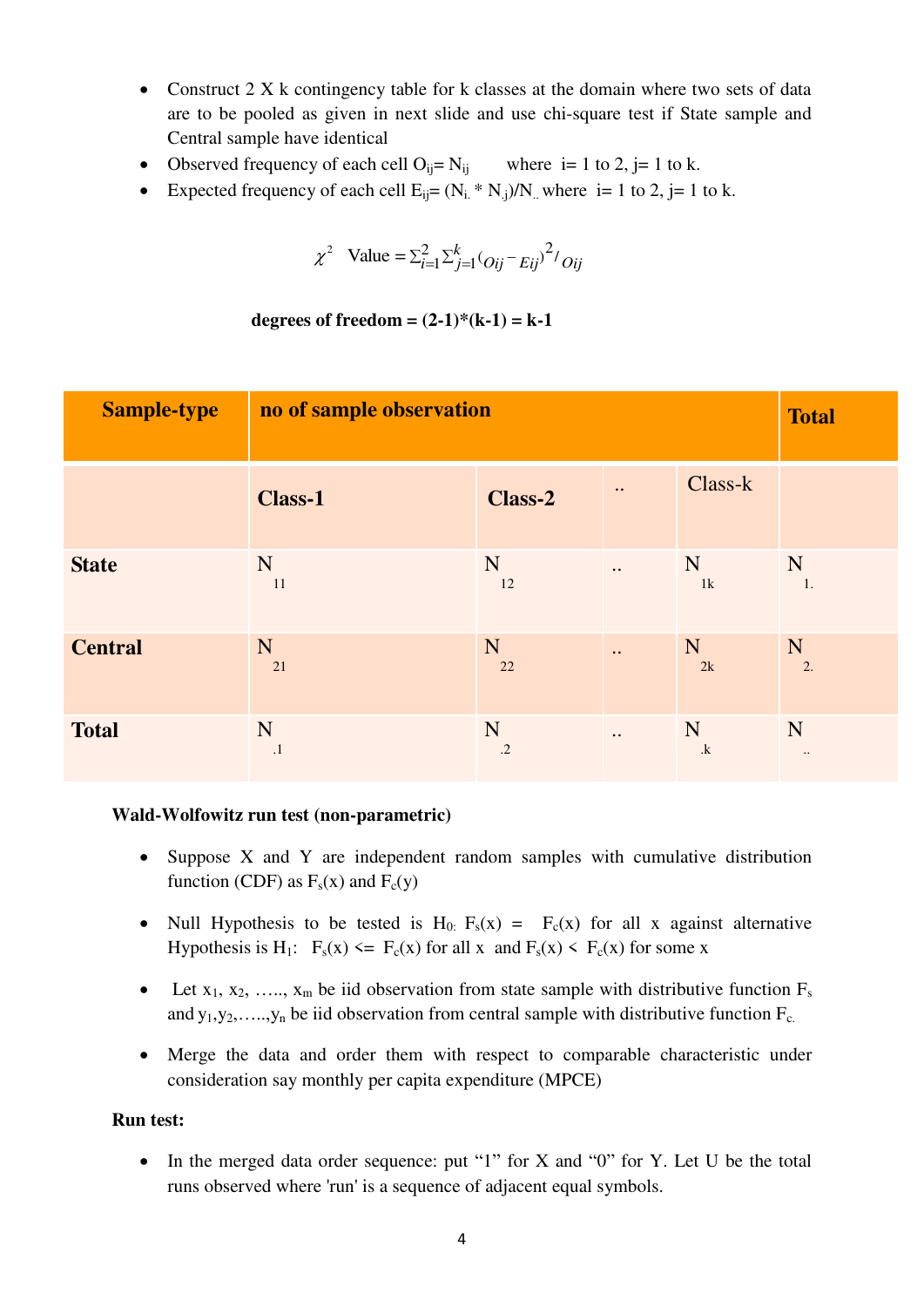- For example, following sequence: 1111000111001111110000 is divided in six runs, three of them are made out of "1" and the others are made out of "0".
- The total runs U is a random variable whose distribution for large sample can be treated as normal with:

$$
mean = \frac{2mn}{m+n} + 1
$$

$$
Variance = \frac{2mn(2mn-m-n)}{(m+n)^2(m+n-1)}
$$

- After normalizing the variable U one may use one sided z-test for testing the Null hypothesis. In extreme case the value of U will be 2 meaning by observed characteristic of all the observation of one sample is less than the other samples
- Limitations of this test is when there is a tie between two samples in the observed value. One has to resolve ties in usual manner.
- If there is large number of ties which is bound to occur specially for qualitative attributes like education level this test is not recommended.
- This test can be well applied for a continuous variable such as MPCE which are less prone to ties.
- For discrete variable use chi-square test

### **Parametric Test:**

#### **Aggregate estimate**:

- $\bullet$  Let t<sub>yc</sub> and t<sub>ys</sub> be the estimate of Y at domain level of pooling based on central and state sample respectively with corresponding variances  $V(t_{yc})$  and  $V(t_{vs})$ .
- For large sample, making all assumption of parametric test, one may use Z-Statistic to test the null hypothesis  $H_0 E(t_{yc}) = E(t_{ys})$  where E stands for expectation

#### **Aggregate estimate**:

$$
Z = \frac{(t_{yc} - t_{ys})}{\sqrt{(V(t_{yc}) + V(t_{ys}))}}
$$

 $V(t_{\rm vc})$  and  $V(t_{\rm vs})$  could be estimated as

$$
\hat{V}(t_{yc}) = \sum_{l} (t_{yc1} - t_{yc2})^2 / 4 and \hat{V}(t_{ys}) = \sum_{l} (t_{ys1} - t_{ys2})^2 / 4
$$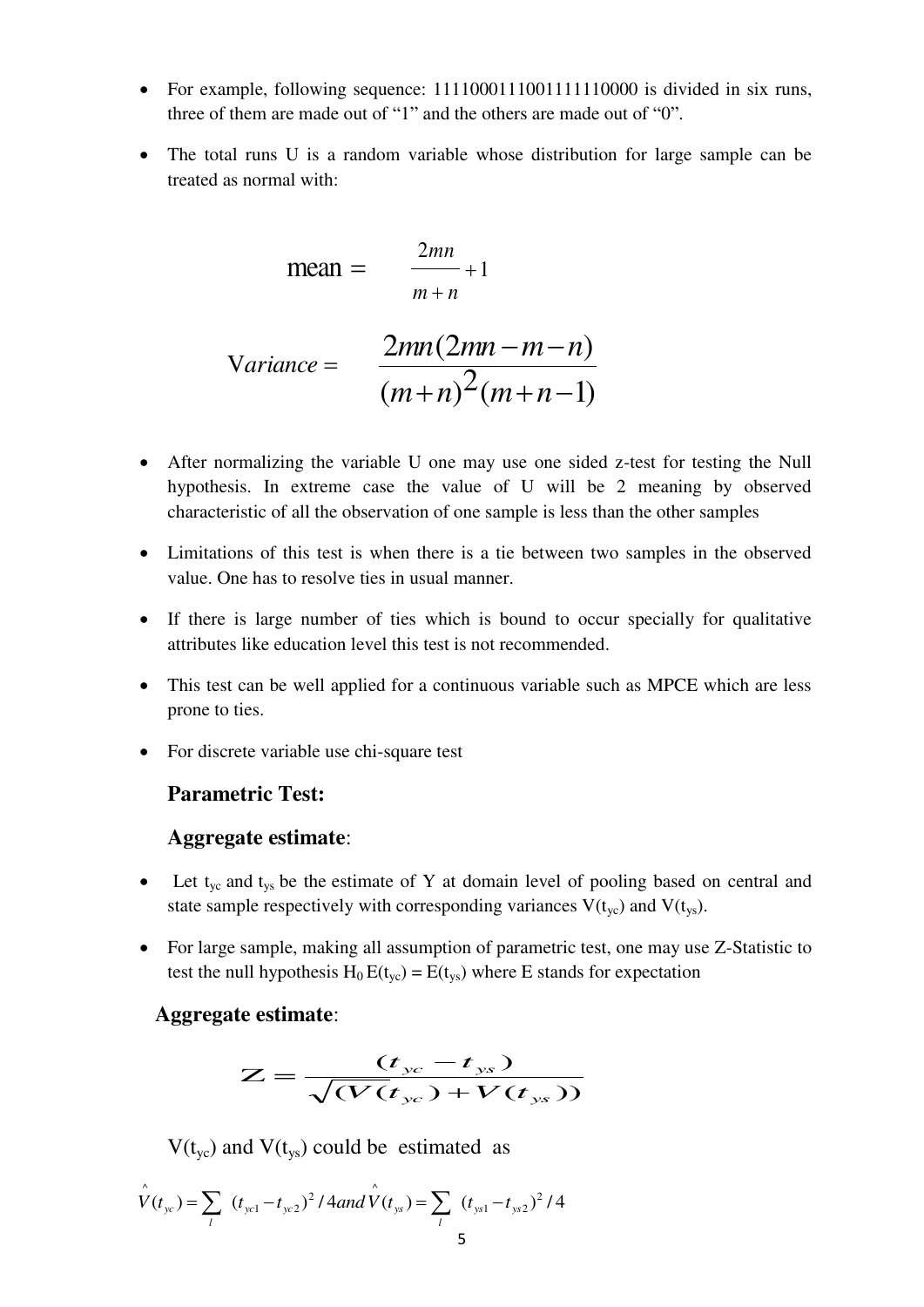Where  $\sum_{i}$  stands for summing over stratum x sub-stratum level variance at the domain of pooling

### **Estimated rates/ratios**:

- Let  $r_c$  and  $r_s$  be the estimate of population rates  $R_c$  and  $R_s$  ie ratio Y/X based on central and state sample respectively with corresponding mean square error  $MSE(r_c)$  and  $MSE(r<sub>s</sub>)$ .
- For large sample, making all assumption of parametric test, one may use Z-Statistic to test the null hypothesis  $H_0 E(r_c)=E(r_s)$  where E stands for expectation.

$$
Z = \frac{(r_c - r_s)}{\sqrt{(MSE(r_c) + MSE(r_s))}}
$$

 $MSE(r_c)$  and  $MSE(r_s)$  are estimated as follows:

$$
mse(r_c) = (var(t_{yc}) - 2 * r_c cov(t_{yc}, t_{xc}) + r_c^2 * var(t_{xc})) / t_{xc}^2
$$
  

$$
mse(r_s) = (var(t_{ys}) - 2 * r_s cov(t_{ys}, t_{xs}) + r_s^2 * var(t_{xs})) / t_{xs}^2
$$

$$
\hat{V}(t_{yc}) = \sum_{l} (t_{yc1} - t_{yc2})^2 / 4 \qquad \hat{V}(t_{ys}) = \sum_{l} (t_{ys1} - t_{ys2})^2 / 4
$$
  

$$
\hat{V}(t_{xc}) = \sum_{l} (t_{xc1} - t_{xc2})^2 / 4 \qquad \hat{V}(t_{xs}) = \sum_{l} (t_{xs1} - t_{xs2})^2 / 4
$$

$$
cov(t_{yc}, t_{xc}) = \sum_{l} (t_{yc1} - t_{yc2})(t_{xc1} - t_{xc2})/4
$$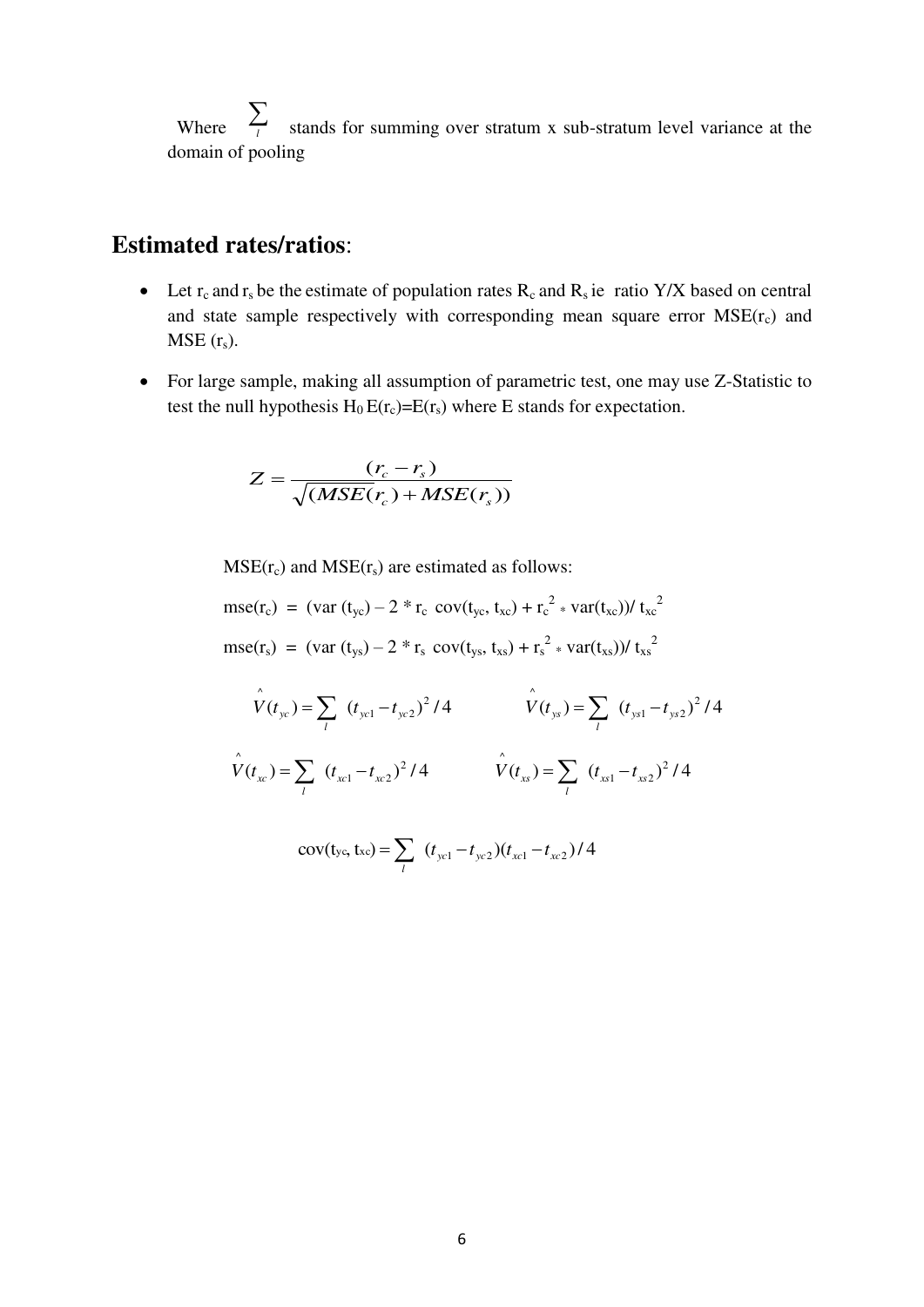#### **Presentation of results:**

Summary statements of results are placed in the document both for poolabilty test and pooled results for Punjab state. Details results are also available in excel sheet and print files generated through the pooling software.

**Sample size:** Total sample size of Punjab State for CENTRAL and STATE sample is given below:

| <b>PUNJAB-RURAL</b>    |                     |                               |                     |                            |  |  |  |
|------------------------|---------------------|-------------------------------|---------------------|----------------------------|--|--|--|
| <b>Central sample</b>  |                     |                               | <b>State sample</b> |                            |  |  |  |
| <b>Enterprise type</b> | <b>FSU</b> allotted | <b>Enterprise</b><br>surveyed | FSU<br>allotted     | <b>Enterprise surveyed</b> |  |  |  |
| <b>OAE</b>             | 216                 | 3114                          | 216                 | 1999                       |  |  |  |
| <b>EST</b>             | 216                 | 1227                          | 216                 | 951                        |  |  |  |
| <b>ALL</b>             | 216                 | 4341                          | 216                 | 2950                       |  |  |  |
|                        |                     | <b>PUNJAB-URBAN</b>           |                     |                            |  |  |  |
| <b>Enterprise type</b> | <b>FSU</b> allotted | <b>Enterprise</b>             | <b>FSU</b>          | <b>Enterprise surveyed</b> |  |  |  |
|                        |                     | surveyed                      | allotted            |                            |  |  |  |
| <b>OAE</b>             | 200                 | 2719                          | 200                 | 1691                       |  |  |  |
| <b>EST</b>             | 200                 | 2352                          | 200                 | 1681                       |  |  |  |
| <b>ALL</b>             | 200                 | 5071                          | 200                 | 3372                       |  |  |  |

**Compilation Category**: Compilation category used for generating state level results are as follows:

| CC | <b>Compilation Category Description</b> | <b>NIC2008</b>    |
|----|-----------------------------------------|-------------------|
| 01 | Cotton ginning+ cleaning and bailing    | 01632             |
| 02 | meat+fish+fruits+vegetables+oils        | $101+102+103+104$ |
| 03 | dairy products                          | 105               |
| 04 | grain mill products                     | $106 + 108$       |
| 05 | other food products                     | 107               |
| 06 | beverages                               | 110               |
| 07 | tobacco products                        | 12                |
| 08 | spinning+ weaving+finishing of textiles | $13 + 143$        |
| 09 | wearing apparel                         | 141-14105         |
| 10 | leather & fur products                  | $142 + 15$        |
| 11 | wood and wood products                  | 16                |
| 12 | furniture                               | 3100              |
| 13 | paper and printing +publishing          | $17+18+(58-582)$  |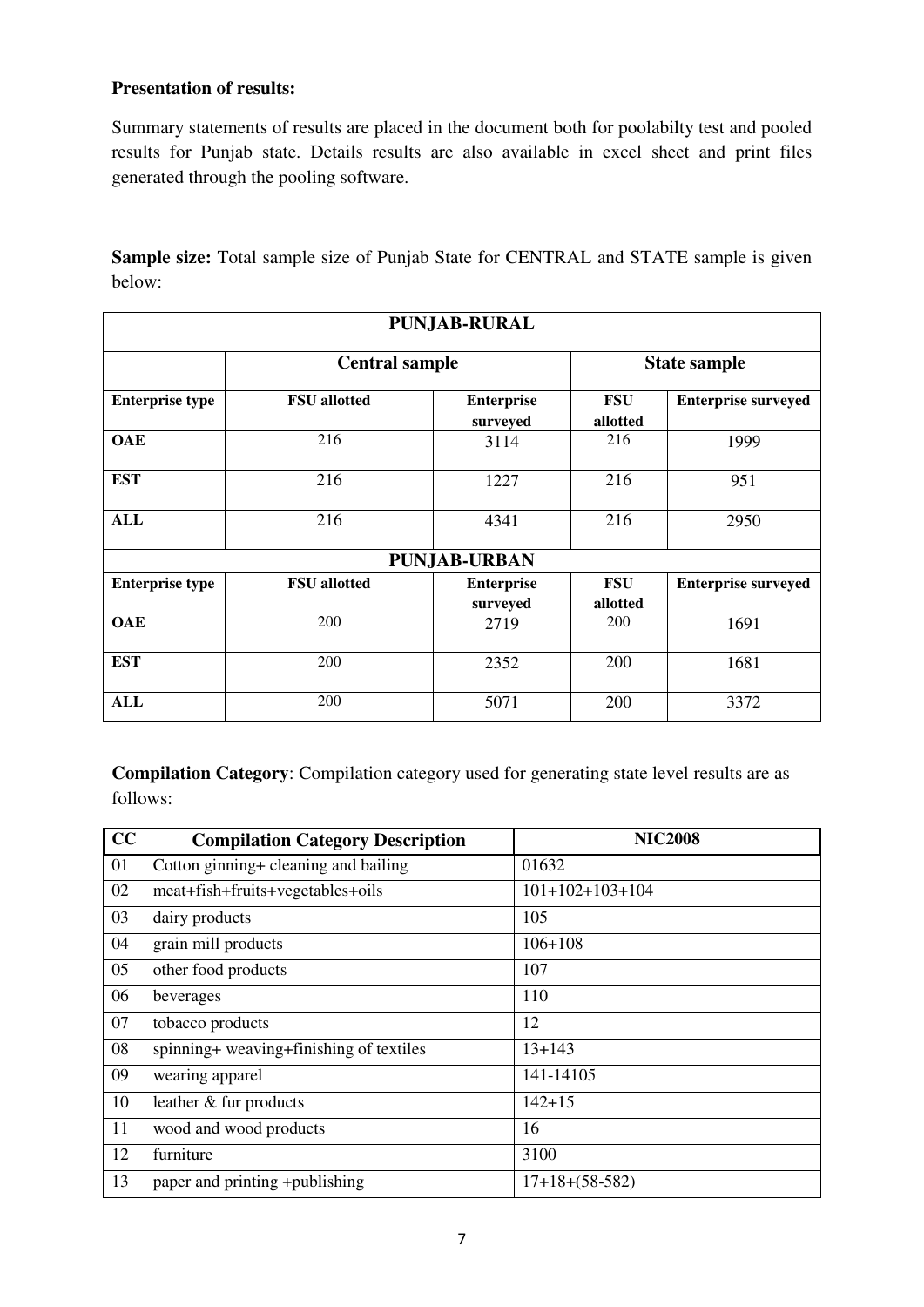| CC | <b>Compilation Category Description</b>          | <b>NIC2008</b>               |
|----|--------------------------------------------------|------------------------------|
| 14 | rubber+ plastic+petroleum products etc.          | $19 + 22$                    |
| 15 | pharmaceuticals+chemical and chemical products   | $20 + 21$                    |
| 16 | non-metallic products                            | 23                           |
| 17 | basic metals(Ferrous)                            | $241 + 2431$                 |
| 18 | basic metals(Non-Ferrous)                        | 242+2432                     |
| 19 | recycling                                        | 383                          |
| 20 | febricated metal products+repair(nondomestic)    | $25+3311$                    |
| 21 | computer+electronics+optical+repair(nondomestic) | $26 + 3313$                  |
| 22 | electrical machinery+repair(nondomestic)         | $27 + 3314$                  |
| 23 | machinery nec+repair(nondomestic)                | 28+3312+3320                 |
| 24 | transport equipment+repair(nondomestic)          | $29+30+3315$                 |
| 25 | other manufacturing+repair                       | 32+3319                      |
| 26 | repair of motor vehicles and motor cycles        | 45403+452                    |
| 27 | Sale of motor vehicles                           | 45-45403-452+473             |
| 28 | Whole sale trade $+$ Auctioning activities       | 46+92001                     |
| 29 | Repair of personal and household goods           | 9512+952                     |
| 30 | Retail trade (except motor vehicle)              | 47-473+92002                 |
| 31 | Hotels; Camping sites etc.                       | 55                           |
| 32 | Restaurant+bars+canteen                          | 56                           |
| 33 | Scheduled passenger land transport               | 4921                         |
| 34 | Non-sch passenger transport by motor vehicles    | 4922-49226                   |
| 35 | Freight transport by motor vehicles              | 49231                        |
| 36 | Other non-scheduled passenger land transport     | 49226                        |
| 37 | Freight transport other than by motor vehicles   | 49232                        |
| 38 | water Transport                                  | 50                           |
| 39 | Financial excl insurance and pension             | $643 + 649$                  |
| 40 | Other financial activities                       | $65+6612+6619+662+663$       |
| 41 | Storage and Ware Housing                         | 521                          |
| 42 | Supporting & Auxiliary transport activities      | $52 - 521 + 79$              |
| 43 | Postal services                                  | 531                          |
| 44 | Courier activities                               | 532                          |
| 45 | Cable operator                                   | 61103                        |
| 46 | Other communication                              | 61-61103                     |
| 47 | <b>Real Estate</b>                               | 68                           |
| 48 | Renting of Machinery                             | 77                           |
| 49 | Computer relating services                       | 582+62+(63-6391)+9511        |
| 50 | Legal services                                   | 691                          |
| 51 | Accounting+Book-Keeping                          | 692                          |
| 52 | Research Dev.                                    | $70+71+72+73+74+78+80+81+82$ |
| 53 | Education                                        | 85491                        |
| 54 | Coaching centre                                  | 85-85491                     |
| 55 | Medical and Health                               | $86 + 75$                    |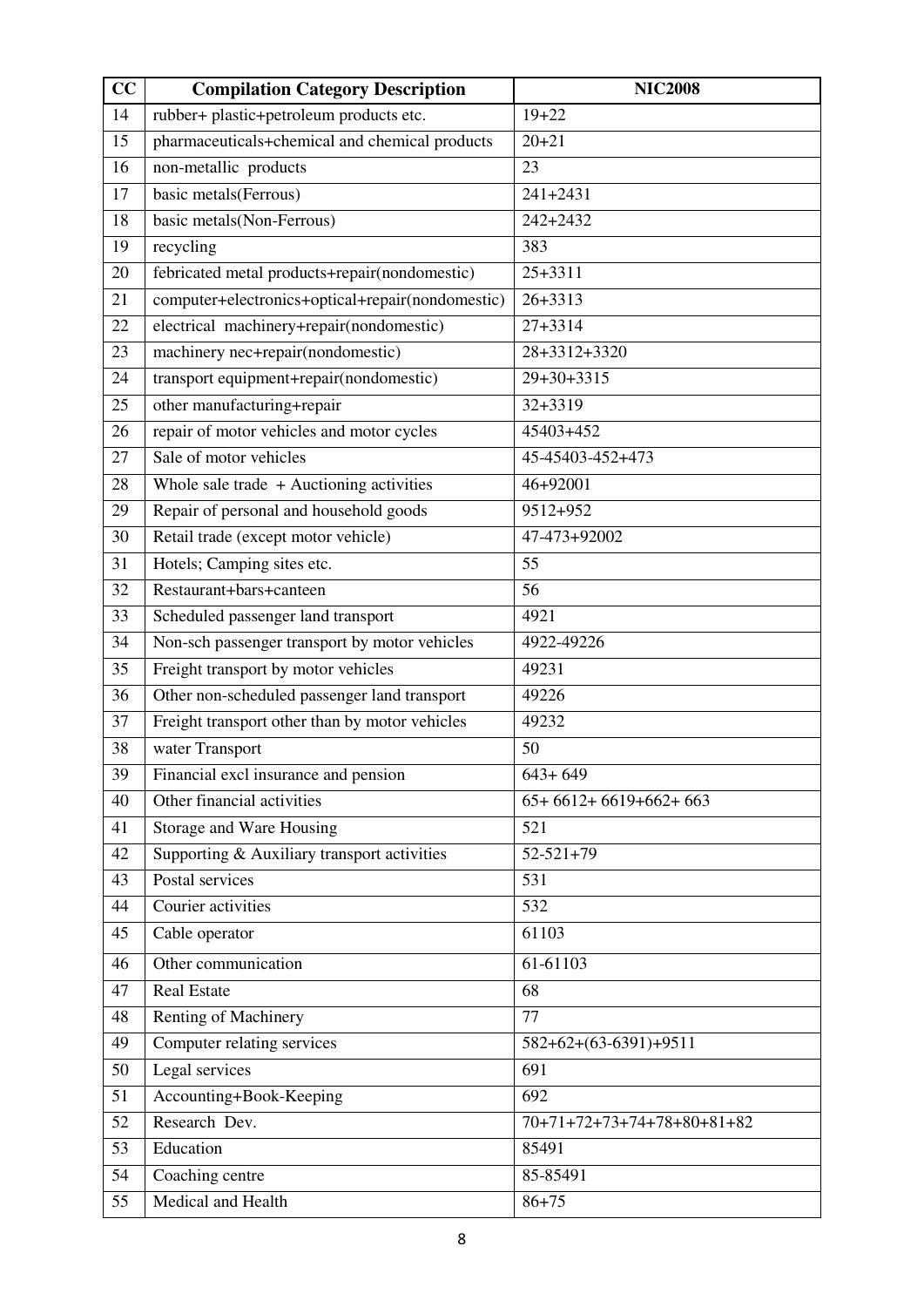| CC | <b>Compilation Category Description</b> | <b>NIC2008</b>              |
|----|-----------------------------------------|-----------------------------|
| 56 | <b>Sanitary Services</b>                | $37+381+382+39$             |
| 57 | Membership Organisations                | $87 + 88 + 94$              |
| 58 | Recreation & Entertainment              | 59+60+6391+90+91+(92-92001- |
| 59 | Washing & cleaning of Textiles          | 9601                        |
| 60 | Hair dressing + beauty treatment        | 9602                        |
| 61 | <b>Custom Tailoring</b>                 | 14105                       |
| 62 | Funeral related + other services        | 9603+9609                   |
| 63 | Pvt. Household with employed person     | 97                          |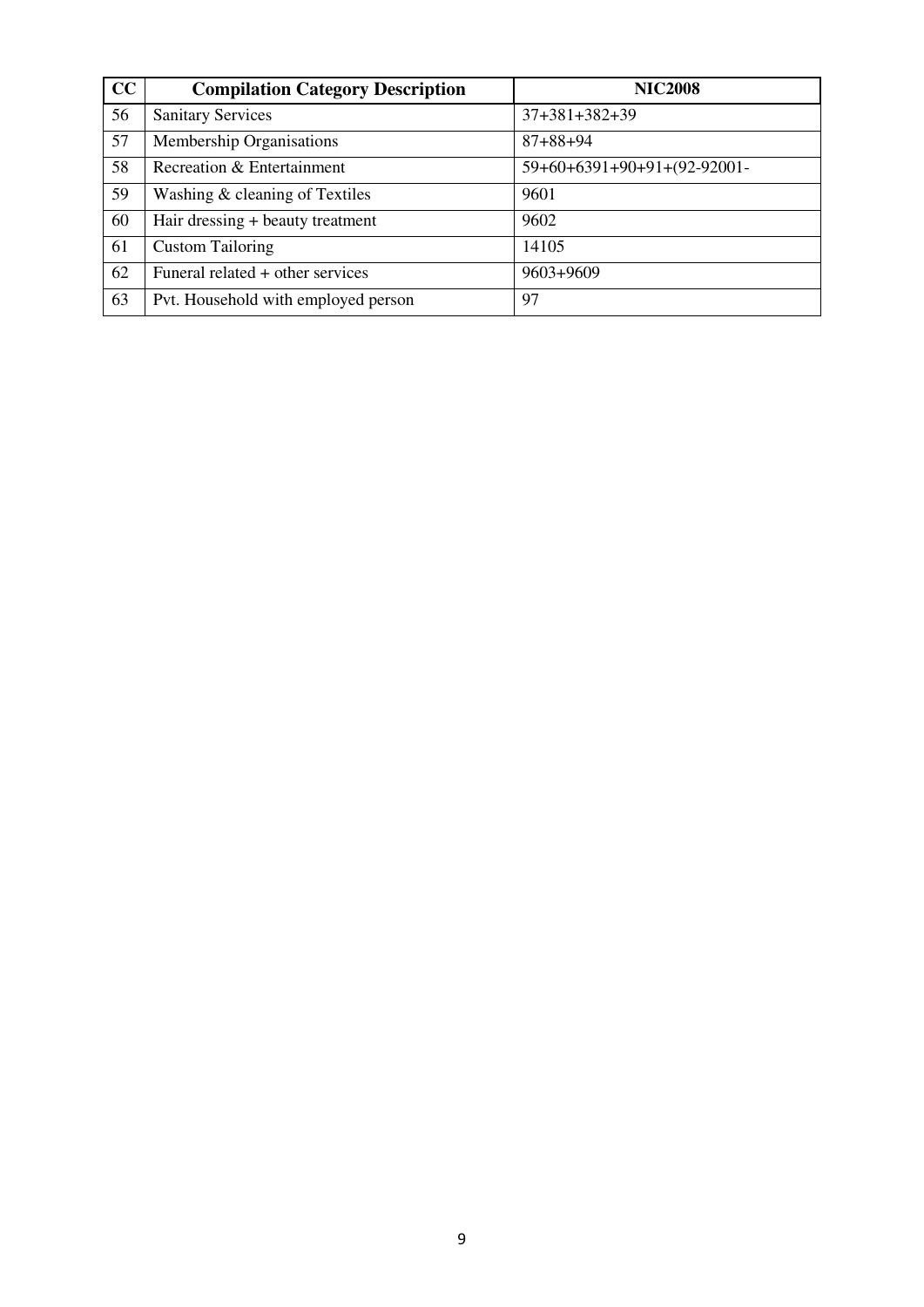### **CHAPTER-II**

## **Results of Poolability Test**

|                | <b>Sector: RURAL Enttype: OAE -RUN TEST</b><br><b>State: PUNJAB</b>        |            |                |              |             |                |               |  |
|----------------|----------------------------------------------------------------------------|------------|----------------|--------------|-------------|----------------|---------------|--|
|                | Table-0.1 (R): District wise result of run test of GVAPW for pooled sample |            |                |              |             |                |               |  |
|                | $Z_{0.01}$ = - 2.33 [one sided test] reject if z-value < $Z_{0.01}$        |            |                |              |             |                |               |  |
| <b>Dist</b>    | <b>District Name</b>                                                       | <b>MFG</b> |                | <b>TRADE</b> |             | <b>SERVICE</b> |               |  |
| code           |                                                                            | Z-value    | Accept         | Z-value      | Accept      | Z-value        | <b>Accept</b> |  |
| $\mathbf{1}$   | Gurdaspur                                                                  | $-3.97044$ | ${\bf N}$      | $-3.73485$   | $\mathbf N$ | $-3.13557$     | ${\bf N}$     |  |
| $\overline{2}$ | Amritsar                                                                   | -3.98998   | $\mathbf N$    | $-3.35208$   | $\mathbf N$ | $-4.47546$     | ${\bf N}$     |  |
| 3              | Kapurthala                                                                 | $-2.72455$ | $\mathbf N$    | $-2.25471$   | $\mathbf Y$ | 5.63E-03       | $\mathbf Y$   |  |
| $\overline{4}$ | Jalandhar                                                                  | $-2.49045$ | ${\bf N}$      | 0.424914     | Y           | $-0.37487$     | Y             |  |
| 5              | Hoshiarpur                                                                 | $-9.10254$ | ${\bf N}$      | $-1.94269$   | $\mathbf Y$ | $-3.83368$     | ${\bf N}$     |  |
| 6              | Nawanshehar                                                                | $-0.78658$ | $\overline{Y}$ | $-1.17779$   | Y           | $-0.24054$     | $\mathbf Y$   |  |
| $\overline{7}$ | Roopnagar                                                                  | $-2.85665$ | $\mathbf N$    | $-2.44984$   | N           | $-1.3608$      | Y             |  |
| 8              | Fatehgarh Sahib                                                            | $-2.84056$ | ${\bf N}$      | $-4.8325$    | $\mathbf N$ | $-2.74367$     | ${\bf N}$     |  |
| 9              | Ludhiana                                                                   | $-4.37451$ | ${\bf N}$      | $-0.97962$   | Y           | $-0.76909$     | Y             |  |
| 10             | Moga                                                                       | $-3.37296$ | ${\bf N}$      | $-1.94922$   | Y           | $-1.36883$     | Y             |  |
| 11             | Firozpur                                                                   | $-1.55793$ | Y              | $-1.72827$   | Y           | $-1.58908$     | Y             |  |
| 12             | Muktsar Sahib                                                              | $-1.96928$ | $\mathbf Y$    | 0.385833     | Y           | $-1.64256$     | Y             |  |
| 13             | Fraidkot                                                                   | 0.135635   | $\mathbf Y$    | $-0.48633$   | Y           | 0.057134       | $\mathbf Y$   |  |
| 14             | Bathinda                                                                   | $-1.10671$ | Y              | $-0.13761$   | Y           | 0.384206       | Y             |  |
| 15             | Mansa                                                                      | $-1.32463$ | Y              | $-0.78882$   | Y           | $-0.24684$     | Y             |  |
| 16             | Sangrur                                                                    | $-5.58022$ | ${\bf N}$      | $-6.46237$   | $\mathbf N$ | $-2.96121$     | $\mathbf N$   |  |
| 17             | Patiala                                                                    | $-3.38351$ | ${\bf N}$      | $-5.28587$   | $\mathbf N$ | $-4.34479$     | ${\bf N}$     |  |
| 18             | S.A.S Nagar                                                                | $-0.40815$ | Y              | $-3.68039$   | N           | $-1.76225$     | Y             |  |
| 19             | Barnala                                                                    | -5.58989   | $\mathbf N$    | $-1.26996$   | Y           | $-2.58636$     | $\mathbf N$   |  |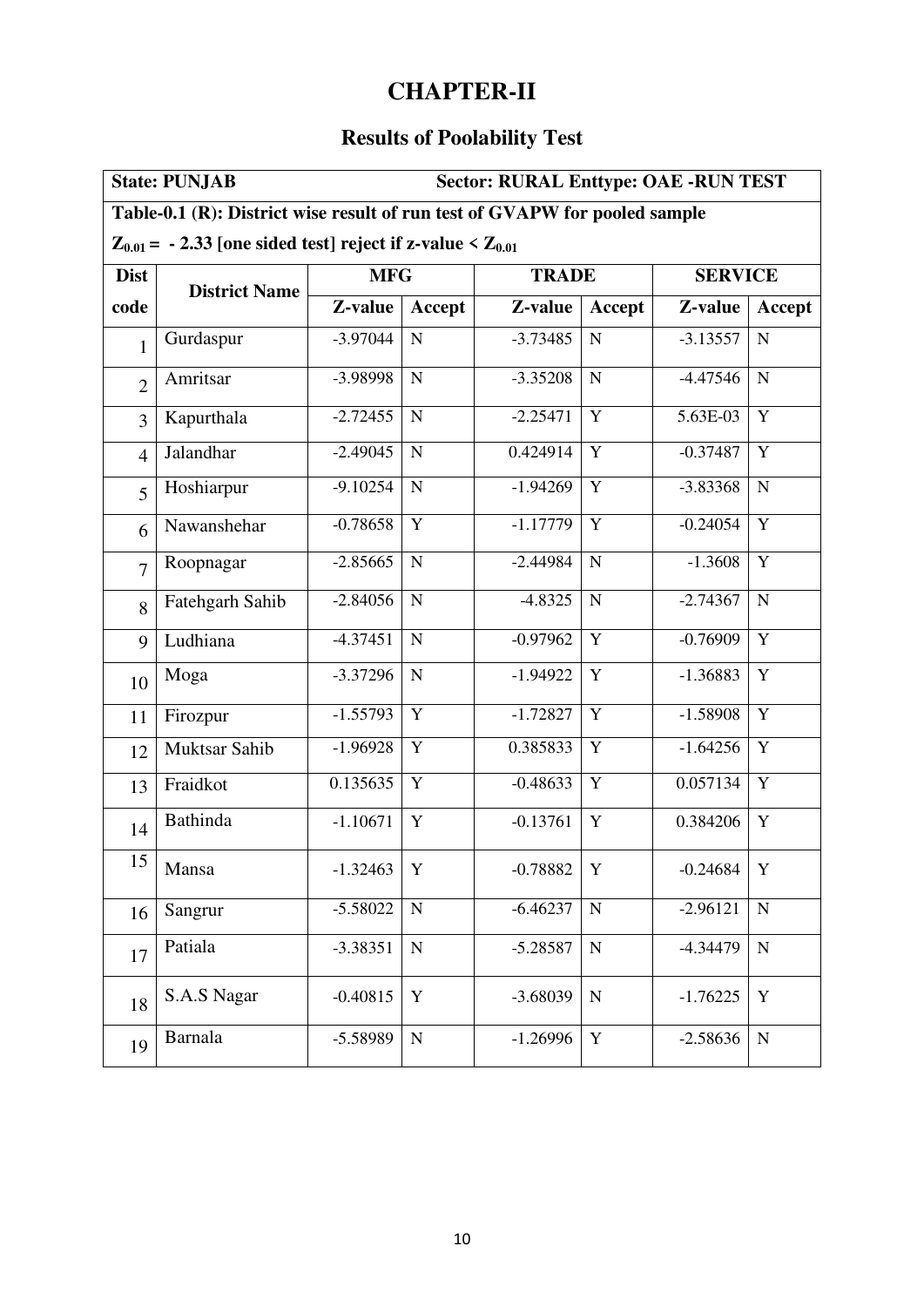### **State: PUNJAB Sector: RURAL Enttype: EST -RUN TEST**

### **Table-0.2 (R): District wise result of run test of GVAPW for pooled sample**

### $Z_{0.01}$  = - 2.33 [one sided test] reject if z-value <  $Z_{0.01}$

| <b>Dist</b>    | <b>District Name</b> | <b>MFG</b>   |             | <b>TRADE</b> |             | <b>SERVICE</b> |             |
|----------------|----------------------|--------------|-------------|--------------|-------------|----------------|-------------|
| code           |                      | Z-value      | Accept      | Z-value      | Accept      | Z-value        | Accept      |
| $\mathbf{1}$   | Gurdaspur            | 0.257308     | $\mathbf Y$ | 0.807294     | Y           | $-0.47664$     | $\mathbf Y$ |
| $\overline{2}$ | Amritsar             | $-2.65489$   | $\mathbf N$ | $-2.49516$   | $\mathbf N$ | $-4.32649$     | $\mathbf N$ |
| 3              | Kapurthala           | $-0.61546$   | $\mathbf Y$ | $-0.28783$   | Y           | 8.27E-02       | Y           |
| $\overline{4}$ | Jalandhar            | 1.731826     | $\mathbf Y$ | $-0.06268$   | $\mathbf Y$ | $-0.39114$     | Y           |
| 5              | Hoshiarpur           | $-3.31944$   | $\mathbf N$ | $-3.49933$   | ${\bf N}$   | $-1.07835$     | Y           |
| 6              | Nawanshehar          | $-2.3509$    | $\mathbf N$ | 0.224853     | Y           | $-2.49674$     | ${\bf N}$   |
| $\overline{7}$ | Roopnagar            | $-3.74035$   | $\mathbf N$ | $-4.16902$   | $\mathbf N$ | $-2.22742$     | Y           |
| 8              | Fatehgarh<br>Sahib   | 0.272301     | Y           | $-0.2423$    | Y           | 0.266343       | Y           |
| 9              | Ludhiana             | 0.398219     | $\mathbf Y$ | 0.654654     | Y           | $-2.23687$     | $\mathbf Y$ |
| 10             | Moga                 | $-0.79772$   | $\mathbf Y$ | $-0.58835$   | $\mathbf Y$ | $-1.0294$      | Y           |
| 11             | Firozpur             | $\mathbf{0}$ |             | 0.262613     | Y           | 0.27735        | $\mathbf Y$ |
| 12             | <b>Muktsar Sahib</b> | 0.237069     | $\mathbf Y$ | 0.680708     | Y           | $-0.93472$     | $\mathbf Y$ |
| 13             | Fraidkot             | $-0.28415$   | Y           | $-0.13041$   | Y           | $-0.75788$     | $\mathbf Y$ |
| 14             | <b>Bathinda</b>      | $-0.73102$   | $\mathbf Y$ | 0.26465      | Y           | $-1.36316$     | $\mathbf Y$ |
| 15             | Mansa                | $-0.10564$   | Y           | $-0.98292$   | Y           | $-0.41581$     | Y           |
| 16             | Sangrur              | $-1.71332$   | Y           | $-5.67907$   | ${\bf N}$   | $-1.30705$     | $\mathbf Y$ |
| 17             | Patiala              | $-3.84434$   | ${\bf N}$   | $-3.00461$   | ${\bf N}$   | $-2.01414$     | Y           |
| 18             | S.A.S Nagar          | $-1.73819$   | $\mathbf Y$ | $-1.03407$   | $\mathbf Y$ | $-1.14776$     | $\mathbf Y$ |
| 19             | <b>Barnala</b>       | $-3.75681$   | ${\bf N}$   | $-3.20415$   | ${\bf N}$   | $-3.0366$      | ${\bf N}$   |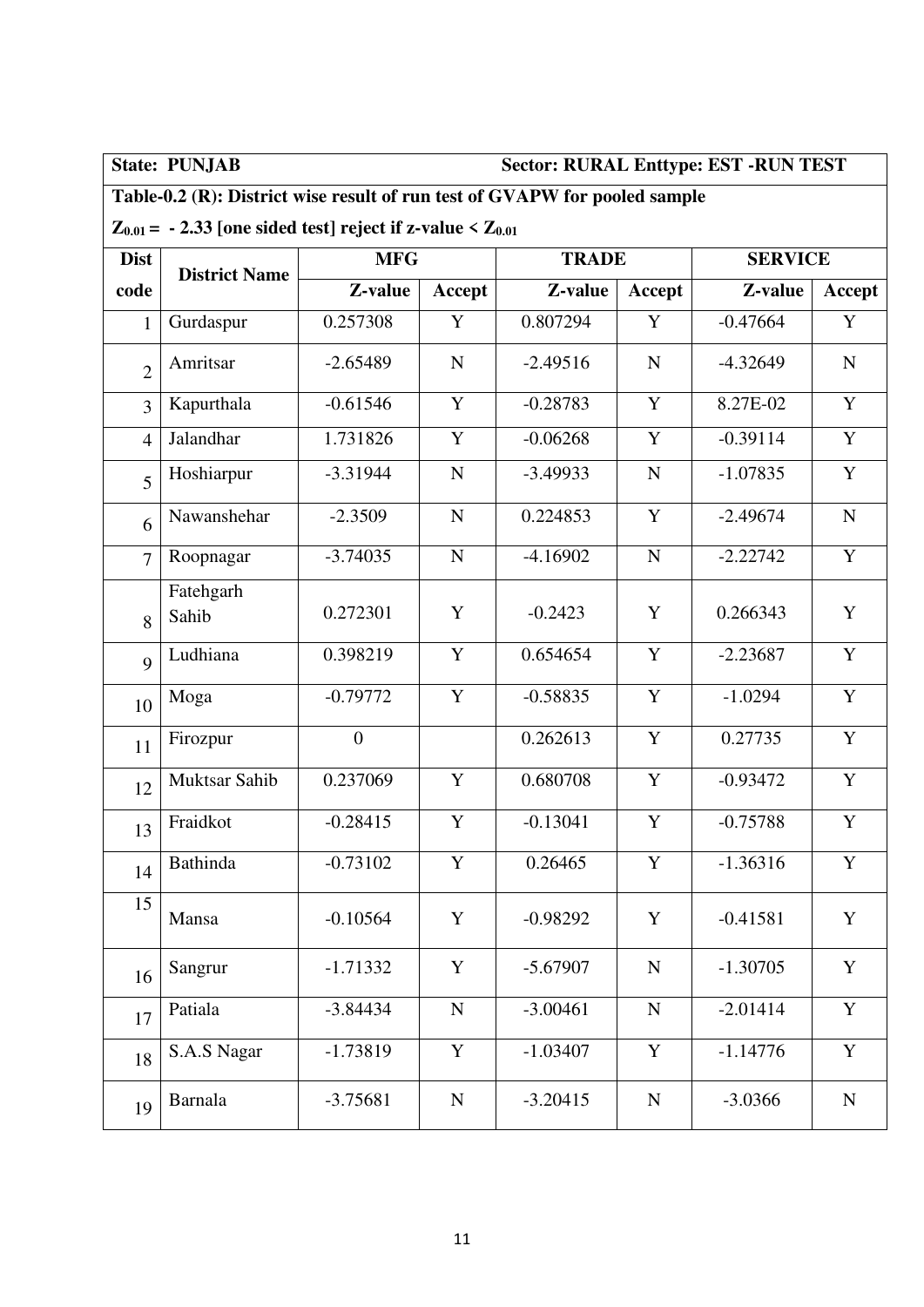### **State: PUNJAB Sector: URBAN Enttype: OAE -RUN TEST**

### **Table-0.3 (U): District wise result of run test of GVAPW for pooled sample**

### $Z_{0.01}$  = - 2.33 [one sided test] reject if z-value  $Z_{0.01}$

| <b>Dist</b>    | <b>District</b>      | <b>MFG</b> |             | <b>TRADE</b> |             | <b>SERVICE</b> |             |
|----------------|----------------------|------------|-------------|--------------|-------------|----------------|-------------|
| code           | <b>Name</b>          | Z-value    | Accept      | Z-value      | Accept      | Z-value        | Accept      |
| 1              | Gurdaspur            | $-0.82598$ | Y           | $-2.10911$   | Y           | $-3.74421$     | $\mathbf N$ |
| $\overline{2}$ | Amritsar             | $-2.11204$ | Y           | $-2.76255$   | ${\bf N}$   | $-5.55485$     | $\mathbf N$ |
| 3              | Kapurthala           | $-0.64458$ | Y           | $-1.80903$   | $\mathbf Y$ | $-1.71377$     | $\mathbf Y$ |
| $\overline{4}$ | Jalandhar            | $-3.06917$ | ${\bf N}$   | $-2.07246$   | Y           | 1.05341        | Y           |
| 5              | Hoshiarpur           | $-4.62726$ | $\mathbf N$ | $-2.31031$   | Y           | $-4.4655$      | $\mathbf N$ |
| 6              | Nawanshehar          | 0.485938   | Y           | 0.864645     | Y           | $-0.62221$     | $\mathbf Y$ |
| $\overline{7}$ | Roopnagar            | $-1.72417$ | Y           | $-3.27734$   | ${\bf N}$   | $-1.01696$     | Y           |
| 8              | Fatehgarh            | $-3.98254$ | ${\bf N}$   | $-3.87945$   | ${\bf N}$   | $-4.343$       | $\mathbf N$ |
| 9              | Ludhiana             | $-2.54555$ | ${\bf N}$   | $-2.50096$   | ${\bf N}$   | $-1.87241$     | Y           |
| 10             | Moga                 | $-2.8972$  | $\mathbf N$ | 0.804652     | Y           | $-0.89735$     | Y           |
| 11             | Firozpur             | $-2.88983$ | ${\bf N}$   | $-0.11788$   | Y           | $-0.3144$      | $\mathbf Y$ |
| 12             | <b>Muktsar Sahib</b> | $-2.85846$ | ${\bf N}$   | $-0.74682$   | Y           | $-1.57195$     | Y           |
| 13             | Fraidkot             | $-1.89704$ | $\mathbf Y$ | 1.026297     | Y           | 1.303246       | $\mathbf Y$ |
| 14             | <b>Bathinda</b>      | $-1.08417$ | Y           | $-2.64501$   | $\mathbf N$ | $-1.84497$     | Y           |
| 15             | Mansa                | $-2.06847$ | Y           | $-1.09461$   | Y           | $-5.72E-02$    | Y           |
| 16             | Sangrur              | $-3.26255$ | ${\bf N}$   | $-4.26958$   | ${\bf N}$   | $-1.87124$     | Y           |
| 17             | Patiala              | $-3.35348$ | ${\bf N}$   | $-3.19618$   | ${\bf N}$   | $-1.72579$     | $\mathbf Y$ |
| 18             | S.A.S Nagar          | $-0.15852$ | Y           | $-3.9969$    | ${\bf N}$   | $-4.36959$     | ${\bf N}$   |
| 19             | <b>Barnala</b>       | 0.933154   | $\mathbf Y$ | $-2.3671$    | ${\bf N}$   | $-1.54431$     | $\mathbf Y$ |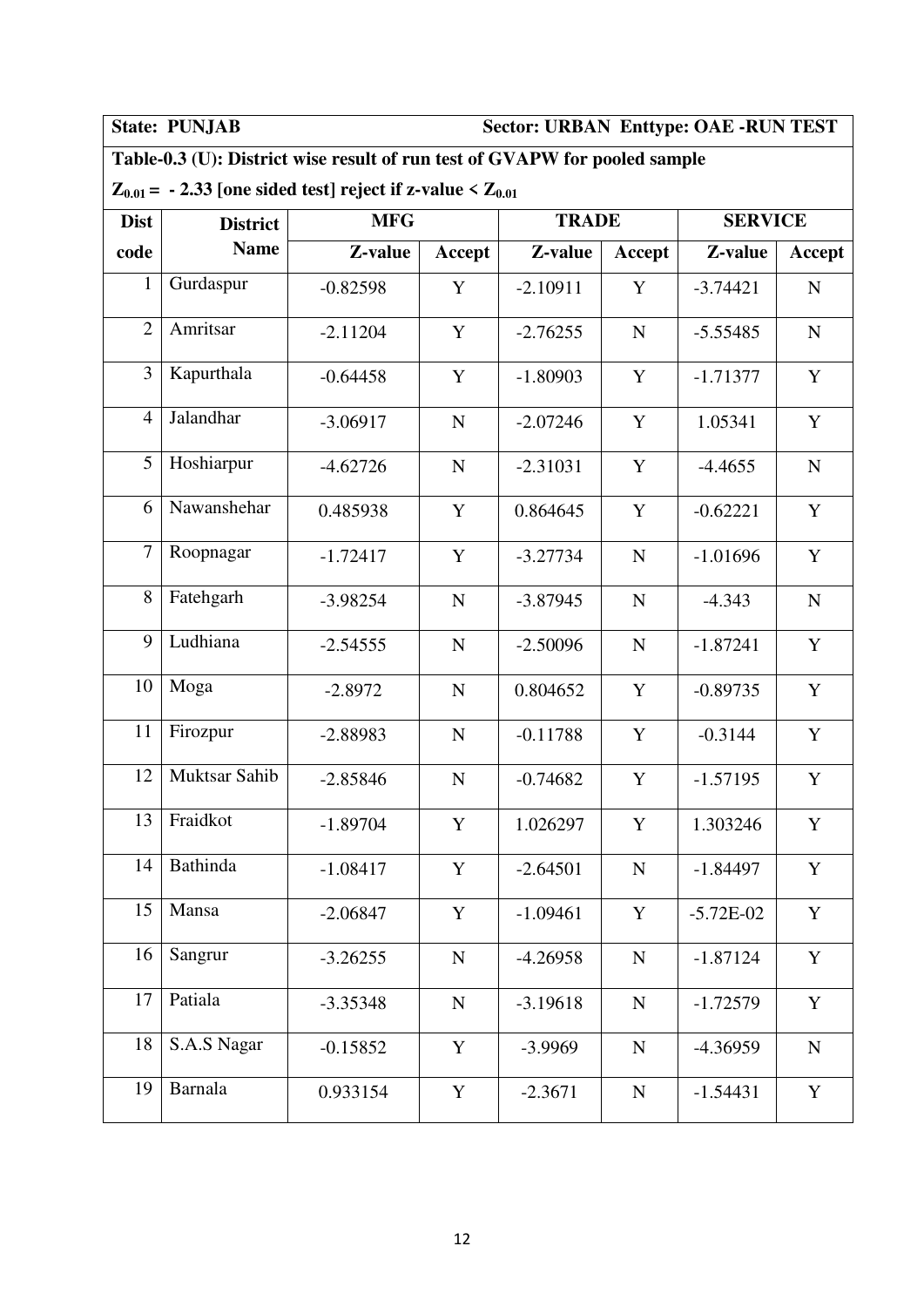### **State: PUNJAB Sector: URBAN Enttype: EST -RUN TEST**

### **Table-0.4 (U): District wise result of run test of GVAPW for pooled sample**

### $Z_{0.01} = -2.33$  [one sided test] reject if z-value  $Z_{0.01}$

| <b>Dist</b>    | <b>District</b>    |            | <b>MFG</b>  |             | <b>TRADE</b> |            | <b>SERVICE</b> |  |
|----------------|--------------------|------------|-------------|-------------|--------------|------------|----------------|--|
| code           | <b>Name</b>        | Z-value    | Accept      | Z-value     | Accept       | Z-value    | Accept         |  |
| $\mathbf{1}$   | Gurdaspur          | $-2.62944$ | $\mathbf N$ | $-1.1389$   | Y            | $-2.30515$ | Y              |  |
| $\overline{2}$ | Amritsar           | $-3.49007$ | $\mathbf N$ | $-1.09711$  | Y            | $-2.07544$ | $\mathbf Y$    |  |
| $\overline{3}$ | Kapurthala         | 0.5882     | $\mathbf Y$ | $-1.76943$  | $\mathbf Y$  | $-0.99695$ | $\mathbf Y$    |  |
| $\overline{4}$ | Jalandhar          | $-2.77475$ | N           | $-8.33E-03$ | Y            | $-2.55343$ | $\mathbf N$    |  |
| 5              | Hoshiarpur         | $-5.25402$ | $\mathbf N$ | $-2.33344$  | ${\bf N}$    | $-2.92011$ | ${\bf N}$      |  |
| 6              | Nawanshehar        | $-6.13995$ | $\mathbf N$ | $-1.3913$   | Y            | $-2.23054$ | $\mathbf Y$    |  |
| $\overline{7}$ | Roopnagar          | $-0.47419$ | Y           | $-2.52473$  | $\mathbf N$  | $-1.47318$ | Y              |  |
| 8              | Fatehgarh<br>Sahib | $-1.31764$ | Y           | $-1.15453$  | Y            | $-2.06419$ | Y              |  |
| 9              | Ludhiana           | $-2.60084$ | $\mathbf N$ | $-0.55923$  | Y            | 0.184609   | $\mathbf Y$    |  |
| 10             | Moga               | $-1.83264$ | Y           | $-0.57515$  | $\mathbf Y$  | $-0.36614$ | $\mathbf Y$    |  |
| 11             | Firozpur           | $-0.22033$ | Y           | 1.634638    | Y            | $-0.60302$ | $\mathbf Y$    |  |
| 12             | Muktsar Sahib      | $-1.18316$ | Y           | 1.465571    | Y            | $-0.57957$ | Y              |  |
| 13             | Fraidkot           | 0.211055   | Y           | $-0.27052$  | Y            | $-0.59722$ | $\mathbf Y$    |  |
| 14             | Bathinda           | $-0.93236$ | Y           | $-3.03885$  | ${\bf N}$    | $-1.60187$ | $\mathbf Y$    |  |
| 15             | Mansa              | $-0.16196$ | Y           | $-1.52297$  | Y            | $-2.04899$ | Y              |  |
| 16             | Sangrur            | $-0.78705$ | Y           | $-3.72654$  | ${\bf N}$    | $-1.955$   | $\mathbf Y$    |  |
| 17             | Patiala            | $-3.2859$  | $\mathbf N$ | $-2.01095$  | Y            | $-0.42356$ | Y              |  |
| 18             | S.A.S Nagar        | $-0.22771$ | Y           | $-2.25522$  | $\mathbf Y$  | $-1.12163$ | $\mathbf Y$    |  |
| 19             | <b>Barnala</b>     | $-1.97093$ | Y           | $-0.72869$  | Y            | $-1.25701$ | $\mathbf Y$    |  |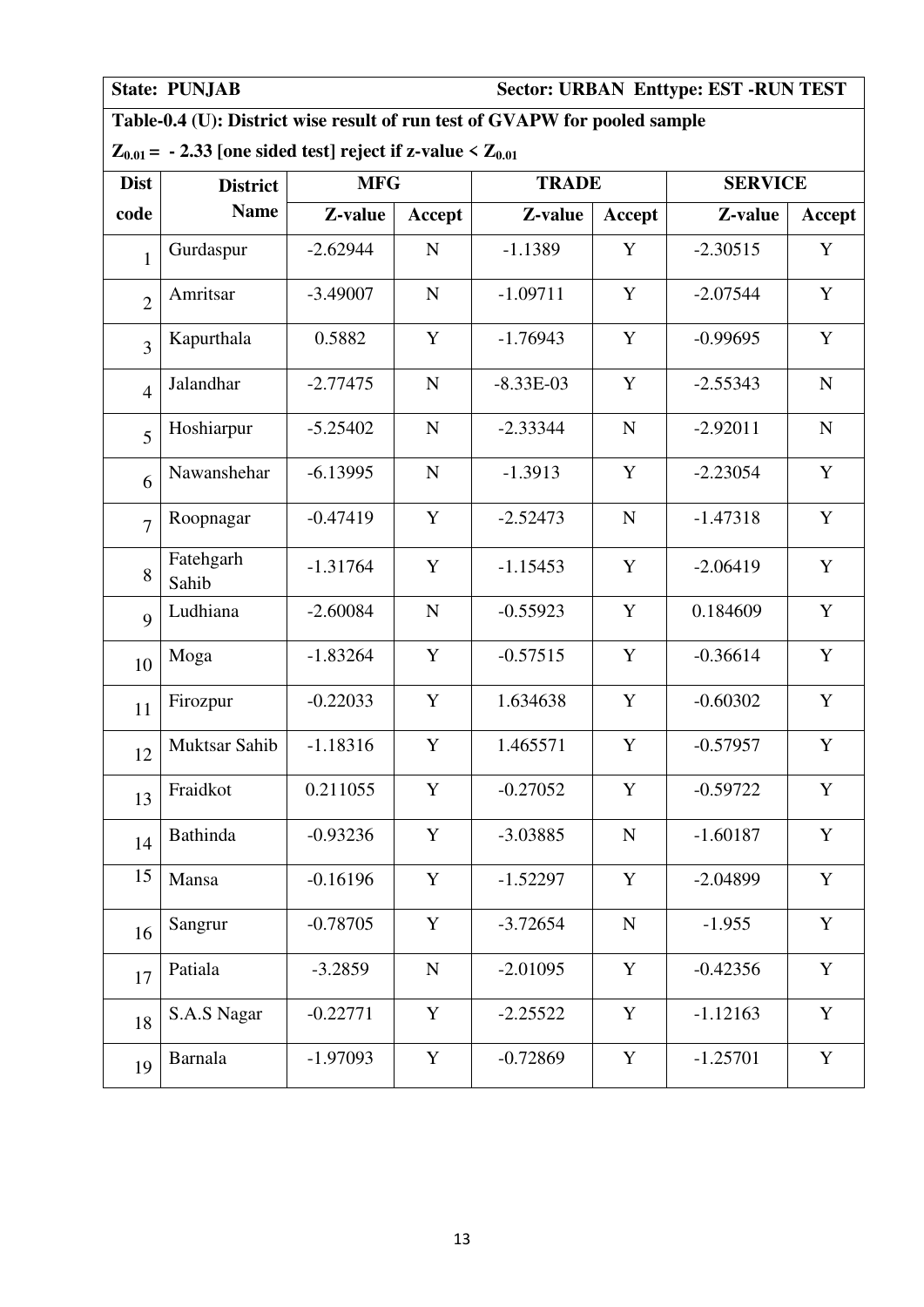**State: PUNJAB Sector: RURAL Enttype: OAE -MEAN TEST** 

### **Table-0.5(R): District wise test of GVAPW difference for pooled sample**

 $Z_{0.005}$  = 2.575 [one sided test] reject if absolute z-value >  $Z_{0.005}$ 

| <b>Dist</b>    | <b>District Name</b> | <b>MFG</b> |               | <b>TRADE</b> |             | <b>SERVICE</b> |               |
|----------------|----------------------|------------|---------------|--------------|-------------|----------------|---------------|
| code           |                      | Z-value    | <b>Accept</b> | Z-value      | Accept      | Z-value        | <b>Accept</b> |
| $\mathbf{1}$   | Gurdaspur            | 6.653643   | $\mathbf N$   | 1.603834     | Y           | 2.666184       | N             |
| $\overline{2}$ | Amritsar             | 10.87962   | $\mathbf N$   | 4.991559     | $\mathbf N$ | 6.954413       | $\mathbf N$   |
| 3              | Kapurthala           | 5.886402   | $\mathbf N$   | 2.1428318    | Y           | 0.297024       | Y             |
| $\overline{4}$ | Jalandhar            | 2.50072    | Y             | 0.1922077    | Y           | 0.855209       | Y             |
| 5              | Hoshiarpur           | 14.56968   | $\mathbf N$   | 2.4626621    | Y           | 5.806996       | $\mathbf N$   |
| 6              | Nawanshehar          | 2.166235   | Y             | 1.109562     | Y           | 6.694825       | $\mathbf N$   |
| 7              | Roopnagar            | 1.394603   | Y             | 2.6834883    | $\mathbf N$ | 3.632797       | $\mathbf N$   |
| 8              | Fatehgarh Sahib      | 3.344882   | $\mathbf N$   | 7.310192     | N           | 1.848696       | Y             |
| 9              | Ludhiana             | 8.408272   | $\mathbf N$   | 4.5358287    | $\mathbf N$ | 1.050636       | Y             |
| 10             | Moga                 | 10.26386   | $\mathbf N$   | 1.500025     | Y           | 5.556948       | $\mathbf N$   |
| 11             | Firozpur             | 0.927658   | Y             | 0.0416356    | Y           | 1.788525       | Y             |
| 12             | <b>Muktsar Sahib</b> | 6.25469    | $\mathbf N$   | 1.6161716    | Y           | 0.785365       | Y             |
| 13             | Fraidkot             | 2.687547   | $\mathbf N$   | 0.7657971    | Y           | 1.611822       | Y             |
| 14             | <b>Bathinda</b>      | 4.058543   | $\mathbf N$   | 2.0404444    | Y           | 3.715806       | ${\bf N}$     |
| 15             | Mansa                | 1.567506   | Y             | 1.9935895    | Y           | 0.903879       | Y             |
| 16             | Sangrur              | 8.677739   | ${\bf N}$     | 9.6114239    | ${\bf N}$   | 0.288867       | $\mathbf Y$   |
| 17             | Patiala              | 4.351965   | $\mathbf N$   | 3.1758117    | $\mathbf N$ | 1.395727       | Y             |
| 18             | S.A.S Nagar          | 3.556062   | $\mathbf N$   | 4.6439448    | $\mathbf N$ | 2.183351       | Y             |
| 19             | <b>Barnala</b>       | 11.42281   | ${\bf N}$     | 5.3991038    | ${\bf N}$   | 17.65267       | $\mathbf N$   |
| 20             | All                  | 7.706668   | ${\bf N}$     | 5.0620565    | ${\bf N}$   | 6.637222       | ${\bf N}$     |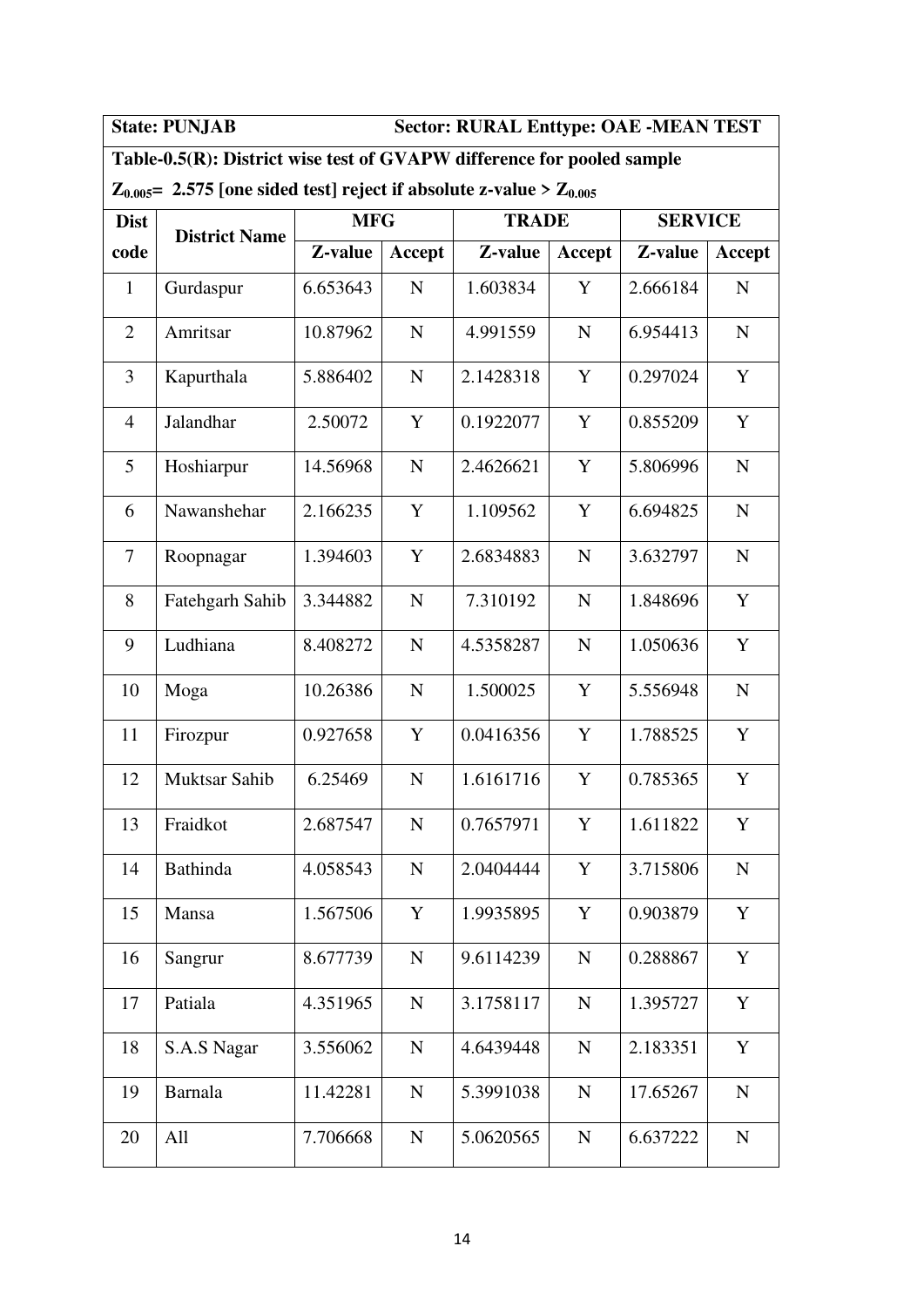### State: PUNJAB Sector: RURAL Enttype: EST -MEAN TEST

### **Table-0.6(R): District wise test of GVAPW difference for pooled sample**

 $Z_{0.005}$  = 2.575 [one sided test] reject if absolute z-value >  $Z_{0.005}$ 

| <b>Dist</b>    | <b>District Name</b> | <b>MFG</b> |             | <b>TRADE</b> |             | <b>SERVICE</b> |               |
|----------------|----------------------|------------|-------------|--------------|-------------|----------------|---------------|
| code           |                      | Z-value    | Accept      | Z-value      | Accept      | Z-value        | <b>Accept</b> |
| $\mathbf{1}$   | Gurdaspur            | 0.612162   | Y           | 3.0781696    | $\mathbf N$ | 1.0721         | Y             |
| $\overline{2}$ | Amritsar             | 6.010513   | N           | 22.210437    | $\mathbf N$ | 2.456282       | Y             |
| 3              | Kapurthala           | 0.991097   | Y           | 28.143691    | $\mathbf N$ | 1.676714       | Y             |
| $\overline{4}$ | Jalandhar            | 1.608905   | Y           | 3.7230807    | $\mathbf N$ | 1.979332       | Y             |
| 5              | Hoshiarpur           | 3.342171   | $\mathbf N$ | 0.8733598    | Y           | 4.98502        | $\mathbf N$   |
| 6              | Nawanshehar          | 4.155524   | $\mathbf N$ | 2.6023636    | $\mathbf N$ | 4.348872       | $\mathbf N$   |
| 7              | Roopnagar            | 3.188999   | N           | 3.7743936    | $\mathbf N$ | 3.131123       | $\mathbf N$   |
| 8              | Fatehgarh Sahib      | 1.275036   | Y           | 5.881827     | N           | 2.080541       | Y             |
| 9              | Ludhiana             | 0.222054   | Y           | 0.1836931    | Y           | 4.498414       | $\mathbf N$   |
| 10             | Moga                 | 2.052499   | Y           | 20.192273    | $\mathbf N$ | 1.075096       | Y             |
| 11             | Firozpur             | 11.91895   | $\mathbf N$ | 36.802314    | $\mathbf N$ | 4.823543       | $\mathbf N$   |
| 12             | <b>Muktsar Sahib</b> | 0.513648   | Y           | 0.2052843    | Y           | 1.956594       | Y             |
| 13             | Fraidkot             | 2.400551   | Y           | 16.751659    | $\mathbf N$ | 3.307708       | $\mathbf N$   |
| 14             | Bathinda             | 2.177581   | Y           | 0.2089522    | Y           | 0.99384        | Y             |
| 15             | Mansa                | 4.499359   | N           | 0.6058263    | Y           | 3.389914       | $\mathbf N$   |
| 16             | Sangrur              | 3.007321   | $\mathbf N$ | 5.3073642    | $\mathbf N$ | 5.171828       | $\mathbf N$   |
| 17             | Patiala              | 4.32763    | $\mathbf N$ | 3.5350191    | $\mathbf N$ | 3.803655       | N             |
| 18             | S.A.S Nagar          | 3.118282   | N           | 4.843411     | $\mathbf N$ | 0.689081       | Y             |
| 19             | <b>Barnala</b>       | 3.957007   | ${\bf N}$   | 12.518061    | $\mathbf N$ | 3.038599       | $\mathbf N$   |
| 20             | All                  | 3.371679   | $\mathbf N$ | 1.8089573    | Y           | 4.022718       | $\mathbf N$   |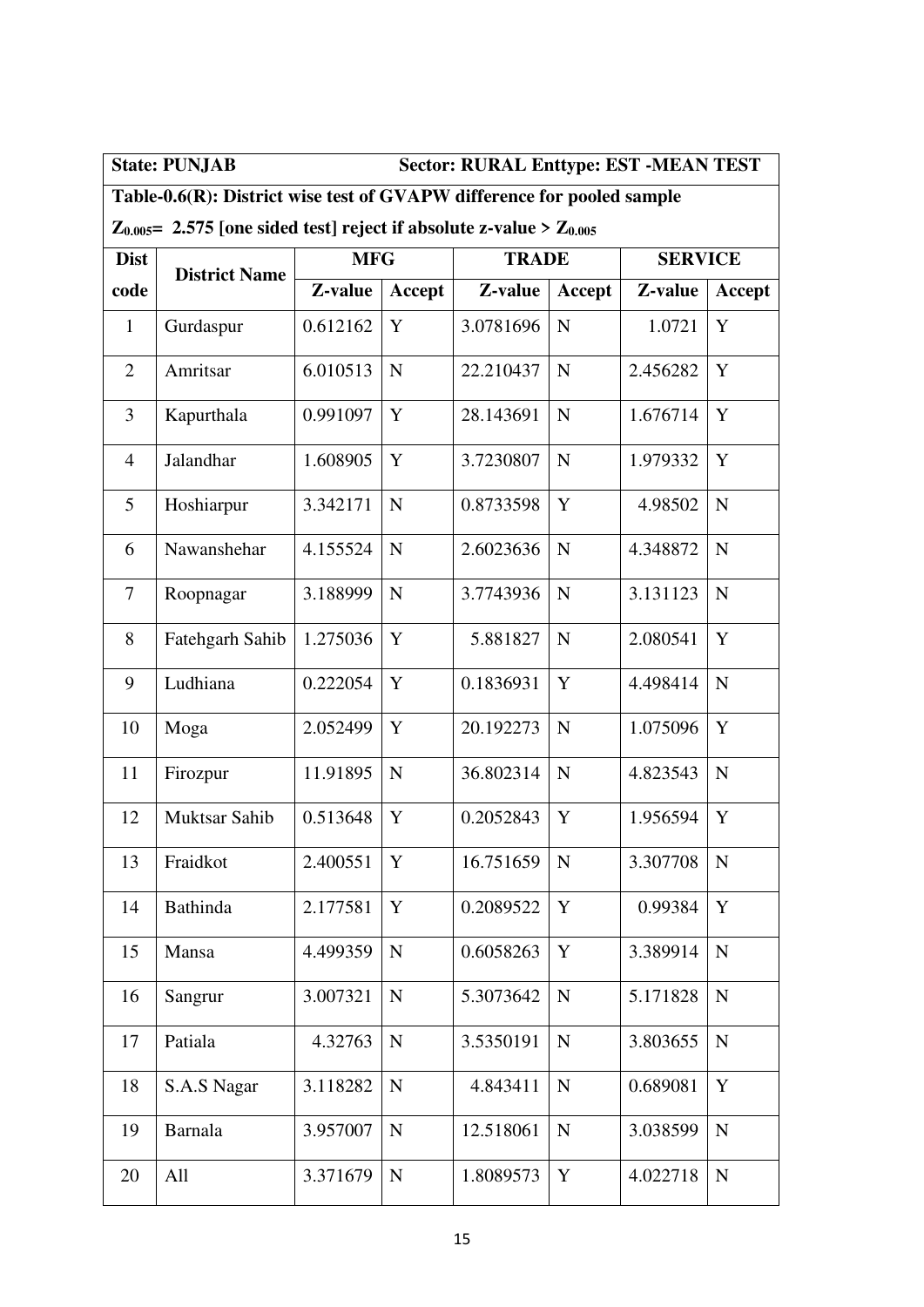**State: PUNJAB Sector: URBAN Enttype: OAE -MEAN TEST** 

### **Table-0.7(U): District wise test of GVAPW difference for pooled sample**

### $\mathbb{Z}_{0.005}$  = 2.575 [one sided test] reject if absolute z-value >  $\mathbb{Z}_{0.005}$

| <b>Dist</b>    | <b>District Name</b> | <b>MFG</b> |             | <b>TRADE</b> |             | <b>SERVICE</b> |             |
|----------------|----------------------|------------|-------------|--------------|-------------|----------------|-------------|
| code           |                      | Z-value    | Accept      | Z-value      | Accept      | Z-value        | Accept      |
| $\mathbf{1}$   | Gurdaspur            | 4.300465   | $\mathbf N$ | 0.2740528    | Y           | 3.56934        | $\mathbf N$ |
| $\overline{2}$ | Amritsar             | 3.240416   | ${\bf N}$   | 1.9738152    | $\mathbf Y$ | 3.224819       | $\mathbf N$ |
| 3              | Kapurthala           | 0.591541   | Y           | 1.4029278    | Y           | 0.143837       | Y           |
| $\overline{4}$ | Jalandhar            | 5.027789   | ${\bf N}$   | 0.5429915    | Y           | 0.652578       | Y           |
| 5              | Hoshiarpur           | 3.476702   | ${\bf N}$   | 3.1218297    | ${\bf N}$   | 3.217713       | ${\bf N}$   |
| 6              | Nawanshehar          | 1.476668   | Y           | 3.4606999    | ${\bf N}$   | 0.005777       | Y           |
| $\overline{7}$ | Roopnagar            | 1.131537   | $\mathbf Y$ | 2.7982784    | ${\bf N}$   | 3.922198       | ${\bf N}$   |
| 8              | Fatehgarh Sahib      | 7.761486   | $\mathbf N$ | 3.7397148    | $\mathbf N$ | 26.1122        | ${\bf N}$   |
| 9              | Ludhiana             | 0.212153   | Y           | 1.6383813    | Y           | 2.974055       | $\mathbf N$ |
| 10             | Moga                 | 3.814589   | ${\bf N}$   | 0.0473852    | Y           | 1.897118       | Y           |
| 11             | Firozpur             | 1.747731   | Y           | 1.395768     | Y           | 1.633874       | Y           |
| 12             | Muktsar Sahib        | 1.127146   | $\mathbf Y$ | 2.7820452    | ${\bf N}$   | 2.77335        | ${\bf N}$   |
| 13             | Fraidkot             | 2.496555   | Y           | 0.1758508    | Y           | 1.368505       | Y           |
| 14             | <b>Bathinda</b>      | 1.141432   | Y           | 1.1884551    | Y           | 2.868063       | $\mathbf N$ |
| 15             | Mansa                | 3.030549   | ${\bf N}$   | 1.0299742    | Y           | 1.733513       | Y           |
| 16             | Sangrur              | 3.08201    | ${\bf N}$   | 17.201317    | ${\bf N}$   | 3.494898       | ${\bf N}$   |
| 17             | Patiala              | 1.07756    | Y           | 5.6080849    | ${\bf N}$   | 6.920077       | ${\bf N}$   |
| 18             | S.A.S Nagar          | 3.856186   | ${\bf N}$   | 13.410916    | ${\bf N}$   | 3.898141       | ${\bf N}$   |
| 19             | <b>Barnala</b>       | 2.12584    | Y           | 2.4774085    | Y           | 6.367804       | ${\bf N}$   |
| 20             | All                  | 4.641752   | ${\bf N}$   | 3.3290051    | ${\bf N}$   | 3.102304       | ${\bf N}$   |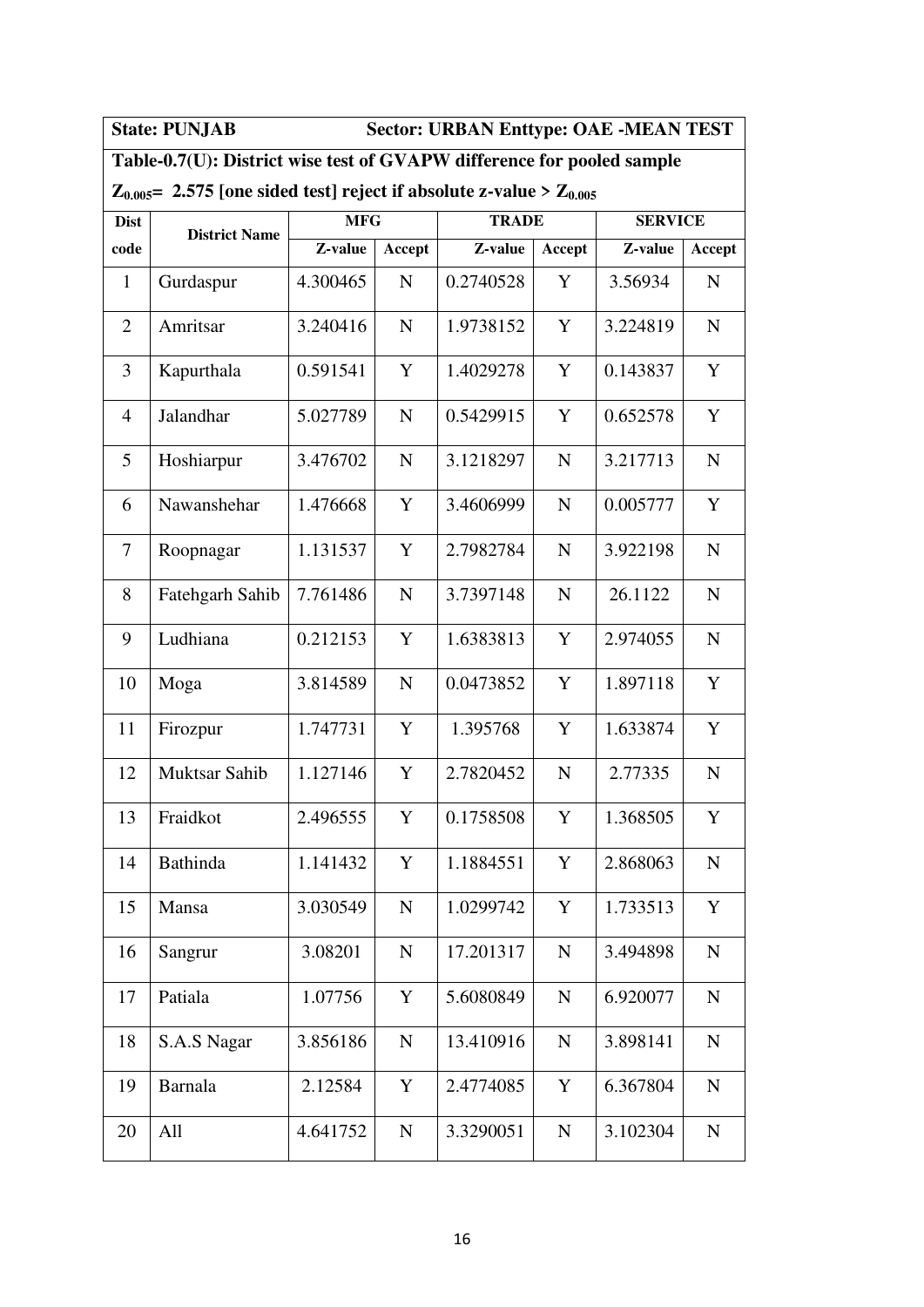**State: PUNJAB Sector: URBAN Enttype: EST -MEAN TEST** 

### **Table-0.8(U): District wise test of GVAPW difference for pooled sample**

### $Z_{0.005}$  = 2.575 [one sided test] reject if absolute z-value >  $Z_{0.005}$

| <b>Dist</b>    | <b>District Name</b> | <b>MFG</b> |               | <b>TRADE</b> |             | <b>SERVICE</b> |             |
|----------------|----------------------|------------|---------------|--------------|-------------|----------------|-------------|
| code           |                      | Z-value    | <b>Accept</b> | Z-value      | Accept      | Z-value        | Accept      |
| $\mathbf{1}$   | Gurdaspur            | 6.651745   | $\mathbf N$   | 1.9649707    | Y           | 0.464958       | Y           |
| $\overline{2}$ | Amritsar             | 2.68894    | $\mathbf N$   | 1.225767     | Y           | 1.83945        | Y           |
| 3              | Kapurthala           | 2.155506   | Y             | 0.6158099    | Y           | 0.030536       | Y           |
| $\overline{4}$ | Jalandhar            | 3.439238   | $\mathbf N$   | 2.8939248    | $\mathbf N$ | 2.099519       | Y           |
| 5              | Hoshiarpur           | 6.439828   | $\mathbf N$   | 1.3312534    | Y           | 1.124881       | Y           |
| 6              | Nawanshehar          | 5.151514   | $\mathbf N$   | 1.0898694    | Y           | 0.464875       | Y           |
| 7              | Roopnagar            | 1.846761   | Y             | 3.0939693    | ${\bf N}$   | 1.927399       | Y           |
| 8              | Fatehgarh Sahib      | 3.664381   | $\mathbf N$   | 2.2729054    | Y           | 5.946082       | $\mathbf N$ |
| 9              | Ludhiana             | 2.002911   | Y             | 2.4415711    | Y           | 0.123901       | Y           |
| 10             | Moga                 | 1.081114   | Y             | 0.151131     | Y           | 1.128006       | Y           |
| 11             | Firozpur             | 1.301221   | Y             | 1.6180157    | Y           | 0.000979       | Y           |
| 12             | <b>Muktsar Sahib</b> | 0.107545   | Y             | 1.0799756    | Y           | 0.039376       | Y           |
| 13             | Fraidkot             | 2.551782   | Y             | 1.4632441    | Y           | 1.336899       | Y           |
| 14             | Bathinda             | 3.549729   | N             | 1.143474     | Y           | 4.373899       | ${\bf N}$   |
| 15             | Mansa                | 0.897535   | Y             | 1.4798199    | Y           | 4.154684       | $\mathbf N$ |
| 16             | Sangrur              | 1.158083   | Y             | 2.4712989    | Y           | 1.637403       | Y           |
| 17             | Patiala              | 3.043419   | ${\bf N}$     | 0.3355148    | $\mathbf Y$ | 1.766902       | Y           |
| 18             | S.A.S Nagar          | 0.079581   | Y             | 2.1875587    | Y           | 4.768019       | ${\bf N}$   |
| 19             | Barnala              | 1.84232    | Y             | 2.2348877    | Y           | 0.278177       | Y           |
| 20             | All                  | 1.0773     | Y             | 1.3539651    | Y           | 1.13179        | Y           |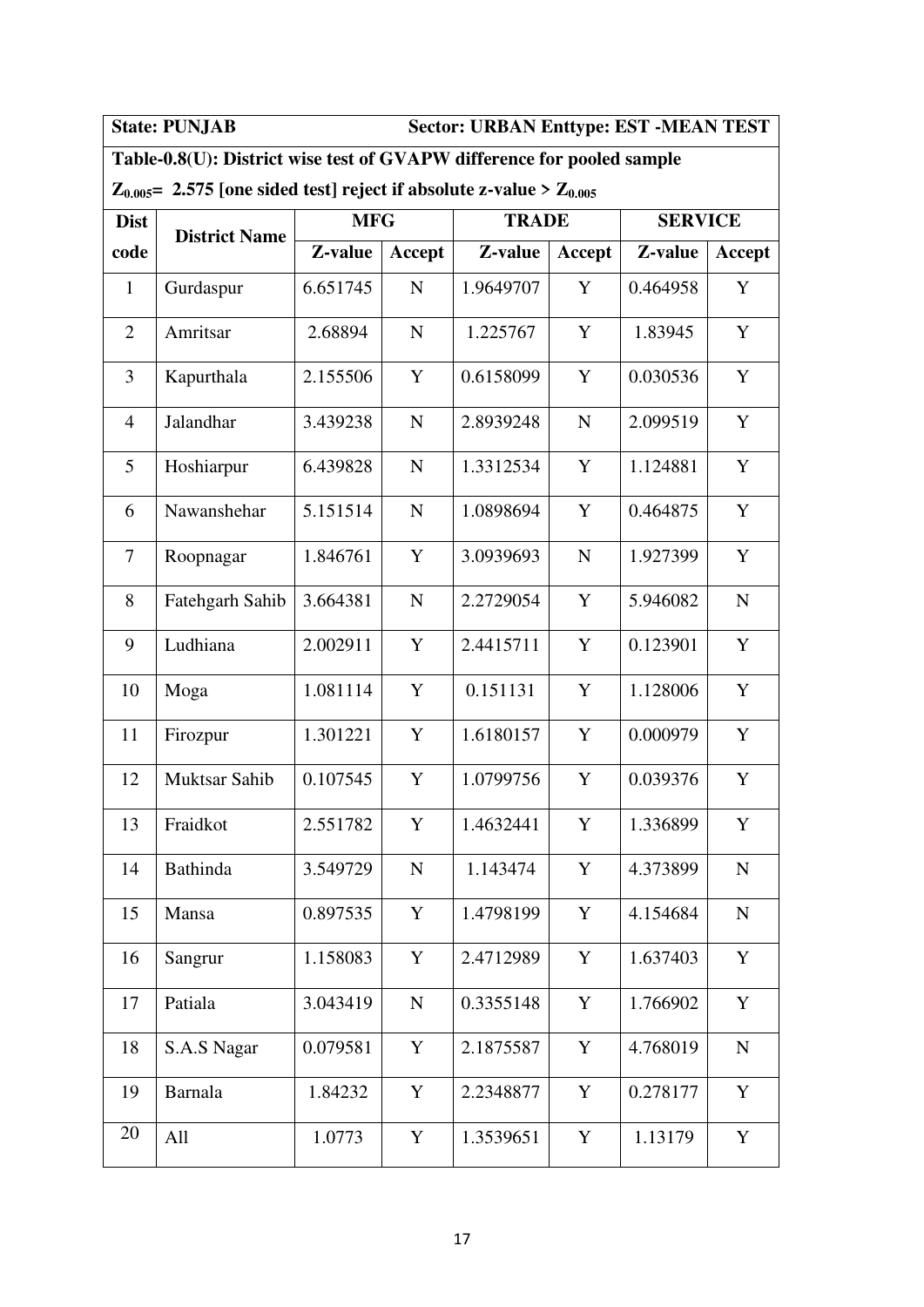## **Chapter-III**

### **Pooled Results of Schedule 2.34**

**State: PUNJAB Sector: RURAL Activity: All -Pooling method: MATCHING RATIO** 

| Table-38a(R): District wise estimated no. of enterprises and their RSEs for central, state |  |
|--------------------------------------------------------------------------------------------|--|
| and pooled sample                                                                          |  |

| <b>Dist</b>    |         | <b>Estimated_enterprises</b> |               |         | <b>RSE</b> of Estimated<br>enterprises |        | <b>Sample enterprises</b> |       |        |  |
|----------------|---------|------------------------------|---------------|---------|----------------------------------------|--------|---------------------------|-------|--------|--|
| code           | central | state                        | <b>Pooled</b> | central | <b>State</b>                           | pooled | central                   | state | pooled |  |
| $\mathbf{1}$   | 68325   | 31985                        | 50155         | 10.05   | 35.42                                  | 14.62  | 277                       | 162   | 439    |  |
| $\overline{2}$ | 90619   | 58275                        | 74447         | 25.45   | 56.05                                  | 29.10  | 258                       | 133   | 391    |  |
| 3              | 15718   | 9802                         | 12772         | 26.2    | 28.34                                  | 18.35  | 189                       | 141   | 330    |  |
| $\overline{4}$ | 42586   | 29992                        | 36289         | 16.92   | 15.48                                  | 11.05  | 248                       | 210   | 458    |  |
| 5              | 37813   | 23017                        | 30415         | 16.71   | 8.78                                   | 9.22   | 261                       | 139   | 400    |  |
| 6              | 11469   | 11364                        | 11397         | 14.57   | 11.11                                  | 8.86   | 222                       | 234   | 456    |  |
| $\tau$         | 12664   | 6920                         | 9792          | 16.66   | 24.66                                  | 13.55  | 171                       | 160   | 331    |  |
| $\,8\,$        | 10467   | 5685                         | 8048          | 9.97    | 37.76                                  | 16.82  | 227                       | 155   | 382    |  |
| 9              | 53742   | 18036                        | 35891         | 56.77   | 51.51                                  | 37.38  | 213                       | 120   | 333    |  |
| 10             | 18559   | 9959                         | 14259         | 9.83    | 18.96                                  | 9.45   | 237                       | 179   | 416    |  |
| 11             | 46035   | 15404                        | 30720         | 23.86   | 19.51                                  | 15.46  | 253                       | 140   | 393    |  |
| 12             | 29616   | 8408                         | 19012         | 26.89   | 55.12                                  | 22.24  | 297                       | 141   | 438    |  |
| 13             | 11802   | 3249                         | 7525          | 26.45   | 15.58                                  | 17.08  | 229                       | 150   | 379    |  |
| 14             | 23446   | 6991                         | 15219         | 6.23    | 10.8                                   | 4.86   | 286                       | 165   | 451    |  |
| 15             | 10271   | 3128                         | 6700          | 22.55   | 28.2                                   | 15.92  | 246                       | 127   | 373    |  |
| 16             | 28685   | 21835                        | 25260         | 67.04   | 38.63                                  | 36.45  | 180                       | 195   | 375    |  |
| 17             | 36152   | 13121                        | 24637         | 25.69   | 18.32                                  | 16.18  | 214                       | 123   | 337    |  |
| 18             | 7749    | 3840                         | 5794          | 55.35   | 29.6                                   | 31.86  | 179                       | 166   | 345    |  |
| 19             | 6063    | 3465                         | 4764          | 6.32    | 31.24                                  | 14.01  | 154                       | 110   | 264    |  |
| All            | 561783  | 284477                       | 423095        | 8.55    | 13.34                                  | 7.04   | 4341                      | 2950  | 7291   |  |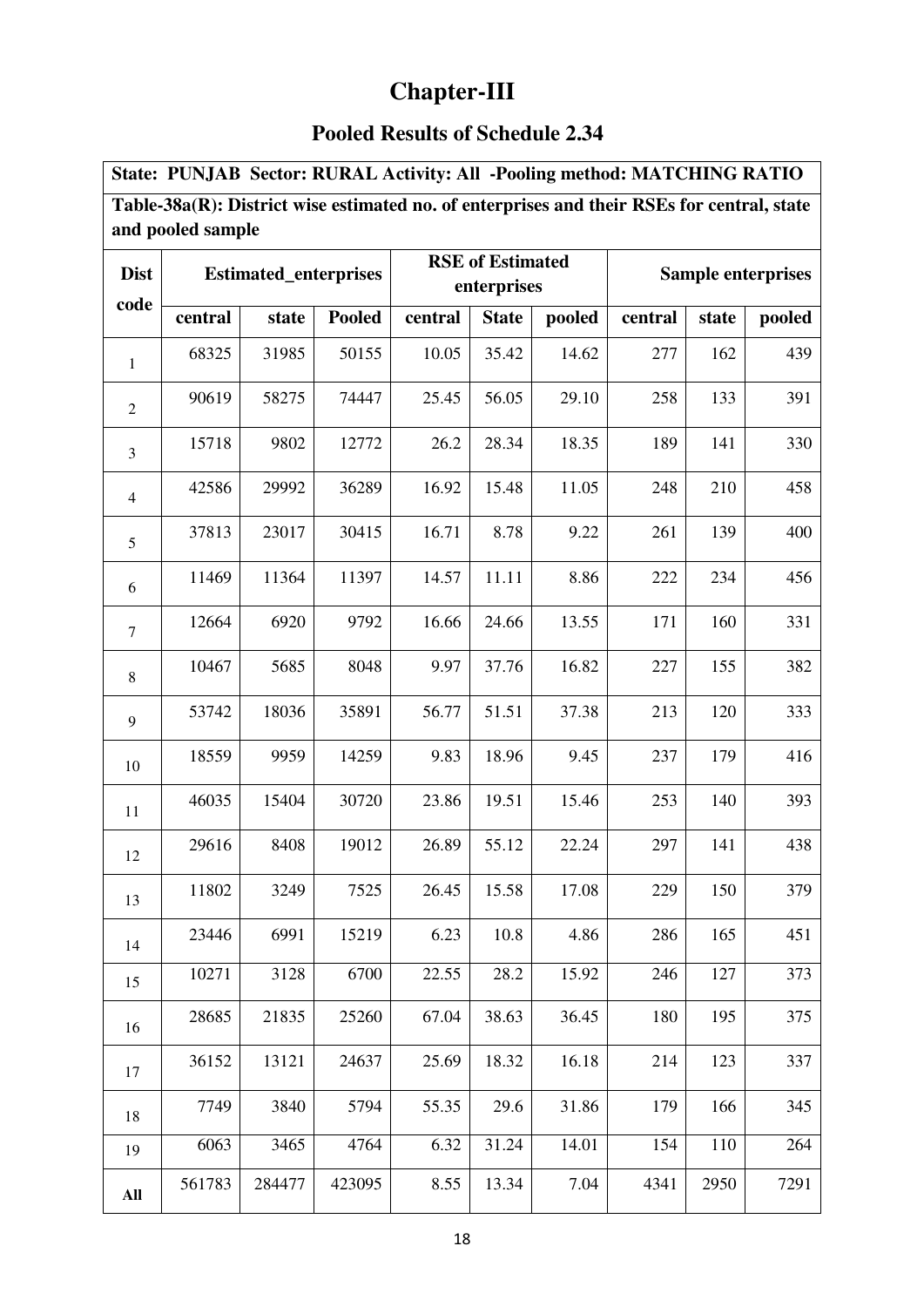**State: PUNJAB Sector: URBAN Activity: All -Pooling method: MATCHING RATIO**

**Table-38a(U): District wise estimated no of enterprises and their RSEs for central, state and pooled sample** 

| <b>Dist</b>    |         | <b>Estimated_enterprises</b> |        |         |              | <b>RSE</b> of Estimated<br>enterprises | <b>Sample enterprises</b> |       |        |  |
|----------------|---------|------------------------------|--------|---------|--------------|----------------------------------------|---------------------------|-------|--------|--|
| code           | central | state                        | pooled | central | <b>State</b> | pooled                                 | central                   | state | pooled |  |
| $\mathbf{1}$   | 58315   | 60796                        | 59526  | 26.3    | 63.77        | 40.41                                  | 240                       | 167   | 407    |  |
| $\overline{2}$ | 129584  | 32367                        | 80975  | 30.48   | 32.42        | 21.00                                  | 225                       | 127   | 352    |  |
| 3              | 18861   | 13103                        | 15982  | 12.37   | 29.85        | 15.80                                  | 195                       | 199   | 394    |  |
| $\overline{4}$ | 94553   | 58930                        | 76907  | 6.64    | 13.21        | 6.90                                   | 198                       | 180   | 378    |  |
| 5              | 28949   | 14973                        | 21986  | 18.86   | 34.95        | 17.40                                  | 229                       | 213   | 442    |  |
| 6              | 11715   | 7330                         | 9538   | 9.15    | 30.31        | 14.68                                  | 250                       | 243   | 493    |  |
| $\tau$         | 6444    | 6165                         | 6305   | 30.25   | 47.37        | 30.42                                  | 128                       | 112   | 240    |  |
| 8              | 9302    | 3961                         | 6615   | 7.4     | 29.84        | 11.50                                  | 196                       | 124   | 320    |  |
| 9              | 268502  | 72197                        | 170452 | 15.46   | 23.23        | 11.39                                  | 1102                      | 537   | 1639   |  |
| 10             | 20386   | 9787                         | 15097  | 21.68   | 10.69        | 12.43                                  | 256                       | 200   | 456    |  |
| 11             | 42077   | 19670                        | 30873  | 28.46   | 50.56        | 24.78                                  | 233                       | 145   | 378    |  |
| 12             | 17989   | 9147                         | 13568  | 9.34    | 35.97        | 15.37                                  | 265                       | 145   | 410    |  |
| 13             | 14898   | 4314                         | 9609   | 9.45    | 3.37         | 5.93                                   | 224                       | 108   | 332    |  |
| 14             | 44782   | 28419                        | 36602  | 57.15   | 9.01         | 28.28                                  | 202                       | 221   | 423    |  |
| 15             | 17004   | 10670                        | 13837  | 29.87   | 25.32        | 18.78                                  | 266                       | 212   | 478    |  |
| 16             | 22547   | 11890                        | 17418  | 8.8     | 19.13        | 9.06                                   | 209                       | 151   | 360    |  |
| 17             | 40305   | 18558                        | 29794  | 28.12   | 10.47        | 15.71                                  | 215                       | 108   | 323    |  |
| 18             | 21797   | 5000                         | 13394  | 43.96   | 22.64        | 29.06                                  | 210                       | 79    | 289    |  |
| 19             | 13239   | 2857                         | 8029   | 7.6     | 20.92        | 6.71                                   | 228                       | 101   | 329    |  |
| All            | 881248  | 390131                       | 636506 | 7.76    | 11.88        | 6.13                                   | 5071                      | 3372  | 8443   |  |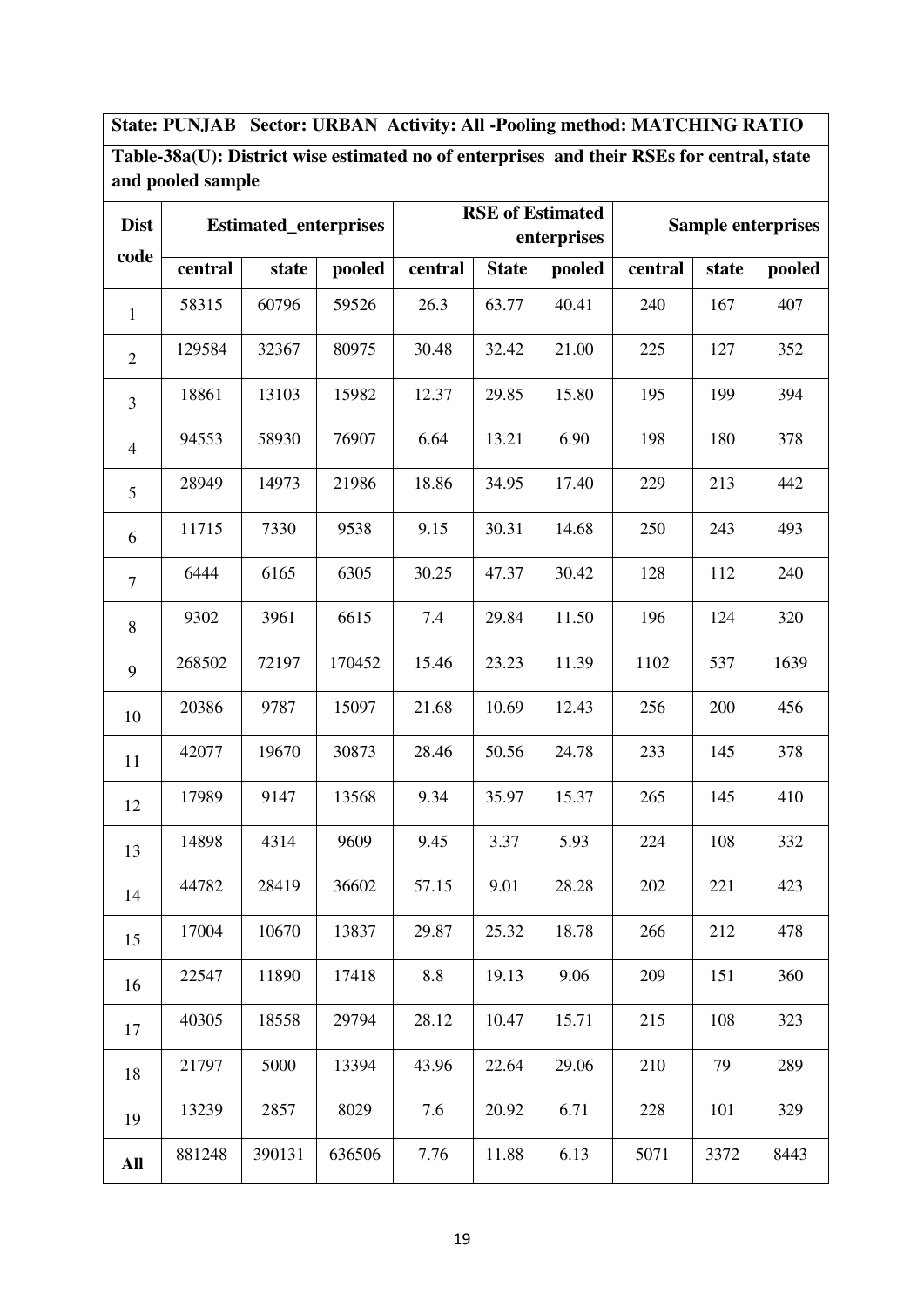### **State: PUNJAB Sector: RURAL Activity: All -Pooling method: MATCHING RATIO**

**Table-38b(R): District wise estimated no of workers and their RSEs for central, state and pooled sample** 

| <b>Dist</b>    |         | <b>Estimated_workers</b> |        |         |              | <b>RSE</b> of Estimated<br>workers | <b>Sample workers</b> |       |        |  |
|----------------|---------|--------------------------|--------|---------|--------------|------------------------------------|-----------------------|-------|--------|--|
| code           | central | state                    | pooled | central | <b>State</b> | pooled                             | central               | state | pooled |  |
| $\mathbf{1}$   | 101836  | 39079                    | 70458  | 11.36   | 32.72        | 12.72                              | 741                   | 224   | 965    |  |
| $\sqrt{2}$     | 127562  | 75615                    | 101588 | 28.4    | 63.73        | 31.84                              | 492                   | 162   | 654    |  |
| 3              | 26483   | 12333                    | 19435  | 21.45   | 26.79        | 15.52                              | 488                   | 197   | 685    |  |
| $\overline{4}$ | 58613   | 42105                    | 50359  | 15.24   | 20.19        | 12.37                              | 438                   | 356   | 794    |  |
| 5              | 55447   | 39151                    | 47299  | 11.91   | 10.14        | 7.52                               | 454                   | 240   | 694    |  |
| 6              | 15577   | 20142                    | 17819  | 13.66   | 9.85         | 8.21                               | 428                   | 401   | 829    |  |
| $\overline{7}$ | 19940   | 9611                     | 14776  | 27.27   | 32.75        | 19.49                              | 296                   | 263   | 559    |  |
| $\,8\,$        | 17095   | 9281                     | 13114  | 17.92   | 32.13        | 16.54                              | 437                   | 281   | 718    |  |
| 9              | 102923  | 27860                    | 64896  | 52.72   | 63.38        | 37.22                              | 438                   | 171   | 609    |  |
| 10             | 34520   | 12524                    | 23522  | 13.08   | 21.37        | 10.27                              | 529                   | 234   | 763    |  |
| 11             | 65334   | 19972                    | 42653  | 12.3    | 22.55        | 9.85                               | 483                   | 183   | 666    |  |
| 12             | 46789   | 10636                    | 28713  | 16.63   | 52.83        | 15.98                              | 1189                  | 200   | 1389   |  |
| 13             | 15366   | 4666                     | 10016  | 24.02   | 19.19        | 15.69                              | 345                   | 243   | 588    |  |
| 14             | 34854   | 9275                     | 22065  | 6.17    | 9.16         | 4.53                               | 696                   | 250   | 946    |  |
| 15             | 15021   | 4594                     | 9808   | 36.47   | 26.92        | 23.59                              | 355                   | 207   | 562    |  |
| 16             | 41329   | 39484                    | 40406  | 53.37   | 54.01        | 38.47                              | 304                   | 326   | 630    |  |
| 17             | 61000   | 23433                    | 42216  | 27.41   | 30.37        | 18.80                              | 408                   | 215   | 623    |  |
| 18             | 12364   | 5146                     | 8755   | 68.04   | 27.38        | 39.63                              | 294                   | 241   | 535    |  |
| 19             | 7706    | 3898                     | 5802   | 4.92    | 30.92        | 12.74                              | 238                   | 133   | 371    |  |
| All            | 859758  | 408805                   | 633699 | 8.72    | 14.45        | 7.33                               | 9053                  | 4527  | 13580  |  |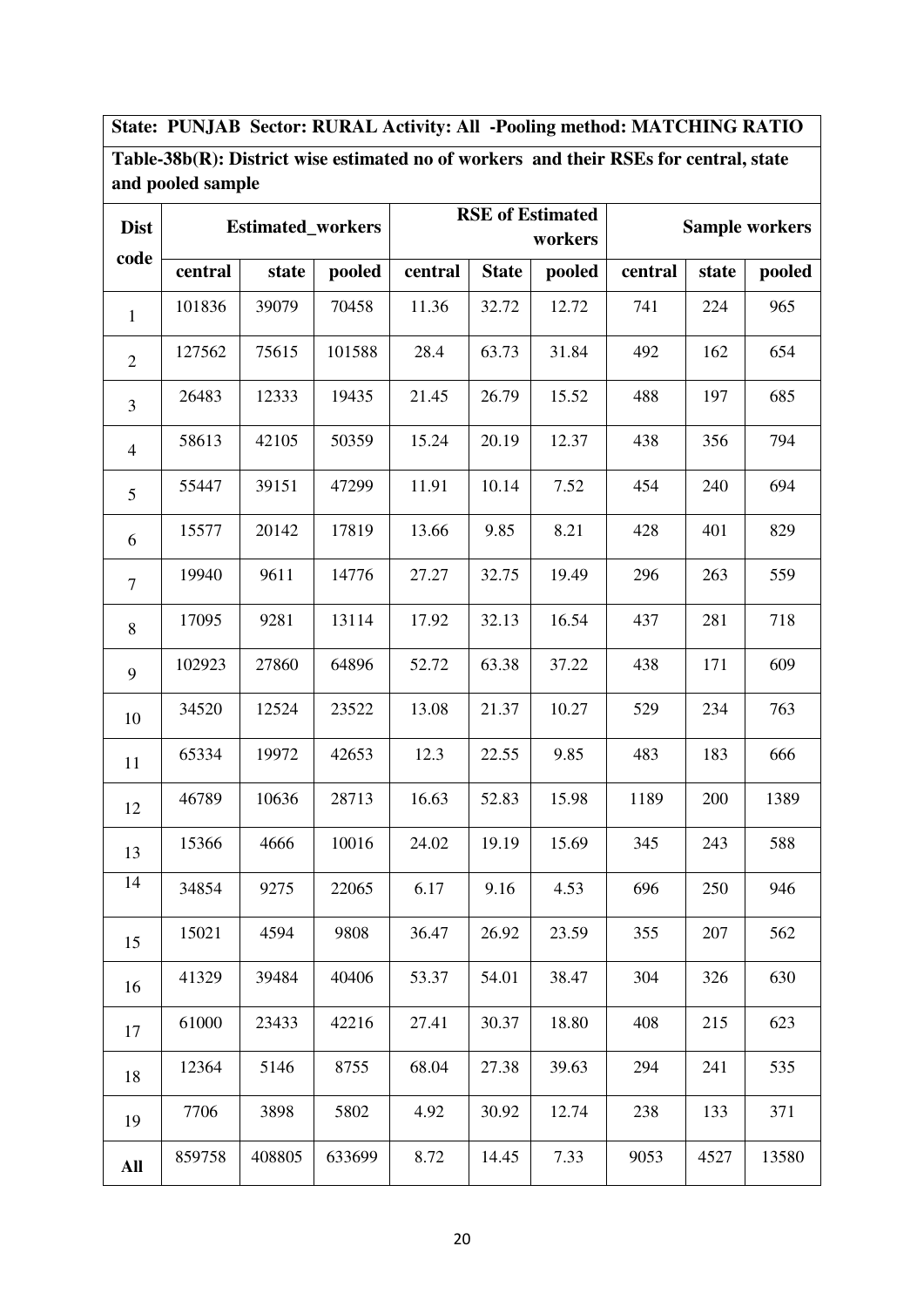### **State: PUNJAB Sector: URBAN Activity: All -Pooling method: MATCHING RATIO**

### **Table-38b(U): District wise estimated no of workers and their RSEs for central, state and pooled sample**

| <b>Dist</b>    |         | <b>Estimated_workers</b> |         |         | <b>RSE</b> of Estimated<br>workers |        | <b>Sample workers</b> |       |        |  |
|----------------|---------|--------------------------|---------|---------|------------------------------------|--------|-----------------------|-------|--------|--|
| code           | central | state                    | pooled  | central | state                              | pooled | central               | state | pooled |  |
| $\mathbf{1}$   | 89383   | 115045                   | 102115  | 22.37   | 64.11                              | 44.04  | 517                   | 400   | 917    |  |
| $\overline{2}$ | 213220  | 56353                    | 134787  | 22.11   | 36.66                              | 16.74  | 496                   | 254   | 750    |  |
| $\overline{3}$ | 34090   | 22269                    | 28180   | 18.7    | 30.99                              | 17.26  | 483                   | 449   | 932    |  |
| $\overline{4}$ | 205264  | 130023                   | 168299  | 31.12   | 49.61                              | 27.56  | 519                   | 346   | 865    |  |
| 5              | 45617   | 27289                    | 36514   | 24.49   | 30.05                              | 18.20  | 492                   | 408   | 900    |  |
| 6              | 25285   | 14534                    | 19999   | 18.77   | 36.39                              | 18.49  | 722                   | 515   | 1237   |  |
| $\tau$         | 13105   | 10691                    | 11898   | 43.72   | 42.64                              | 29.99  | 281                   | 243   | 524    |  |
| 8              | 14343   | 11523                    | 12876   | 14.96   | 33.29                              | 19.08  | 361                   | 404   | 765    |  |
| 9              | 518946  | 104129                   | 312181  | 11.75   | 22.27                              | 8.99   | 2979                  | 909   | 3888   |  |
| 10             | 37203   | 17030                    | 27175   | 22.82   | 5.78                               | 12.68  | 641                   | 447   | 1088   |  |
| 11             | 120517  | 45334                    | 82925   | 48.95   | 54.16                              | 33.55  | 762                   | 347   | 1109   |  |
| 12             | 38486   | 19428                    | 28957   | 15.65   | 40.15                              | 18.18  | 650                   | 329   | 979    |  |
| 13             | 40726   | 7611                     | 24184   | 11.41   | 14.27                              | 8.14   | 660                   | 213   | 873    |  |
| 14             | 94720   | 77648                    | 86188   | 69.8    | 29.98                              | 34.70  | 400                   | 679   | 1079   |  |
| 15             | 30376   | 22377                    | 26376   | 35.67   | 33.61                              | 23.72  | 645                   | 433   | 1078   |  |
| 16             | 43308   | 25532                    | 33982   | 10.88   | 7.02                               | 6.39   | 474                   | 341   | 815    |  |
| 17             | 64928   | 51820                    | 60002   | 32.95   | 16.48                              | 16.62  | 432                   | 273   | 705    |  |
| 18             | 32769   | 7704                     | 20227   | 47.31   | 31.97                              | 31.52  | 444                   | 157   | 601    |  |
| 19             | 25470   | 4991                     | 15157   | 8.85    | 26.16                              | 7.88   | 552                   | 170   | 722    |  |
| All            | 1687758 | 771329                   | 1232021 | 8.27    | 14.26                              | 7.02   | 12510                 | 7317  | 19827  |  |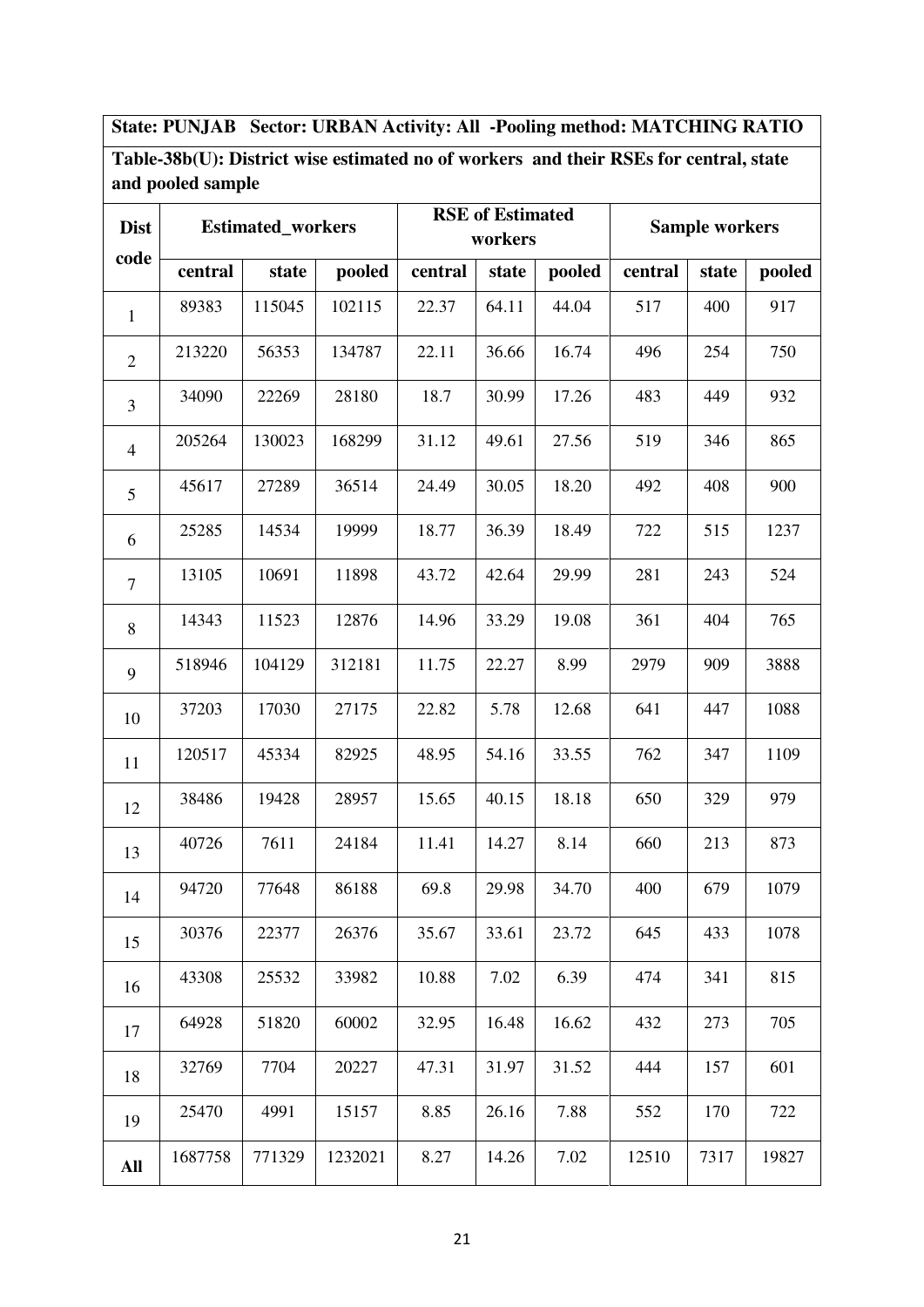|                | <b>State: PUNJAB</b><br><b>Sector: RURAL Enttype: EST</b> |                  |                                                                                                          |                  |         |       |              |                  |         |       |                 |                  |
|----------------|-----------------------------------------------------------|------------------|----------------------------------------------------------------------------------------------------------|------------------|---------|-------|--------------|------------------|---------|-------|-----------------|------------------|
|                |                                                           |                  | Table-40a(R): District wise estimate of Emoluments per hired worker for central, state and pooled sample |                  |         |       |              |                  |         |       |                 |                  |
| <b>Dist</b>    |                                                           |                  | <b>Manufacturing</b>                                                                                     |                  |         |       | <b>Trade</b> |                  |         |       | <b>Services</b> |                  |
| code           | central                                                   | state            | Pool_mr                                                                                                  | Pool_iv          | central | state | Pool_mr      | Pool iv          | central | state | Pool_mr         | Pool_iv          |
| $\mathbf{1}$   | 3541                                                      | 3289             | 3415                                                                                                     | 3538             | 4442    | 13158 | 8800         | 11007            | 2065    | 3546  | 2805            | 3061             |
| $\overline{2}$ | 1027                                                      | 2969             | 1998                                                                                                     | 2465             | 1543    | 8462  | 5003         | $\boldsymbol{0}$ | 2716    | 4540  | 3628            | $\boldsymbol{0}$ |
| 3              | 643                                                       | 87               | 365                                                                                                      | $\boldsymbol{0}$ | 512     | 361   | 437          | 499              | 738     | 463   | 612             | 488              |
| $\overline{4}$ | 2658                                                      | 1490             | 2074                                                                                                     | 1508             | 1932    | 983   | 1457         | 1526             | 1221    | 986   | 1104            | 992              |
| 5              | 1848                                                      | 5550             | 3699                                                                                                     | 2558             | 1295    | 5860  | 3577         | 1434             | 2111    | 5434  | 3773            | 3670             |
| 6              | 428                                                       | 1962             | 1175                                                                                                     | 431              | 382     | 1137  | 759          | 908              | 223     | 1194  | 708             | 1012             |
| 7              | 418                                                       | 1337             | 877                                                                                                      | 850              | 109     | 1144  | 627          | 111              | 681     | 317   | 499             | 326              |
| 8              | 613                                                       | 835              | 720                                                                                                      | 628              | 548     | 845   | 665          | 674              | 790     | 615   | 706             | 638              |
| 9              | 4089                                                      | 2948             | 3423                                                                                                     | 3159             | 1663    | 78    | 871          | $\boldsymbol{0}$ | 12236   | 3076  | 7656            | 3146             |
| 10             | 354                                                       | 445              | 399                                                                                                      | 424              | 231     | 214   | 223          | 223              | 1964    | 271   | 1117            | 324              |
| 11             | 1735                                                      | $\boldsymbol{0}$ | 868                                                                                                      | $\overline{0}$   | 2609    | 88    | 1349         | $\boldsymbol{0}$ | 1926    | 61    | 993             | $\boldsymbol{0}$ |
| 12             | 2908                                                      | 166              | 1537                                                                                                     | 166              | 1894    | 239   | 1066         | 655              | 1851    | 121   | 986             | 153              |
| 13             | 536                                                       | 69               | 303                                                                                                      | 69               | 571     | 44    | 307          | $\boldsymbol{0}$ | 675     | 121   | 398             | 231              |
| 14             | 1223                                                      | 574              | 898                                                                                                      | 1160             | 696     | 1270  | 983          | 925              | 677     | 610   | 644             | 668              |
| 15             | 1948                                                      | 352              | 1150                                                                                                     | 475              | 164     | 561   | 362          | 173              | 379     | 248   | 314             | 294              |
| 16             | 188                                                       | 2319             | 1253                                                                                                     | 320              | 351     | 1876  | 1113         | 443              | 622     | 4620  | 2621            | 624              |
| 17             | 2821                                                      | 2133             | 2477                                                                                                     | 2233             | 523     | 1457  | 990          | 586              | 3772    | 2031  | 2901            | 2993             |
| 18             | 796                                                       | 151              | 473                                                                                                      | 620              | 745     | 195   | 470          | 714              | 503     | 91    | 297             | 91               |
| 19             | 438                                                       | 311              | 374                                                                                                      | $\overline{0}$   | 286     | 309   | 298          | $\overline{0}$   | 226     | 314   | 270             | 237              |
| All            | 28212                                                     | 26984            | 27479                                                                                                    | 27637            | 20497   | 38281 | 29357        | 28285            | 35374   | 28661 | 32033           | 33631            |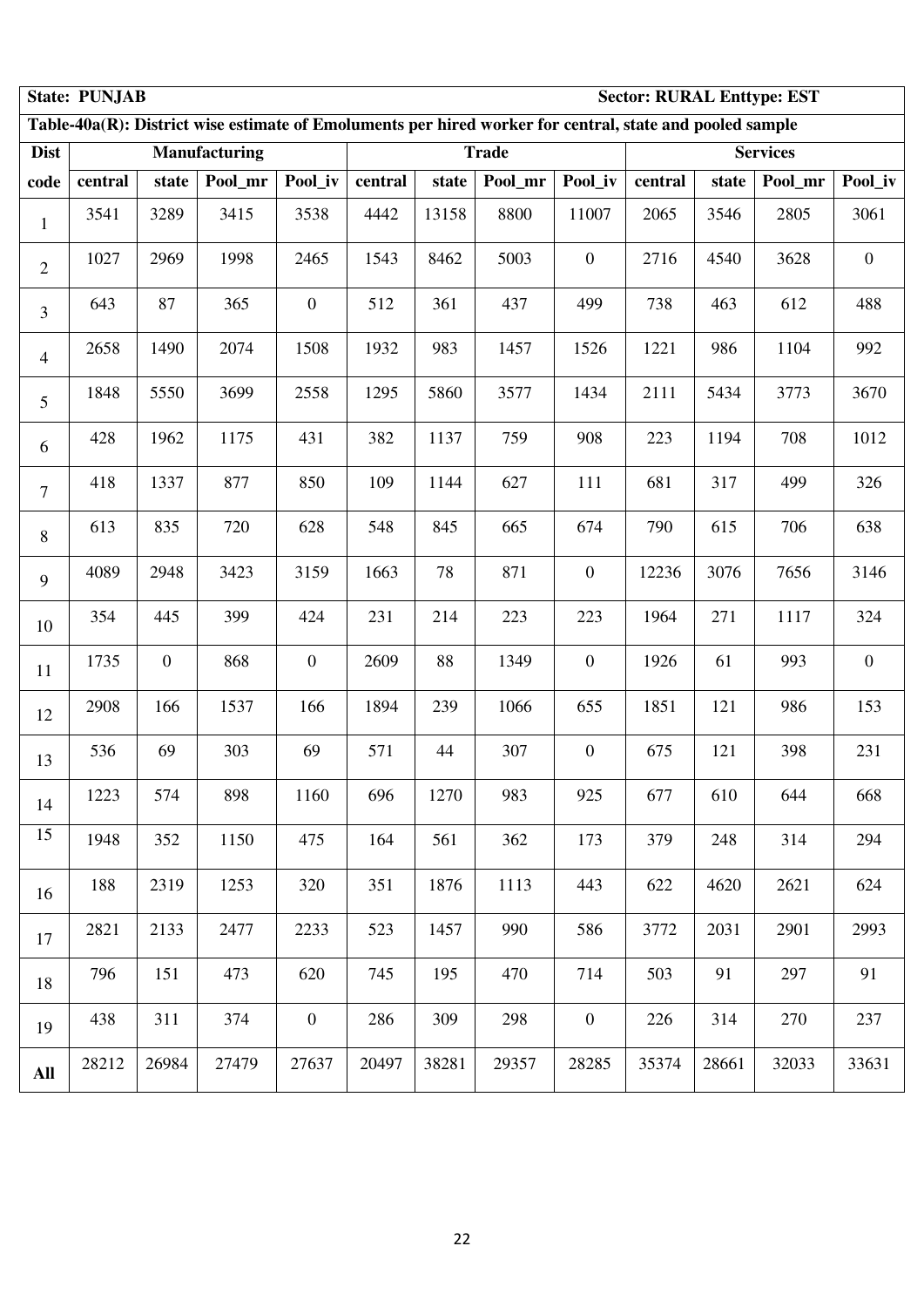|                | <b>State: PUNJAB</b><br><b>Sector: URBAN Enttype: EST</b> |       |               |         |         |       |                                                                                                          |         |         |       |                 |                  |
|----------------|-----------------------------------------------------------|-------|---------------|---------|---------|-------|----------------------------------------------------------------------------------------------------------|---------|---------|-------|-----------------|------------------|
|                |                                                           |       |               |         |         |       | Table-40a(U): District wise estimate of Emoluments per hired worker for central, state and pooled sample |         |         |       |                 |                  |
| <b>Dist</b>    |                                                           |       | Manufacturing |         |         |       | <b>Trade</b>                                                                                             |         |         |       | <b>Services</b> |                  |
| code           | central                                                   | state | Pool mr       | Pool_iv | central | state | Pool_mr                                                                                                  | Pool_iv | central | state | Pool_mr         | Pool_iv          |
| $\mathbf{1}$   | 3042                                                      | 1674  | 2358          | 1821    | 4651    | 28418 | 16505                                                                                                    | 4659    | 3007    | 18431 | 10719           | 3036             |
| $\overline{2}$ | 12182                                                     | 3661  | 7921          | 8448    | 7549    | 5575  | 6562                                                                                                     | 6243    | 4039    | 6642  | 5340            | 4642             |
| 3              | 991                                                       | 1510  | 1250          | 992     | 1615    | 1953  | 1784                                                                                                     | 1708    | 1216    | 2869  | 2042            | 1411             |
| 4              | 5145                                                      | 12639 | 8892          | 6161    | 14101   | 2523  | 8477                                                                                                     | 9015    | 4790    | 5603  | 5196            | 5583             |
| 5              | 1440                                                      | 2236  | 1863          | 1567    | 2166    | 1817  | 1991                                                                                                     | 1819    | 1484    | 1599  | 1541            | 1492             |
| 6              | 925                                                       | 669   | 813           | 850     | 1811    | 1172  | 1491                                                                                                     | 1542    | 1050    | 1061  | 1056            | 1059             |
| $\overline{7}$ | 433                                                       | 511   | 472           | 443     | 1014    | 471   | 742                                                                                                      | 924     | 798     | 396   | 597             | 738              |
| 8              | 340                                                       | 760   | 534           | 740     | 1074    | 1215  | 1128                                                                                                     | 1134    | 499     | 759   | 637             | 736              |
| 9              | 36220                                                     | 5294  | 20814         | 12276   | 17473   | 6246  | 11885                                                                                                    | 9316    | 13042   | 3797  | 8439            | 3899             |
| 10             | 915                                                       | 543   | 729           | 544     | 3792    | 1179  | 2485                                                                                                     | 2501    | 2190    | 309   | 1259            | 409              |
| 11             | 2229                                                      | 584   | 1406          | 1718    | 8483    | 3634  | 6058                                                                                                     | 3672    | 4712    | 1090  | 2901            | 3736             |
| 12             | 1112                                                      | 338   | 725           | 391     | 4257    | 1515  | 2886                                                                                                     | 4227    | 2515    | 412   | 1464            | 1048             |
| 13             | 1104                                                      | 278   | 691           | 280     | 3403    | 463   | 1933                                                                                                     | 516     | 1646    | 158   | 905             | 176              |
| 14             | 2857                                                      | 1829  | 2343          | 2852    | 7622    | 9678  | 8651                                                                                                     | 7622    | 3147    | 4610  | 3879            | 3530             |
| 15             | 1030                                                      | 892   | 961           | 1021    | 1313    | 4193  | 2753                                                                                                     | 1826    | 1499    | 1436  | 1468            | 1498             |
| 16             | 2525                                                      | 1239  | 1847          | 1732    | 1798    | 5083  | 3555                                                                                                     | 4014    | 1581    | 2121  | 2006            | 1969             |
| 17             | 3137                                                      | 1725  | 2431          | 2057    | 2633    | 9890  | 6841                                                                                                     | 7957    | 1733    | 2833  | 2131            | 1797             |
| 18             | 665                                                       | 347   | 506           | 604     | 2246    | 169   | 1207                                                                                                     | 631     | 1562    | 54    | 804             | $\boldsymbol{0}$ |
| 19             | 787                                                       | 522   | 656           | 556     | 2349    | 738   | 1540                                                                                                     | 803     | 1335    | 497   | 882             | 1230             |
| All            | 77078                                                     | 37250 | 57212         | 72289   | 89347   | 85930 | 88476                                                                                                    | 89321   | 51845   | 54676 | 53265           | 52146            |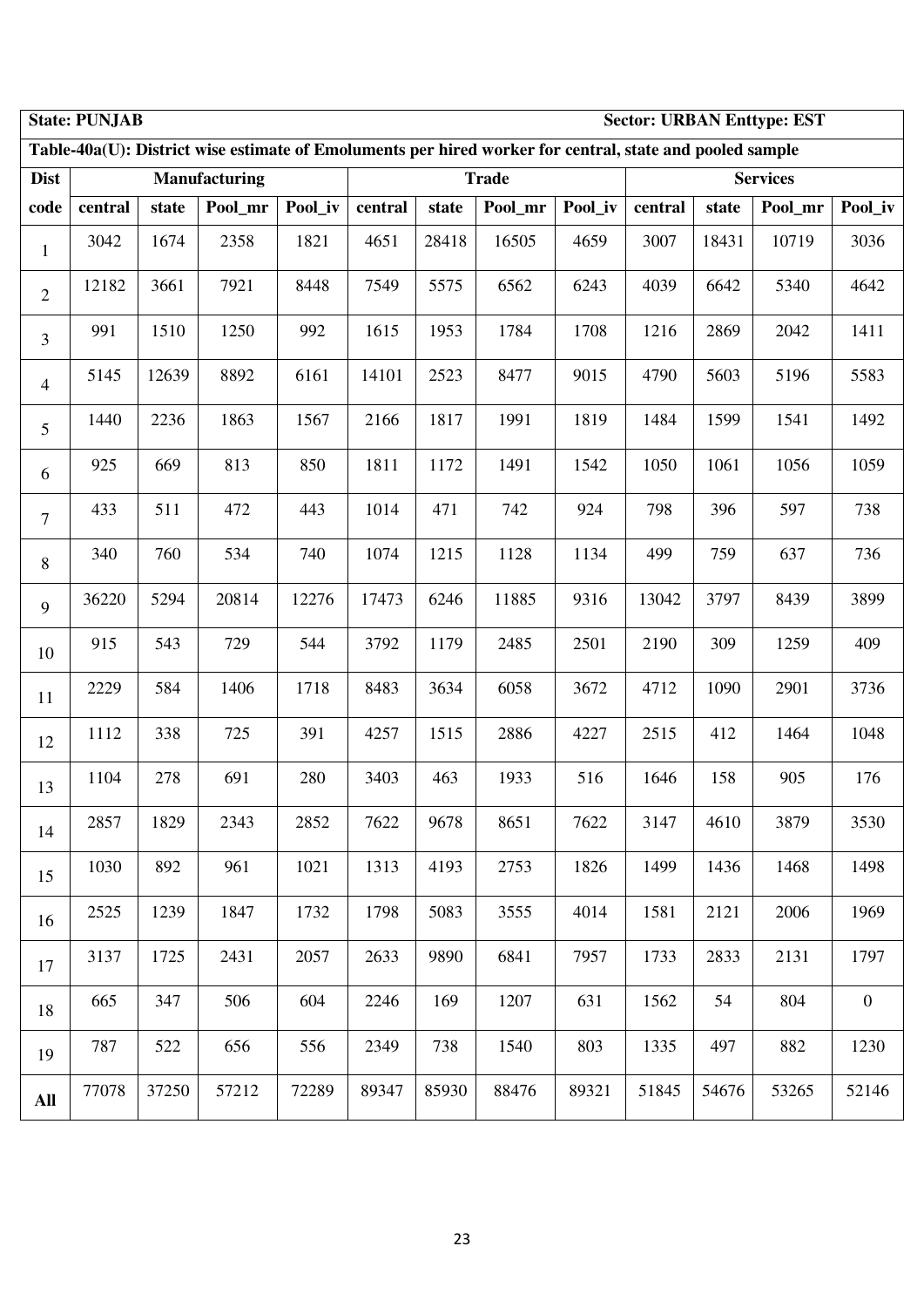|                  | <b>Sector: RURAL Enttype: EST</b><br><b>State: PUNJAB</b> |                  |                                                                                                                 |         |         |                  |              |         |         |                  |                 |         |  |
|------------------|-----------------------------------------------------------|------------------|-----------------------------------------------------------------------------------------------------------------|---------|---------|------------------|--------------|---------|---------|------------------|-----------------|---------|--|
|                  |                                                           |                  | Table-40b(R): District wise RSE of estimate of Emoluments per hired worker for central, state and pooled sample |         |         |                  |              |         |         |                  |                 |         |  |
| <b>Dist</b>      |                                                           |                  | <b>Manufacturing</b>                                                                                            |         |         |                  | <b>Trade</b> |         |         |                  | <b>Services</b> |         |  |
| code             | central                                                   | state            | Pool_mr                                                                                                         | Pool_iv | central | state            | Pool_mr      | Pool_iv | central | state            | Pool_mr         | Pool_iv |  |
| $\mathbf{1}$     | 2.91                                                      | 28.72            | 16.64                                                                                                           | 2.90    | 21.37   | 4.13             | 5.69         | 4.28    | 31.63   | 12.86            | 13.49           | 12.22   |  |
| $\overline{2}$   | 19.67                                                     | 4.03             | 5.41                                                                                                            | 4.18    | 7.82    | $\boldsymbol{0}$ | 0.96         | 0.00    | 14      | $\boldsymbol{0}$ | 4.19            | 0.00    |  |
| 3                | 8.55                                                      | $\boldsymbol{0}$ | 6.02                                                                                                            | 0.00    | 3.55    | 16.25            | 8.22         | 3.48    | 23.5    | 11.91            | 12.56           | 10.76   |  |
| $\overline{4}$   | 14.63                                                     | 3.28             | 7.63                                                                                                            | 3.22    | 4.66    | 10.6             | 4.95         | 4.46    | 41.89   | 8.72             | 19.11           | 8.54    |  |
| 5                | 20.22                                                     | 13.82            | 13.08                                                                                                           | 13.13   | 10.18   | 12.71            | 12.58        | 9.05    | 17.98   | 7.43             | 7.58            | 7.54    |  |
| 6                | $\overline{4}$                                            | 19.57            | 19.62                                                                                                           | 3.97    | 5.96    | 1.32             | 1.69         | 1.38    | 34.45   | 3.09             | 5.35            | 3.29    |  |
| $\boldsymbol{7}$ | 19.24                                                     | 6.38             | 6.89                                                                                                            | 6.88    | 5.22    | 10.62            | 11.63        | 5.11    | 9.61    | 3.35             | 5.40            | 3.21    |  |
| 8                | 3.27                                                      | 8.87             | 6.27                                                                                                            | 3.08    | 13.08   | 9.9              | 8.69         | 8.08    | 13.75   | 6.95             | 7.15            | 6.23    |  |
| 9                | 12.25                                                     | 8.09             | 7.19                                                                                                            | 6.82    | 13.27   | $\boldsymbol{0}$ | 10.13        | 0.00    | 9.35    | 3.27             | 6.03            | 3.18    |  |
| 10               | 7.11                                                      | 3.11             | 3.27                                                                                                            | 2.86    | 2.36    | 2.78             | 1.88         | 1.80    | 7.25    | 9.41             | 5.28            | 7.76    |  |
| 11               | 11.59                                                     | $\boldsymbol{0}$ | 9.27                                                                                                            | 0.00    | 21.31   | $\overline{0}$   | 16.49        | 0.00    | 17.56   | $\mathbf{0}$     | 13.62           | 0.00    |  |
| 12               | 26.47                                                     | 5.09             | 20.04                                                                                                           | 5.08    | 6.91    | 31.72            | 6.51         | 10.02   | 3.61    | 7.58             | 2.77            | 5.94    |  |
| 13               | 7.94                                                      | 0.78             | 5.62                                                                                                            | 0.78    | 11.98   | $\boldsymbol{0}$ | 8.91         | 0.00    | 3.8     | 10.56            | 3.22            | 4.95    |  |
| 14               | 3.39                                                      | 22               | 8.64                                                                                                            | 3.40    | 12.56   | 8.44             | 7.45         | 7.32    | 10.58   | 30.13            | 17.69           | 9.99    |  |
| 15               | 5.65                                                      | 9.02             | 4.17                                                                                                            | 6.43    | 8       | 15.49            | 14.48        | 7.51    | 15.37   | 17.37            | 11.08           | 11.77   |  |
| 16               | 47.63                                                     | 15.05            | 16.96                                                                                                           | 27.14   | 22.58   | 16.71            | 17.14        | 17.36   | 1.74    | 11.85            | 12.53           | 1.74    |  |
| 17               | 9.56                                                      | 5.2              | 5.12                                                                                                            | 4.59    | 4.12    | 5.49             | 4.93         | 3.55    | 11.67   | 24.08            | 11.80           | 10.93   |  |
| 18               | 1.75                                                      | 15.06            | 3.12                                                                                                            | 1.92    | 0.79    | 12.44            | 3.14         | 0.80    | 26.03   | 3.94             | 17.65           | 3.93    |  |
| 19               | 11.21                                                     | $\overline{0}$   | 5.25                                                                                                            | 0.00    | 3.4     | $\overline{0}$   | 1.31         | 0.00    | 10.59   | 20.51            | 14.74           | 9.48    |  |
| All              | 5.05                                                      | 5.63             | 3.91                                                                                                            | 3.76    | 6.38    | 3.87             | 3.51         | 3.47    | 6.65    | 13.86            | 8.00            | 6.02    |  |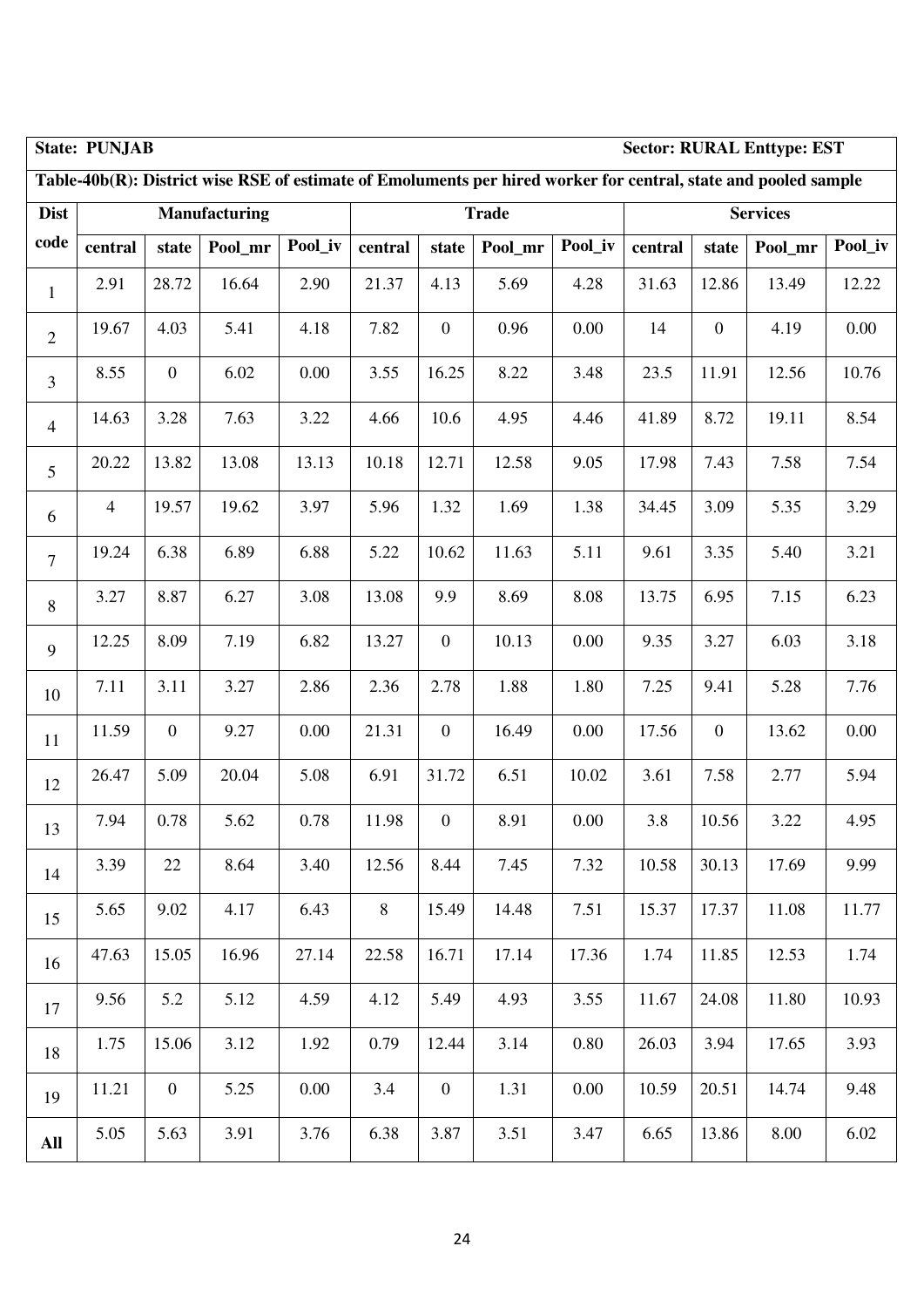|                | <b>State: PUNJAB</b> |       |                      |         |         |       |              |         |         |                | <b>Sector: URBAN Enttype: EST</b>                                                                               |          |
|----------------|----------------------|-------|----------------------|---------|---------|-------|--------------|---------|---------|----------------|-----------------------------------------------------------------------------------------------------------------|----------|
|                |                      |       |                      |         |         |       |              |         |         |                | Table-40b(U): District wise RSE of estimate of Emoluments per hired worker for central, state and pooled sample |          |
| <b>Dist</b>    |                      |       | <b>Manufacturing</b> |         |         |       | <b>Trade</b> |         |         |                | <b>Services</b>                                                                                                 |          |
| code           | central              | state | Pool_mr              | Pool_iv | central | state | Pool_mr      | Pool_iv | central | state          | Pool_mr                                                                                                         | Pool_iv  |
| $\mathbf{1}$   | 19.67                | 12.4  | 11.44                | 10.77   | 5.12    | 46.33 | 47.87        | 5.11    | 7.88    | 29.4           | 30.34                                                                                                           | 7.80     |
| $\overline{2}$ | 5.89                 | 22.19 | 7.14                 | 6.37    | 10.28   | 9.96  | 6.94         | 7.23    | 19.03   | 21.07          | 16.75                                                                                                           | 14.51    |
| $\overline{3}$ | 1.05                 | 15.92 | 11.54                | 1.05    | 9.56    | 12.85 | 9.12         | 7.70    | 20.37   | 23.6           | 20.48                                                                                                           | 16.48    |
| $\overline{4}$ | 8.33                 | 8.56  | 7.55                 | 6.47    | 1.59    | 10.04 | 2.08         | 1.86    | 21.73   | 2.92           | 8.23                                                                                                            | 2.89     |
| 5              | 16.79                | 24.79 | 18.59                | 14.14   | 18.55   | 1.49  | 8.11         | 1.49    | 21.95   | 76.7           | 48.49                                                                                                           | 21.11    |
| 6              | 3.94                 | 8.46  | 4.55                 | 3.61    | 18.11   | 32.8  | 17.80        | 16.18   | 12.59   | 5.51           | 6.01                                                                                                            | 5.05     |
| $\overline{7}$ | 7.44                 | 16.56 | 11.10                | 6.80    | 5.61    | 27.06 | 10.75        | 5.62    | 7.04    | 33.95          | 14.03                                                                                                           | 7.02     |
| $8\,$          | 21.24                | 2.12  | 5.70                 | 2.12    | 6.43    | 6.64  | 4.94         | 4.63    | 13.34   | 2.72           | 4.61                                                                                                            | 2.68     |
| 9              | 2.75                 | 10.16 | 2.46                 | 3.86    | 6.45    | 11.07 | 5.15         | 6.33    | 8.64    | 3.13           | 5.41                                                                                                            | 3.03     |
| 10             | 28.78                | 2.68  | 14.50                | 2.67    | 3.6     | 11.72 | 3.99         | 3.88    | 20.77   | 34.81          | 15.33                                                                                                           | 25.62    |
| 11             | 2.72                 | 15.47 | 4.22                 | 2.93    | 7.8     | 1.62  | 4.41         | 1.60    | 7.26    | 51.69          | 12.57                                                                                                           | 7.83     |
| 12             | 11.73                | 10.44 | 7.77                 | 8.72    | 3.19    | 85.72 | 27.06        | 3.19    | 12.87   | 51.75          | 12.43                                                                                                           | 16.98    |
| 13             | 10.6                 | 1.89  | 6.79                 | 1.88    | 12.07   | 11.99 | 8.67         | 10.67   | 4.3     | 4.95           | 3.17                                                                                                            | 4.42     |
| 14             | 1.31                 | 28.79 | 13.50                | 1.31    | 0.49    | 53.77 | 36.09        | 0.49    | 9.05    | 10.38          | 7.96                                                                                                            | 6.93     |
| 15             | 2.19                 | 9.46  | 5.35                 | 2.13    | 18.31   | 12.31 | 11.78        | 11.93   | 0.56    | 4.19           | 2.47                                                                                                            | 0.56     |
| 16             | 5.11                 | 8.21  | 4.33                 | 4.61    | 8.55    | 2.1   | 2.50         | 2.18    | 16.56   | 7.72           | 7.16                                                                                                            | 7.05     |
| 17             | 3.44                 | 3.47  | 2.31                 | 2.54    | 45.82   | 7.35  | 9.51         | 7.82    | 15.27   | 37.61          | 30.41                                                                                                           | 14.29    |
| 18             | 4.1                  | 16.08 | 6.96                 | 4.06    | 6.78    | 48.22 | 6.47         | 11.38   | 4.24    | $\overline{0}$ | 3.29                                                                                                            | $0.00\,$ |
| 19             | 10.82                | 6.23  | 5.98                 | 5.47    | 13.19   | 8.62  | 8.42         | 7.76    | 5.62    | 39.9           | 13.91                                                                                                           | 5.70     |
| All            | 2.48                 | 13.88 | 5.58                 | 2.48    | 3.32    | 39.74 | 47.87        | 3.31    | 17.01   | 46.75          | 29.54                                                                                                           | 15.99    |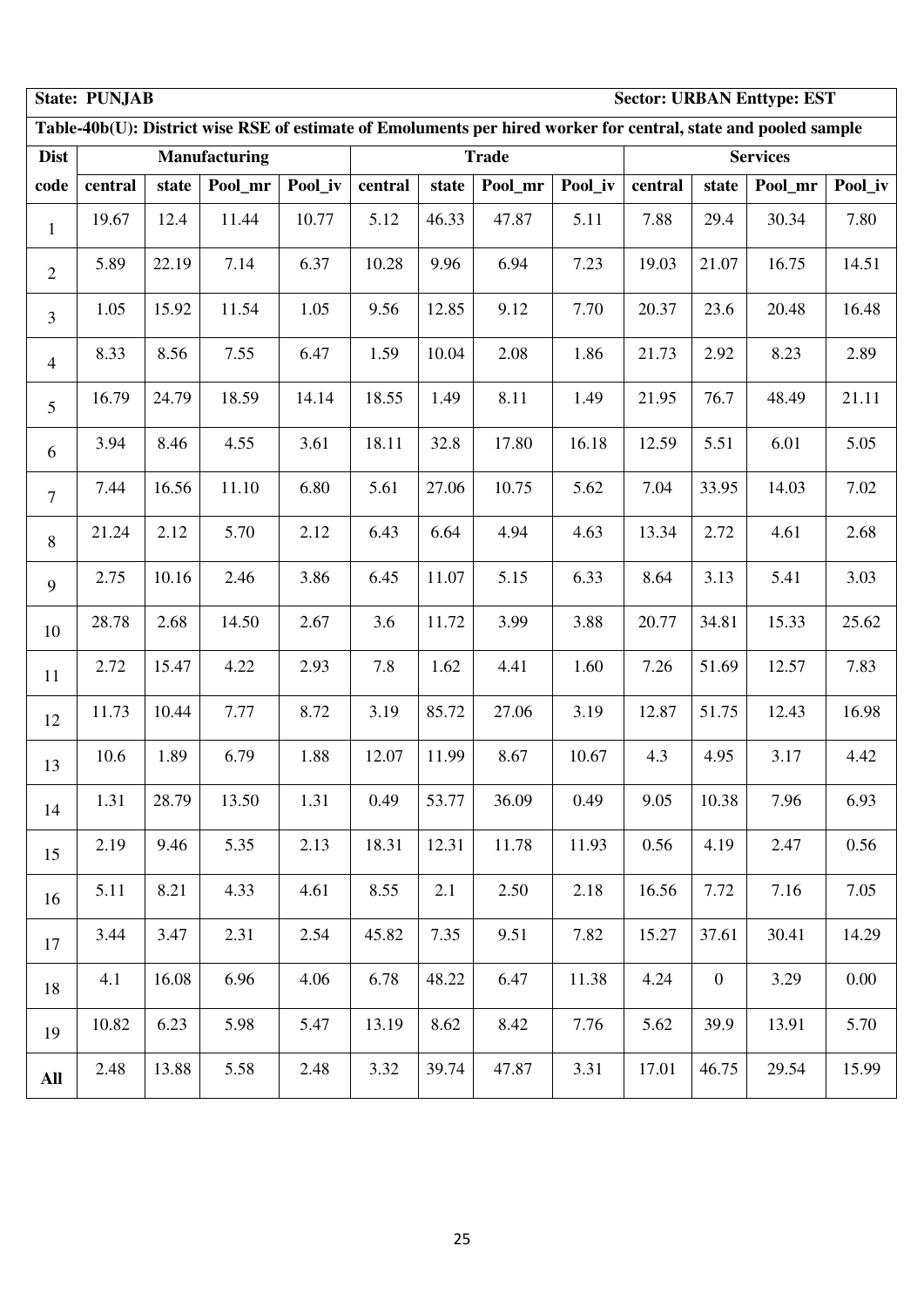|                | <b>State: PUNJAB</b><br><b>Sector: RURAL Enttype: OAE</b><br>Table-50a(R): District wise estimate of GVA per worker for central, state and pooled sample |        |                      |         |         |        |              |         |         |        |                 |         |
|----------------|----------------------------------------------------------------------------------------------------------------------------------------------------------|--------|----------------------|---------|---------|--------|--------------|---------|---------|--------|-----------------|---------|
|                |                                                                                                                                                          |        |                      |         |         |        |              |         |         |        |                 |         |
| <b>Dist</b>    |                                                                                                                                                          |        | <b>Manufacturing</b> |         |         |        | <b>Trade</b> |         |         |        | <b>Services</b> |         |
| code           | central                                                                                                                                                  | state  | Pool_mr              | Pool_iv | central | state  | Pool_mr      | Pool_iv | central | state  | Pool_mr         | Pool_iv |
| $\mathbf{1}$   | 15309                                                                                                                                                    | 74651  | 18713                | 20999   | 54975   | 115974 | 74992        | 63178   | 50442   | 79589  | 54953           | 57454   |
| $\overline{2}$ | 20985                                                                                                                                                    | 77440  | 43985                | 77087   | 35077   | 81614  | 55164        | 70748   | 39328   | 98198  | 51283           | 46862   |
| $\overline{3}$ | 20056                                                                                                                                                    | 65692  | 34553                | 31268   | 50232   | 71058  | 59129        | 52904   | 63926   | 70668  | 66523           | 68041   |
| $\overline{4}$ | 31214                                                                                                                                                    | 53396  | 40555                | 35575   | 57135   | 61360  | 59142        | 57444   | 53679   | 57931  | 55423           | 57336   |
| 5              | 26474                                                                                                                                                    | 133472 | 47145                | 39369   | 43511   | 132734 | 57235        | 50905   | 39268   | 96019  | 51021           | 70762   |
| 6              | 39541                                                                                                                                                    | 57375  | 45494                | 54580   | 49481   | 86914  | 68435        | 52348   | 51785   | 116240 | 81323           | 67261   |
| $\tau$         | 53760                                                                                                                                                    | 99308  | 72265                | 53782   | 50563   | 140148 | 66410        | 55022   | 55095   | 79551  | 66824           | 65344   |
| 8              | 32682                                                                                                                                                    | 129583 | 60976                | 35148   | 67776   | 261947 | 141404       | 119668  | 37594   | 210928 | 71942           | 41327   |
| 9              | 46268                                                                                                                                                    | 127753 | 65225                | 46607   | 57155   | 105808 | 70353        | 61996   | 59481   | 74241  | 62222           | 72032   |
| 10             | 23841                                                                                                                                                    | 61142  | 37603                | 47383   | 61341   | 91883  | 72947        | 61807   | 49255   | 75777  | 57221           | 57769   |
| 11             | 53543                                                                                                                                                    | 65394  | 57262                | 54196   | 73463   | 73799  | 73560        | 73519   | 56639   | 72814  | 61320           | 60720   |
| 12             | 38462                                                                                                                                                    | 66981  | 47696                | 59740   | 73223   | 102700 | 80841        | 83212   | 46640   | 55617  | 48704           | 48876   |
| 13             | 36030                                                                                                                                                    | 68026  | 43081                | 36471   | 75780   | 63594  | 71660        | 63662   | 57687   | 73403  | 60775           | 60406   |
| 14             | 66267                                                                                                                                                    | 365712 | 96822                | 69368   | 79078   | 68200  | 77415        | 78294   | 59916   | 143075 | 78854           | 106947  |
| 15             | 57426                                                                                                                                                    | 80982  | 61391                | 65052   | 73470   | 88746  | 77468        | 76055   | 84771   | 69228  | 81874           | 78544   |
| 16             | 17358                                                                                                                                                    | 240505 | 21233                | 17443   | 24483   | 197472 | 131670       | 32894   | 62923   | 69477  | 64248           | 64266   |
| 17             | 34919                                                                                                                                                    | 231807 | 65499                | 35458   | 44781   | 176448 | 87973        | 48968   | 36126   | 142413 | 56842           | 36493   |
| 18             | 38977                                                                                                                                                    | 95513  | 80683                | 45281   | 76194   | 200411 | 115398       | 175890  | 76400   | 119189 | 95293           | 102333  |
| 19             | 28071                                                                                                                                                    | 102088 | 45435                | 52791   | 42056   | 94745  | 60728        | 88902   | 39790   | 89162  | 59109           | 41253   |
| <b>All</b>     | 29915                                                                                                                                                    | 86436  | 43917                | 33647   | 53943   | 109321 | 74049        | 59203   | 49495   | 87864  | 59147           | 55421   |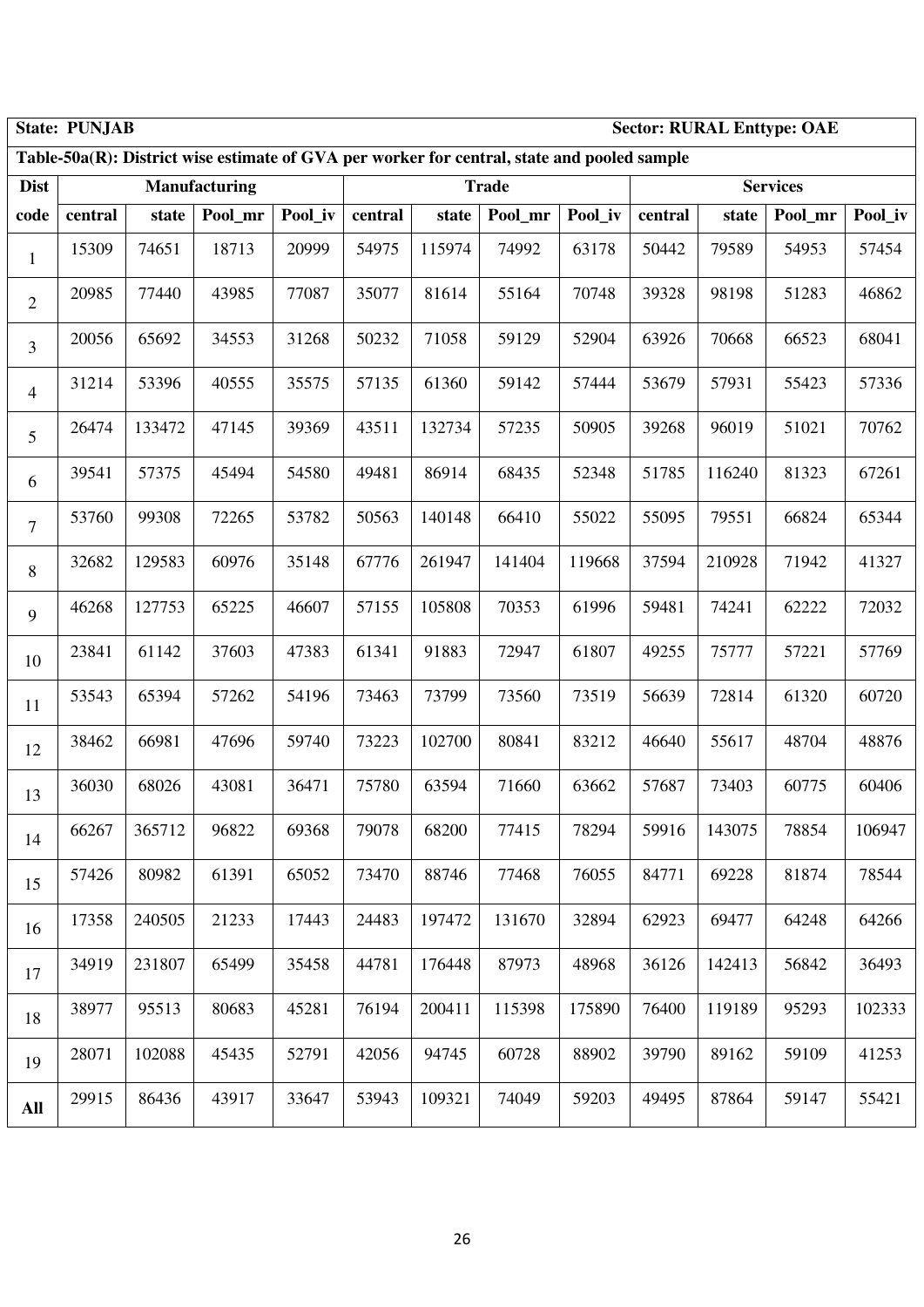|                | <b>State: PUNJAB</b><br><b>Sector: RURAL Enttype: EST</b><br>Table-50b(R): District wise estimate of GVA per worker for central, state and pooled sample |                  |                      |              |         |        |              |                  |         |        |                 |                  |
|----------------|----------------------------------------------------------------------------------------------------------------------------------------------------------|------------------|----------------------|--------------|---------|--------|--------------|------------------|---------|--------|-----------------|------------------|
|                |                                                                                                                                                          |                  |                      |              |         |        |              |                  |         |        |                 |                  |
| <b>Dist</b>    |                                                                                                                                                          |                  | <b>Manufacturing</b> |              |         |        | <b>Trade</b> |                  |         |        | <b>Services</b> |                  |
| code           | central                                                                                                                                                  | state            | Pool_mr              | Pool_iv      | central | state  | Pool mr      | Pool_iv          | central | state  | Pool_mr         | Pool_iv          |
| 1              | 61324                                                                                                                                                    | 83552            | 68163                | 61364        | 107646  | 70058  | 86462        | 95076            | 45207   | 60675  | 49709           | 59999            |
| $\overline{2}$ | 45526                                                                                                                                                    | 125401           | 86642                | 112855       | 59466   | 213715 | 182254       | 173464           | 31840   | 111865 | 49656           | 53464            |
| 3              | 50290                                                                                                                                                    | 100626           | 54074                | 51975        | 95181   | 37129  | 80260        | 75557            | 110559  | 68112  | 103042          | 72261            |
| $\overline{4}$ | 61188                                                                                                                                                    | 42517            | 53923                | 49726        | 131687  | 51472  | 107356       | 64890            | 46675   | 66540  | 54704           | 62862            |
| 5              | 61947                                                                                                                                                    | 163647           | 124766               | 66323        | 49300   | 128818 | 109417       | 49502            | 31261   | 89692  | 61724           | 52115            |
| 6              | 58990                                                                                                                                                    | 121302           | 109374               | 69602        | 59767   | 193016 | 147226       | 168838           | 48389   | 111622 | 93454           | 111293           |
| $\overline{7}$ | 69274                                                                                                                                                    | 142617           | 116809               | 76251        | 79067   | 150336 | 139478       | 80871            | 40445   | 108428 | 48143           | 41826            |
| $8\,$          | 73519                                                                                                                                                    | 101911           | 89126                | 80261        | 97857   | 321687 | 232825       | 288720           | 55369   | 118111 | 70068           | 56992            |
| 9              | 82712                                                                                                                                                    | 87236            | 84698                | 86632        | 111277  | 102758 | 111095       | 109274           | 56529   | 64748  | 58046           | 59429            |
| 10             | 54976                                                                                                                                                    | 70524            | 61813                | 58362        | 94447   | 66467  | 85697        | 71798            | 70810   | 80708  | 71221           | 74381            |
| 11             | 79693                                                                                                                                                    | $\boldsymbol{0}$ | 79693                | $\mathbf{0}$ | 84724   | 52920  | 83833        | $\boldsymbol{0}$ | 66098   | 103050 | 67516           | $\boldsymbol{0}$ |
| 12             | 58466                                                                                                                                                    | 61787            | 58684                | 58519        | 79209   | 84454  | 79707        | 79379            | 79237   | 66299  | 78915           | 71412            |
| 13             | 75346                                                                                                                                                    | 123467           | 81407                | 119587       | 72664   | 145942 | 80233        | $\boldsymbol{0}$ | 53448   | 135368 | 70067           | 78824            |
| 14             | 63741                                                                                                                                                    | 87119            | 68332                | 68254        | 117856  | 111732 | 114292       | 115831           | 75534   | 294788 | 127524          | 75639            |
| 15             | 75932                                                                                                                                                    | 65428            | 74245                | 71487        | 104788  | 83287  | 89493        | 85976            | 92714   | 54791  | 83090           | 58505            |
| 16             | 31869                                                                                                                                                    | 339320           | 321518               | 34092        | 56125   | 213738 | 180137       | 68010            | 47576   | 122544 | 102660          | 59933            |
| 17             | 44970                                                                                                                                                    | 164251           | 86357                | 49766        | 62162   | 168343 | 137368       | 62669            | 62703   | 158028 | 83751           | 67086            |
| 18             | 70303                                                                                                                                                    | 110222           | 75316                | 70676        | 79814   | 154299 | 92217        | 79915            | 77220   | 56505  | 72477           | 72693            |
| 19             | 21206                                                                                                                                                    | 196268           | 73916                | 22309        | 41949   | 175917 | 84127        | 68793            | 29370   | 97479  | 53568           | 34108            |
| <b>All</b>     | 63700                                                                                                                                                    | 139230           | 92787                | 65282        | 92561   | 143212 | 119288       | 93805            | 56522   | 100918 | 68681           | 63125            |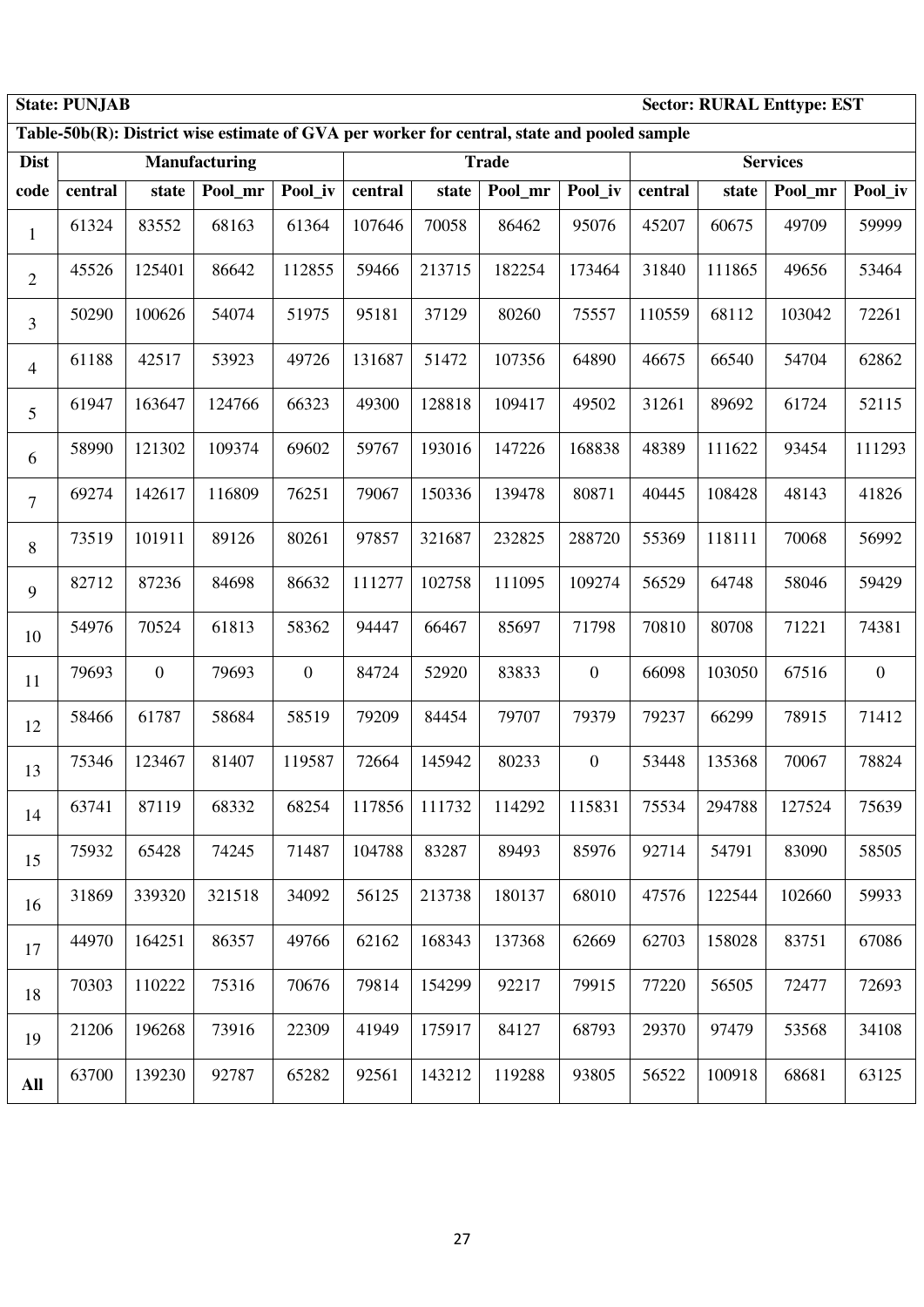|                | <b>Sector: RURAL Enttype: OAE</b><br><b>State: PUNJAB</b><br>Table-50c(R): District wise RSE of estimate of GVA per worker for central, state and pooled sample |       |               |         |         |       |              |         |         |       |                 |         |  |
|----------------|-----------------------------------------------------------------------------------------------------------------------------------------------------------------|-------|---------------|---------|---------|-------|--------------|---------|---------|-------|-----------------|---------|--|
|                |                                                                                                                                                                 |       |               |         |         |       |              |         |         |       |                 |         |  |
| <b>Dist</b>    |                                                                                                                                                                 |       | Manufacturing |         |         |       | <b>Trade</b> |         |         |       | <b>Services</b> |         |  |
| code           | central                                                                                                                                                         | state | Pool_mr       | Pool_iv | central | state | Pool_mr      | Pool_iv | central | state | Pool_mr         | Pool_iv |  |
| $\mathbf{1}$   | 18.04                                                                                                                                                           | 11.36 | 27.82         | 12.51   | 25.37   | 30.51 | 29.27        | 20.54   | 10.63   | 11.97 | 11.11           | 8.13    |  |
| $\overline{2}$ | 24.65                                                                                                                                                           | 0.53  | 4.74          | 0.53    | 23.27   | 5.52  | 7.68         | 5.58    | 7.7     | 8.05  | 9.55            | 6.03    |  |
| $\overline{3}$ | 19.16                                                                                                                                                           | 10.25 | 12.51         | 10.67   | 6.93    | 12.77 | 9.50         | 6.14    | 27.74   | 20.05 | 16.64           | 16.27   |  |
| $\overline{4}$ | 12.6                                                                                                                                                            | 14.89 | 12.39         | 9.91    | 10.4    | 34.49 | 21.84        | 9.96    | 8.59    | 3.21  | 3.89            | 3.01    |  |
| 5              | 9.63                                                                                                                                                            | 5.16  | 9.03          | 6.07    | 23.97   | 26.14 | 37.10        | 19.62   | 18.54   | 6.79  | 9.56            | 6.86    |  |
| 6              | 19.12                                                                                                                                                           | 5.68  | 7.92          | 5.48    | 18.87   | 37.3  | 28.94        | 17.14   | 9.11    | 7.22  | 6.61            | 6.11    |  |
| $\tau$         | 1.32                                                                                                                                                            | 32.88 | 27.11         | 1.32    | 14.73   | 23.22 | 29.74        | 13.20   | 7.91    | 6.45  | 5.29            | 5.08    |  |
| 8              | 14.14                                                                                                                                                           | 22.07 | 28.30         | 12.98   | 20.26   | 8.68  | 10.40        | 9.82    | 36.6    | 43.97 | 77.73           | 32.93   |  |
| 9              | 1.35                                                                                                                                                            | 7.57  | 8.90          | 1.34    | 5.92    | 9.62  | 8.89         | 5.18    | 21.78   | 7.32  | 9.84            | 6.96    |  |
| 10             | 12.11                                                                                                                                                           | 3.61  | 4.67          | 3.70    | 4.1     | 21.99 | 16.68        | 4.04    | 5.49    | 5.19  | 4.54            | 3.86    |  |
| 11             | 5.6                                                                                                                                                             | 18.99 | 13.18         | 5.38    | 4.49    | 9.98  | 6.27         | 4.09    | 8.02    | 10.74 | 8.21            | 6.47    |  |
| 12             | 10.24                                                                                                                                                           | 3.43  | 4.39          | 3.32    | 14.5    | 14.44 | 12.20        | 10.37   | 12.23   | 17.81 | 13.07           | 10.11   |  |
| 13             | 3.88                                                                                                                                                            | 17.38 | 16.52         | 3.81    | 20.94   | 1.87  | 8.91         | 1.86    | 7.03    | 12.08 | 9.15            | 6.11    |  |
| 14             | 11.33                                                                                                                                                           | 20.07 | 45.59         | 10.77   | 1.81    | 7.53  | 4.05         | 1.76    | 28.09   | 10.31 | 14.10           | 10.37   |  |
| 15             | 14.89                                                                                                                                                           | 15.26 | 13.30         | 10.81   | 4.29    | 7.87  | 5.65         | 3.78    | 12.84   | 19.23 | 11.11           | 10.73   |  |
| 16             | 2.89                                                                                                                                                            | 10.69 | 72.66         | 2.88    | 16.21   | 8.89  | 8.09         | 11.77   | 16.32   | 29.12 | 19.95           | 14.25   |  |
| 17             | 6.78                                                                                                                                                            | 19.49 | 41.41         | 6.67    | 16.51   | 23.12 | 28.03        | 14.86   | 12.39   | 53.38 | 80.31           | 12.24   |  |
| 18             | 13.62                                                                                                                                                           | 15.69 | 11.45         | 11.05   | 31.45   | 5.93  | 10.35        | 6.05    | 19.97   | 10.32 | 10.05           | 9.36    |  |
| 19             | 13.34                                                                                                                                                           | 5.18  | 7.72          | 5.79    | 21.88   | 3.43  | 6.86         | 3.45    | 1.21    | 3.09  | 2.82            | 1.15    |  |
| All            | 6.3                                                                                                                                                             | 8.2   | 9.83          | 5.41    | 6.25    | 9.52  | 8.63         | 5.42    | 4.59    | 6.05  | 5.61            | 3.77    |  |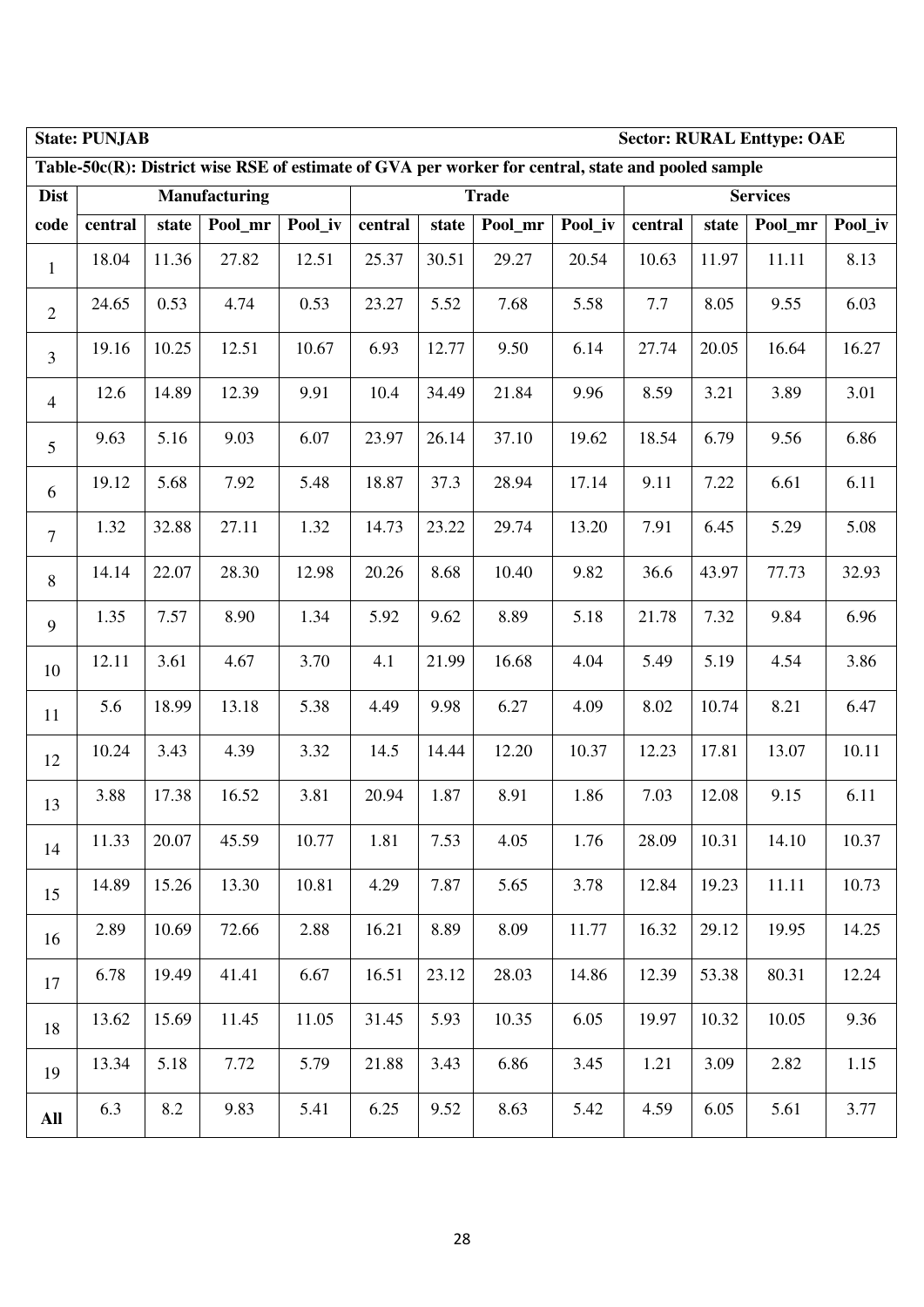|                | <b>State: PUNJAB</b><br><b>Sector: RURAL Enttype: EST</b><br>Table-50d(R): District wise RSE of estimate of GVA per worker for central, state and pooled sample |                  |                      |         |         |                  |              |         |         |                  |                 |         |  |
|----------------|-----------------------------------------------------------------------------------------------------------------------------------------------------------------|------------------|----------------------|---------|---------|------------------|--------------|---------|---------|------------------|-----------------|---------|--|
|                |                                                                                                                                                                 |                  |                      |         |         |                  |              |         |         |                  |                 |         |  |
| <b>Dist</b>    |                                                                                                                                                                 |                  | <b>Manufacturing</b> |         |         |                  | <b>Trade</b> |         |         |                  | <b>Services</b> |         |  |
| code           | central                                                                                                                                                         | state            | Pool_mr              | Pool_iv | central | state            | Pool_mr      | Pool_iv | central | state            | Pool_mr         | Pool_iv |  |
| $\mathbf{1}$   | 2.5                                                                                                                                                             | 43.42            | 31.95                | 2.50    | 6.56    | 14.22            | 7.65         | 6.06    | 31.21   | 4.97             | 11.92           | 4.91    |  |
| $\mathbf{2}$   | 26.8                                                                                                                                                            | 4.2              | 6.71                 | 4.28    | 10.04   | 1.66             | 1.76         | 1.76    | 53.19   | 24.88            | 36.29           | 27.06   |  |
| $\overline{3}$ | 18.48                                                                                                                                                           | 49.62            | 55.83                | 17.58   | 1.26    | 4.52             | 1.39         | 1.29    | 21.75   | 11.62            | 10.41           | 10.40   |  |
| $\overline{4}$ | 14.86                                                                                                                                                           | 16.96            | 10.48                | 11.36   | 14.93   | 17.12            | 8.83         | 12.39   | 19.41   | 6.49             | 8.14            | 6.20    |  |
| 5              | 10.19                                                                                                                                                           | 18.19            | 14.46                | 9.31    | 9.31    | 70.59            | 49.89        | 9.26    | 22.4    | 10.48            | 10.20           | 10.78   |  |
| 6              | 10.49                                                                                                                                                           | 11.26            | 7.83                 | 8.10    | 77.51   | 11.3             | 15.41        | 11.69   | 29.97   | 0.94             | 6.24            | 0.94    |  |
| $\overline{7}$ | 10.24                                                                                                                                                           | 15.34            | 11.50                | 8.85    | 3.8     | 12.4             | 8.07         | 3.67    | 7.65    | 19.82            | 26.91           | 7.32    |  |
| 8              | 14.76                                                                                                                                                           | 19.08            | 13.97                | 11.81   | 35.91   | 4.54             | 7.11         | 4.67    | 8.76    | 25.2             | 25.64           | 8.40    |  |
| 9              | 22.93                                                                                                                                                           | 8.53             | 10.39                | 8.00    | 20.21   | 39.47            | 23.35        | 18.00   | 1.92    | 2.27             | 1.69            | 1.47    |  |
| 10             | 6.43                                                                                                                                                            | 9.5              | 6.89                 | 5.36    | 1.32    | 0.91             | 0.72         | 0.76    | 7.81    | 9.12             | 6.94            | 5.94    |  |
| 11             | 8.39                                                                                                                                                            | $\boldsymbol{0}$ | 3.36                 | 0.00    | 1.02    | $\boldsymbol{0}$ | 0.41         | 0.00    | 11.59   | $\boldsymbol{0}$ | 4.54            | 0.00    |  |
| 12             | 1.4                                                                                                                                                             | 10.38            | 6.58                 | 1.39    | 5.8     | 29.76            | 19.06        | 5.69    | 6.49    | 6.27             | 4.10            | 4.53    |  |
| 13             | 25.51                                                                                                                                                           | 4.61             | 10.33                | 4.56    | 6.02    | $\boldsymbol{0}$ | 2.18         | 0.00    | 25.79   | 15.2             | 19.30           | 14.53   |  |
| 14             | 7.4                                                                                                                                                             | 11.07            | 8.91                 | 6.21    | 14.3    | 21.46            | 13.90        | 11.90   | 6.38    | 74.82            | 103.78          | 6.37    |  |
| 15             | $\overline{2}$                                                                                                                                                  | 2.71             | 1.65                 | 1.61    | 31.68   | 15.07            | 17.06        | 13.66   | 11.46   | 6.39             | 5.71            | 5.68    |  |
| 16             | 27.28                                                                                                                                                           | 30.02            | 19.04                | 25.41   | 14.53   | 13.36            | 9.68         | 11.53   | 12.37   | 10.81            | 8.07            | 8.97    |  |
| 17             | 12.29                                                                                                                                                           | 16.44            | 18.94                | 10.88   | 3.34    | 17.8             | 13.10        | 3.31    | 8.57    | 15.49            | 17.72           | 7.82    |  |
| 18             | 1.76                                                                                                                                                            | 11.56            | 10.17                | 1.74    | 0.71    | 9.96             | 10.00        | 0.71    | 18.2    | 47.03            | 23.33           | 17.09   |  |
| 19             | 16.56                                                                                                                                                           | 22.47            | 35.85                | 15.69   | 11.42   | 5.44             | 7.20         | 6.23    | 20.13   | 22.18            | 24.62           | 16.72   |  |
| All            | 5.09                                                                                                                                                            | 15.92            | 14.40                | 4.91    | 4.74    | 19.31            | 13.99        | 4.62    | 7.53    | 10.09            | 9.23            | 6.22    |  |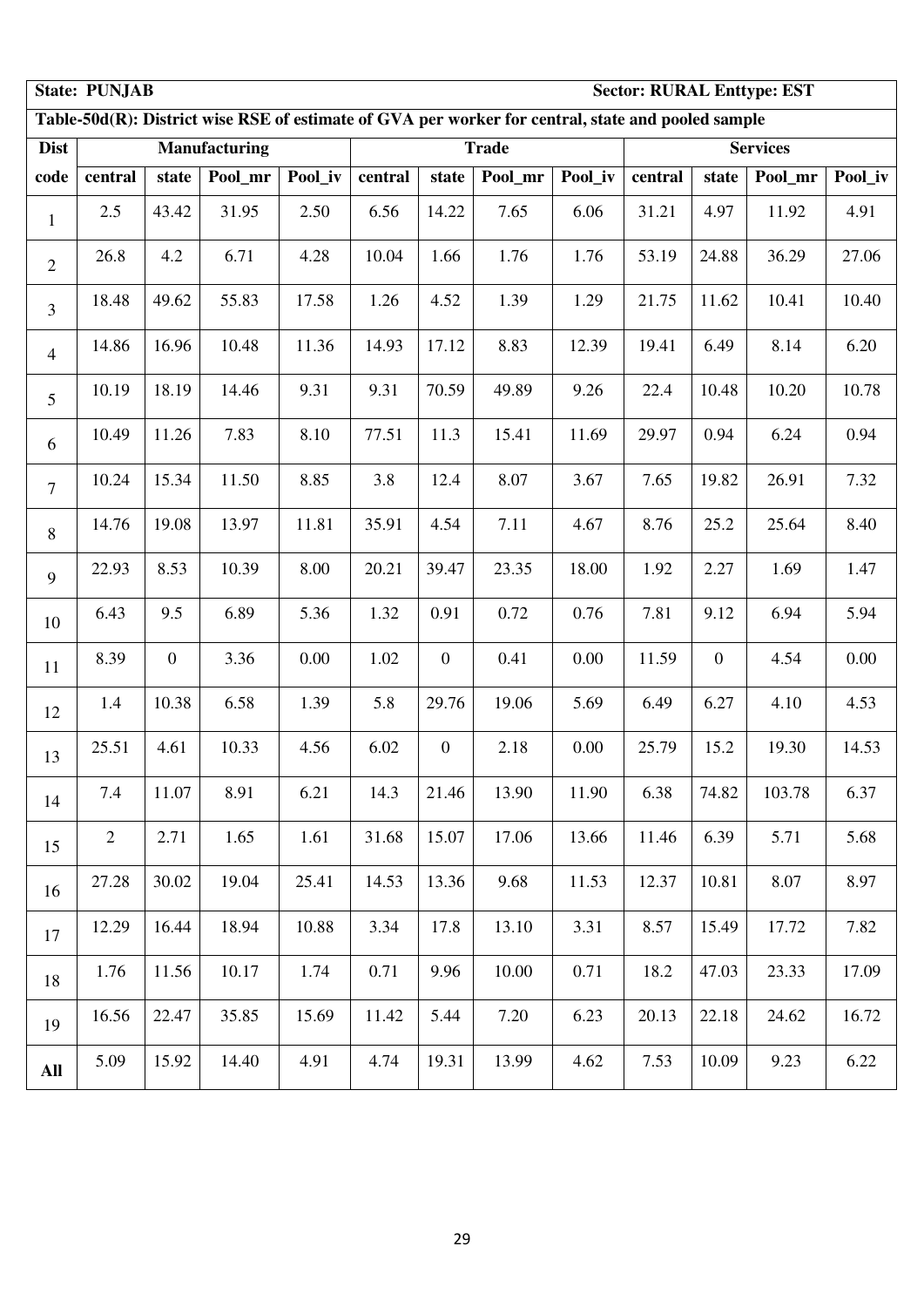|                | <b>State: PUNJAB</b><br><b>Sector: URBAN Enttype: OAE</b><br>Table-50a(U): District wise estimate of GVA per worker for central, state and pooled sample |        |                      |                  |         |        |              |         |         |        |                 |         |  |
|----------------|----------------------------------------------------------------------------------------------------------------------------------------------------------|--------|----------------------|------------------|---------|--------|--------------|---------|---------|--------|-----------------|---------|--|
|                |                                                                                                                                                          |        |                      |                  |         |        |              |         |         |        |                 |         |  |
| <b>Dist</b>    |                                                                                                                                                          |        | <b>Manufacturing</b> |                  |         |        | <b>Trade</b> |         |         |        | <b>Services</b> |         |  |
| code           | central                                                                                                                                                  | state  | Pool_mr              | Pool_iv          | central | state  | Pool mr      | Pool_iv | central | state  | Pool_mr         | Pool_iv |  |
| $\mathbf{1}$   | 60078                                                                                                                                                    | 118438 | 68800                | 77214            | 128206  | 116142 | 125185       | 118379  | 42504   | 115247 | 62362           | 57103   |  |
| $\mathfrak{2}$ | 57349                                                                                                                                                    | 123946 | 63368                | 65752            | 83037   | 131527 | 91594        | 88522   | 53089   | 198127 | 70794           | 53477   |  |
| 3              | 47531                                                                                                                                                    | 56436  | 50521                | 48979            | 53021   | 77755  | 58398        | 53895   | 72627   | 67641  | 70801           | 67823   |  |
| 4              | 13646                                                                                                                                                    | 68242  | 27806                | 16305            | 65586   | 78230  | 70048        | 67965   | 57858   | 66628  | 60904           | 59154   |  |
| 5              | 32792                                                                                                                                                    | 130506 | 74575                | 38564            | 52794   | 132657 | 76841        | 56271   | 42322   | 119665 | 70378           | 44513   |  |
| 6              | 50141                                                                                                                                                    | 152996 | 82601                | 51071            | 91162   | 174835 | 127978       | 97907   | 83357   | 83210  | 83303           | 83214   |  |
| 7              | 59312                                                                                                                                                    | 99214  | 66765                | 65934            | 165461  | 255299 | 228776       | 249980  | 86311   | 113339 | 99119           | 99184   |  |
| 8              | 36287                                                                                                                                                    | 322183 | 75630                | 45366            | 47677   | 200944 | 78064        | 82493   | 45819   | 417054 | 140289          | 77540   |  |
| 9              | 89165                                                                                                                                                    | 92928  | 89539                | 92700            | 94511   | 240351 | 127226       | 94710   | 93327   | 124428 | 101582          | 103221  |  |
| 10             | 37875                                                                                                                                                    | 71803  | 55182                | 68388            | 82342   | 81393  | 81977        | 81400   | 54604   | 68480  | 59525           | 58297   |  |
| 11             | 44112                                                                                                                                                    | 56646  | 50726                | 47693            | 80689   | 106533 | 89594        | 98165   | 62995   | 75129  | 67043           | 70792   |  |
| 12             | 70726                                                                                                                                                    | 93638  | 81156                | 79703            | 87107   | 130401 | 106327       | 101027  | 62710   | 77728  | 69349           | 65949   |  |
| 13             | 51258                                                                                                                                                    | 89265  | 57984                | 56396            | 97007   | 93581  | 95802        | 93820   | 88873   | 66605  | 82847           | 66748   |  |
| 14             | 69050                                                                                                                                                    | 605062 | 88583                | 69343            | 115976  | 216986 | 154746       | 121969  | 82025   | 412600 | 211034          | 89443   |  |
| 15             | 68600                                                                                                                                                    | 199229 | 91562                | 80344            | 66515   | 90883  | 76149        | 70188   | 77383   | 100118 | 80892           | 85203   |  |
| 16             | 43963                                                                                                                                                    | 287757 | 65019                | 44482            | 129918  | 740208 | 287520       | 483278  | 51177   | 90187  | 59988           | 68538   |  |
| 17             | 27321                                                                                                                                                    | 273062 | 33388                | 27362            | 65167   | 237552 | 109802       | 96376   | 52486   | 97633  | 58822           | 55046   |  |
| 18             | 71570                                                                                                                                                    | 126807 | 81856                | 71825            | 90017   | 320420 | 143779       | 111149  | 79350   | 152491 | 95457           | 99431   |  |
| 19             | 59716                                                                                                                                                    | 97800  | 60912                | $\boldsymbol{0}$ | 89890   | 175043 | 102542       | 93970   | 51899   | 115400 | 59644           | 70825   |  |
| All            | 51672                                                                                                                                                    | 99978  | 60638                | 61169            | 88715   | 180364 | 113948       | 90791   | 68826   | 127236 | 84438           | 70609   |  |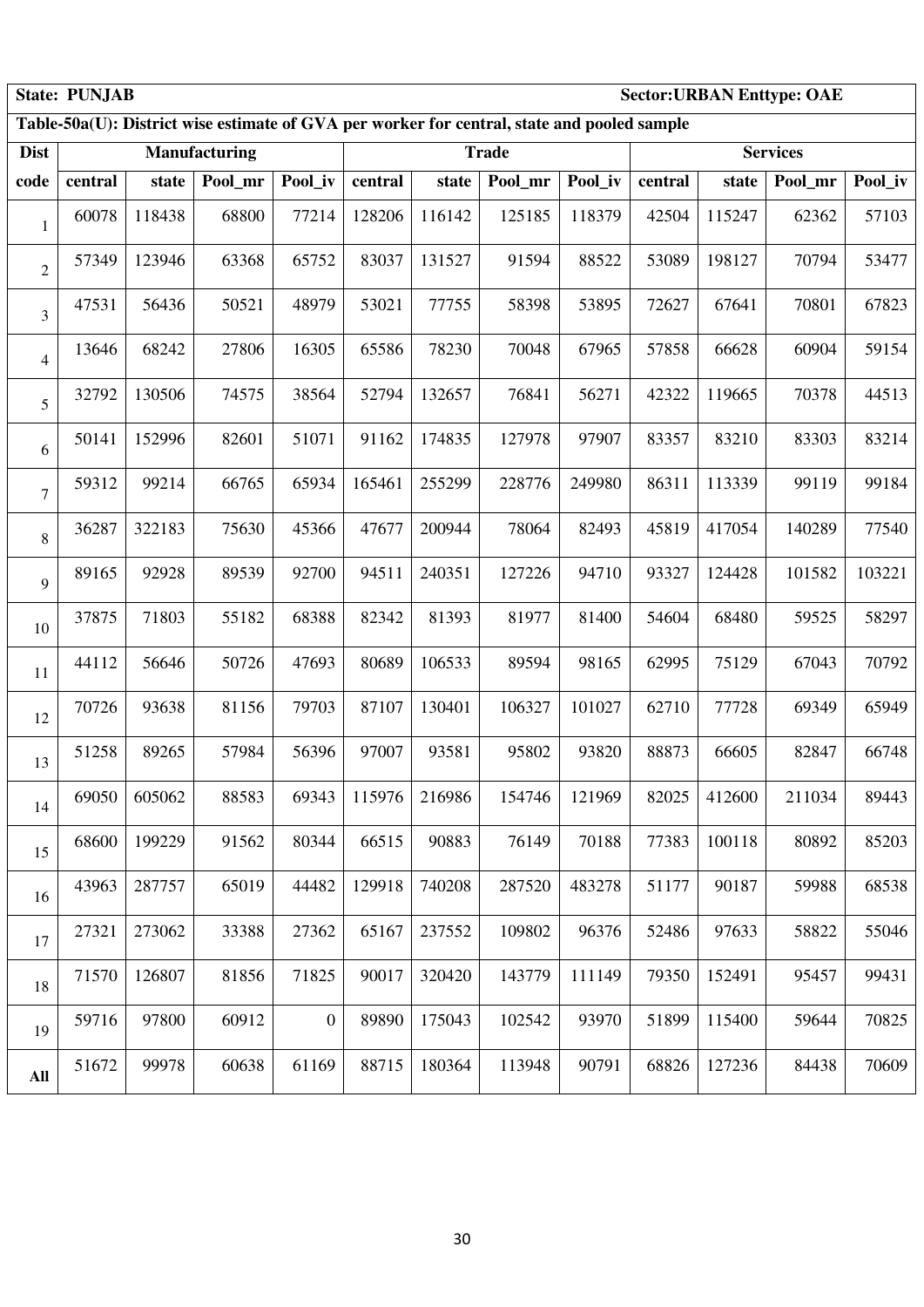|                | <b>State: PUNJAB</b><br><b>Sector: URBAN Enttype: EST</b><br>Table-50b(U): District wise estimate of GVA per worker for central, state and pooled sample |        |                      |         |         |        |              |         |         |        |                 |              |
|----------------|----------------------------------------------------------------------------------------------------------------------------------------------------------|--------|----------------------|---------|---------|--------|--------------|---------|---------|--------|-----------------|--------------|
|                |                                                                                                                                                          |        |                      |         |         |        |              |         |         |        |                 |              |
| <b>Dist</b>    |                                                                                                                                                          |        | <b>Manufacturing</b> |         |         |        | <b>Trade</b> |         |         |        | <b>Services</b> |              |
| code           | central                                                                                                                                                  | state  | Pool_mr              | Pool_iv | central | state  | Pool_mr      | Pool_iv | central | state  | Pool_mr         | Pool_iv      |
| $\mathbf{1}$   | 57050                                                                                                                                                    | 99682  | 68973                | 78238   | 132007  | 60136  | 73427        | 65917   | 47955   | 55789  | 54282           | 48146        |
| $\overline{2}$ | 66164                                                                                                                                                    | 229319 | 90129                | 66649   | 100350  | 111087 | 103580       | 109733  | 72895   | 114615 | 99203           | 83023        |
| $\overline{3}$ | 71419                                                                                                                                                    | 47550  | 57888                | 53564   | 80268   | 69694  | 75557        | 79520   | 49675   | 50014  | 49833           | 49735        |
| $\overline{4}$ | 78759                                                                                                                                                    | 43856  | 54174                | 77413   | 114893  | 62832  | 107717       | 90308   | 70338   | 45964  | 57575           | 48731        |
| 5              | 46894                                                                                                                                                    | 166039 | 112339               | 59435   | 112495  | 177679 | 136710       | 139682  | 50359   | 120660 | 75955           | 51993        |
| 6              | 52021                                                                                                                                                    | 134487 | 76442                | 55219   | 187383  | 122066 | 167105       | 159704  | 64825   | 71542  | 67752           | 65338        |
| $\overline{7}$ | 85931                                                                                                                                                    | 141762 | 109440               | 91173   | 142897  | 283038 | 185208       | 153261  | 77199   | 120354 | 86897           | 78961        |
| 8              | 74347                                                                                                                                                    | 227788 | 174873               | 109063  | 166754  | 264718 | 221794       | 207162  | 72406   | 224707 | 168695          | 94488        |
| 9              | 71684                                                                                                                                                    | 108589 | 73947                | 78151   | 118293  | 195480 | 132499       | 141933  | 68121   | 69562  | 68225           | 68599        |
| 10             | 61475                                                                                                                                                    | 70563  | 64316                | 70307   | 80871   | 78960  | 80300        | 80806   | 66808   | 98189  | 69053           | 73718        |
| 11             | 59880                                                                                                                                                    | 70148  | 61995                | 61473   | 116518  | 97511  | 109286       | 104490  | 123369  | 123399 | 123371          | 123374       |
| 12             | 70275                                                                                                                                                    | 67502  | 69410                | 70112   | 100652  | 865075 | 328723       | 100675  | 66366   | 67064  | 66485           | 67006        |
| 13             | 86164                                                                                                                                                    | 100097 | 89422                | 97240   | 95956   | 89589  | 95337        | 91222   | 81302   | 69284  | 80908           | 71054        |
| 14             | 71867                                                                                                                                                    | 237208 | 155326               | 71970   | 100954  | 340988 | 212489       | 100964  | 79685   | 551332 | 408898          | 88254        |
| 15             | 78833                                                                                                                                                    | 71011  | 74808                | 72611   | 108600  | 80067  | 87376        | 88666   | 68353   | 95990  | 76717           | 68432        |
| 16             | 70930                                                                                                                                                    | 124351 | 87856                | 70975   | 92914   | 309640 | 258400       | 96607   | 83425   | 191511 | 130007          | 86033        |
| 17             | 56263                                                                                                                                                    | 183151 | 94404                | 57753   | 169352  | 192638 | 189354       | 192454  | 39254   | 180265 | 103346          | 39712        |
| 18             | 89633                                                                                                                                                    | 92084  | 90443                | 91430   | 88904   | 147132 | 94292        | 129730  | 99560   | 56267  | 98383           | $\mathbf{0}$ |
| 19             | 85744                                                                                                                                                    | 138152 | 103517               | 85952   | 117969  | 154899 | 123303       | 138998  | 133323  | 111093 | 129232          | 111447       |
| All            | 69935                                                                                                                                                    | 101364 | 78253                | 70568   | 113967  | 176928 | 140405       | 114886  | 81217   | 156598 | 111216          | 82949        |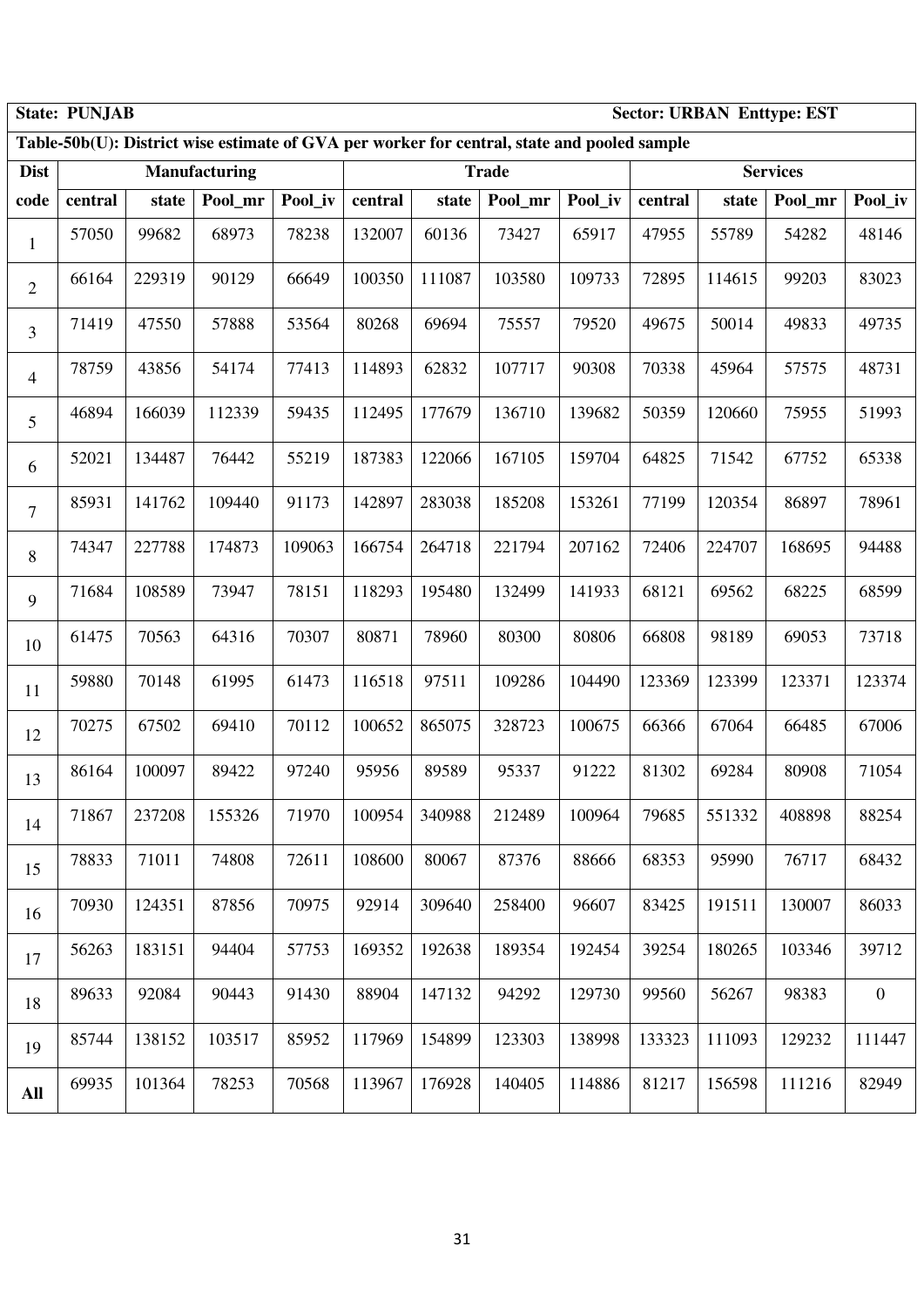|                | <b>State: PUNJAB</b><br><b>Sector: URBAN Enttype: OAE</b><br>Table-50c(U): District wise RSE of estimate of GVA per worker for central, state and pooled sample |                |               |         |         |       |              |         |         |       |                 |         |  |
|----------------|-----------------------------------------------------------------------------------------------------------------------------------------------------------------|----------------|---------------|---------|---------|-------|--------------|---------|---------|-------|-----------------|---------|--|
|                |                                                                                                                                                                 |                |               |         |         |       |              |         |         |       |                 |         |  |
| <b>Dist</b>    |                                                                                                                                                                 |                | Manufacturing |         |         |       | <b>Trade</b> |         |         |       | <b>Services</b> |         |  |
| code           | central                                                                                                                                                         | state          | Pool_mr       | Pool_iv | central | state | Pool_mr      | Pool_iv | central | state | Pool_mr         | Pool_iv |  |
| $\mathbf{1}$   | 12.24                                                                                                                                                           | 9.63           | 10.83         | 8.00    | 30.99   | 16.32 | 15.61        | 14.45   | 21.48   | 15.81 | 18.48           | 14.29   |  |
| $\overline{2}$ | 12.73                                                                                                                                                           | 15.5           | 18.77         | 10.38   | 9.95    | 17.59 | 15.58        | 8.79    | 4.38    | 22.67 | 38.09           | 4.34    |  |
| $\overline{3}$ | 12.77                                                                                                                                                           | 24.41          | 17.05         | 11.34   | 6.25    | 22.27 | 17.94        | 6.04    | 46.85   | 9.79  | 20.03           | 9.58    |  |
| $\overline{4}$ | 17.56                                                                                                                                                           | 15.52          | 23.11         | 14.33   | 15.4    | 26.82 | 18.87        | 13.39   | 8.93    | 18.62 | 12.68           | 8.06    |  |
| 5              | 20.83                                                                                                                                                           | 20.89          | 22.24         | 17.18   | 10.11   | 18.86 | 19.73        | 9.28    | 9.56    | 19.8  | 20.33           | 8.96    |  |
| 6              | 13.21                                                                                                                                                           | 45.32          | 50.47         | 12.91   | 7.53    | 13.26 | 11.08        | 6.72    | 30.11   | 5.02  | 12.42           | 4.95    |  |
| $\overline{7}$ | 24.22                                                                                                                                                           | 32.46          | 30.19         | 19.90   | 18.82   | 3.06  | 5.82         | 3.03    | 5.51    | 4.4   | 3.58            | 3.47    |  |
| 8              | 18.09                                                                                                                                                           | 11.25          | 28.96         | 14.24   | 40.97   | 17.93 | 29.45        | 20.82   | 9.07    | 3.26  | 5.93            | 5.13    |  |
| 9              | 19.28                                                                                                                                                           | 4.7            | 8.22          | 4.57    | 3.48    | 37.01 | 41.96        | 3.47    | 6.32    | 6.94  | 5.60            | 4.72    |  |
| 10             | 22.27                                                                                                                                                           | 3.93           | 6.84          | 3.91    | 24.23   | 2.14  | 9.82         | 2.13    | 6.91    | 9.15  | 6.81            | 5.54    |  |
| 11             | 8.69                                                                                                                                                            | 10.7           | 7.78          | 6.79    | 18.87   | 9.89  | 9.80         | 8.83    | 9.45    | 5.91  | 5.33            | 5.03    |  |
| 12             | 17.99                                                                                                                                                           | 16.93          | 13.29         | 12.45   | 10.13   | 9.83  | 7.96         | 7.19    | 4.01    | 6.17  | 4.40            | 3.38    |  |
| 13             | 10.92                                                                                                                                                           | 15.86          | 15.15         | 9.23    | 19.37   | 5.5   | 8.48         | 5.29    | 18.25   | 1.96  | 7.89            | 1.95    |  |
| 14             | 15.9                                                                                                                                                            | 77.59          | 318.02        | 15.83   | 17.85   | 37.99 | 32.41        | 16.46   | 21.05   | 27.62 | 32.57           | 19.09   |  |
| 15             | 18.84                                                                                                                                                           | 20.64          | 27.53         | 15.35   | 13.81   | 23.99 | 17.84        | 12.06   | 9.94    | 10.61 | 8.75            | 7.31    |  |
| 16             | 8.3                                                                                                                                                             | 27.46          | 72.95         | 8.19    | 20.78   | 3.11  | 6.10         | 3.62    | 14.55   | 9.22  | 9.69            | 8.09    |  |
| 17             | 10.83                                                                                                                                                           | 83.51          | 409.80        | 10.81   | 20.07   | 11.71 | 15.93        | 12.28   | 2.96    | 6.49  | 6.55            | 2.74    |  |
| 18             | 1.36                                                                                                                                                            | 11.27          | 10.49         | 1.35    | 5.78    | 5.11  | 6.98         | 4.46    | 12.39   | 10.48 | 10.86           | 8.42    |  |
| 19             | 30                                                                                                                                                              | $\overline{0}$ | 11.76         | 0.00    | 8.37    | 19.16 | 19.84        | 7.81    | 10.49   | 7.24  | 9.16            | 6.44    |  |
| All            | 8.93                                                                                                                                                            | 9.33           | 9.72          | 6.76    | 4.67    | 15.09 | 14.40        | 4.51    | 4.78    | 14.57 | 13.26           | 4.59    |  |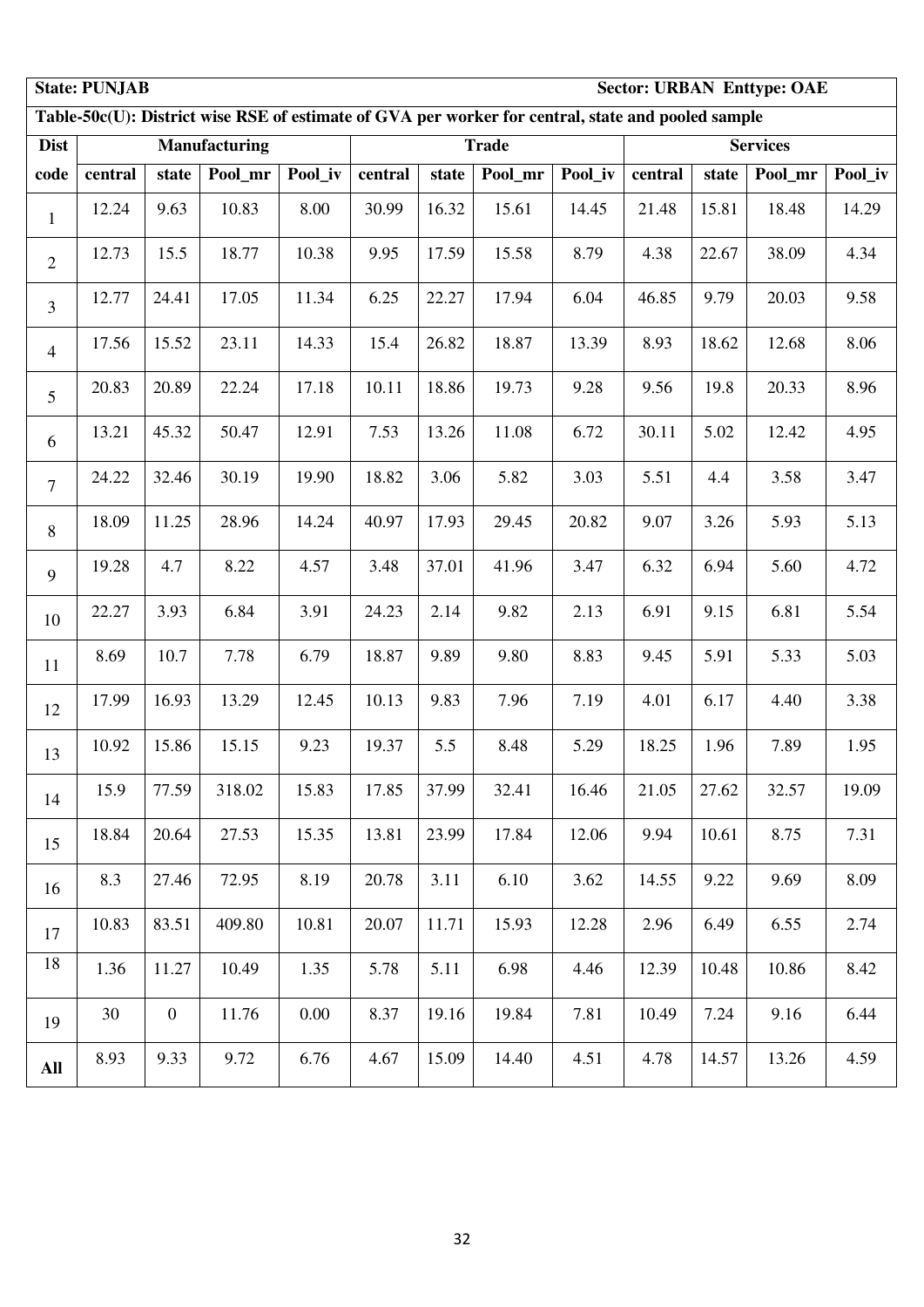|                | <b>State: PUNJAB</b><br><b>Sector: URBAN Enttype: EST</b><br>Table-50d(U): District wise RSE of estimate of GVA per worker for central, state and pooled sample |       |                      |         |         |        |              |         |         |                |                 |         |  |
|----------------|-----------------------------------------------------------------------------------------------------------------------------------------------------------------|-------|----------------------|---------|---------|--------|--------------|---------|---------|----------------|-----------------|---------|--|
|                |                                                                                                                                                                 |       |                      |         |         |        |              |         |         |                |                 |         |  |
| <b>Dist</b>    |                                                                                                                                                                 |       | <b>Manufacturing</b> |         |         |        | <b>Trade</b> |         |         |                | <b>Services</b> |         |  |
| code           | central                                                                                                                                                         | state | Pool mr              | Pool_iv | central | state  | Pool_mr      | Pool_iv | central | state          | Pool_mr         | Pool_iv |  |
| $\mathbf{1}$   | 7.92                                                                                                                                                            | 4.56  | 4.74                 | 4.10    | 26.57   | 17.25  | 20.90        | 15.09   | 5.49    | 29.83          | 18.50           | 5.40    |  |
| $\overline{2}$ | 5                                                                                                                                                               | 26.42 | 40.36                | 4.96    | 8.16    | 2.8    | 3.64         | 2.65    | 15.33   | 17.22          | 12.76           | 11.71   |  |
| $\overline{3}$ | 13.41                                                                                                                                                           | 11.69 | 8.77                 | 8.98    | 5.69    | 23.75  | 13.36        | 5.54    | 9.44    | 20.12          | 12.69           | 8.55    |  |
| $\overline{4}$ | 2.53                                                                                                                                                            | 22.69 | 11.12                | 2.52    | 10.76   | 20.8   | 8.61         | 9.94    | 15.54   | 8.51           | 8.62            | 7.56    |  |
| 5              | 12.8                                                                                                                                                            | 10.54 | 9.59                 | 9.55    | 28.11   | 21.04  | 18.84        | 17.28   | 18.92   | 51.19          | 49.05           | 18.11   |  |
| 6              | 6.06                                                                                                                                                            | 11.67 | 12.43                | 5.60    | 20.82   | 37.27  | 18.82        | 18.54   | 6.16    | 19.41          | 12.52           | 5.87    |  |
| $\overline{7}$ | 10.78                                                                                                                                                           | 20.3  | 16.14                | 9.67    | 8.62    | 15.4   | 14.37        | 7.73    | 5.86    | 18.22          | 15.28           | 5.61    |  |
| 8              | 26.79                                                                                                                                                           | 16.17 | 13.43                | 16.06   | 16.6    | 12.48  | 10.24        | 10.24   | 13.47   | 10.54          | 8.74            | 9.54    |  |
| 9              | 10.76                                                                                                                                                           | 15.41 | 14.20                | 8.96    | 14.79   | 13.47  | 13.04        | 10.27   | 9.83    | 13.67          | 9.24            | 7.98    |  |
| 10             | 13.48                                                                                                                                                           | 2     | 5.32                 | 1.98    | 2.88    | 15.74  | 9.36         | 2.83    | 19.54   | 25.02          | 22.65           | 15.64   |  |
| 11             | 5.19                                                                                                                                                            | 10.34 | 7.30                 | 4.65    | 8.02    | 7.3    | 5.19         | 5.42    | 9.66    | 22.87          | 14.26           | 8.90    |  |
| 12             | 8.89                                                                                                                                                            | 37.06 | 21.92                | 8.65    | 3.87    | 81.82  | 129.19       | 3.87    | 25.57   | 7.64           | 11.21           | 7.32    |  |
| 13             | 5.65                                                                                                                                                            | 2.47  | 2.74                 | 2.27    | 3.91    | 2.46   | 2.10         | 2.08    | 10.21   | 4.98           | 4.84            | 4.48    |  |
| 14             | 1.62                                                                                                                                                            | 19.63 | 17.99                | 1.62    | 1.32    | 61.56  | 59.27        | 1.32    | 18.24   | 19.38          | 15.74           | 16.32   |  |
| 15             | 9.86                                                                                                                                                            | 5.55  | 5.22                 | 4.84    | 14.84   | 13.22  | 10.36        | 9.98    | 0.52    | 6.92           | 5.20            | 0.52    |  |
| 16             | 1.89                                                                                                                                                            | 37.08 | 31.50                | 1.89    | 12.32   | 28.08  | 20.27        | 11.75   | 12.29   | 34.05          | 30.26           | 11.77   |  |
| 17             | 8.03                                                                                                                                                            | 22.63 | 26.41                | 7.78    | 40.82   | 3.2    | 14.73        | 3.19    | 11.59   | 44.2           | 46.29           | 11.44   |  |
| 18             | 29.42                                                                                                                                                           | 17.28 | 15.73                | 14.90   | 25.07   | 9.89   | 13.23        | 9.39    | 9.12    | $\overline{0}$ | 3.69            | 0.00    |  |
| 19             | 2.09                                                                                                                                                            | 20.55 | 16.47                | 2.08    | 10.57   | $\tau$ | 6.65         | 5.89    | 59.46   | 9.08           | 24.98           | 8.98    |  |
| All            | 5.92                                                                                                                                                            | 28.49 | 22.24                | 5.81    | 4.93    | 26.09  | 19.79        | 4.85    | 12.43   | 42.04          | 35.70           | 12.03   |  |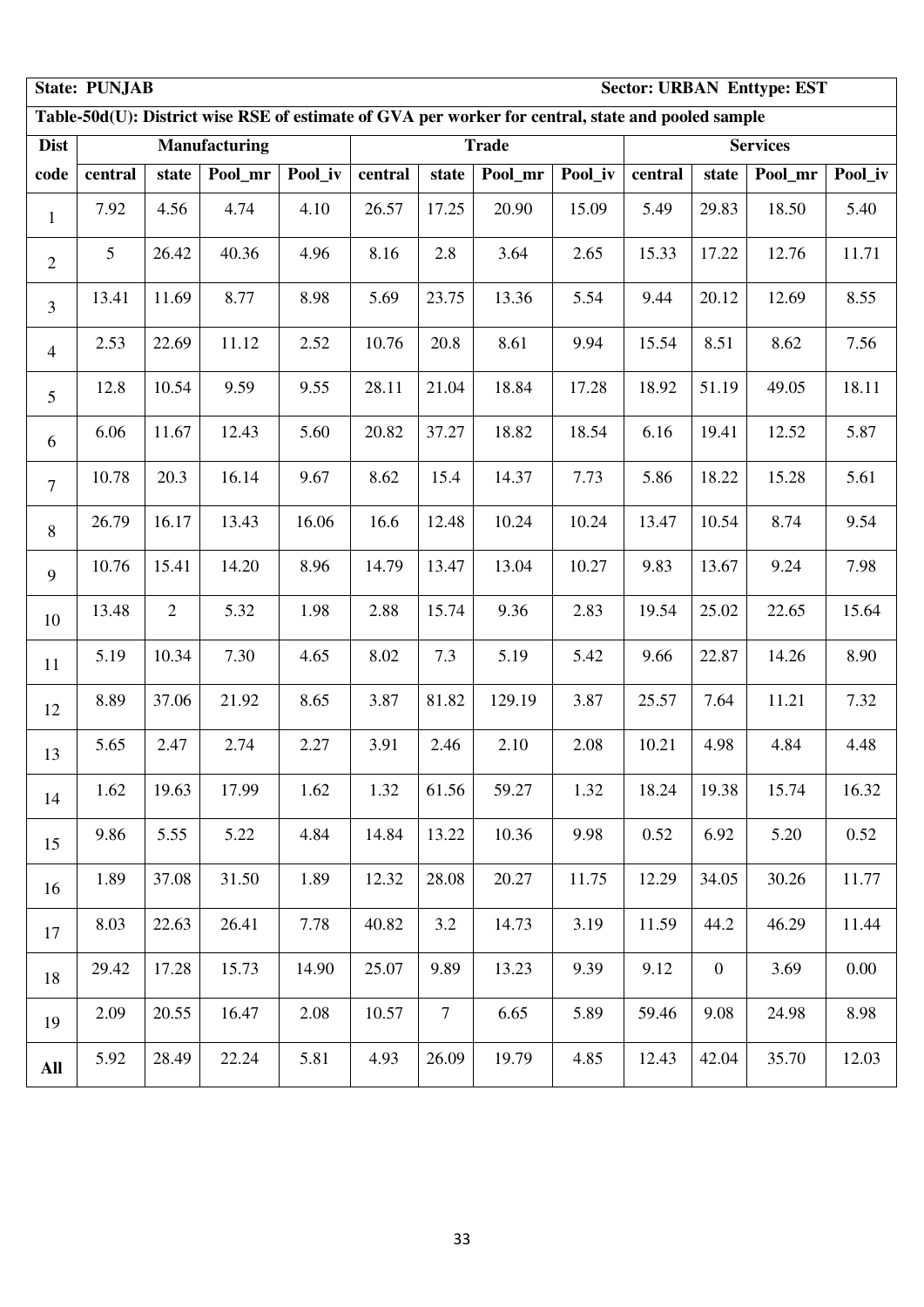### **State: PUNJAB Sector: RURAL Pooling method: MATCHING RATIO**

### **Table-38a(R)CC: Compilation Category wise estimated no of enterprises and sample enterprises for central, state and pooled sample**

|                                                    |                  | <b>Estimated_enterprises</b> |                  |                  | <b>Sample enterprises</b> |                  |
|----------------------------------------------------|------------------|------------------------------|------------------|------------------|---------------------------|------------------|
| <b>Compilation Category</b>                        | central          | state                        | pooled           | central          | state                     | pooled           |
| 01. Cotton ginning+ cleaning and bailing           | 1823             | $\overline{0}$               | 911              | 3                | $\boldsymbol{0}$          | 3                |
| 02.meat+fish+fruits+vegetables+oils                | 1222             | 175                          | 698              | 23               | 5                         | 28               |
| 03.dairy products                                  | 703              | 1083                         | 893              | 12               | 22                        | 34               |
| 04.grain mill products                             | 20667            | 16275                        | 18479            | 171              | 174                       | 345              |
| 05.other food products                             | 4641             | 12758                        | 8721             | 52               | 108                       | 160              |
| 06.beverages                                       | 32               | $\boldsymbol{0}$             | 16               | $\overline{2}$   | $\boldsymbol{0}$          | $\overline{2}$   |
| 07.tobacco products                                | $\overline{0}$   | $\overline{0}$               | $\overline{0}$   | $\boldsymbol{0}$ | $\boldsymbol{0}$          | $\boldsymbol{0}$ |
| 08.spinning+ weaving+finishing of textiles         | 26968            | 373                          | 13586            | 75               | 5                         | 80               |
| 09. wearing apparel                                | 34               | 1575                         | 804              | 1                | 19                        | 20               |
| 10.1eather $\&$ fur products                       | <sup>1</sup> 129 | 134                          | 621              | 13               | 6                         | 19               |
| 11.wood and wood products                          | 9830             | 2536                         | 6183             | 83               | 25                        | 108              |
| 12.furniture                                       | 6974             | 1968                         | 4438             | 74               | 43                        | 117              |
| 13.paper and printing +publishing                  | 352              | 75                           | 213              | 5                | 3                         | 8                |
| 14.rubber+ plastic+petroleum products etc.         | 50               | $\boldsymbol{0}$             | 25               | 3                | $\boldsymbol{0}$          | 3                |
| 15.pharmaceuticals+chemical and chemical products  | 373              | $\overline{0}$               | 187              | 5                | $\boldsymbol{0}$          | 5                |
| 16.non-metallic products                           | 2750             | 46                           | 1398             | 20               | 3                         | 23               |
| 17.basic metals(Ferrous)                           | $\boldsymbol{0}$ | $\boldsymbol{0}$             | $\boldsymbol{0}$ | $\boldsymbol{0}$ | $\boldsymbol{0}$          | $\boldsymbol{0}$ |
| 18. basic metals (Non-Ferrous)                     | $\overline{0}$   | $\boldsymbol{0}$             | $\mathbf{0}$     | $\boldsymbol{0}$ | $\overline{0}$            | $\boldsymbol{0}$ |
| 19.recycling                                       | 395              | $\overline{0}$               | 197              | 3                | $\overline{0}$            | 3                |
| 20.febricated metal products+repair(nondomestic)   | 6739             | 2377                         | 4575             | 67               | 28                        | 95               |
| 21.computer+electronics+optical+repair(nondomest)  | $\overline{0}$   | 8                            | 4                | $\boldsymbol{0}$ | $\mathbf{1}$              | $\mathbf{1}$     |
| 22.electrical machinery+repair(nondomestic)        | 8005             | 437                          | 4221             | 52               | $\overline{3}$            | 55               |
| 23.machinery nec+repair(nondomestic)               | 6529             | 2205                         | 4388             | 83               | 50                        | 133              |
| 24.transport equipment+repair(nondomestic)         | 483              | 8                            | 245              | $\tau$           | $\mathbf{1}$              | 8                |
| 25.other manufacturing+repair                      | 5182             | 2295                         | 3740             | 37               | 34                        | 71               |
| 26.repair of motor vehicles and motor cycles       | 7882             | 2217                         | 5026             | 92               | 31                        | 123              |
| 27. Sale of motor vehicles                         | 1886             | 245                          | 1057             | 35               | 16                        | 51               |
| 28. Whole sale trade $+$ Auctioning activities     | 13180            | 856                          | 7018             | 93               | 14                        | 107              |
| 29. Repair of personal and household goods         | 37273            | 27730                        | 32502            | 258              | 224                       | 482              |
| 30. Retail trade (except motor vehicle)            | 162423           | 129258                       | 145845           | 1187             | 1112                      | 2299             |
| 31. Hotels; Camping sites etc.                     | 380              | 41                           | 211              | 10               | $\overline{2}$            | 12               |
| 32. Restaurant+bars+canteen                        | 11116            | 1511                         | 6313             | 145              | 37                        | 182              |
| 33. Scheduled passenger land transport             | 446              | 196                          | 321              | 2                | 1                         | $\overline{3}$   |
| 34. Non-sch passenger transport by motor vehicles  | 17247            | 3439                         | 10343            | 83               | 34                        | 117              |
| 35. Freight transport by motor vehicles            | 22367            | 1778                         | 12073            | 175              | 26                        | 201              |
| 36. Other non-scheduled passenger land transport   | 24637            | 854                          | 12745            | 56               | 10                        | 66               |
| 37. Freight transport other than by motor vehicles | 4731             | 165                          | 2448             | 38               | $\overline{4}$            | 42               |
| 38. water Transport                                | $\theta$         | $\overline{0}$               | $\overline{0}$   | $\boldsymbol{0}$ | $\mathbf{0}$              | $\overline{0}$   |
| 39. Financial excl insurance and pension           | 300              | 150                          | 225              | 6                | 5                         | 11               |
| 40. Other financial activities                     | 489              | 16                           | 252              | 9                | $\mathbf{1}$              | 10               |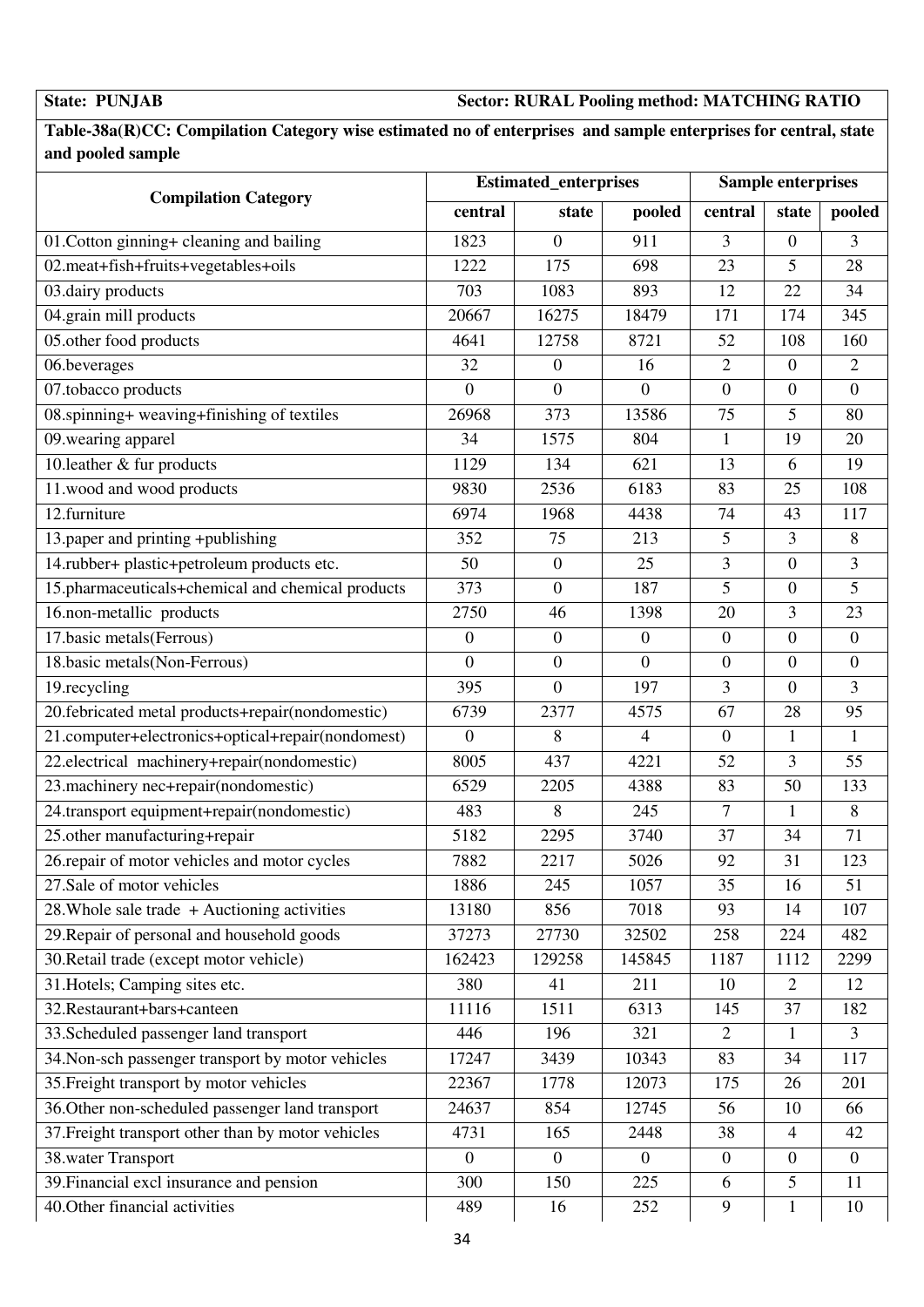| <b>Compilation Category</b>                     |                  | <b>Estimated_enterprises</b> |                  |                  | <b>Sample enterprises</b> |                |
|-------------------------------------------------|------------------|------------------------------|------------------|------------------|---------------------------|----------------|
|                                                 | central          | state                        | pooled           | central          | state                     | pooled         |
| 41. Storage and Ware Housing                    | $\Omega$         | $\Omega$                     | $\overline{0}$   | $\Omega$         | $\overline{0}$            | $\theta$       |
| 42. Supporting & Auxiliary transport activities | 990              | $\overline{0}$               | 495              | $\overline{7}$   | $\overline{0}$            | 7              |
| 43. Postal Services                             | $\boldsymbol{0}$ | $\overline{0}$               | $\overline{0}$   | $\boldsymbol{0}$ | $\overline{0}$            | $\overline{0}$ |
| 44. Courier activities                          | $\overline{0}$   | $\overline{0}$               | $\mathbf{0}$     | $\boldsymbol{0}$ | $\mathbf{0}$              | $\overline{0}$ |
| 45. Cable operator                              | 16               | 59                           | $\overline{37}$  | $\overline{2}$   | $\mathbf{1}$              | 3              |
| 46. Other communication                         | 1004             | 4259                         | 2631             | 14               | 48                        | 62             |
| 47. Real Estate                                 | 3835             | 1061                         | 2448             | 16               | $\overline{4}$            | 20             |
| 48. Renting of Machinery                        | 5470             | 2181                         | 3834             | 56               | 39                        | 95             |
| 49. Computer relating services                  | $\Omega$         | 5                            | 3                | $\boldsymbol{0}$ | 1                         | $\mathbf{1}$   |
| 50.Legal services                               | 66               | $\overline{0}$               | 33               | $\overline{7}$   | $\overline{0}$            | $\overline{7}$ |
| 51.Accounting+Book-Keeping                      | $\overline{0}$   | $\overline{0}$               | $\boldsymbol{0}$ | $\boldsymbol{0}$ | $\overline{0}$            | $\overline{0}$ |
| 52. Research Dev.                               | 5823             | 4270                         | 5050             | 52               | 38                        | 90             |
| 53. Education                                   | 4903             | $\Omega$                     | 2452             | 35               | $\overline{0}$            | 35             |
| 54. Coaching centre                             | 6026             | 2536                         | 4281             | 91               | 28                        | 119            |
| 55. Medical and Health                          | 26091            | 14311                        | 20201            | 192              | 165                       | 357            |
| 56. Sanitary Services                           | 76               | 60                           | 68               | 3                | 1                         | $\overline{4}$ |
| 57. Membership Organisations                    | 13467            | 808                          | 7138             | 98               | 10                        | 108            |
| 58. Recreation & Entertainment                  | 1911             | 1974                         | 1942             | 16               | 15                        | 31             |
| 59. Washing & cleaning of Textiles              | 2718             | 1252                         | 1985             | 9                | 14                        | 23             |
| 60. Hair dressing + beauty treatment            | 20086            | 18206                        | 19150            | 201              | 273                       | 474            |
| 61.Custom Tailoring                             | 57149            | 20617                        | 38918            | 542              | 263                       | 805            |
| $62.$ Funeral related + otherservices           | 2916             | 95                           | 1505             | 20               | 3                         | 23             |
| 63. Pvt. Household with employed person         | $\boldsymbol{0}$ | $\overline{0}$               | $\boldsymbol{0}$ | $\boldsymbol{0}$ | $\overline{0}$            | $\overline{0}$ |
| All                                             | 561783           | 284477                       | 423095           | 4341             | 2950                      | 7291           |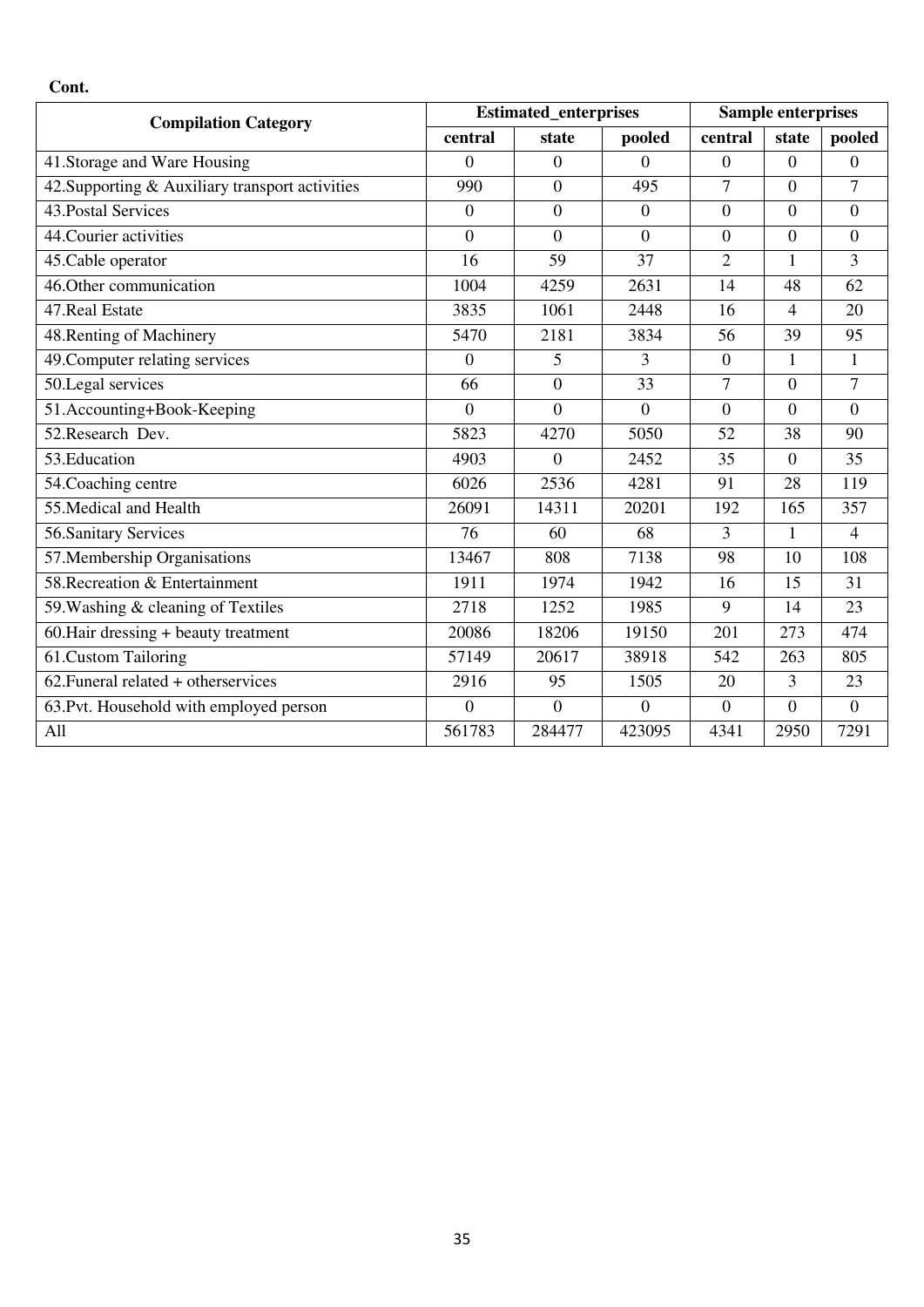**State: PUNJAB Sector: URBAN Pooling method: MATCHING RATIO** 

**Table-38a(U)CC: Compilation Category wise estimated no of enterprises and sample enterprises for central, state and pooled sample** 

|                                                    |                | <b>Estimated_enterprises</b> |                |                  | <b>Sample enterprises</b> |                |
|----------------------------------------------------|----------------|------------------------------|----------------|------------------|---------------------------|----------------|
| <b>Compilation Category</b>                        | central        | state                        | pooled         | central          | state                     | pooled         |
| 01. Cotton ginning+ cleaning and bailing           | 1666           | $\boldsymbol{0}$             | 833            | 3                | $\overline{0}$            | 3              |
| 02.meat+fish+fruits+vegetables+oils                | 2367           | 652                          | 1509           | 26               | 15                        | 41             |
| 03.dairy products                                  | 1917           | 975                          | 1484           | 19               | 14                        | 33             |
| 04.grain mill products                             | 6136           | 7010                         | 6601           | 69               | 83                        | 152            |
| 05.other food products                             | 10756          | 7388                         | 9161           | 88               | 103                       | 191            |
| 06.beverages                                       | 530            | 62                           | 246            | 4                | 2                         | 6              |
| 07.tobacco products                                | 64             | 64                           | 64             | $\mathbf{1}$     | $\mathbf{1}$              | $\overline{2}$ |
| 08.spinning+ weaving+finishing of textiles         | 44362          | 285                          | 22323          | 116              | 11                        | 127            |
| 09. wearing apparel                                | 904            | 690                          | 871            | 5                | 10                        | 15             |
| 10.leather & fur products                          | 7490           | 499                          | 3995           | 35               | 11                        | 46             |
| 11.wood and wood products                          | 5778           | 1740                         | 3615           | 76               | 18                        | 94             |
| 12.furniture                                       | 5367           | 2240                         | 3846           | 76               | 36                        | 112            |
| 13.paper and printing +publishing                  | 7189           | 1240                         | 4216           | 52               | 20                        | 72             |
| 14.rubber+ plastic+petroleum products etc.         | 409            | 1356                         | 882            | 5                | $\overline{4}$            | 9              |
| 15.pharmaceuticals+chemical and chemical products  | 840            | 2079                         | 1459           | 4                | $\mathbf{1}$              | 5              |
| 16.non-metallic products                           | 3790           | 297                          | 2043           | 16               | 4                         | 20             |
| 17.basic metals(Ferrous)                           | 981            | 481                          | 731            | 10               | $\overline{4}$            | 14             |
| 18.basic metals(Non-Ferrous)                       | $\overline{0}$ | $\overline{0}$               | $\overline{0}$ | $\boldsymbol{0}$ | $\overline{0}$            | $\overline{0}$ |
| 19.recycling                                       | 813            | 157                          | 485            | $\overline{2}$   | $\mathbf{1}$              | 3              |
| 20.febricated metal products+repair(nondomestic)   | 15228          | 8303                         | 11749          | 121              | 33                        | 154            |
| 21.computer+electronics+optical+repair(nondomest)  | 424            | 33                           | 229            | 3                | $\overline{2}$            | 5              |
| 22.electrical machinery+repair(nondomestic)        | 5637           | 529                          | 3083           | 40               | $\overline{4}$            | 44             |
| 23. machinery nec+repair(nondomestic)              | 8460           | 3110                         | 5785           | 114              | 52                        | 166            |
| 24.transport equipment+repair(nondomestic)         | 3839           | 588                          | 2213           | 43               | 12                        | 55             |
| 25.other manufacturing+repair                      | 34383          | 6633                         | 20540          | 110              | 68                        | 178            |
| 26.repair of motor vehicles and motor cycles       | 20583          | 6834                         | 13644          | 173              | 64                        | 237            |
| 27. Sale of motor vehicles                         | 7153           | 5278                         | 6215           | 66               | 54                        | 120            |
| 28. Whole sale trade $+$ Auctioning activities     | 34053          | 28651                        | 31415          | 242              | 53                        | 295            |
| 29. Repair of personal and household goods         | 42857          | 19845                        | 31363          | 280              | 224                       | 504            |
| 30. Retail trade (except motor vehicle)            | 314430         | 147806                       | 232042         | 1226             | 1205                      | 2431           |
| 31. Hotels; Camping sites etc.                     | 918            | 708                          | 813            | 9                | 22                        | 31             |
| 32. Restaurant+bars+canteen                        | 33845          | 9775                         | 21818          | 313              | 137                       | 450            |
| 33. Scheduled passenger land transport             | 4391           | $\overline{0}$               | 2196           | 13               | $\mathbf{0}$              | 13             |
| 34. Non-sch passenger transport by motor vehicles  | 14227          | 2952                         | 8589           | 46               | 13                        | 59             |
| 35. Freight transport by motor vehicles            | 4851           | 869                          | 2885           | 76               | 12                        | 88             |
| 36. Other non-scheduled passenger land transport   | 34343          | 1266                         | 17805          | 66               | 15                        | 81             |
| 37. Freight transport other than by motor vehicles | 2482           | 513                          | 1498           | 16               | 3                         | 19             |
| 38. water Transport                                | $\overline{0}$ | $\overline{0}$               | $\overline{0}$ | $\boldsymbol{0}$ | $\overline{0}$            | $\overline{0}$ |
| 39. Financial excl insurance and pension           | 865            | 807                          | 836            | 14               | 11                        | 25             |
| 40. Other financial activities                     | 2160           | 560                          | 1361           | 32               | 18                        | 50             |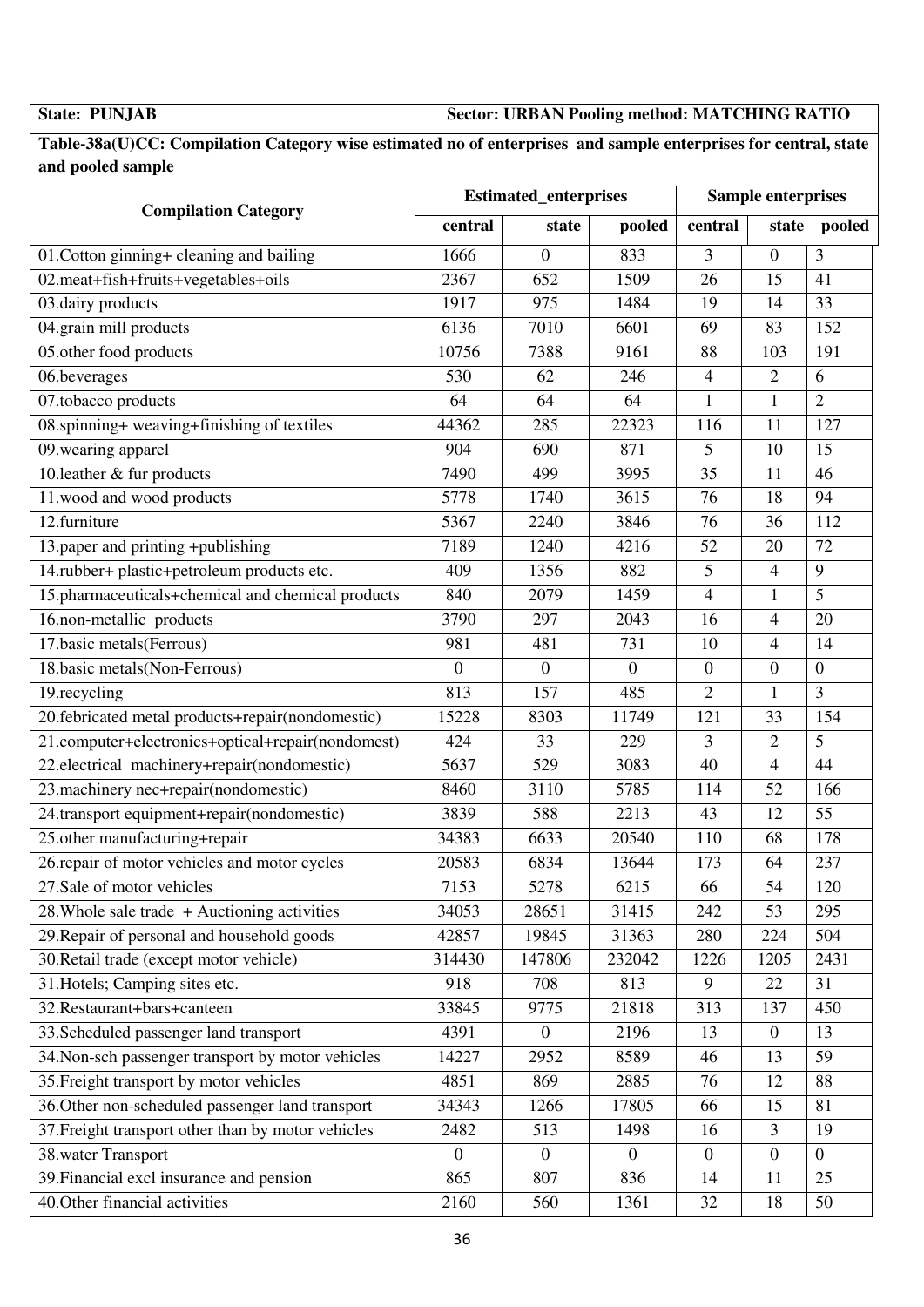### **State: PUNJAB Sector: URBAN Pooling method: MATCHING RATIO**

**Table-38a(U)CC: Compilation Category wise estimated no of enterprises and sample enterprises for central, state and pooled sample** 

| <b>Compilation Category</b>                        |          | <b>Estimated enterprises</b> |                |                  | <b>Sample enterprises</b> |                |
|----------------------------------------------------|----------|------------------------------|----------------|------------------|---------------------------|----------------|
|                                                    | central  | state                        | pooled         | central          | state                     | pooled         |
| 41. Storage and Ware Housing                       | $\theta$ | $\overline{0}$               | $\overline{0}$ | $\overline{0}$   | $\overline{0}$            | $\overline{0}$ |
| 42. Supporting & Auxiliary transport activities    | 1072     | 797                          | 934            | 25               | 17                        | 42             |
| 43. Postal Services                                | 400      | $\overline{0}$               | 200            | $\mathbf{1}$     | $\overline{0}$            | $\mathbf{1}$   |
| 44. Courier activities                             | 661      | 122                          | 383            | 11               | 3                         | 14             |
| 45. Cable operator                                 | 1815     | 29                           | 922            | 5                | $\mathbf{1}$              | 6              |
| 46. Other communication                            | 4377     | 6380                         | 5338           | 26               | 39                        | 65             |
| 47. Real Estate                                    | 7779     | 8363                         | 8024           | 44               | 45                        | 89             |
| 48. Renting of Machinery                           | 6022     | 4693                         | 5246           | 64               | 43                        | 107            |
| 49. Computer relating services                     | 2094     | 1313                         | 1623           | 16               | 16                        | 32             |
| 50.Legal services                                  | 1075     | 2361                         | 1718           | 15               | 16                        | 31             |
| 51.Accounting+Book-Keeping                         | 2697     | 174                          | 1436           | $\overline{7}$   | $\overline{3}$            | 10             |
| 52. Research Dev.                                  | 8942     | 7011                         | 7978           | 92               | 81                        | 173            |
| 53. Education                                      | 13604    | 601                          | 7102           | 77               | 15                        | 92             |
| 54. Coaching centre                                | 5773     | 2557                         | 4229           | 83               | 27                        | 110            |
| 55. Medical and Health                             | 13943    | 8704                         | 11330          | 158              | 131                       | 289            |
| 56. Sanitary Services                              | 451      | 400                          | 425            | 1                | $\mathbf{1}$              | $\overline{2}$ |
| 57. Membership Organisations                       | 3158     | 386                          | 1804           | 25               | $\overline{2}$            | 27             |
| 58. Recreation & Entertainment                     | 6722     | 835                          | 3778           | 57               | 18                        | 75             |
| 59. Washing & cleaning of Textiles                 | 14122    | 5245                         | 9681           | 53               | 33                        | 86             |
| $\overline{60}$ . Hair dressing + beauty treatment | 33987    | 44062                        | 38954          | 179              | 264                       | 443            |
| 61.Custom Tailoring                                | 57208    | 23337                        | 40281          | 484              | 275                       | 759            |
| 62. Funeral related + otherservices                | 8859     | 488                          | 4673           | 38               | $\overline{2}$            | 40             |
| 63. Pvt. Household with employed person            | $\theta$ | $\overline{0}$               | $\overline{0}$ | $\boldsymbol{0}$ | $\overline{0}$            | $\overline{0}$ |
| All                                                | 881248   | 390131                       | 636506         | 5071             | 3372                      | 8443           |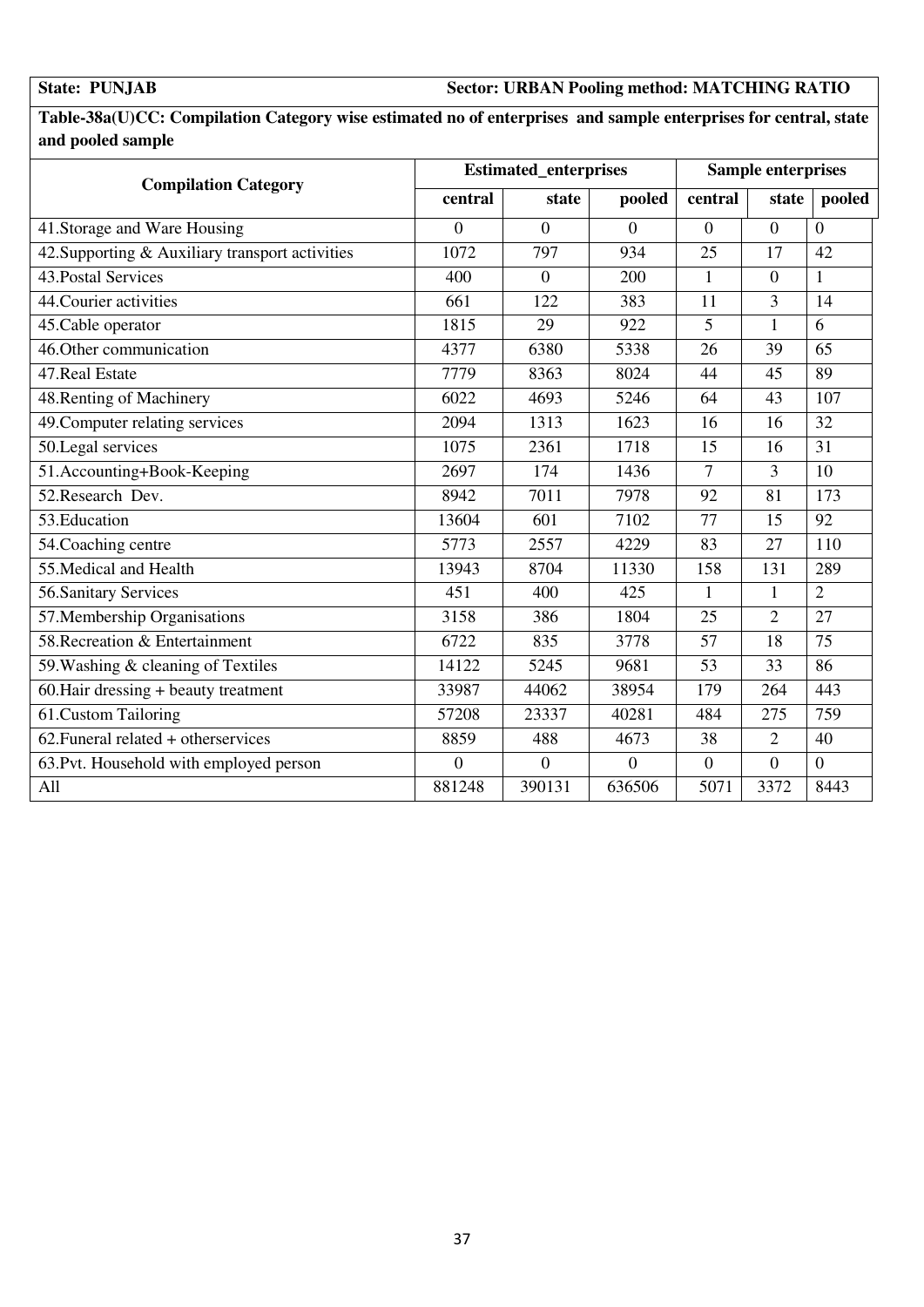**State: PUNJAB Sector: RURAL Pooling method: MATCHING RATIO** 

**Table-38b(R)CC: Compilation Category wise estimated no of workers and sample workers for central, state and pooled sample** 

|                                                    |                  | <b>Estimated_workers</b> |                  |                  | <b>Sample workers</b> |                  |  |
|----------------------------------------------------|------------------|--------------------------|------------------|------------------|-----------------------|------------------|--|
| <b>Compilation Category</b>                        | central          | state                    | pooled           | central          | state                 | pooled           |  |
| 01. Cotton ginning+ cleaning and bailing           | 1842             | $\overline{0}$           | 921              | $\overline{4}$   | $\overline{0}$        | $\overline{4}$   |  |
| 02.meat+fish+fruits+vegetables+oils                | 1673             | 260                      | 967              | 30               | $\overline{7}$        | 37               |  |
| 03.dairy products                                  | 1414             | 1554                     | 1484             | 29               | 41                    | 70               |  |
| 04.grain mill products                             | 29966            | 23082                    | 26533            | 338              | 291                   | 629              |  |
| 05.other food products                             | 12055            | 26181                    | 19153            | 184              | 271                   | 455              |  |
| 06.beverages                                       | 163              | $\boldsymbol{0}$         | 81               | 9                | $\mathbf{0}$          | 9                |  |
| 07.tobacco products                                | $\mathbf{0}$     | $\overline{0}$           | $\boldsymbol{0}$ | $\boldsymbol{0}$ | $\overline{0}$        | $\boldsymbol{0}$ |  |
| 08.spinning+ weaving+finishing of textiles         | 33064            | 387                      | 16138            | 94               | 6                     | 100              |  |
| 09. wearing apparel                                | 705              | 2874                     | 1790             | 21               | 35                    | 56               |  |
| 10.1eather $\&$ fur products                       | 1500             | 202                      | 829              | 21               | 8                     | 29               |  |
| 11.wood and wood products                          | 16437            | 4246                     | 10341            | 160              | 44                    | 204              |  |
| 12.furniture                                       | 14394            | 4332                     | 9269             | 173              | 98                    | 271              |  |
| 13.paper and printing +publishing                  | 1020             | 167                      | 593              | 17               | 6                     | 23               |  |
| 14.rubber+ plastic+petroleum products etc.         | 340              | $\boldsymbol{0}$         | 170              | 25               | $\boldsymbol{0}$      | 25               |  |
| 15.pharmaceuticals+chemical and chemical products  | 1827             | $\overline{0}$           | 913              | 36               | $\overline{0}$        | 36               |  |
| 16.non-metallic products                           | 8973             | 406                      | 4690             | 48               | 15                    | 63               |  |
| 17.basic metals(Ferrous)                           | $\boldsymbol{0}$ | $\overline{0}$           | $\boldsymbol{0}$ | $\boldsymbol{0}$ | $\overline{0}$        | $\overline{0}$   |  |
| 18.basic metals(Non-Ferrous)                       | $\overline{0}$   | $\overline{0}$           | $\overline{0}$   | $\boldsymbol{0}$ | $\overline{0}$        | $\overline{0}$   |  |
| 19.recycling                                       | 395              | $\overline{0}$           | 197              | 3                | $\overline{0}$        | $\overline{3}$   |  |
| 20.febricated metal products+repair(nondomestic)   | 13414            | 5163                     | 9321             | 168              | 62                    | 230              |  |
| 21.computer+electronics+optical+repair(nondomest)  | $\overline{0}$   | 8                        | $\overline{4}$   | $\boldsymbol{0}$ | $\mathbf{1}$          | $\mathbf{1}$     |  |
| 22.electrical machinery+repair(nondomestic)        | 10234            | 564                      | 5399             | 88               | $\overline{7}$        | 95               |  |
| 23. machinery nec+repair(nondomestic)              | 17725            | 4168                     | 10983            | 237              | 106                   | 343              |  |
| 24.transport equipment+repair(nondomestic)         | 1792             | 8                        | 900              | 25               | 1                     | 26               |  |
| 25.other manufacturing+repair                      | 5757             | 4057                     | 4911             | 46               | 53                    | 99               |  |
| 26.repair of motor vehicles and motor cycles       | 13065            | 2751                     | 7853             | 175              | 46                    | 221              |  |
| 27.Sale of motor vehicles                          | 9643             | 431                      | 5021             | 220              | 37                    | 257              |  |
| 28. Whole sale trade + Auctioning activities       | 18217            | 1403                     | 9810             | 145              | 23                    | 168              |  |
| 29. Repair of personal and household goods         | 41499            | 32285                    | 36892            | 334              | 286                   | 620              |  |
| 30. Retail trade (except motor vehicle)            | 222955           | 174377                   | 198674           | 1696             | 1545                  | 3241             |  |
| 31. Hotels; Camping sites etc.                     | 1753             | 105                      | 929              | 46               | $7\phantom{.0}$       | 53               |  |
| 32. Restaurant+bars+canteen                        | 21056            | 2403                     | 11729            | 370              | 59                    | 429              |  |
| 33. Scheduled passenger land transport             | 446              | 196                      | 321              | $\overline{2}$   | $\mathbf{1}$          | 3                |  |
| 34. Non-sch passenger transport by motor vehicles  | 21050            | 4337                     | 12693            | 106              | 38                    | 144              |  |
| 35. Freight transport by motor vehicles            | 40896            | 2644                     | 21770            | 356              | 35                    | 391              |  |
| 36. Other non-scheduled passenger land transport   | 24637            | 854                      | 12745            | 56               | 10                    | 66               |  |
| 37. Freight transport other than by motor vehicles | 4739             | 165                      | 2452             | 39               | $\overline{4}$        | 43               |  |
| 38. water Transport                                | $\boldsymbol{0}$ | $\overline{0}$           | $\boldsymbol{0}$ | $\boldsymbol{0}$ | $\mathbf{0}$          | $\mathbf{0}$     |  |
| 39. Financial excl insurance and pension           | 795              | 274                      | 534              | 19               | 10                    | 29               |  |
| 40. Other financial activities                     | 531              | 16                       | 274              | 14               | $\mathbf{1}$          | 15               |  |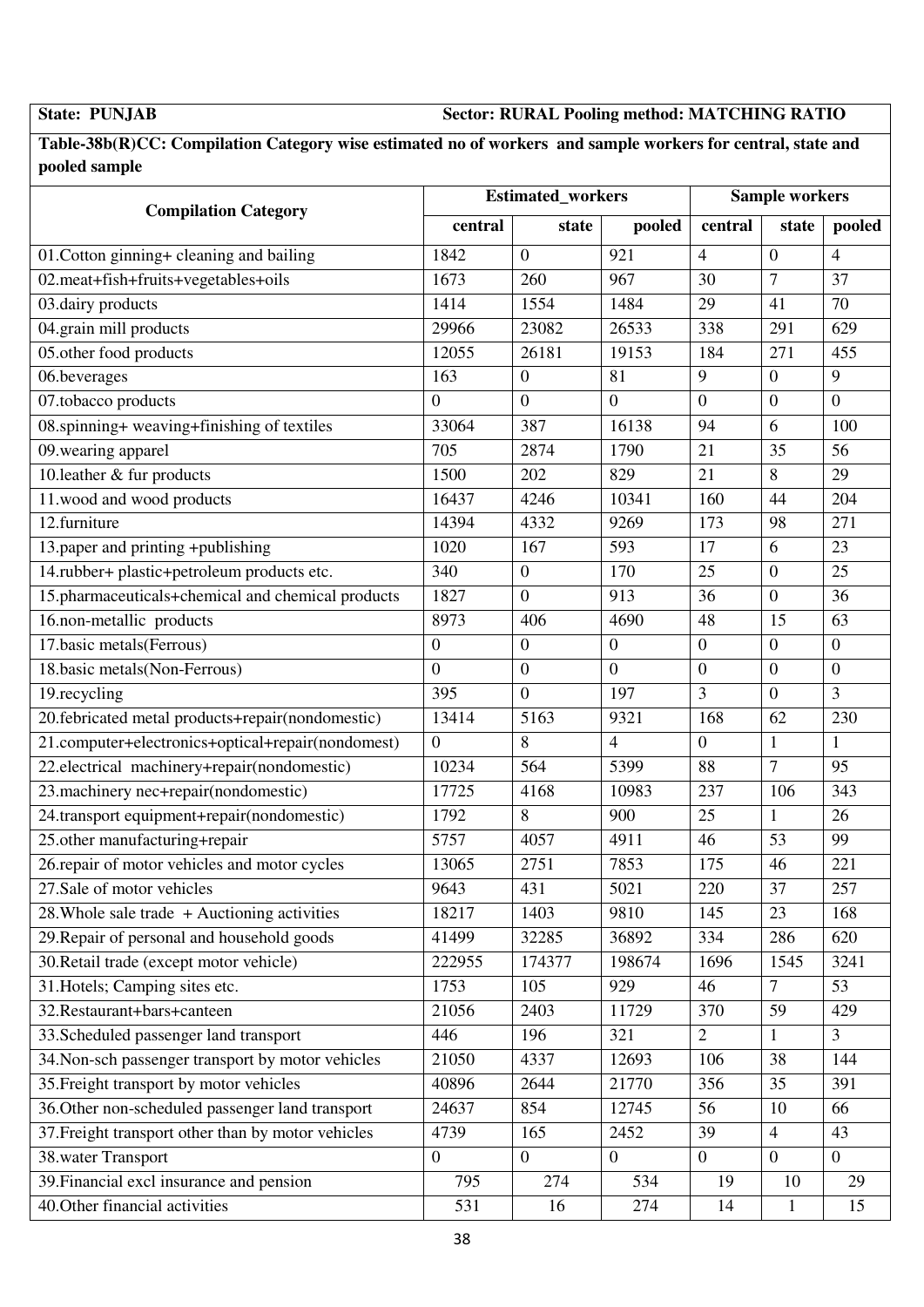### **State: PUNJAB Sector: RURAL Pooling method: MATCHING RATIO**

**Table-38b(R)CC: Compilation Category wise estimated no of workers and sample workers for central, state and pooled sample** 

| <b>Compilation Category</b>                     |                  | <b>Estimated_workers</b> |                 |                  |                | <b>Sample workers</b> |  |  |
|-------------------------------------------------|------------------|--------------------------|-----------------|------------------|----------------|-----------------------|--|--|
|                                                 | central          | state                    | pooled          | central          | state          | pooled                |  |  |
| 41. Storage and Ware Housing                    | $\theta$         | $\theta$                 | $\Omega$        | $\overline{0}$   | $\Omega$       | $\Omega$              |  |  |
| 42. Supporting & Auxiliary transport activities | 1274             | $\theta$                 | 637             | 12               | $\overline{0}$ | 12                    |  |  |
| 43. Postal Services                             | $\boldsymbol{0}$ | $\overline{0}$           | $\overline{0}$  | $\boldsymbol{0}$ | $\overline{0}$ | $\overline{0}$        |  |  |
| 44. Courier activities                          | $\overline{0}$   | $\theta$                 | $\theta$        | $\overline{0}$   | $\theta$       | $\theta$              |  |  |
| 45. Cable operator                              | 41               | 235                      | 138             | 5                | 4              | $\mathbf Q$           |  |  |
| 46. Other communication                         | 1042             | 4674                     | 2858            | 16               | 53             | 69                    |  |  |
| 47. Real Estate                                 | 4363             | 1662                     | 3012            | 20               | 6              | 26                    |  |  |
| 48. Renting of Machinery                        | 9601             | 3897                     | 6766            | 104              | 70             | 174                   |  |  |
| 49. Computer relating services                  | $\overline{0}$   | 5                        | 3               | $\overline{0}$   | 1              | $\mathbf{1}$          |  |  |
| 50.Legal services                               | 143              | $\overline{0}$           | $\overline{71}$ | 15               | $\overline{0}$ | 15                    |  |  |
| 51.Accounting+Book-Keeping                      | $\overline{0}$   | $\overline{0}$           | $\overline{0}$  | $\overline{0}$   | $\overline{0}$ | $\overline{0}$        |  |  |
| 52. Research Dev.                               | 8097             | 6395                     | 7256            | 86               | 58             | 144                   |  |  |
| 53. Education                                   | 6314             | $\overline{0}$           | 3157            | 59               | $\overline{0}$ | 59                    |  |  |
| 54. Coaching centre                             | 77850            | 13074                    | 45462           | 2020             | 157            | 2177                  |  |  |
| 55. Medical and Health                          | 33638            | 15958                    | 24798           | 280              | 195            | 475                   |  |  |
| 56. Sanitary Services                           | 96               | 60                       | 78              | 4                | 1              | 5                     |  |  |
| 57. Membership Organisations                    | 24176            | 1196                     | 12686           | 118              | 11             | 129                   |  |  |
| 58. Recreation & Entertainment                  | 2000             | 8311                     | 5155            | 22               | 53             | 75                    |  |  |
| 59. Washing & cleaning of Textiles              | 2876             | 2118                     | 2497            | 11               | 18             | 29                    |  |  |
| 60. Hair dressing + beauty treatment            | 23228            | 25019                    | 24131           | 255              | 374            | 629                   |  |  |
| 61.Custom Tailoring                             | 66132            | 26194                    | 46199           | 672              | 367            | 1039                  |  |  |
| $62.$ Funeral related + otherservices           | 2916             | 107                      | 1511            | 20               | 5              | 25                    |  |  |
| 63. Pvt. Household with employed person         | $\boldsymbol{0}$ | $\overline{0}$           | $\theta$        | $\boldsymbol{0}$ | $\overline{0}$ | $\overline{0}$        |  |  |
| All                                             | 859758           | 408804                   | 633699          | 9053             | 4527           | 13580                 |  |  |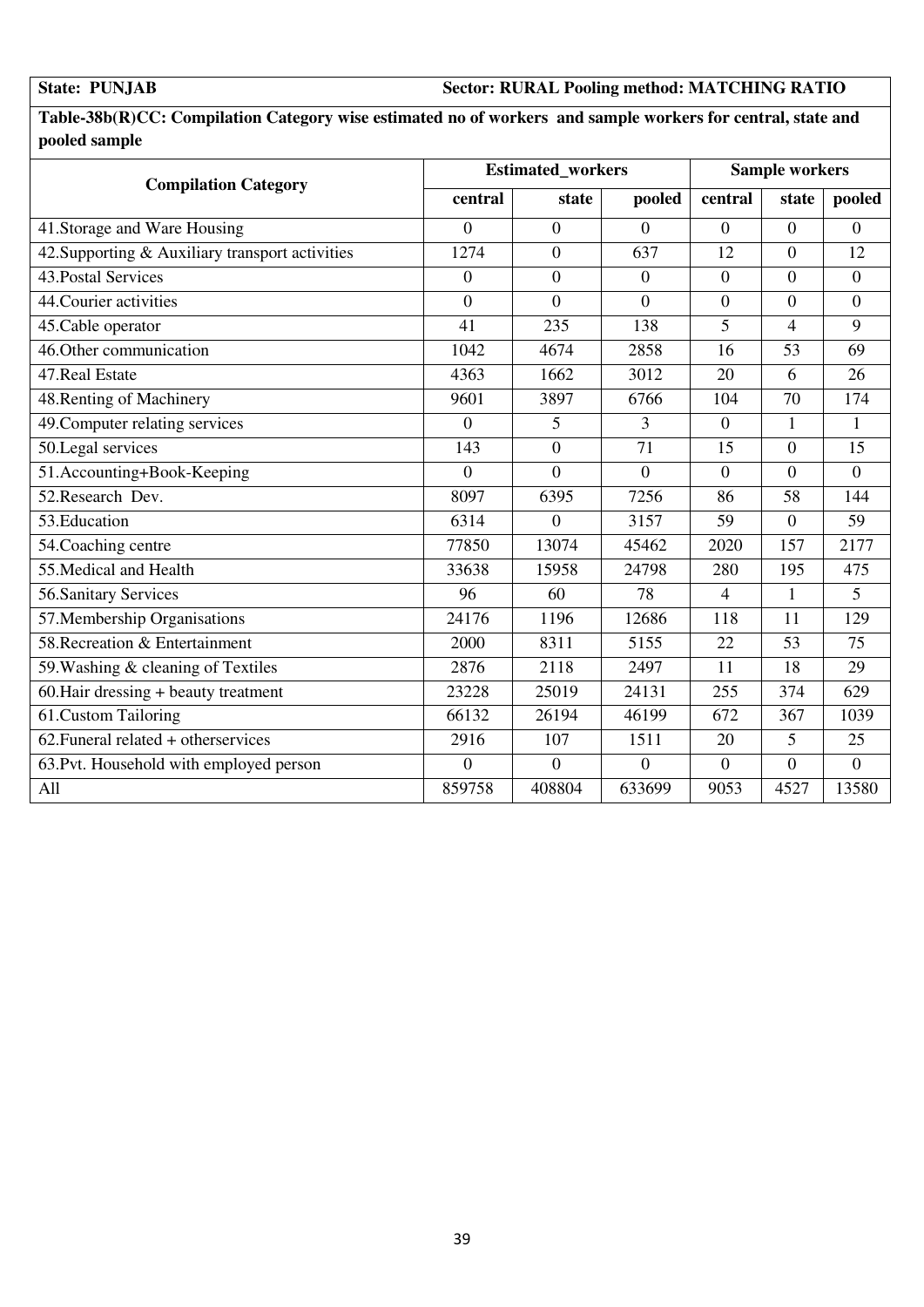**State: PUNJAB Sector: URBAN Pooling method: MATCHING RATIO** 

**Table-38b(U)CC: Compilation Category wise estimated no of workers and sample workers for central, state and pooled sample** 

|                                                    | <b>Estimated_workers</b> | <b>Sample workers</b> |              |                  |                  |                  |
|----------------------------------------------------|--------------------------|-----------------------|--------------|------------------|------------------|------------------|
| <b>Compilation Category</b>                        | central                  | state                 | pooled       | central          | state            | pooled           |
| 01. Cotton ginning+ cleaning and bailing           | 3433                     | 0                     | 1717         | 7                | $\overline{0}$   | 7                |
| 02.meat+fish+fruits+vegetables+oils                | 2867                     | 1607                  | 2237         | 39               | 35               | 74               |
| 03.dairy products                                  | 4502                     | 2508                  | 3612         | 45               | 35               | 80               |
| 04.grain mill products                             | 11348                    | 13353                 | 12428        | 140              | 237              | 377              |
| 05.other food products                             | 26825                    | 17290                 | 22507        | 362              | 355              | 717              |
| 06.beverages                                       | 4313                     | 62                    | 1739         | 21               | 2                | 23               |
| 07.tobacco products                                | 254                      | 953                   | 603          | $\overline{4}$   | 15               | 19               |
| 08.spinning+ weaving+finishing of textiles         | 135695                   | 1242                  | 68469        | 284              | 30               | 314              |
| 09. wearing apparel                                | 6208                     | 1329                  | 3907         | 25               | 25               | 50               |
| 10. leather $&$ fur products                       | 11581                    | 2225                  | 6903         | 82               | 27               | 109              |
| 11.wood and wood products                          | 11428                    | 4464                  | 7594         | 180              | 48               | 228              |
| 12.furniture                                       | 19273                    | 7380                  | 13500        | 270              | 107              | 377              |
| $\overline{13}$ .paper and printing +publishing    | 22954                    | 3369                  | 13184        | 165              | 71               | 236              |
| 14.rubber+ plastic+petroleum products etc.         | 1647                     | 1513                  | 1580         | 18               | 5                | 23               |
| 15.pharmaceuticals+chemical and chemical products  | 6494                     | 6236                  | 6365         | 21               | 3                | 24               |
| 16.non-metallic products                           | 6589                     | 297                   | 3443         | 35               | 4                | 39               |
| 17.basic metals(Ferrous)                           | 4119                     | 1053                  | 2586         | 48               | 12               | 60               |
| 18.basic metals(Non-Ferrous)                       | $\Omega$                 | 0                     | $\mathbf{0}$ | $\boldsymbol{0}$ | $\boldsymbol{0}$ | $\boldsymbol{0}$ |
| 19.recycling                                       | 835                      | 157                   | 496          | 3                | 1                | $\overline{4}$   |
| 20.febricated metal products+repair(nondomestic)   | 42269                    | 37346                 | 39758        | 388              | 108              | 496              |
| 21.computer+electronics+optical+repair(nondomest)  | 1197                     | 82                    | 639          | 7                | 5                | 12               |
| 22.electrical machinery+repair(nondomestic)        | 9337                     | 1245                  | 5291         | 94               | 10               | 104              |
| 23. machinery nec+repair(nondomestic)              | 29324                    | 9671                  | 19497        | 325              | 147              | 472              |
| 24.transport equipment+repair(nondomestic)         | 16934                    | 1619                  | 9277         | 174              | 32               | 206              |
| 25.other manufacturing+repair                      | 69638                    | 18328                 | 44080        | 245              | 151              | 396              |
| 26.repair of motor vehicles and motor cycles       | 39789                    | 11649                 | 25526        | 419              | 152              | 571              |
| 27. Sale of motor vehicles                         | 22656                    | 16691                 | 19674        | 277              | 158              | 435              |
| 28. Whole sale trade $+$ Auctioning activities     | 86357                    | 58086                 | 72422        | 752              | 163              | 915              |
| 29. Repair of personal and household goods         | 58301                    | 27318                 | 42872        | 465              | 335              | 800              |
| 30. Retail trade (except motor vehicle)            | 530958                   | 270179                | 402839       | 2427             | 2369             | 4796             |
| 31. Hotels; Camping sites etc.                     | 2461                     | 3492                  | 2976         | 44               | 128              | 172              |
| 32. Restaurant+bars+canteen                        | 67541                    | 27803                 | 47678        | 828              | 366              | 1194             |
| 33. Scheduled passenger land transport             | 4473                     | $\overline{0}$        | 2236         | 17               | $\boldsymbol{0}$ | 17               |
| 34. Non-sch passenger transport by motor vehicles  | 15029                    | 3250                  | 9139         | 71               | 21               | 92               |
| 35. Freight transport by motor vehicles            | 9430                     | 2644                  | 6087         | 238              | 41               | 279              |
| 36. Other non-scheduled passenger land transport   | 34343                    | 1266                  | 17805        | 66               | 15               | 81               |
| 37. Freight transport other than by motor vehicles | 2500                     | 513                   | 1507         | 17               | 3                | 20               |
| 38. water Transport                                | $\theta$                 | $^{(1)}$              | $\mathbf{0}$ | $\overline{0}$   | $\Omega$         | $\theta$         |
| 39. Financial excl insurance and pension           | 1894                     | 1863                  | 1878         | 45               | 22               | 67               |
| 40. Other financial activities                     | 3991                     | 1188                  | 2602         | 74               | 49               | 123              |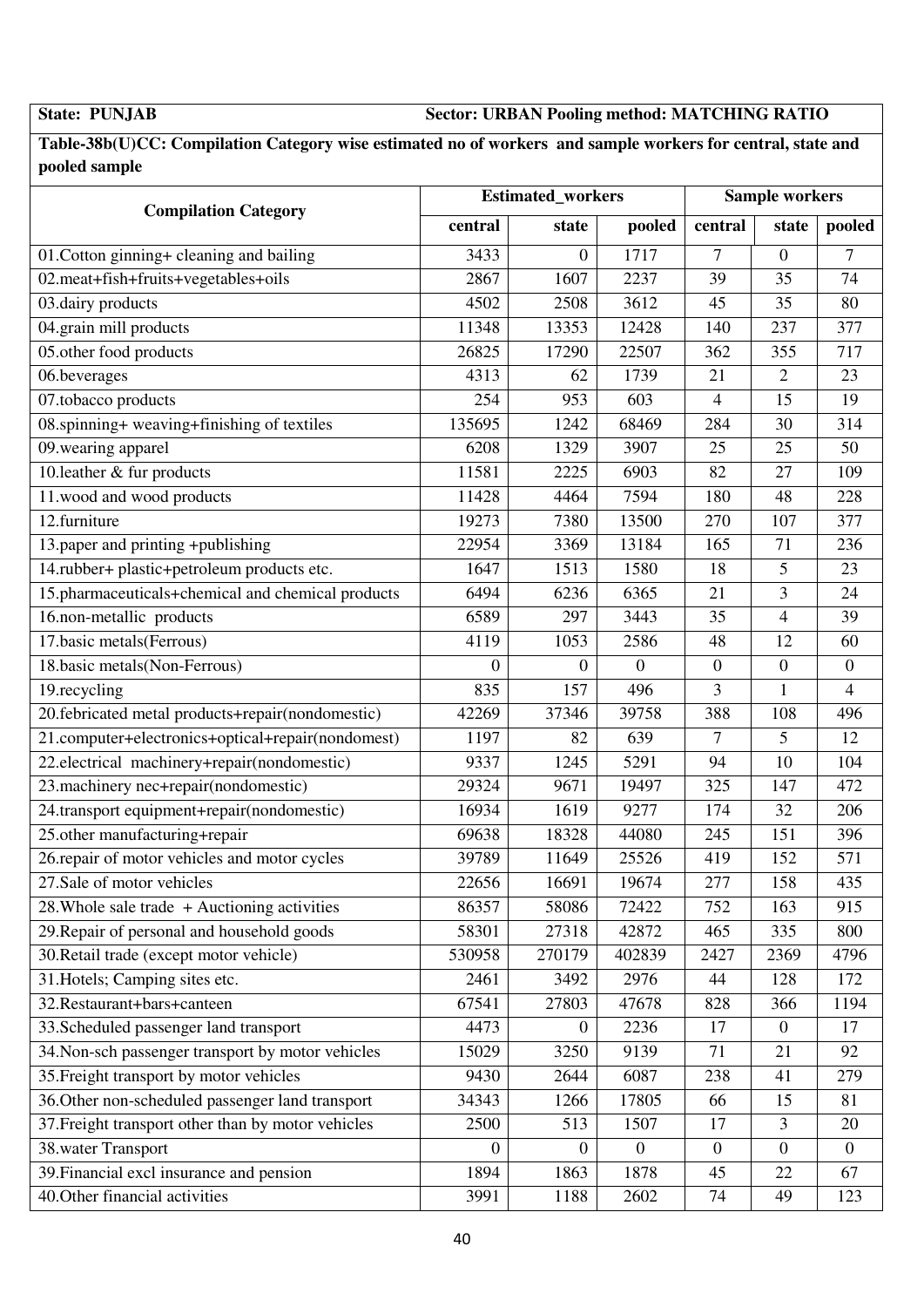### **State: PUNJAB Sector: URBAN Pooling method: MATCHING RATIO**

**Table-38b(U)CC: Compilation Category wise estimated no of workers and sample workers for central, state and pooled sample** 

| <b>Compilation Category</b>                     |                | <b>Estimated_workers</b> |                |                  |                  | <b>Sample workers</b> |  |  |
|-------------------------------------------------|----------------|--------------------------|----------------|------------------|------------------|-----------------------|--|--|
|                                                 | central        | state                    | pooled         | central          | state            | pooled                |  |  |
| 41. Storage and Ware Housing                    | $\overline{0}$ | $\overline{0}$           | $\overline{0}$ | $\overline{0}$   | $\overline{0}$   | $\overline{0}$        |  |  |
| 42. Supporting & Auxiliary transport activities | 2287           | 1529                     | 1908           | 60               | 35               | 95                    |  |  |
| 43. Postal Services                             | 400            | $\overline{0}$           | 200            | $\mathbf{1}$     | $\boldsymbol{0}$ | $\mathbf{1}$          |  |  |
| 44. Courier activities                          | 1459           | 310                      | 860            | 31               | 10               | 41                    |  |  |
| $\overline{45}$ . Cable operator                | 7664           | 29                       | 3846           | 19               | $\mathbf{1}$     | 20                    |  |  |
| 46. Other communication                         | 7335           | 7560                     | 7352           | 46               | 53               | 99                    |  |  |
| 47. Real Estate                                 | 10206          | 9196                     | 9598           | 69               | 58               | 127                   |  |  |
| 48. Renting of Machinery                        | 13337          | 9616                     | 11188          | 166              | 90               | 256                   |  |  |
| 49. Computer relating services                  | 3176           | 3244                     | 3016           | 33               | 35               | 68                    |  |  |
| 50.Legal services                               | 2634           | 4312                     | 3473           | 34               | 32               | 66                    |  |  |
| 51.Accounting+Book-Keeping                      | 3079           | 300                      | 1689           | 10               | $\overline{7}$   | 17                    |  |  |
| 52. Research Dev.                               | 13462          | 14136                    | 13849          | 211              | 148              | 359                   |  |  |
| 53. Education                                   | 16332          | 1228                     | 8780           | 108              | 30               | 138                   |  |  |
| 54. Coaching centre                             | 74574          | 12213                    | 43915          | 1020             | 116              | 1136                  |  |  |
| 55. Medical and Health                          | 27320          | 21107                    | 24206          | 488              | 295              | 783                   |  |  |
| 56. Sanitary Services                           | 451            | 800                      | 625            | $\mathbf{1}$     | $\overline{2}$   | 3                     |  |  |
| 57. Membership Organisations                    | 3322           | 1545                     | 2659           | 31               | 8                | 39                    |  |  |
| 58. Recreation & Entertainment                  | 13156          | 3457                     | 8307           | 151              | 76               | 227                   |  |  |
| 59. Washing & cleaning of Textiles              | 16078          | 7288                     | 11675          | 78               | 52               | 130                   |  |  |
| $60.$ Hair dressing + beauty treatment          | 47106          | 78152                    | 62395          | 304              | 447              | 751                   |  |  |
| 61.Custom Tailoring                             | 85282          | 35550                    | 60427          | 877              | 533              | 1410                  |  |  |
| $62.$ Funeral related + otherservices           | 10310          | 488                      | 5399           | 50               | $\overline{2}$   | 52                    |  |  |
| 63. Pvt. Household with employed person         | $\theta$       | $\overline{0}$           | $\overline{0}$ | $\boldsymbol{0}$ | $\overline{0}$   | $\overline{0}$        |  |  |
| All                                             | 1687758        | 771329                   | 1232021        | 12510            | 7317             | 19827                 |  |  |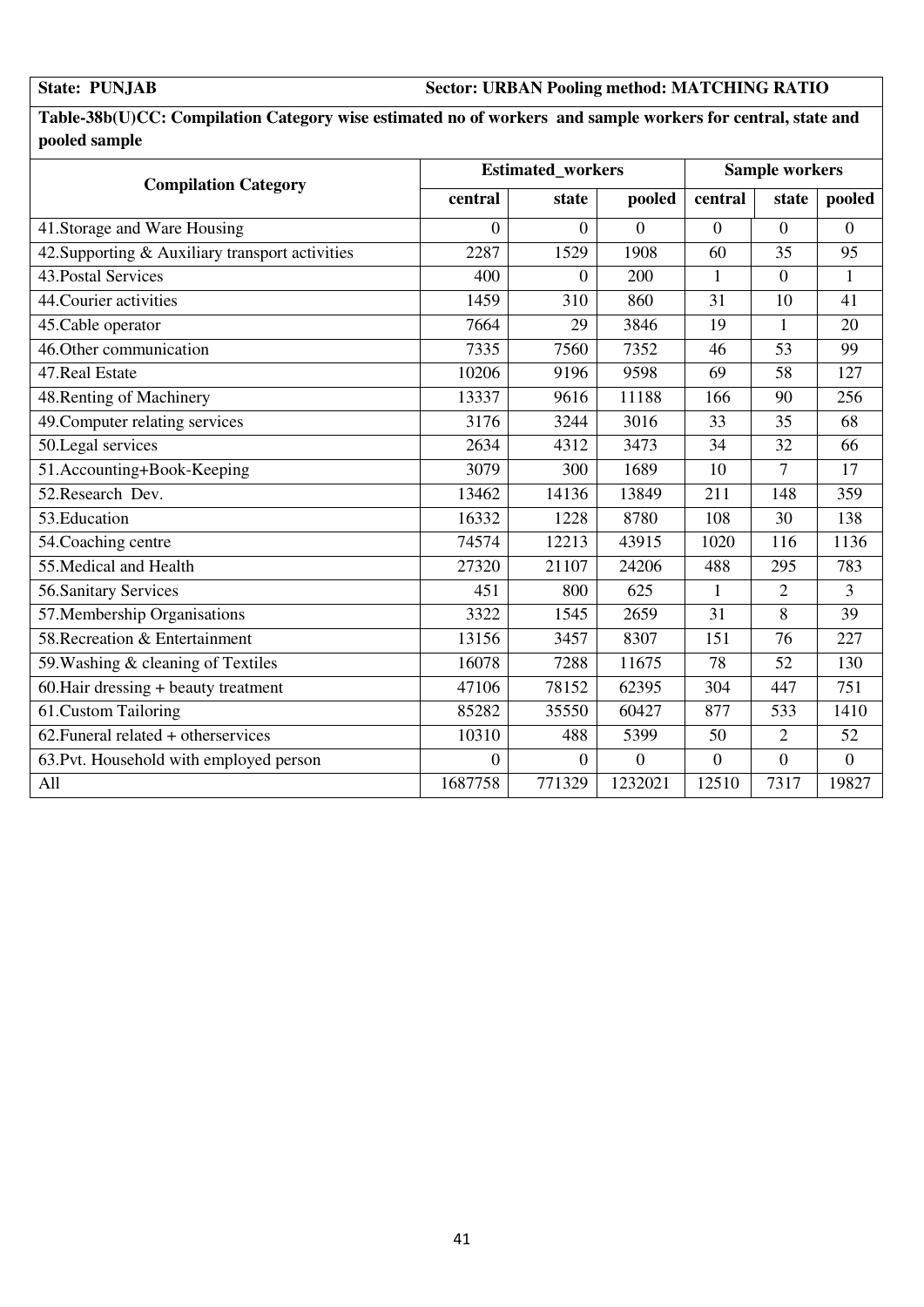**State: PUNJAB Sector: RURAL Pooling method: MATCHING RATIO** 

**Table-38c(R)CC: Compilation Category wise RSE of estimated no of enterprises and workers for central, state and pooled sample** 

| <b>Compilation Category</b>                        | <b>RSE</b> of Estimated_enterprise |                  |        |                  | <b>RSE</b> of Estimated<br>workers |        |  |  |
|----------------------------------------------------|------------------------------------|------------------|--------|------------------|------------------------------------|--------|--|--|
|                                                    | central                            | state            | pooled | central          | state                              | pooled |  |  |
| 01. Cotton ginning+ cleaning and bailing           | 90.26                              | $\boldsymbol{0}$ | 72.25  | 89.23            | $\overline{0}$                     | 71.38  |  |  |
| 02.meat+fish+fruits+vegetables+oils                | 36.04                              | 46.82            | 26.20  | 42.42            | 51.45                              | 30.51  |  |  |
| 03.dairy products                                  | 38.3                               | 33.69            | 27.32  | 41.08            | 33.44                              | 26.20  |  |  |
| 04.grain mill products                             | 22.95                              | 21.38            | 15.27  | 19.05            | 18.04                              | 12.76  |  |  |
| 05.other food products                             | 23.21                              | 41.53            | 36.79  | 21.8             | 31.53                              | 26.44  |  |  |
| 06.beverages                                       | 77.37                              | $\boldsymbol{0}$ | 61.90  | 85.4             | $\mathbf{0}$                       | 68.74  |  |  |
| 07.tobacco products                                | $\mathbf{0}$                       | $\boldsymbol{0}$ | 0.00   | $\overline{0}$   | $\overline{0}$                     | 0.00   |  |  |
| 08.spinning+ weaving+finishing of textiles         | 20.38                              | 82.73            | 16.24  | 20.19            | 80.1                               | 16.59  |  |  |
| 09. wearing apparel                                | 100                                | 35.28            | 41.50  | 100              | 43.32                              | 44.61  |  |  |
| 10.leather & fur products                          | 55.86                              | 60.02            | 41.36  | 44.41            | 68.18                              | 33.65  |  |  |
| 11.wood and wood products                          | 26.56                              | 31.29            | 18.56  | 23.68            | 34.32                              | 17.27  |  |  |
| 12.furniture                                       | 21.86                              | 28.61            | 15.71  | 23.5             | 27.97                              | 16.57  |  |  |
| 13.paper and printing +publishing                  | 75.78                              | 66.8             | 52.04  | 70.16            | 67.89                              | 49.62  |  |  |
| 14.rubber+ plastic+petroleum products etc.         | 68.65                              | $\boldsymbol{0}$ | 54.92  | 61.67            | $\overline{0}$                     | 49.34  |  |  |
| 15.pharmaceuticals+chemical and chemical products  | 56.69                              | $\overline{0}$   | 45.23  | 52.18            | $\overline{0}$                     | 41.77  |  |  |
| 16.non-metallic products                           | 61.17                              | 74.03            | 48.15  | 73.9             | 96.18                              | 56.77  |  |  |
| 17.basic metals(Ferrous)                           | $\boldsymbol{0}$                   | $\boldsymbol{0}$ | 0.00   | 0                | $\overline{0}$                     | 0.00   |  |  |
| 18.basic metals(Non-Ferrous)                       | $\overline{0}$                     | $\overline{0}$   | 0.00   | $\Omega$         | $\overline{0}$                     | 0.00   |  |  |
| 19.recycling                                       | 96.11                              | $\boldsymbol{0}$ | 77.08  | 96.11            | $\mathbf{0}$                       | 77.08  |  |  |
| 20.febricated metal products+repair(nondomestic)   | 23.1                               | 27.78            | 16.13  | 26.42            | 27.01                              | 17.66  |  |  |
| 21.computer+electronics+optical+repair(nondomest)  | $\overline{0}$                     | 100              | 120.00 | $\boldsymbol{0}$ | 100                                | 120.00 |  |  |
| 22.electrical machinery+repair(nondomestic)        | 34.06                              | 77.24            | 26.28  | 30.46            | 57.65                              | 23.38  |  |  |
| 23.machinery nec+repair(nondomestic)               | 31.55                              | 33.16            | 21.27  | 28.54            | 35.21                              | 20.09  |  |  |
| 24.transport equipment+repair(nondomestic)         | 58.59                              | 100              | 46.24  | 69.9             | 100                                | 55.67  |  |  |
| 25.other manufacturing+repair                      | 34.63                              | 24.16            | 21.15  | 32.86            | 24.74                              | 19.69  |  |  |
| 26. repair of motor vehicles and motor cycles      | 17.79                              | 20.84            | 12.45  | 15.77            | 21.72                              | 11.44  |  |  |
| 27.Sale of motor vehicles                          | 30.94                              | 50.06            | 23.15  | 25.14            | 50.23                              | 19.49  |  |  |
| 28. Whole sale trade $+$ Auctioning activities     | 22.47                              | 43.51            | 17.18  | 25.69            | 50.19                              | 19.56  |  |  |
| 29. Repair of personal and household goods         | 14.48                              | 38.25            | 20.68  | 13.17            | 33.73                              | 18.68  |  |  |
| 30. Retail trade (except motor vehicle)            | 8.82                               | 13.48            | 8.17   | 9.04             | 17.44                              | 10.04  |  |  |
| 31. Hotels; Camping sites etc.                     | 45.64                              | 83.48            | 34.29  | 45.85            | 73.28                              | 34.96  |  |  |
| 32. Restaurant+bars+canteen                        | 15.85                              | 37.81            | 12.41  | 14.65            | 40.15                              | 11.62  |  |  |
| 33. Scheduled passenger land transport             | 70.85                              | 100              | 53.78  | 70.85            | 100                                | 53.78  |  |  |
| 34. Non-sch passenger transport by motor vehicles  | 30.14                              | 31.28            | 21.05  | 32.21            | 32.69                              | 22.39  |  |  |
| 35. Freight transport by motor vehicles            | 35.78                              | 24.41            | 26.60  | 38.93            | 29.97                              | 29.33  |  |  |
| 36. Other non-scheduled passenger land transport   | 41.95                              | 46.35            | 32.49  | 41.95            | 46.35                              | 32.49  |  |  |
| 37. Freight transport other than by motor vehicles | 28.31                              | 69.94            | 22.07  | 28.28            | 69.94                              | 22.04  |  |  |
| 38. water Transport                                | $\boldsymbol{0}$                   | $\boldsymbol{0}$ | 0.00   | $\overline{0}$   | $\overline{0}$                     | 0.00   |  |  |
| 39. Financial excl insurance and pension           | 68.6                               | 74.78            | 47.26  | 69.69            | 80.35                              | 48.31  |  |  |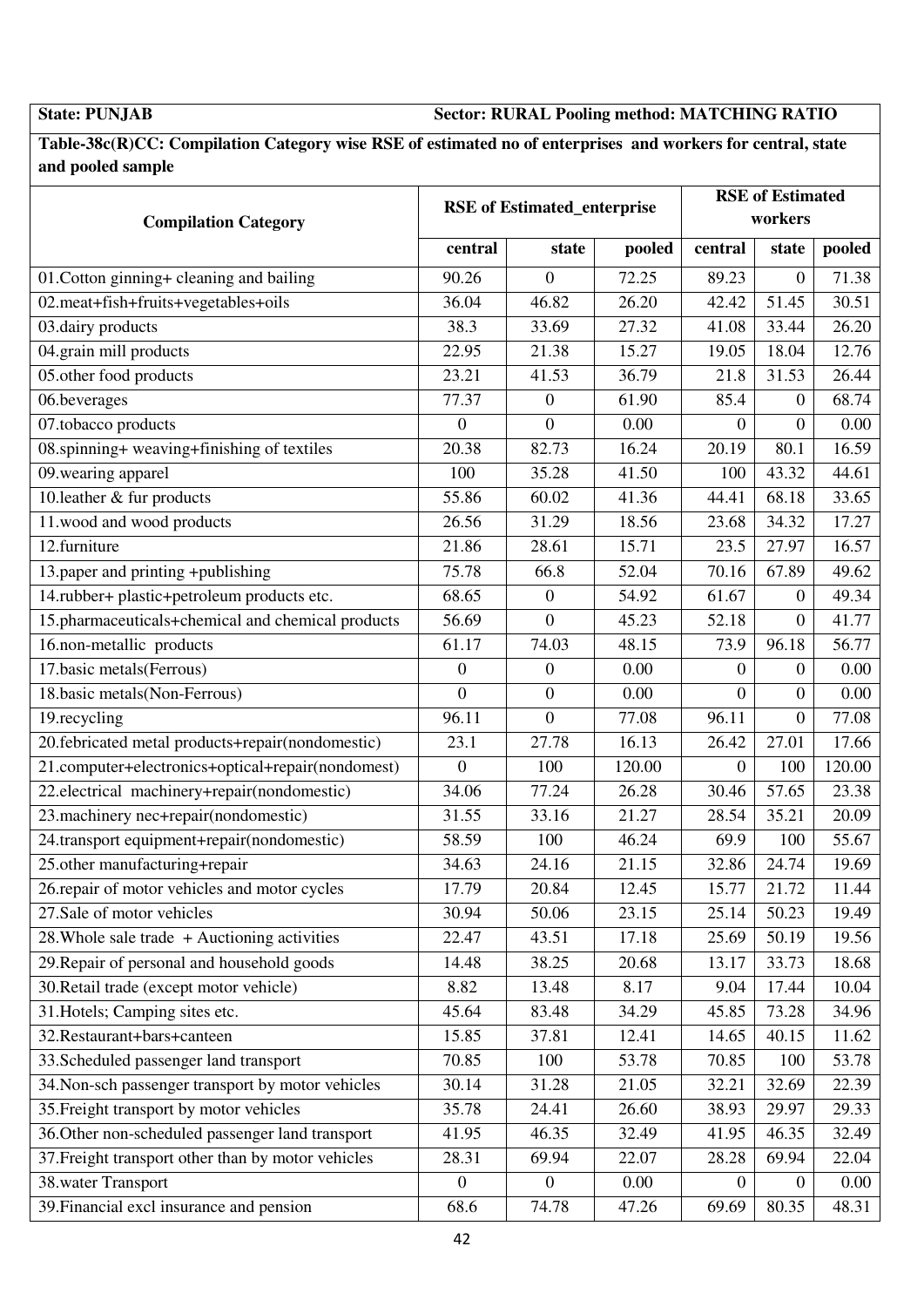### **State: PUNJAB Sector: RURAL Pooling method: MATCHING RATIO**

**Table-38c(R)CC: Compilation Category wise RSE of estimated no of enterprises and workers for central, state and pooled sample** 

| <b>Compilation Category</b>                     | <b>RSE</b> of Estimated_enterprise |                |        | <b>RSE</b> of Estimated<br>workers |                  |                    |
|-------------------------------------------------|------------------------------------|----------------|--------|------------------------------------|------------------|--------------------|
|                                                 | central                            | state          | pooled | central                            | state            | pooled             |
| 40. Other financial activities                  | 45.67                              | 100            | 35.65  | 38.04                              | 100              | 29.70              |
| 41. Storage and Ware Housing                    | $\overline{0}$                     | $\overline{0}$ | 0.00   | $\Omega$                           | $\overline{0}$   | 0.00               |
| 42. Supporting & Auxiliary transport activities | 74.52                              | $\overline{0}$ | 59.62  | 67.89                              | $\theta$         | 54.31              |
| 43. Postal Services                             | $\boldsymbol{0}$                   | $\mathbf{0}$   | 0.00   | $\theta$                           | $\overline{0}$   | 0.00               |
| 44. Courier activities                          | $\overline{0}$                     | $\theta$       | 0.00   | $\theta$                           | $\theta$         | 0.00               |
| 45. Cable operator                              | 72.26                              | 100            | 96.49  | 76                                 | 100              | 102.57             |
| 46. Other communication                         | 50.56                              | 25.59          | 26.03  | 48.97                              | 27.51            | 27.92              |
| 47. Real Estate                                 | $\overline{5}1.91$                 | 66.06          | 36.79  | 49.1                               | 70.99            | 36.90              |
| 48. Renting of Machinery                        | 23.11                              | 27.4           | 16.17  | 26.51                              | 32.91            | 18.86              |
| 49. Computer relating services                  | $\overline{0}$                     | 100            | 100.00 | $\overline{0}$                     | 100              | 100.00             |
| 50.Legal services                               | 80.86                              | $\overline{0}$ | 64.69  | 82.08                              | $\Omega$         | 66.13              |
| 51.Accounting+Book-Keeping                      | 0                                  | $\theta$       | 0.00   | $\Omega$                           | $\Omega$         | 0.00               |
| 52. Research Dev.                               | 25.21                              | 33.38          | 20.54  | 26.74                              | 34.15            | $\overline{21.65}$ |
| 53. Education                                   | 28.59                              | $\overline{0}$ | 22.87  | 30.46                              | $\boldsymbol{0}$ | 24.37              |
| 54. Coaching centre                             | 13.97                              | 40.37          | 16.36  | 20.21                              | 49.43            | 16.26              |
| 55. Medical and Health                          | 20.9                               | 16.46          | 12.87  | 25.03                              | 14.78            | 14.73              |
| 56. Sanitary Services                           | 70.9                               | 100            | 61.70  | 73.22                              | 100              | 58.56              |
| 57. Membership Organisations                    | 26.38                              | 55.45          | 20.26  | 42.5                               | 69.25            | 32.63              |
| 58. Recreation & Entertainment                  | 39.75                              | 54.81          | 36.91  | 38.25                              | 73.17            | 71.03              |
| 59. Washing & cleaning of Textiles              | 53.66                              | 60.58          | 37.27  | 51.63                              | 69.86            | 42.78              |
| 60. Hair dressing + beauty treatment            | 14.06                              | 9.45           | 7.99   | 13.26                              | 10.9             | 8.49               |
| 61.Custom Tailoring                             | 11.1                               | 16.26          | 8.32   | 11.1                               | 15.26            | 8.21               |
| 62. Funeral related + otherservices             | 41.7                               | 88.32          | 32.49  | 41.7                               | 80.8             | 32.37              |
| 63. Pvt. Household with employed person         | $\boldsymbol{0}$                   | $\overline{0}$ | 0.00   | $\overline{0}$                     | $\Omega$         | 0.00               |
| All                                             | 8.55                               | 13.34          | 7.04   | 8.72                               | 14.45            | 7.33               |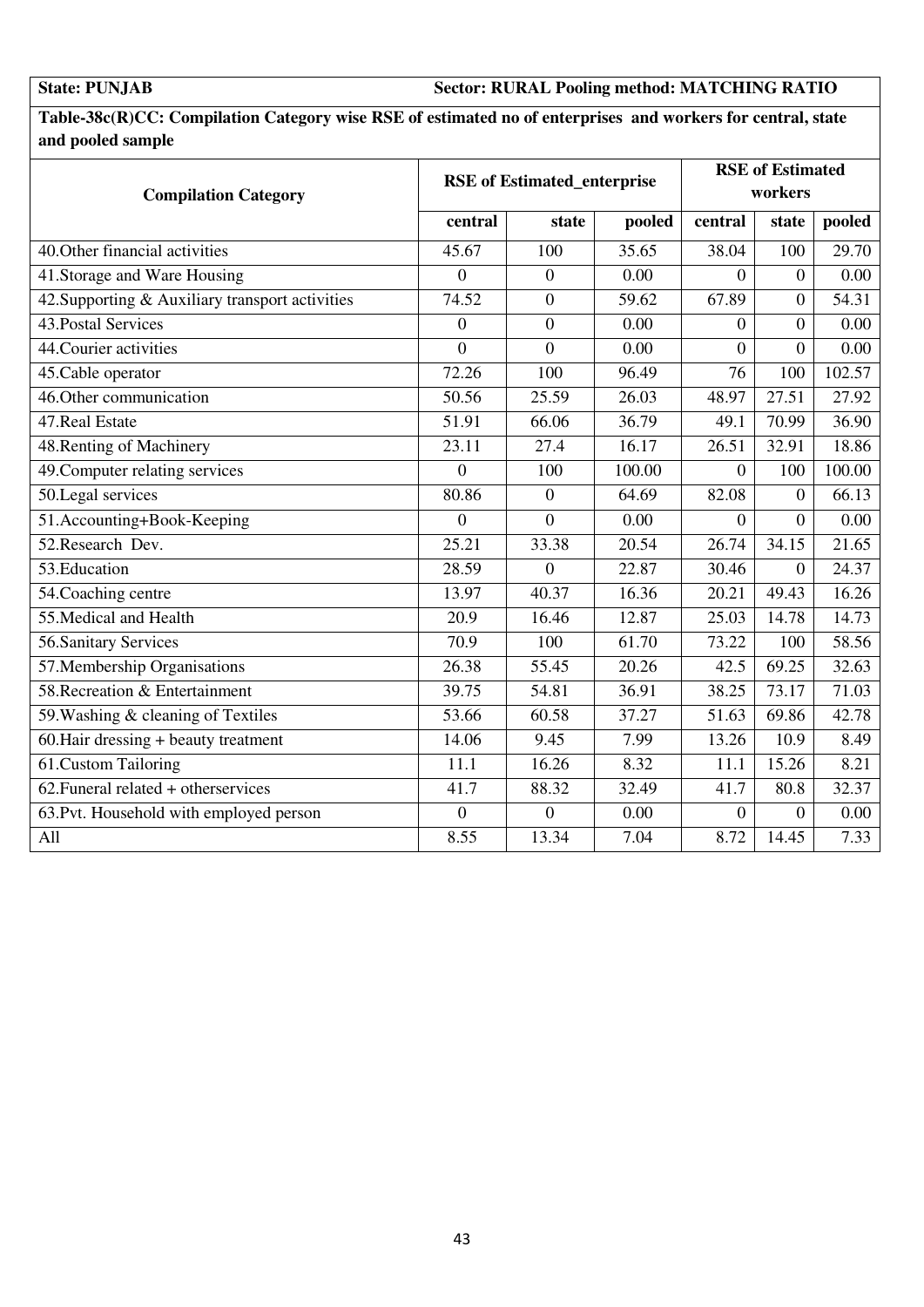**State: PUNJAB Sector: URBAN Pooling method: MATCHING RATIO** 

**Table-38c(U)CC: Compilation Category wise RSE of estimated no of enterprises and workers for central, state and pooled sample** 

| <b>Compilation Category</b>                        | <b>RSE</b> of Estimated_enterprise |                  |        | <b>RSE</b> of Estimated<br>workers |                  |               |  |
|----------------------------------------------------|------------------------------------|------------------|--------|------------------------------------|------------------|---------------|--|
|                                                    | central                            | state            | pooled | central                            | state            | <b>Pooled</b> |  |
| 01. Cotton ginning+ cleaning and bailing           | 90.54                              | 0                | 72.43  | 88.1                               | $\theta$         | 70.46         |  |
| 02.meat+fish+fruits+vegetables+oils                | 54.22                              | 24.81            | 34.62  | 46.12                              | 37.3             | 28.59         |  |
| 03.dairy products                                  | 48.87                              | 37.25            | 29.21  | 51.29                              | 41.67            | 30.91         |  |
| 04.grain mill products                             | 33.61                              | 16.18            | 16.20  | 40.15                              | 14.63            | 17.44         |  |
| 05.other food products                             | 51.78                              | 32.33            | 28.92  | 31.55                              | 23.94            | 18.65         |  |
| 06.beverages                                       | 67.42                              | 77.16            | 59.26  | 71.98                              | 77.16            | 71.43         |  |
| $\overline{07}$ .tobacco products                  | 100                                | 100              | 72.11  | 100                                | 100              | 96.31         |  |
| 08.spinning+ weaving+finishing of textiles         | 20.62                              | 44.86            | 16.39  | 32.98                              | 70.44            | 26.16         |  |
| 09. wearing apparel                                | 95.12                              | 59.83            | 48.66  | 96.89                              | 60.91            | 62.82         |  |
| 10.leather & fur products                          | 45.02                              | 81.24            | 34.31  | 44.49                              | 90.11            | 34.57         |  |
| 11.wood and wood products                          | 17.16                              | 46.63            | 17.37  | 15.75                              | 49.63            | 19.91         |  |
| 12.furniture                                       | 23.97                              | 33.02            | 17.67  | 24.39                              | 39.08            | 18.93         |  |
| 13.paper and printing +publishing                  | 24.12                              | 39.95            | 17.90  | 33.59                              | 32.85            | 23.93         |  |
| 14.rubber+ plastic+petroleum products etc.         | 61.36                              | 89.18            | 83.05  | 66.43                              | 81.92            | 54.61         |  |
| 15.pharmaceuticals+chemical and chemical products  | 95.21                              | 100              | 88.26  | 98.5                               | 100              | 71.21         |  |
| 16.non-metallic products                           | 89.74                              | 100              | 67.16  | 85.25                              | 100              | 65.46         |  |
| 17.basic metals(Ferrous)                           | 54.14                              | 84.75            | 44.32  | 52.54                              | 79.67            | 38.72         |  |
| 18.basic metals(Non-Ferrous)                       | $\boldsymbol{0}$                   | $\boldsymbol{0}$ | 0.00   | $\overline{0}$                     | $\boldsymbol{0}$ | 0.00          |  |
| 19.recycling                                       | 97.3                               | 100              | 68.07  | 94.82                              | 100              | 66.62         |  |
| 20.febricated metal products+repair(nondomestic)   | 8.93                               | 75.19            | 32.22  | 12.28                              | 82.45            | 46.76         |  |
| 21.computer+electronics+optical+repair(nondomest)  | 70.99                              | 70.84            | 52.93  | 82.98                              | 71.41            | 62.42         |  |
| 22.electrical machinery+repair(nondomestic)        | 41.28                              | 77.61            | 31.23  | 34.9                               | 70.56            | 26.57         |  |
| 23. machinery nec+repair(nondomestic)              | 25.17                              | 31.8             | 17.94  | 31.02                              | 35.57            | 21.46         |  |
| 24.transport equipment+repair(nondomestic)         | 37.09                              | 48.2             | 26.86  | 44.57                              | 49.43            | 32.95         |  |
| 25.other manufacturing+repair                      | 26.24                              | 24.02            | 18.18  | 36.39                              | 47.38            | 25.86         |  |
| 26.repair of motor vehicles and motor cycles       | 24.77                              | 35.39            | 18.34  | 25.43                              | 29.78            | 17.83         |  |
| 27.Sale of motor vehicles                          | 25.45                              | 40.82            | 23.87  | 39.25                              | 61.59            | 36.19         |  |
| 28. Whole sale trade + Auctioning activities       | 24.9                               | 87.78            | 49.23  | 32.66                              | 78.8             | 41.00         |  |
| 29. Repair of personal and household goods         | 14.64                              | 12.69            | 9.34   | 13.6                               | 15.49            | 9.48          |  |
| 30. Retail trade (except motor vehicle)            | 11.83                              | 8.46             | 7.18   | 12.88                              | 7.81             | 7.48          |  |
| 31. Hotels; Camping sites etc.                     | 55.15                              | 41.87            | 33.15  | 47.16                              | 42.43            | 33.70         |  |
| 32. Restaurant+bars+canteen                        | 10.55                              | 23.3             | 9.06   | 11.84                              | 35.94            | 14.25         |  |
| 33. Scheduled passenger land transport             | 50.63                              | $\boldsymbol{0}$ | 40.49  | 49.74                              | $\theta$         | 39.80         |  |
| 34. Non-sch passenger transport by motor vehicles  | 59.17                              | 34.09            | 39.83  | 56.1                               | 29.75            | 37.44         |  |
| 35. Freight transport by motor vehicles            | 22.87                              | 52.3             | 18.05  | 20.85                              | 66.61            | 21.64         |  |
| 36. Other non-scheduled passenger land transport   | 42.73                              | 67.56            | 33.09  | 42.73                              | 67.56            | 33.09         |  |
| 37. Freight transport other than by motor vehicles | 27.4                               | 63.48            | 22.36  | 27.23                              | 63.48            | 22.24         |  |
| 38. water Transport                                | $\boldsymbol{0}$                   | $\boldsymbol{0}$ | 0.00   | $\overline{0}$                     | $\overline{0}$   | 0.00          |  |
| 39. Financial excl insurance and pension           | 38.52                              | 48.49            | 32.29  | 35.22                              | 68.88            | 43.39         |  |
| 40. Other financial activities                     | 31.99                              | 50.25            | 23.80  | 27.68                              | 60.91            | 23.81         |  |
| 41. Storage and Ware Housing                       | $\boldsymbol{0}$                   | $\boldsymbol{0}$ | 0.00   | $\overline{0}$                     | $\overline{0}$   | 0.00          |  |
| 42. Supporting & Auxiliary transport activities    | 39.22                              | 46.74            | 29.95  | 45.53                              | 43.88            | 30.36         |  |
| 43. Postal Services                                | 100                                | $\boldsymbol{0}$ | 80.00  | 100                                | $\overline{0}$   | 80.00         |  |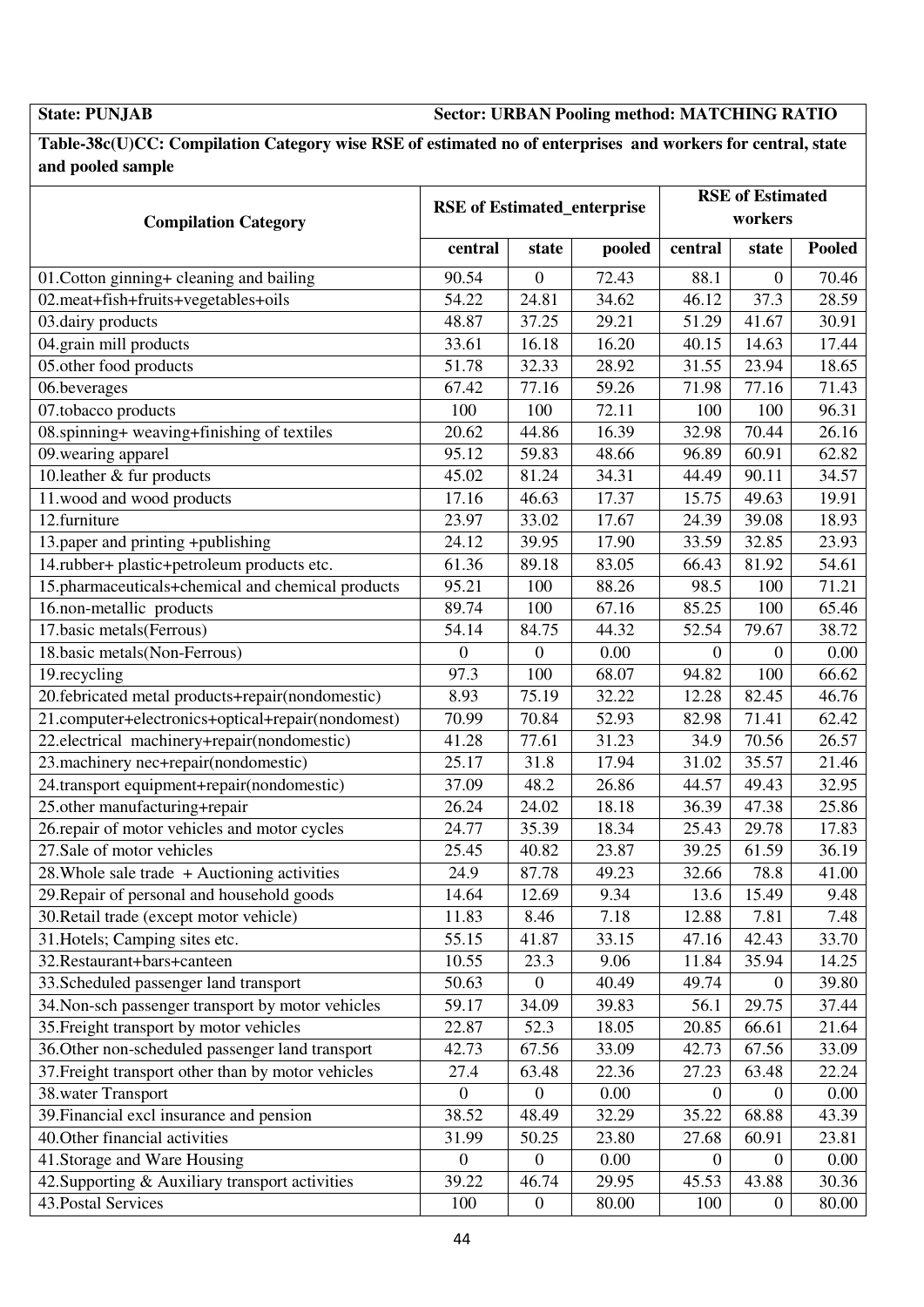### **State: PUNJAB Sector: URBAN Pooling method: MATCHING RATIO**

**Table-38c(U)CC: Compilation Category wise RSE of estimated no of enterprises and workers for central, state and pooled sample** 

| <b>Compilation Category</b>             | <b>RSE</b> of Estimated_enterprise |                |        | <b>RSE</b> of Estimated<br>workers |                |               |
|-----------------------------------------|------------------------------------|----------------|--------|------------------------------------|----------------|---------------|
|                                         | central                            | state          | pooled | central                            | state          | <b>Pooled</b> |
| 44. Courier activities                  | 59.98                              | 72.9           | 43.69  | 55.24                              | 57.35          | 39.48         |
| 45. Cable operator                      | 59.02                              | 100            | 46.51  | 65.13                              | 100            | 51.92         |
| 46. Other communication                 | 45.16                              | 20.35          | 20.79  | 51.95                              | 22.04          | 24.79         |
| 47. Real Estate                         | 34.78                              | 50.12          | 34.12  | 31.97                              | 46.26          | 29.87         |
| 48. Renting of Machinery                | 21.39                              | 48.18          | 27.66  | 24.6                               | 50.49          | 28.56         |
| 49. Computer relating services          | 47.33                              | 46.32          | 33.20  | 53.79                              | 45.19          | 36.93         |
| 50.Legal services                       | 46.84                              | 89.26          | 74.53  | 50.24                              | 87.25          | 66.76         |
| 51.Accounting+Book-Keeping              | 70.08                              | 65.22          | 52.86  | 69.29                              | 57.74          | 50.90         |
| 52. Research Dev.                       | 12.04                              | 25.52          | 14.50  | 13.74                              | 38.78          | 24.34         |
| 53. Education                           | 20.61                              | 37.93          | 15.91  | 18.65                              | 50.78          | 14.52         |
| 54. Coaching centre                     | 25.32                              | 31.11          | 17.85  | 43.14                              | 46.29          | 30.30         |
| 55. Medical and Health                  | 38.67                              | 20.06          | 21.16  | 25.68                              | 39.87          | 23.86         |
| 56. Sanitary Services                   | 100                                | 100            | 70.64  | 100                                | 100            | 82.04         |
| 57. Membership Organisations            | 41.52                              | 70.71          | 30.46  | 39.62                              | 88.43          | 36.64         |
| 58. Recreation & Entertainment          | 20.86                              | 32.04          | 15.44  | 19.27                              | 32.78          | 14.70         |
| 59. Washing & cleaning of Textiles      | 27.49                              | 46.04          | 21.94  | 24.46                              | 42.18          | 20.76         |
| 60. Hair dressing + beauty treatment    | 18.08                              | 39.03          | 27.23  | 15.33                              | 43.15          | 32.76         |
| 61.Custom Tailoring                     | 11.95                              | 16.15          | 8.81   | 10.96                              | 14.66          | 8.07          |
| 62. Funeral related + otherservices     | 31.97                              | 88.82          | 24.87  | 36.41                              | 88.82          | 28.23         |
| 63. Pvt. Household with employed person | $\theta$                           | $\overline{0}$ | 0.00   | $\theta$                           | $\overline{0}$ | 0.00          |
| All                                     | 7.76                               | 11.88          | 6.13   | 8.27                               | 14.26          | 7.02          |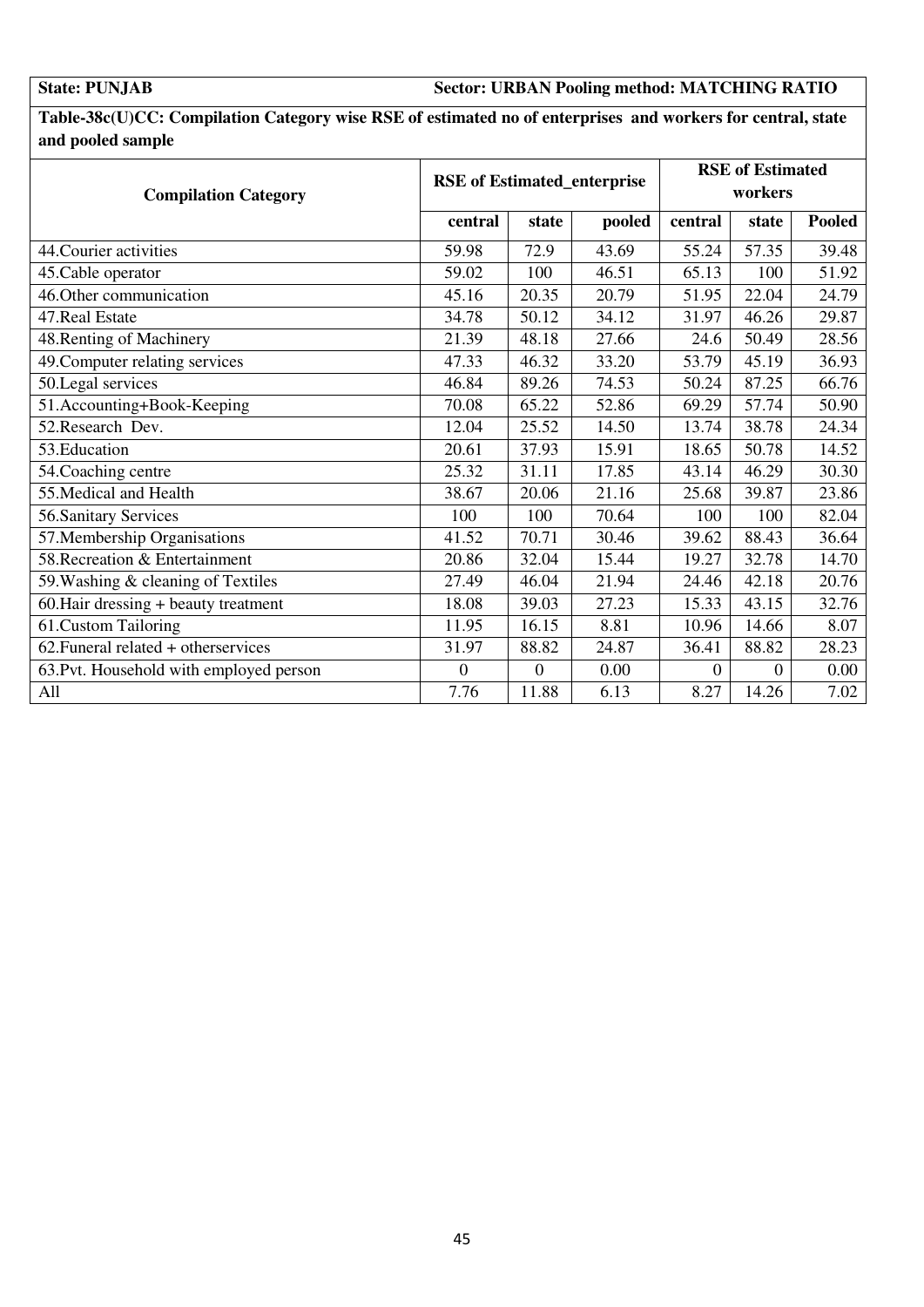### **State: PUNJAB Sector: RURAL Enttype: OAE Pooling method: MATCHING RATIO**

### **Table-50a(R)CC: Compilation Category wise GVA per workers and RSE for central, state and pooled sample**

|                                                    |                  | <b>GVA</b> per workers | <b>RSE</b>       |                  |                  |               |
|----------------------------------------------------|------------------|------------------------|------------------|------------------|------------------|---------------|
| <b>Compilation Category</b>                        | central          | state                  | pooled           | central          | state            | <b>Pooled</b> |
| 01. Cotton ginning+ cleaning and bailing           | 5731             | $\overline{0}$         | 5731             | 108.34           | $\boldsymbol{0}$ | 43.34         |
| 02.meat+fish+fruits+vegetables+oils                | 108579           | 48611                  | 96033            | 14.51            | 6.46             | 6.85          |
| 03.dairy products                                  | 72444            | 110732                 | 96602            | 22.07            | 4.2              | 7.22          |
| 04.grain mill products                             | 47787            | 97780                  | 63509            | 7.62             | 27.97            | 25.94         |
| 05.other food products                             | 50827            | 75584                  | 68484            | 15.26            | 5.87             | 5.97          |
| 06.beverages                                       | $\boldsymbol{0}$ | $\boldsymbol{0}$       | $\boldsymbol{0}$ | 0                | $\boldsymbol{0}$ | 0.00          |
| 07.tobacco products                                | $\mathbf{0}$     | $\boldsymbol{0}$       | $\overline{0}$   | $\boldsymbol{0}$ | $\boldsymbol{0}$ | 0.00          |
| 08.spinning+ weaving+finishing of textiles         | 7481             | 38801                  | 7863             | 23.15            | 9.76             | 30.21         |
| 09. wearing apparel                                | $\overline{0}$   | 78591                  | 78590            | $\mathbf{0}$     | 64.57            | 38.74         |
| 10.leather & fur products                          | 35313            | 54403                  | 38602            | 25.26            | 7.2              | 11.07         |
| 11.wood and wood products                          | 59007            | 74925                  | 63096            | 13.45            | 15.87            | 12.38         |
| 12.furniture                                       | 46921            | 109396                 | 56234            | 6.95             | 19.83            | 23.26         |
| 13.paper and printing +publishing                  | 36161            | 135600                 | 39191            | 4.98             | $\boldsymbol{0}$ | 1.84          |
| 14.rubber+ plastic+petroleum products etc.         | $\overline{0}$   | $\boldsymbol{0}$       | $\boldsymbol{0}$ | 0                | $\boldsymbol{0}$ | 0.00          |
| 15.pharmaceuticals+chemical and chemical products  | 63072            | $\boldsymbol{0}$       | 63072            | $\Omega$         | $\boldsymbol{0}$ | 0.00          |
| 16.non-metallic products                           | 4484             | 27300                  | 4534             | 44.14            | $\boldsymbol{0}$ | 17.46         |
| 17.basic metals(Ferrous)                           | $\boldsymbol{0}$ | $\boldsymbol{0}$       | $\boldsymbol{0}$ | $\mathbf{0}$     | $\boldsymbol{0}$ | 0.00          |
| 18.basic metals(Non-Ferrous)                       | $\overline{0}$   | $\boldsymbol{0}$       | $\overline{0}$   | $\theta$         | $\overline{0}$   | 0.00          |
| 19.recycling                                       | 51064            | $\overline{0}$         | 51064            | 3.02             | $\overline{0}$   | 1.21          |
| 20.febricated metal products+repair(nondomestic)   | 58192            | 133686                 | 68648            | 15.19            | 29.76            | 35.15         |
| 21.computer+electronics+optical+repair(nondomest)  | $\overline{0}$   | 81600                  | 81600            | $\theta$         | $\overline{0}$   | $0.00\,$      |
| 22.electrical machinery+repair(nondomestic)        | 50208            | 84218                  | 52762            | 5.74             | 18.62            | 17.97         |
| 23. machinery nec+repair(nondomestic)              | 49932            | 78392                  | 60865            | 7.15             | 14.92            | 11.77         |
| 24.transport equipment+repair(nondomestic)         | 147000           | 48000                  | 143726           | $\mathbf{0}$     | $\overline{0}$   | 0.00          |
| 25.other manufacturing+repair                      | 36446            | 158557                 | 75819            | 29.2             | 35.08            | 44.37         |
| 26.repair of motor vehicles and motor cycles       | 55872            | 113414                 | 68287            | 9.33             | 16.25            | 16.48         |
| 27.Sale of motor vehicles                          | 93620            | 61550                  | 84128            | 18.64            | 28.84            | 15.14         |
| 28. Whole sale trade $+$ Auctioning activities     | 64979            | 46156                  | 63299            | 13.92            | 29.09            | 13.95         |
| 29. Repair of personal and household goods         | 47931            | 95056                  | 65217            | 6.89             | 6.87             | 6.34          |
| 30. Retail trade (except motor vehicle)            | 52999            | 110055                 | 74654            | 6.24             | 9.52             | 8.61          |
| 31. Hotels; Camping sites etc.                     | $\mathbf{0}$     | 138600                 | 138600           | $\theta$         | $\overline{0}$   | 0.00          |
| 32. Restaurant+bars+canteen                        | 41182            | 78091                  | 43953            | 8.83             | 14.93            | 16.26         |
| 33. Scheduled passenger land transport             | 32073            | 105600                 | 54528            | 4.28             | 0                | 1.01          |
| 34. Non-sch passenger transport by motor vehicles  | 74316            | 104286                 | 80761            | 11.48            | 13.52            | 11.30         |
| 35. Freight transport by motor vehicles            | 73992            | 103031                 | 78293            | 23.3             | 7.33             | 10.54         |
| 36. Other non-scheduled passenger land transport   | 38559            | 56594                  | 39163            | 5.9              | 8.2              | 7.48          |
| 37. Freight transport other than by motor vehicles | 40754            | 87394                  | 42322            | 8.43             | 38.25            | 47.50         |
| 38. water Transport                                | $\mathbf{0}$     | $\overline{0}$         | $\boldsymbol{0}$ | $\overline{0}$   | $\boldsymbol{0}$ | 0.00          |
| 39. Financial excl insurance and pension           | $-2639$          | 285843                 | 17391            | 55.89            | 26.08            | 257.22        |
| 40. Other financial activities                     | 40567            | 406800                 | 51920            | 20.32            | $\boldsymbol{0}$ | 6.35          |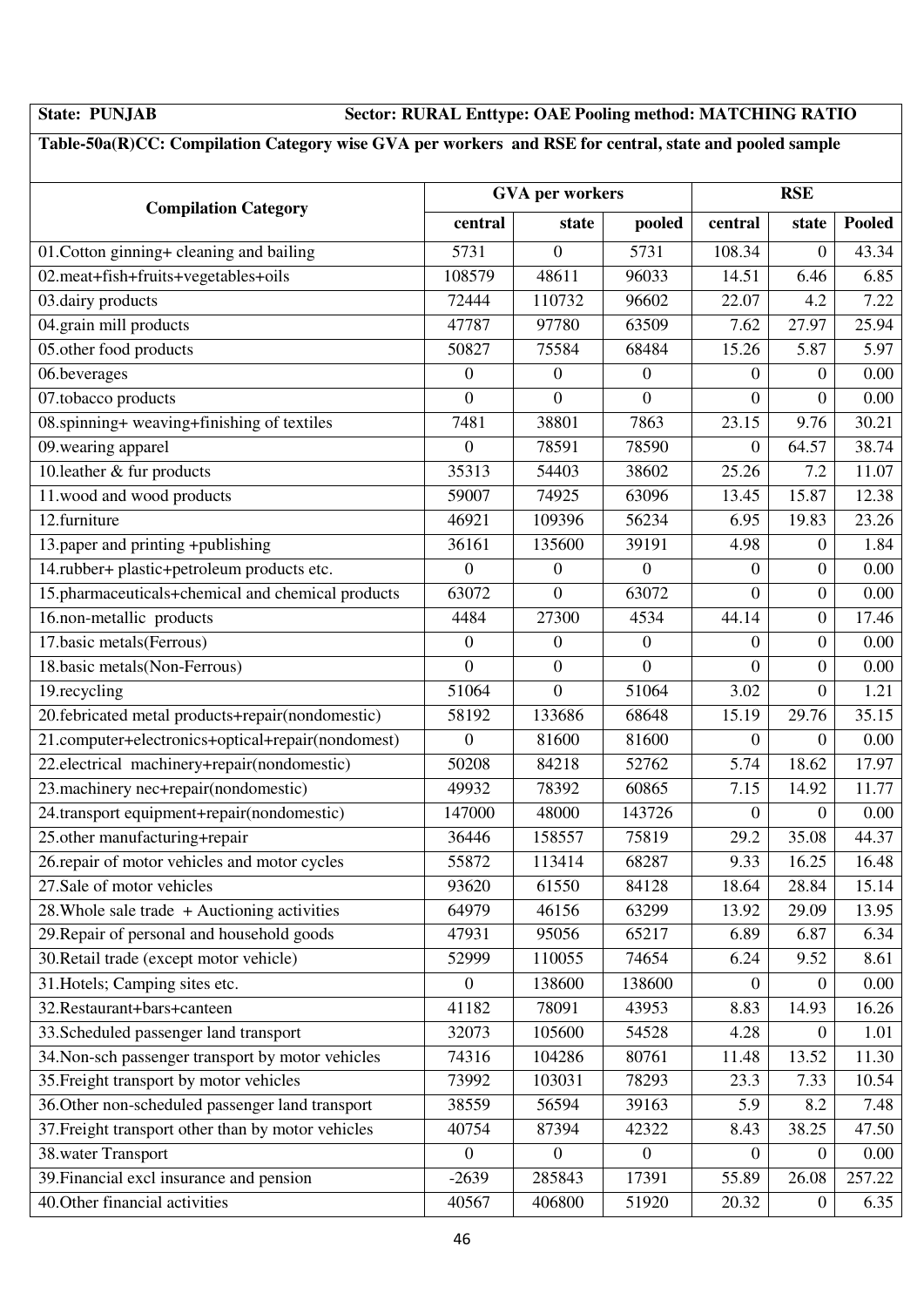### **State: PUNJAB Sector: RURAL Enttype: OAE Pooling method: MATCHING RATIO**

### **Table-50a(R)CC: Compilation Category wise GVA per workers and RSE for central, state and pooled sample**

| <b>Compilation Category</b>                     |                | <b>GVA</b> per workers |                  |                | <b>RSE</b>     |               |  |
|-------------------------------------------------|----------------|------------------------|------------------|----------------|----------------|---------------|--|
|                                                 | central        | state                  | pooled           | central        | state          | <b>Pooled</b> |  |
| 41. Storage and Ware Housing                    | $\Omega$       | $\overline{0}$         | $\Omega$         | $\Omega$       | $\overline{0}$ | 0.00          |  |
| 42. Supporting & Auxiliary transport activities | 41833          | $\overline{0}$         | 41833            | 3.38           | $\overline{0}$ | 1.35          |  |
| 43. Postal Services                             | $\overline{0}$ | $\mathbf{0}$           | $\boldsymbol{0}$ | $\overline{0}$ | $\overline{0}$ | 0.00          |  |
| 44. Courier activities                          | $\Omega$       | $\overline{0}$         | $\theta$         | $\Omega$       | $\overline{0}$ | 0.00          |  |
| 45. Cable operator                              | $\overline{0}$ | $\overline{0}$         | $\overline{0}$   | $\overline{0}$ | $\overline{0}$ | 0.00          |  |
| 46. Other communication                         | 17769          | 65971                  | 55013            | 78.63          | 8.57           | 11.88         |  |
| 47. Real Estate                                 | 55276          | 235014                 | 78669            | 43.77          | 69.02          | 124.32        |  |
| 48. Renting of Machinery                        | 54717          | 89643                  | 61587            | 23.38          | 12.13          | 13.46         |  |
| 49. Computer relating services                  | $\Omega$       | 242400                 | 242400           | $\Omega$       | $\overline{0}$ | 0.00          |  |
| 50.Legal services                               | $\overline{0}$ | $\overline{0}$         | $\overline{0}$   | $\overline{0}$ | $\overline{0}$ | 0.00          |  |
| 51.Accounting+Book-Keeping                      | $\theta$       | $\theta$               | $\theta$         | $\overline{0}$ | $\overline{0}$ | 0.00          |  |
| 52. Research Dev.                               | 62377          | 88155                  | 68625            | 10.1           | 10.64          | 8.99          |  |
| 53. Education                                   | 38437          | $\theta$               | 38436            | 19.23          | $\overline{0}$ | 7.69          |  |
| 54. Coaching centre                             | 19420          | 21506                  | 20238            | 22.79          | 1.76           | 8.82          |  |
| 55. Medical and Health                          | 62277          | 89421                  | 69931            | 15.04          | 14.12          | 12.09         |  |
| 56. Sanitary Services                           | 16230          | 34800                  | 23347            | 10.23          | $\overline{0}$ | 2.84          |  |
| 57. Membership Organisations                    | 32770          | 36912                  | 33100            | 8.67           | 29.38          | 19.96         |  |
| 58. Recreation & Entertainment                  | 47297          | 64922                  | 48753            | 13.33          | 38.95          | 31.55         |  |
| 59. Washing & cleaning of Textiles              | 33746          | 67921                  | 48765            | 22.62          | 9.67           | 10.22         |  |
| 60. Hair dressing + beauty treatment            | 42766          | 78204                  | 58128            | 7.68           | 8.59           | 7.29          |  |
| 61.Custom Tailoring                             | 23966          | 80071                  | 37953            | 7.71           | 7.7            | 9.94          |  |
| $62.$ Funeral related + otherservices           | 26450          | 96000                  | 28380            | 19.33          | $\overline{0}$ | 7.21          |  |
| 63. Pvt. Household with employed person         | $\overline{0}$ | $\overline{0}$         | $\overline{0}$   | $\overline{0}$ | $\overline{0}$ | 0.00          |  |
| A11                                             | 45774          | 98464                  | 61412            | 3.87           | 6.78           | 6.62          |  |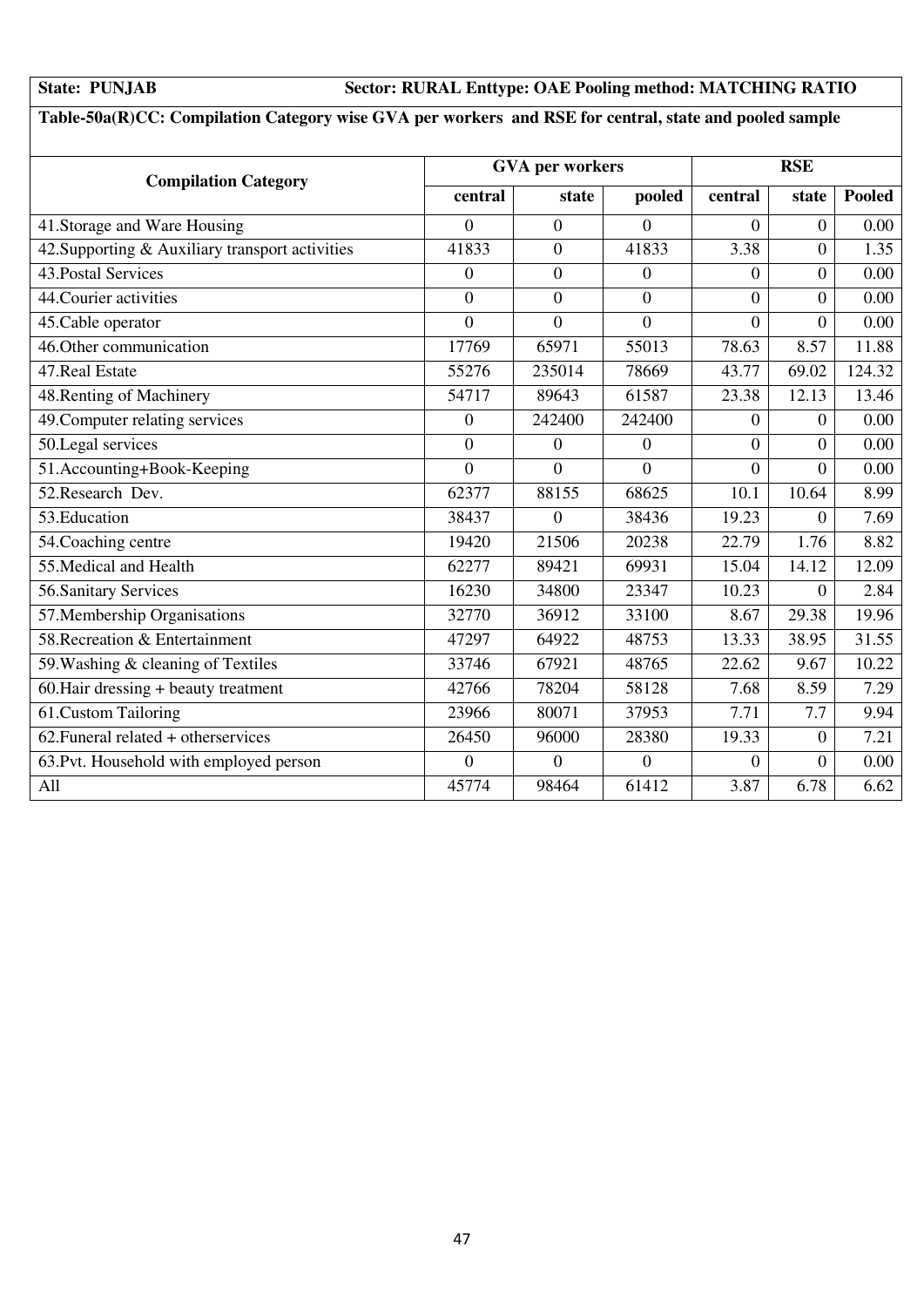### **State: PUNJAB Sector: RURAL Enttype: EST Pooling method: MATCHING RATIO**

### **Table-50b(R)CC: Compilation Category wise GVA per workers and RSE for central, state and pooled sample**

|                                                    |                  | <b>GVA</b> per workers | <b>RSE</b>       |                  |                  |               |
|----------------------------------------------------|------------------|------------------------|------------------|------------------|------------------|---------------|
| <b>Compilation Category</b>                        | central          | state                  | pooled           | central          | state            | <b>Pooled</b> |
| 01. Cotton ginning+ cleaning and bailing           | 34680            | $\Omega$               | 34680            | $\overline{0}$   | $\boldsymbol{0}$ | 0.00          |
| 02.meat+fish+fruits+vegetables+oils                | 35579            | 108960                 | 38648            | 13.37            | $\boldsymbol{0}$ | 4.92          |
| 03.dairy products                                  | 82527            | 145779                 | 112013           | 25.5             | 10.15            | 10.92         |
| 04.grain mill products                             | 71954            | 183161                 | 133328           | 23.51            | 35.97            | 30.08         |
| 05.other food products                             | 57038            | 103892                 | 88090            | 17.96            | 12.12            | 9.76          |
| 06.beverages                                       | 105424           | $\boldsymbol{0}$       | 105424           | 2.9              | $\boldsymbol{0}$ | 1.16          |
| 07.tobacco products                                | $\boldsymbol{0}$ | $\boldsymbol{0}$       | $\boldsymbol{0}$ | $\overline{0}$   | $\boldsymbol{0}$ | 0.00          |
| 08.spinning+ weaving+finishing of textiles         | 74086            | 45600                  | 72676            | 3.96             | $\boldsymbol{0}$ | 1.61          |
| 09. wearing apparel                                | 88171            | 140523                 | 125559           | $\overline{0}$   | 48.9             | 32.84         |
| 10.leather & fur products                          | 58608            | 18000                  | 57274            | 6.53             | $\boldsymbol{0}$ | 2.67          |
| 11.wood and wood products                          | 53465            | 213820                 | 76079            | 7.76             | 26.23            | 44.29         |
| 12.furniture                                       | 69125            | 128827                 | 84563            | 8.29             | 16.81            | 15.60         |
| 13.paper and printing +publishing                  | 65063            | 96484                  | 70399            | 14.36            | 9.67             | 9.56          |
| 14.rubber+ plastic+petroleum products etc.         | 114877           | $\overline{0}$         | 114872           | 49.37            | $\boldsymbol{0}$ | 19.75         |
| 15.pharmaceuticals+chemical and chemical products  | 92064            | $\boldsymbol{0}$       | 92063            | 10.46            | $\boldsymbol{0}$ | 4.18          |
| 16.non-metallic products                           | 61966            | 618092                 | 162973           | 21.41            | $\boldsymbol{0}$ | 3.26          |
| 17.basic metals(Ferrous)                           | $\boldsymbol{0}$ | $\boldsymbol{0}$       | $\boldsymbol{0}$ | $\overline{0}$   | $\boldsymbol{0}$ | 0.00          |
| 18.basic metals(Non-Ferrous)                       | $\boldsymbol{0}$ | $\boldsymbol{0}$       | $\boldsymbol{0}$ | $\overline{0}$   | $\boldsymbol{0}$ | 0.00          |
| 19.recycling                                       | $\overline{0}$   | $\overline{0}$         | $\overline{0}$   | $\boldsymbol{0}$ | $\boldsymbol{0}$ | 0.00          |
| 20.febricated metal products+repair(nondomestic)   | 73368            | 101950                 | 83154            | 9.3              | 21.48            | 16.14         |
| 21.computer+electronics+optical+repair(nondomest)  | $\boldsymbol{0}$ | $\overline{0}$         | $\boldsymbol{0}$ | $\overline{0}$   | $\mathbf{0}$     | 0.00          |
| 22.electrical machinery+repair(nondomestic)        | 38024            | $\overline{0}$         | 38025            | 24.29            | $\overline{0}$   | 9.72          |
| 23. machinery nec+repair(nondomestic)              | 62539            | 88425                  | 65960            | 9.12             | 16.81            | 13.96         |
| 24.transport equipment+repair(nondomestic)         | 57239            | $\overline{0}$         | 57238            | 32.54            | $\boldsymbol{0}$ | 13.02         |
| 25.other manufacturing+repair                      | 118702           | 259803                 | 222141           | 1.94             | 21.72            | 15.25         |
| 26.repair of motor vehicles and motor cycles       | 53027            | 218215                 | 74755            | 8.9              | 18.63            | 32.73         |
| 27.Sale of motor vehicles                          | 131213           | 461312                 | 136437           | 12.22            | 73               | 148.17        |
| 28. Whole sale trade $+$ Auctioning activities     | 120786           | 79662                  | 119646           | 7.25             | 22.24            | 9.35          |
| 29. Repair of personal and household goods         | 46002            | 85052                  | 73362            | 6.19             | 4.69             | 3.61          |
| 30. Retail trade (except motor vehicle)            | 85109            | 141323                 | 121287           | 5.09             | 20.1             | 14.12         |
| 31. Hotels; Camping sites etc.                     | 92705            | 234480                 | 95725            | 49.38            | 0                | 19.13         |
| 32. Restaurant+bars+canteen                        | 55385            | 57886                  | 55737            | 8.82             | 6.63             | 5.42          |
| 33. Scheduled passenger land transport             | $\theta$         | $\Omega$               | $\overline{0}$   | $\Omega$         | 0                | 0.00          |
| 34. Non-sch passenger transport by motor vehicles  | 79018            | 186600                 | 80551            | 18.57            | $\boldsymbol{0}$ | 7.29          |
| 35. Freight transport by motor vehicles            | 88430            | 115203                 | 89275            | 6.61             | 14.96            | 11.88         |
| 36. Other non-scheduled passenger land transport   | $\boldsymbol{0}$ | $\mathbf{0}$           | $\mathbf{0}$     | 0                | $\mathbf{0}$     | 0.00          |
| 37. Freight transport other than by motor vehicles | $\overline{0}$   | $\overline{0}$         | $\overline{0}$   | $\mathbf{0}$     | $\boldsymbol{0}$ | 0.00          |
| 38. water Transport                                | $\overline{0}$   | $\boldsymbol{0}$       | $\boldsymbol{0}$ | $\boldsymbol{0}$ | $\boldsymbol{0}$ | 0.00          |
| 39. Financial excl insurance and pension           | 55800            | 14400                  | 21549            | $\mathbf{0}$     | $\boldsymbol{0}$ | $0.00\,$      |
| 40. Other financial activities                     | 61200            | $\boldsymbol{0}$       | 61200            | $\boldsymbol{0}$ | $\boldsymbol{0}$ | 0.00          |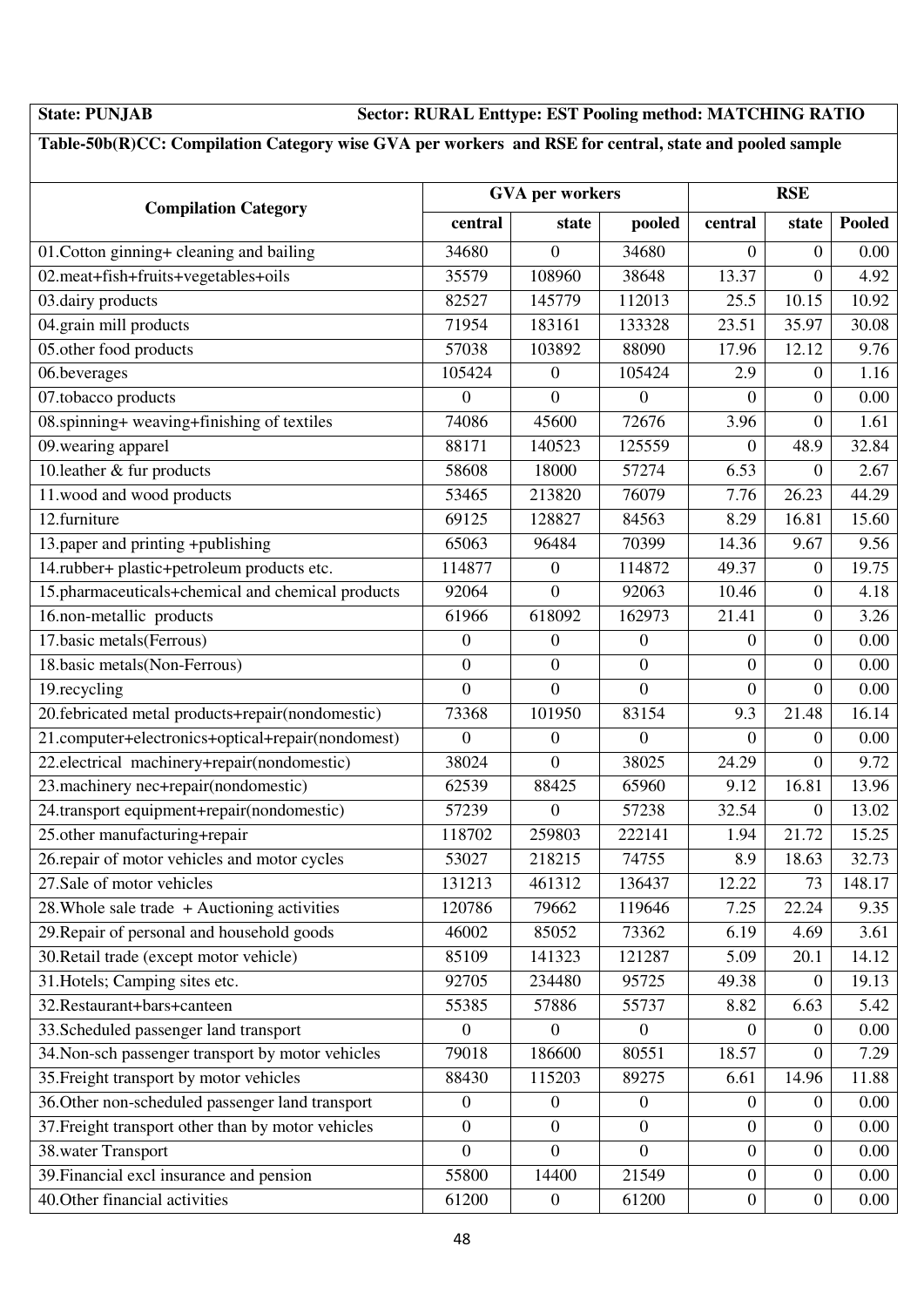### **State: PUNJAB Sector: RURAL Enttype: EST Pooling method: MATCHING RATIO**

### **Table-50b(R)CC: Compilation Category wise GVA per workers and RSE for central, state and pooled sample**

| <b>Compilation Category</b>                     |                | <b>GVA</b> per workers |                  |                | <b>RSE</b>     |        |  |
|-------------------------------------------------|----------------|------------------------|------------------|----------------|----------------|--------|--|
|                                                 | central        | state                  | pooled           | central        | state          | Pooled |  |
| 41. Storage and Ware Housing                    | $\theta$       | $\overline{0}$         | $\theta$         | $\overline{0}$ | $\overline{0}$ | 0.00   |  |
| 42. Supporting & Auxiliary transport activities | 77328          | $\overline{0}$         | 77332            | 1.8            | $\overline{0}$ | 0.72   |  |
| 43. Postal Services                             | $\overline{0}$ | $\mathbf{0}$           | $\boldsymbol{0}$ | $\overline{0}$ | $\overline{0}$ | 0.00   |  |
| 44. Courier activities                          | $\overline{0}$ | $\overline{0}$         | $\theta$         | $\overline{0}$ | $\overline{0}$ | 0.00   |  |
| 45. Cable operator                              | 58784          | 133200                 | 122215           | 26.26          | $\overline{0}$ | 5.05   |  |
| 46. Other communication                         | 35588          | 35155                  | 35173            | $\overline{0}$ | 22.43          | 13.45  |  |
| 47. Real Estate                                 | 87660          | 166200                 | 140143           | 0.34           | $\Omega$       | 0.09   |  |
| 48. Renting of Machinery                        | 59012          | 127601                 | 84419            | 11.39          | 27.06          | 24.75  |  |
| 49. Computer relating services                  | $\Omega$       | $\theta$               | $\Omega$         | $\Omega$       | $\overline{0}$ | 0.00   |  |
| 50.Legal services                               | 104999         | $\overline{0}$         | 105000           | 3.08           | $\overline{0}$ | 1.23   |  |
| 51.Accounting+Book-Keeping                      | $\Omega$       | $\theta$               | $\theta$         | $\theta$       | $\Omega$       | 0.00   |  |
| 52. Research Dev.                               | 87593          | 121575                 | 110307           | 11.68          | 12.81          | 9.25   |  |
| 53. Education                                   | 43857          | $\theta$               | 43858            | 2.04           | $\overline{0}$ | 0.82   |  |
| 54. Coaching centre                             | 48639          | 149649                 | 62933            | 17.06          | 13.53          | 20.01  |  |
| 55. Medical and Health                          | 52687          | 101118                 | 75744            | 16.08          | 12.07          | 10.65  |  |
| 56. Sanitary Services                           | $\Omega$       | $\overline{0}$         | $\theta$         | $\Omega$       | $\overline{0}$ | 0.00   |  |
| 57. Membership Organisations                    | 8358           | $\overline{0}$         | 8358             | 66.31          | $\overline{0}$ | 26.52  |  |
| 58. Recreation & Entertainment                  | 51371          | 56076                  | 55997            | 15.81          | 24.12          | 15.61  |  |
| 59. Washing & cleaning of Textiles              | 15757          | 58726                  | 26922            | 11.62          | 2.88           | 4.65   |  |
| 60. Hair dressing + beauty treatment            | 37257          | 84143                  | 70128            | 9.92           | 10.76          | 8.03   |  |
| 61.Custom Tailoring                             | 43541          | 98585                  | 69844            | 9.09           | 16.06          | 13.79  |  |
| $62.$ Funeral related + otherservices           | $\Omega$       | 99900                  | 99900            | $\Omega$       | $\overline{0}$ | 0.00   |  |
| 63. Pvt. Household with employed person         | $\overline{0}$ | $\mathbf{0}$           | $\boldsymbol{0}$ | $\overline{0}$ | $\overline{0}$ | 0.00   |  |
| All                                             | 64976          | 127204                 | 87788            | 4.44           | 11.6           | 10.17  |  |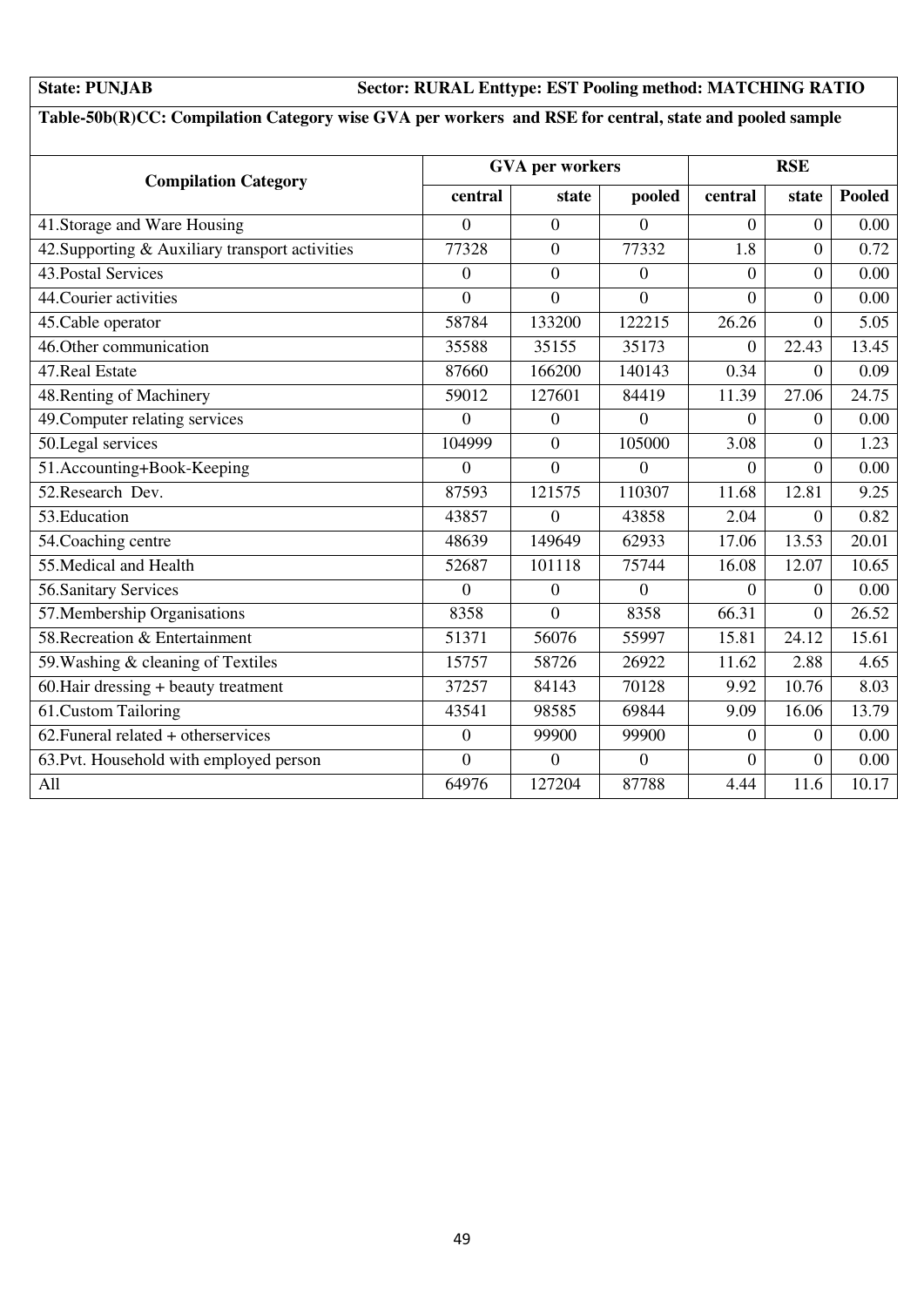### **State: PUNJAB Sector: RURAL Enttype: All Pooling method: MATCHING RATIO**

### **Table-50c(R)CC: Compilation Category wise GVA per workers and RSE for central, state and pooled sample**

|                                                    | <b>GVA</b> per workers | <b>RSE</b>       |                  |                  |                  |          |
|----------------------------------------------------|------------------------|------------------|------------------|------------------|------------------|----------|
| <b>Compilation Category</b>                        | central                | state            | pooled           | central          | state            | pooled   |
| 01. Cotton ginning+ cleaning and bailing           | 6340                   | $\overline{0}$   | 6340             | 95.6             | $\overline{0}$   | 38.24    |
| 02.meat+fish+fruits+vegetables+oils                | 72495                  | 56994            | 70410            | 27.75            | 16.01            | 13.82    |
| $\overline{03}$ .dairy products                    | 79801                  | 131043           | 106635           | 20.37            | 10.14            | 9.65     |
| 04.grain mill products                             | 57541                  | 152882           | 99023            | 13.49            | 29.15            | 27.18    |
| 05.other food products                             | 54747                  | 91917            | 80127            | 11.95            | 9.8              | 7.49     |
| 06.beverages                                       | 105424                 | $\overline{0}$   | 105424           | 2.9              | $\theta$         | 1.16     |
| 07.tobacco products                                | $\boldsymbol{0}$       | $\boldsymbol{0}$ | $\boldsymbol{0}$ | $\Omega$         | $\overline{0}$   | 0.00     |
| 08.spinning+ weaving+finishing of textiles         | 15524                  | 39307            | 13577            | 44.09            | 10.44            | 27.12    |
| 09. wearing apparel                                | 88171                  | 116563           | 110968           | $\Omega$         | 45.48            | 28.66    |
| 10.leather & fur products                          | 44053                  | 53182            | 44516            | 24.44            | 7.08             | 10.92    |
| 11.wood and wood products                          | 56339                  | 117431           | 68880            | 9.06             | 30.08            | 30.91    |
| 12.furniture                                       | 63794                  | 126111           | 78356            | 7.91             | 15.44            | 15.13    |
| 13.paper and printing +publishing                  | 58175                  | 98278            | 63805            | 21.89            | 9.2              | 11.66    |
| 14.rubber+ plastic+petroleum products etc.         | 114877                 | $\boldsymbol{0}$ | 114872           | 49.37            | $\boldsymbol{0}$ | 19.75    |
| 15.pharmaceuticals+chemical and chemical products  | 90020                  | $\overline{0}$   | 90019            | 10.13            | $\overline{0}$   | 4.05     |
| 16.non-metallic products                           | 15756                  | 595087           | 40853            | 75.69            | 5.25             | 47.35    |
| 17.basic metals(Ferrous)                           | $\boldsymbol{0}$       | $\mathbf{0}$     | $\theta$         | $\overline{0}$   | $\overline{0}$   | 0.00     |
| 18.basic metals(Non-Ferrous)                       | $\boldsymbol{0}$       | $\boldsymbol{0}$ | $\overline{0}$   | $\overline{0}$   | $\boldsymbol{0}$ | 0.00     |
| 19.recycling                                       | 51064                  | $\overline{0}$   | 51064            | 3.02             | $\overline{0}$   | 1.21     |
| 20.febricated metal products+repair(nondomestic)   | 67655                  | 106542           | 78588            | 11.29            | 18.88            | 15.84    |
| 21.computer+electronics+optical+repair(nondomest)  | $\boldsymbol{0}$       | 81600            | 81600            | $\overline{0}$   | $\boldsymbol{0}$ | 0.00     |
| 22.electrical machinery+repair(nondomestic)        | 46294                  | 84218            | 48276            | 9.28             | 18.62            | 19.81    |
| 23.machinery nec+repair(nondomestic)               | 60019                  | 83718            | 64676            | 8.84             | 13.19            | 10.76    |
| 24.transport equipment+repair(nondomestic)         | 68825                  | 48000            | 68732            | 35.92            | $\overline{0}$   | 14.39    |
| 25.other manufacturing+repair                      | 44651                  | 198259           | 108186           | 31.23            | 21.09            | 23.76    |
| 26.repair of motor vehicles and motor cycles       | 54406                  | 151820           | 71428            | 6.27             | 11.95            | 15.36    |
| 27. Sale of motor vehicles                         | 128469                 | 186701           | 131229           | 11.78            | 68.27            | 58.46    |
| 28. Whole sale trade $+$ Auctioning activities     | 81861                  | 49909            | 79576            | 13.16            | 29.17            | 12.24    |
| 29. Repair of personal and household goods         | 47714                  | 91661            | 66943            | 6.06             | 4.88             | 4.37     |
| 30. Retail trade (except motor vehicle)            | 57584                  | 120362           | 85136            | 6.03             | 9.28             | 8.04     |
| 31. Hotels; Camping sites etc.                     | 92705                  | 173499           | 97266            | 49.38            | 18.09            | 27.00    |
| 32. Restaurant+bars+canteen                        | 46878                  | 66493            | 48887            | 7.59             | 7.27             | 6.61     |
| 33. Scheduled passenger land transport             | 32073                  | 105600           | 54528            | 4.28             | $\theta$         | 1.01     |
| 34. Non-sch passenger transport by motor vehicles  | 75547                  | 105798           | 80715            | 7.76             | 12.96            | 10.60    |
| 35. Freight transport by motor vehicles            | 85154                  | 107775           | 86528            | 7.67             | 8.33             | 6.92     |
| 36. Other non-scheduled passenger land transport   | 38559                  | 56594            | 39163            | 5.9              | 8.2              | 7.48     |
| 37. Freight transport other than by motor vehicles | 40754                  | 87394            | 42322            | 8.43             | 38.25            | 47.50    |
| 38. water Transport                                | $\overline{0}$         | $\overline{0}$   | $\boldsymbol{0}$ | $\overline{0}$   | $\overline{0}$   | 0.00     |
| 39. Financial excl insurance and pension           | 704                    | 69845            | 18415            | 626.67           | 76.04            | 173.31   |
| 40. Other financial activities                     | 41993                  | 406800           | 52543            | 15.93            | $\boldsymbol{0}$ | 5.09     |
| 41. Storage and Ware Housing                       | $\boldsymbol{0}$       | $\boldsymbol{0}$ | $\boldsymbol{0}$ | $\boldsymbol{0}$ | $\boldsymbol{0}$ | $0.00\,$ |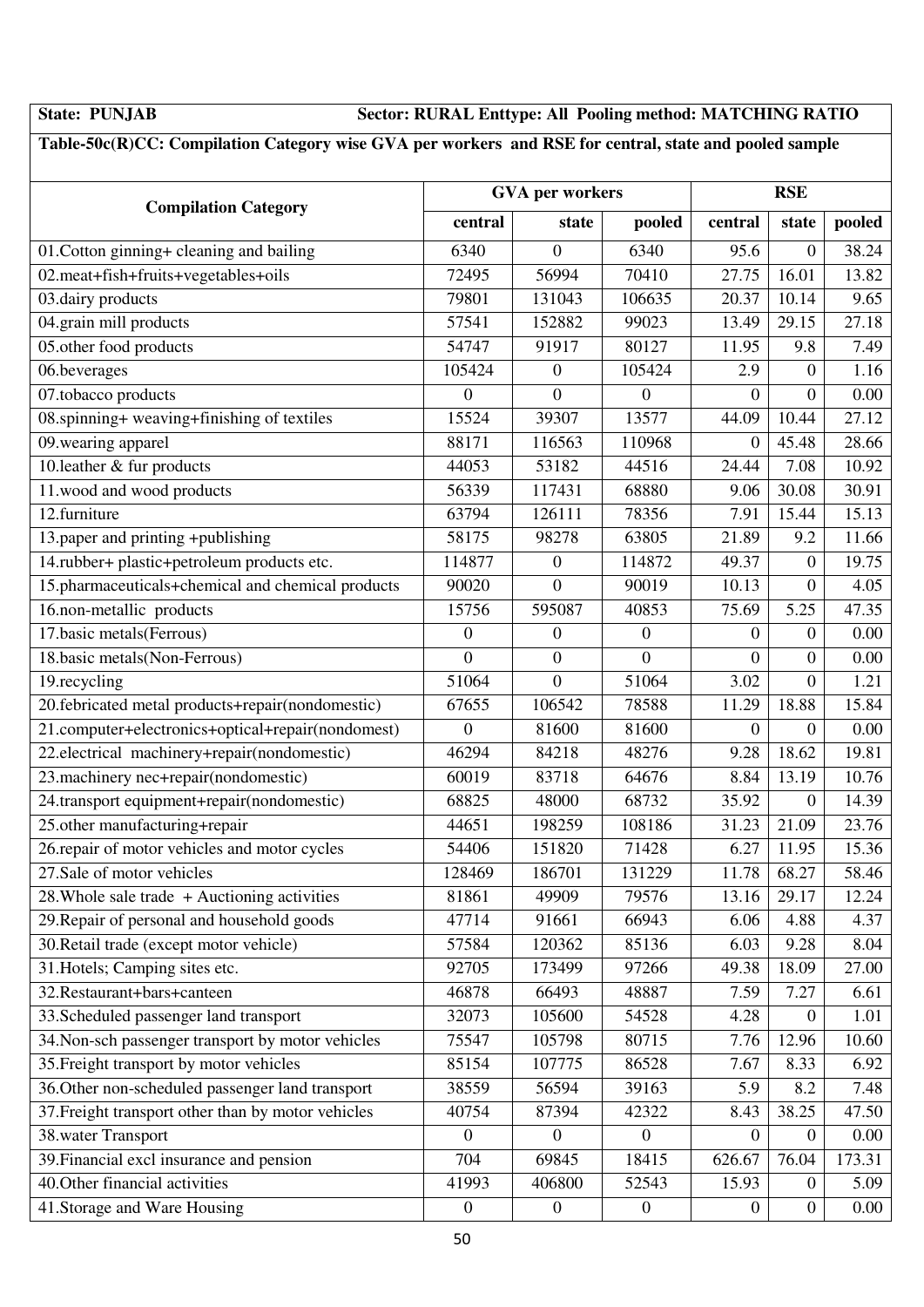### **State: PUNJAB Sector: RURAL Enttype: All Pooling method: MATCHING RATIO**

### **Table-50c(R)CC: Compilation Category wise GVA per workers and RSE for central, state and pooled sample**

| <b>Compilation Category</b>                     |                | <b>GVA</b> per workers |                | <b>RSE</b> |                  |        |  |
|-------------------------------------------------|----------------|------------------------|----------------|------------|------------------|--------|--|
|                                                 | central        | state                  | pooled         | central    | state            | pooled |  |
| 42. Supporting & Auxiliary transport activities | 57638          | $\Omega$               | 57640          | 20.81      | $\overline{0}$   | 8.32   |  |
| 43. Postal Services                             | $\mathbf{0}$   | $\overline{0}$         | $\overline{0}$ | $\Omega$   | $\overline{0}$   | 0.00   |  |
| 44. Courier activities                          | $\overline{0}$ | $\overline{0}$         | $\overline{0}$ | $\Omega$   | $\overline{0}$   | 0.00   |  |
| 45. Cable operator                              | 58784          | 133200                 | 122215         | 26.26      | $\overline{0}$   | 5.05   |  |
| 46. Other communication                         | 18751          | 57229                  | 50211          | 70.93      | 12.24            | 13.50  |  |
| 47. Real Estate                                 | 59292          | 189880                 | 95311          | 36.47      | 27.72            | 34.35  |  |
| 48. Renting of Machinery                        | 56693          | 115236                 | 73530          | 13.86      | 18.89            | 18.27  |  |
| 49. Computer relating services                  | $\Omega$       | 242400                 | 242400         | $\Omega$   | $\boldsymbol{0}$ | 0.00   |  |
| 50.Legal services                               | 104999         | $\overline{0}$         | 105000         | 3.08       | $\overline{0}$   | 1.23   |  |
| 51.Accounting+Book-Keeping                      | $\overline{0}$ | $\theta$               | $\theta$       | $\Omega$   | $\overline{0}$   | 0.00   |  |
| 52. Research Dev.                               | 69246          | 111725                 | 87973          | 9.08       | 11.32            | 9.09   |  |
| 53. Education                                   | 39692          | $\Omega$               | 39692          | 14.19      | $\theta$         | 5.68   |  |
| 54. Coaching centre                             | 48450          | 146473                 | 62545          | 16.96      | 13.65            | 19.89  |  |
| 55. Medical and Health                          | 60759          | 92969                  | 71123          | 12.53      | 10.71            | 9.43   |  |
| 56. Sanitary Services                           | 16230          | 34800                  | 23347          | 10.23      | $\theta$         | 2.84   |  |
| 57. Membership Organisations                    | 22312          | 36912                  | 23000          | 35.32      | 29.38            | 31.44  |  |
| 58. Recreation & Entertainment                  | 47580          | 56254                  | 54572          | 12.45      | 23.71            | 15.29  |  |
| 59. Washing & cleaning of Textiles              | 31774          | 67441                  | 46902          | 22.48      | 9.42             | 10.16  |  |
| 60. Hair dressing + beauty treatment            | 41651          | 80778                  | 61997          | 7.04       | 7.76             | 6.35   |  |
| 61.Custom Tailoring                             | 26172          | 84893                  | 42880          | 7.23       | 7.15             | 8.67   |  |
| $62.$ Funeral related + otherservices           | 26450          | 96872                  | 28947          | 19.33      | 0.99             | 7.34   |  |
| 63. Pvt. Household with employed person         | $\overline{0}$ | $\overline{0}$         | $\overline{0}$ | $\theta$   | $\overline{0}$   | 0.00   |  |
| All                                             | 52443          | 110580                 | 71183          | 3.59       | 7.63             | 7.19   |  |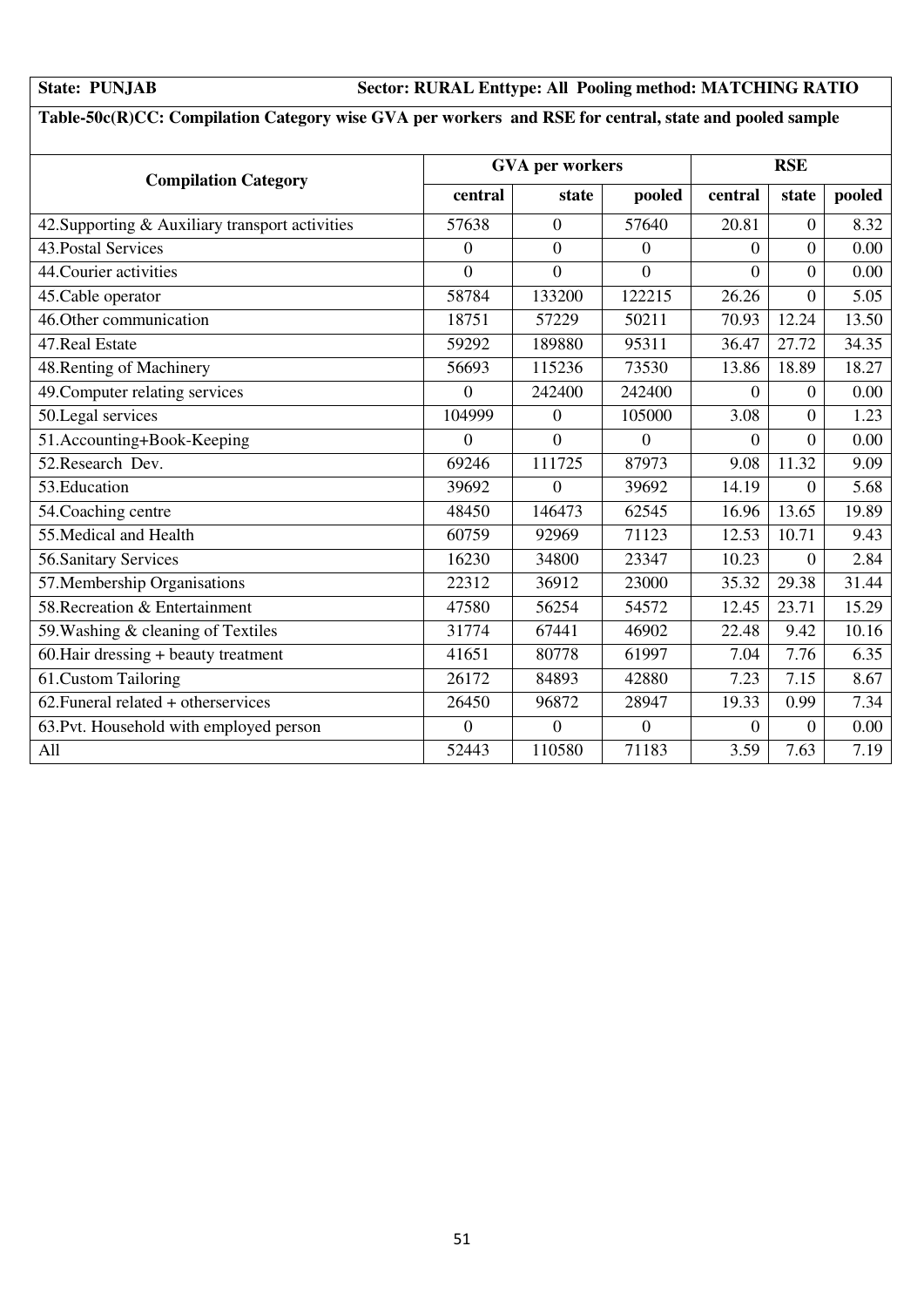### **State: PUNJAB Sector: URBAN Enttype: OAE Pooling method: MATCHING RATIO**

### **Table-50a(U)CC: Compilation Category wise GVA per workers and RSE for central, state and pooled sample**

| <b>GVA</b> per workers                             |                  |                  |                  | <b>RSE</b>       |                  |          |  |
|----------------------------------------------------|------------------|------------------|------------------|------------------|------------------|----------|--|
| <b>Compilation Category</b>                        | central          | state            | pooled           | central          | state            | pooled   |  |
| 01. Cotton ginning+ cleaning and bailing           | 25510            | $\boldsymbol{0}$ | 25510            | 6.09             | $\boldsymbol{0}$ | 2.44     |  |
| 02.meat+fish+fruits+vegetables+oils                | 131705           | 87857            | 125919           | 9.48             | 0.66             | 3.98     |  |
| 03.dairy products                                  | 48200            | 83970            | 55625            | 9.08             | 11.55            | 10.92    |  |
| 04.grain mill products                             | 68877            | 77767            | 72993            | 31.36            | 27.02            | 20.94    |  |
| 05.other food products                             | 88125            | 95326            | 89796            | 9.61             | 10.88            | 7.89     |  |
| 06.beverages                                       | 106560           | 198000           | 173319           | $\Omega$         | $\Omega$         | 0.00     |  |
| 07.tobacco products                                | $\mathbf{0}$     | $\boldsymbol{0}$ | $\boldsymbol{0}$ | $\boldsymbol{0}$ | $\overline{0}$   | 0.00     |  |
| 08.spinning+ weaving+finishing of textiles         | 53437            | 45010            | 53391            | 30.11            | 40.68            | 23.85    |  |
| 09. wearing apparel                                | 31890            | 48000            | 47325            | $\overline{0}$   | $\overline{0}$   | 0.00     |  |
| 10.leather & fur products                          | 44508            | 77493            | 44588            | 49.8             | 38.86            | 45.14    |  |
| 11.wood and wood products                          | 61393            | 80122            | 63586            | 12.05            | 13.19            | 11.00    |  |
| 12.furniture                                       | 68226            | 255502           | 113146           | 8.07             | 41.54            | 56.32    |  |
| 13.paper and printing +publishing                  | 17404            | 84444            | 36930            | 19.93            | 15.18            | 21.16    |  |
| 14.rubber+ plastic+petroleum products etc.         | $\boldsymbol{0}$ | 56208            | 56208            | $\mathbf{0}$     | 3.97             | 2.38     |  |
| 15.pharmaceuticals+chemical and chemical products  | $\overline{0}$   | $\overline{0}$   | $\overline{0}$   | $\overline{0}$   | $\boldsymbol{0}$ | 0.00     |  |
| 16.non-metallic products                           | 9312             | 83011            | 13505            | 47.55            | $\boldsymbol{0}$ | 13.11    |  |
| 17.basic metals(Ferrous)                           | 217200           | 55202            | 83882            | $\boldsymbol{0}$ | 4.43             | 1.75     |  |
| 18.basic metals(Non-Ferrous)                       | $\overline{0}$   | $\boldsymbol{0}$ | $\overline{0}$   | $\boldsymbol{0}$ | $\boldsymbol{0}$ | 0.00     |  |
| 19.recycling                                       | 42600            | 137400           | 58303            | $\overline{0}$   | $\boldsymbol{0}$ | 0.00     |  |
| 20.febricated metal products+repair(nondomestic)   | 65335            | 181342           | 74334            | 26.81            | 25.77            | 38.88    |  |
| 21.computer+electronics+optical+repair(nondomest)  | 250860           | 846000           | 329168           | $\overline{0}$   | $\boldsymbol{0}$ | 0.00     |  |
| 22.electrical machinery+repair(nondomestic)        | 79130            | 114180           | 79243            | 14.59            | $\overline{0}$   | 5.83     |  |
| 23. machinery nec+repair(nondomestic)              | 67834            | 99759            | 77077            | 10.62            | 22.84            | 18.13    |  |
| 24.transport equipment+repair(nondomestic)         | 52757            | 101400           | 56627            | 6.44             | $\overline{0}$   | 2.40     |  |
| 25.other manufacturing+repair                      | 49459            | 195110           | 64992            | 19.48            | 35.64            | 64.47    |  |
| 26.repair of motor vehicles and motor cycles       | 62636            | 89039            | 67809            | 9                | 11.18            | 9.41     |  |
| 27. Sale of motor vehicles                         | 109916           | 126013           | 115239           | 11.28            | 11.25            | 8.54     |  |
| 28. Whole sale trade $+$ Auctioning activities     | 95190            | 857701           | 120519           | 11.06            | 54.07            | 230.91   |  |
| 29. Repair of personal and household goods         | 72167            | 92923            | 78154            | 8.05             | 4.88             | 4.58     |  |
| 30. Retail trade (except motor vehicle)            | 89137            | 179813           | 115773           | 5.15             | 15.8             | 14.81    |  |
| 31. Hotels; Camping sites etc.                     | $\theta$         | 54746            | 54746            | $\theta$         | 10.81            | 6.49     |  |
| 32. Restaurant+bars+canteen                        | 49902            | 65651            | 52120            | 6.26             | 21.93            | 16.75    |  |
| 33. Scheduled passenger land transport             | 79073            | $\mathbf{0}$     | 79073            | 9.89             | $\overline{0}$   | 3.96     |  |
| 34. Non-sch passenger transport by motor vehicles  | 55044            | 86418            | 60860            | 17.64            | 12.71            | 12.57    |  |
| 35. Freight transport by motor vehicles            | 88889            | 85637            | 88326            | 4.96             | 3.61             | 2.90     |  |
| 36. Other non-scheduled passenger land transport   | 64538            | 58114            | 64315            | 15.12            | 3.72             | 6.40     |  |
| 37. Freight transport other than by motor vehicles | 46050            | 61208            | 47355            | 12.07            | 3.78             | 5.53     |  |
| 38. water Transport                                | $\theta$         | $\mathbf{0}$     | $\theta$         | $\theta$         | $\overline{0}$   | 0.00     |  |
| 39. Financial excl insurance and pension           | 67121            | 121483           | 88104            | 28.03            | 41.82            | 35.64    |  |
| 40. Other financial activities                     | 68063            | 92729            | 71917            | 15.95            | 42.87            | 33.71    |  |
| 41. Storage and Ware Housing                       | $\boldsymbol{0}$ | $\boldsymbol{0}$ | $\boldsymbol{0}$ | $\boldsymbol{0}$ | $\boldsymbol{0}$ | $0.00\,$ |  |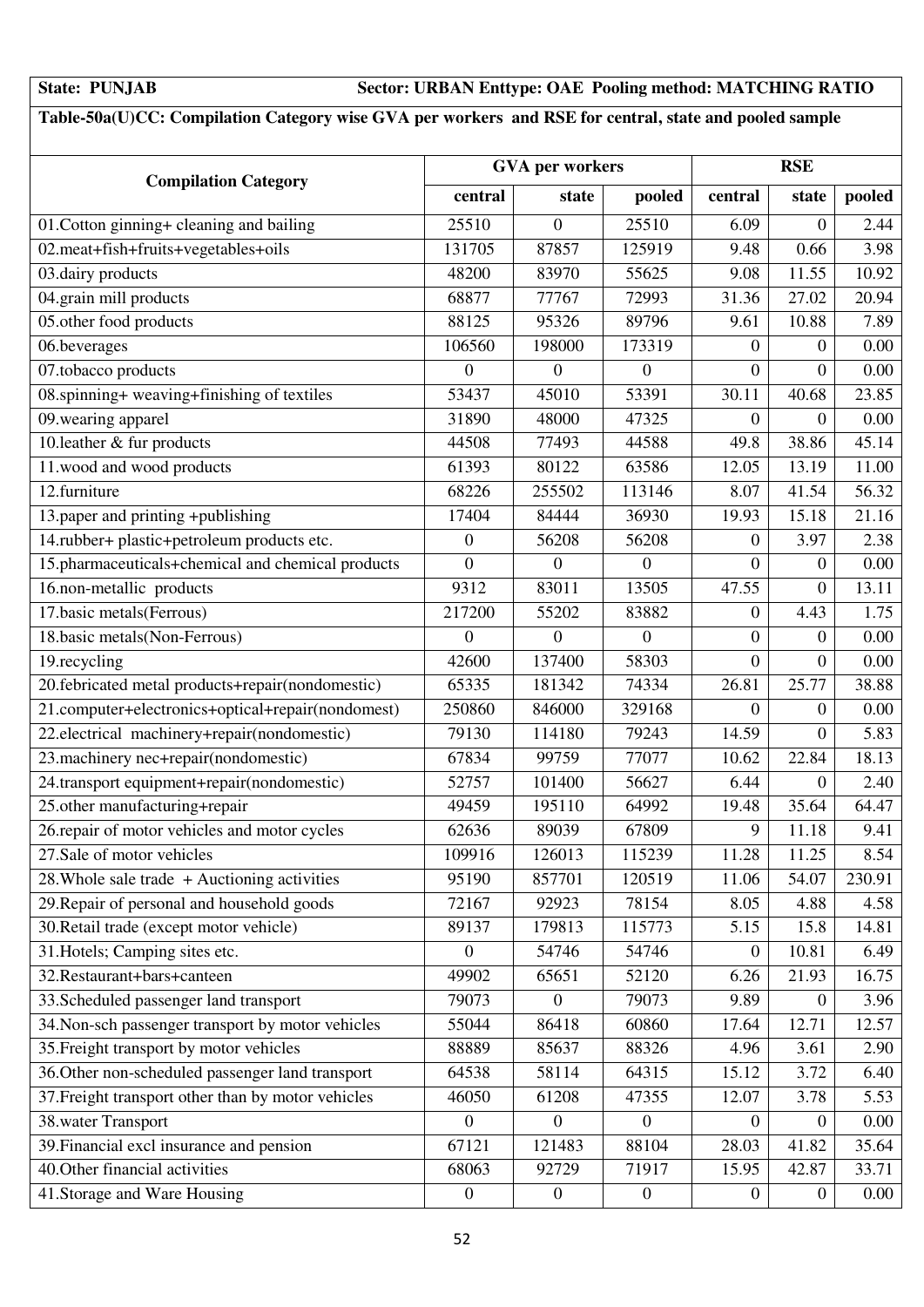### **State: PUNJAB Sector: URBAN Enttype: OAE Pooling method: MATCHING RATIO**

### **Table-50a(U)CC: Compilation Category wise GVA per workers and RSE for central, state and pooled sample**

| <b>Compilation Category</b>                     |          | <b>GVA</b> per workers |          | <b>RSE</b>       |                |        |
|-------------------------------------------------|----------|------------------------|----------|------------------|----------------|--------|
|                                                 | central  | state                  | pooled   | central          | state          | pooled |
| 42. Supporting & Auxiliary transport activities | 126763   | 62526                  | 85482    | 14.1             | 19.14          | 11.85  |
| 43. Postal Services                             | 64620    | $\boldsymbol{0}$       | 64620    | $\boldsymbol{0}$ | $\overline{0}$ | 0.00   |
| 44. Courier activities                          | 32880    | $\overline{0}$         | 32880    | $\theta$         | $\overline{0}$ | 0.00   |
| 45. Cable operator                              | 53700    | 28380                  | 50229    | $\Omega$         | $\Omega$       | 0.00   |
| 46. Other communication                         | 41308    | 69189                  | 55490    | 16.28            | 15.45          | 12.53  |
| 47. Real Estate                                 | 129127   | 247253                 | 180551   | 14.66            | 6.53           | 6.81   |
| 48. Renting of Machinery                        | 58346    | 114557                 | 87625    | 23.81            | 6.3            | 8.04   |
| 49. Computer relating services                  | 52464    | 80587                  | 60756    | 26.18            | 17.13          | 16.36  |
| 50.Legal services                               | 238334   | 190200                 | 214099   | 1.08             | $\overline{0}$ | 0.48   |
| 51.Accounting+Book-Keeping                      | 177599   | $\Omega$               | 177599   | 4.67             | $\Omega$       | 1.87   |
| 52. Research Dev.                               | 121690   | 135073                 | 128360   | 7.34             | 9.87           | 6.83   |
| 53. Education                                   | 48664    | 265769                 | 58966    | 22.1             | 28.56          | 77.58  |
| 54. Coaching centre                             | 126812   | 114113                 | 124716   | 41.01            | 16.2           | 18.90  |
| 55. Medical and Health                          | 76023    | 412245                 | 218137   | 11.59            | 53.58          | 60.78  |
| 56. Sanitary Services                           | 57600    | $\overline{0}$         | 57600    | $\Omega$         | $\overline{0}$ | 0.00   |
| 57. Membership Organisations                    | 53975    | 55800                  | 54082    | 12.2             | $\overline{0}$ | 4.87   |
| 58. Recreation & Entertainment                  | 122967   | 103241                 | 121458   | 48.54            | 21.87          | 22.60  |
| 59. Washing & cleaning of Textiles              | 67933    | 102347                 | 78057    | 10.68            | 32.75          | 26.03  |
| 60. Hair dressing + beauty treatment            | 57600    | 95986                  | 74236    | 8.89             | 9.04           | 7.54   |
| 61.Custom Tailoring                             | 41734    | 81671                  | 52723    | 10.69            | 9.2            | 9.20   |
| 62. Funeral related + otherservices             | 77142    | 86403                  | 77638    | 10.35            | 0.86           | 4.15   |
| 63. Pvt. Household with employed person         | $\Omega$ | $\overline{0}$         | $\Omega$ | $\Omega$         | $\Omega$       | 0.00   |
| All                                             | 73585    | 149579                 | 92811    | 4.1              | 11.16          | 10.87  |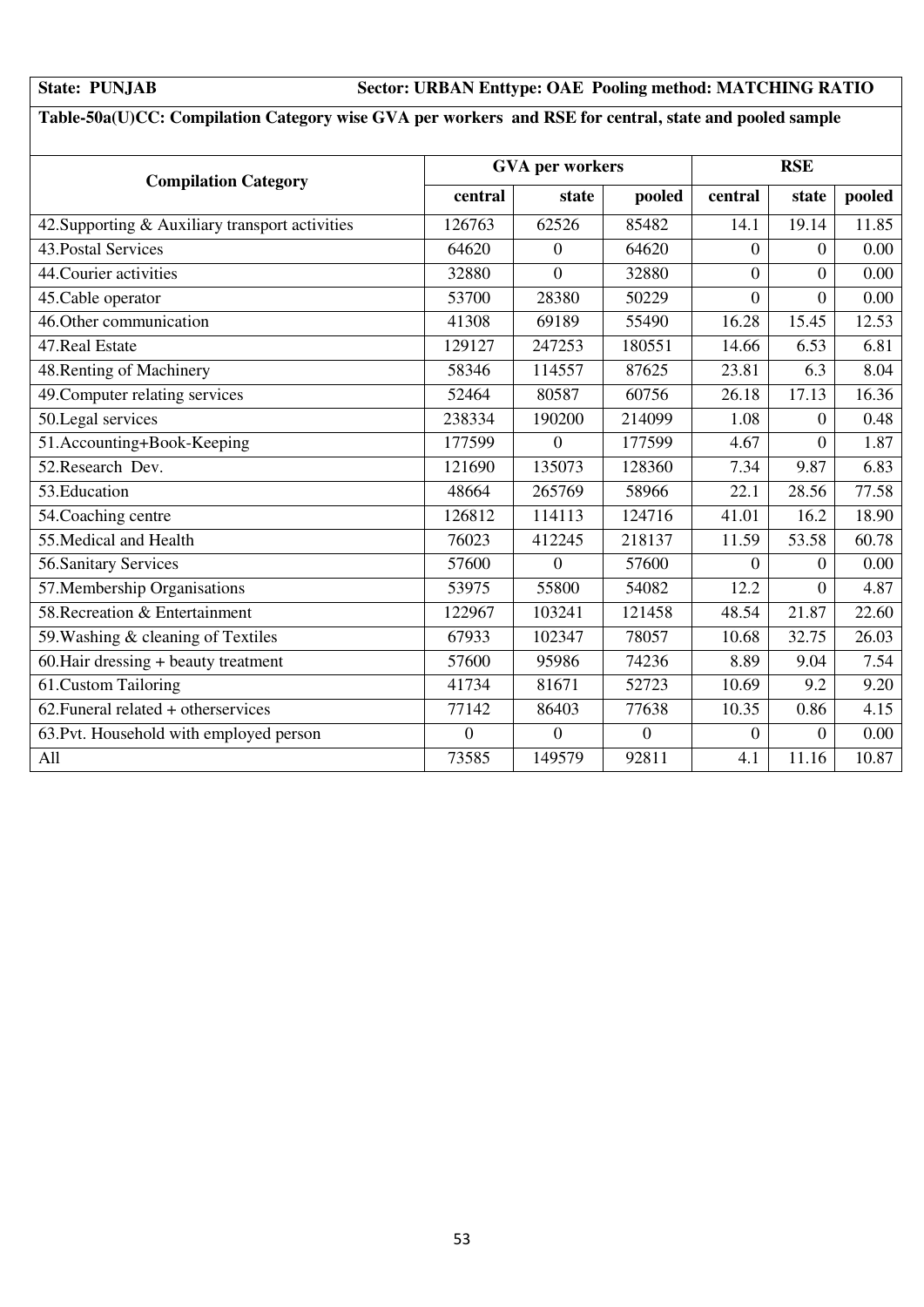### **State: PUNJAB Sector: URBAN Enttype: EST Pooling method: MATCHING RATIO**

### **Table-50b(U)CC: Compilation Category wise GVA per workers and RSE for central, state and pooled sample**

|                                                    | <b>GVA</b> per workers |                  |                | <b>RSE</b>       |                  |                    |
|----------------------------------------------------|------------------------|------------------|----------------|------------------|------------------|--------------------|
| <b>Compilation Category</b>                        | central                | state            | pooled         | central          | state            | pooled             |
| 01. Cotton ginning+ cleaning and bailing           | 70140                  | $\overline{0}$   | 70140          | $\overline{0}$   | $\mathbf{0}$     | 0.00               |
| 02.meat+fish+fruits+vegetables+oils                | 93187                  | 90129            | 91301          | 13.34            | 40.25            | 24.45              |
| 03.dairy products                                  | 114710                 | 129525           | 120469         | 6.58             | 10.4             | 7.16               |
| 04.grain mill products                             | 85343                  | 107941           | 99452          | 4.56             | 12.21            | 8.10               |
| 05.other food products                             | 81647                  | 94777            | 87893          | 13.68            | 11.25            | 8.88               |
| 06.beverages                                       | 58999                  | 152400           | 54348          | 29.7             | $\overline{0}$   | 12.90              |
| 07.tobacco products                                | 129975                 | 51680            | 68163          | $\boldsymbol{0}$ | $\overline{0}$   | 0.00               |
| 08.spinning+ weaving+finishing of textiles         | 54612                  | 118055           | 55245          | 6.34             | 15.48            | 20.01              |
| 09. wearing apparel                                | 59967                  | 105153           | 67311          | 2.04             | 46.38            | 43.48              |
| 10. leather $&$ fur products                       | 68864                  | 44527            | 55836          | 5.26             | 10.81            | 5.79               |
| 11.wood and wood products                          | 75740                  | 161648           | 97445          | 9.46             | 24.14            | 24.21              |
| 12.furniture                                       | 64242                  | 112937           | 78790          | 8.32             | 29.2             | 25.26              |
| 13.paper and printing +publishing                  | 69909                  | 67350            | 69532          | 8.82             | 9.35             | 6.49               |
| 14.rubber+ plastic+petroleum products etc.         | 119175                 | $\boldsymbol{0}$ | 119175         | 19.1             | $\boldsymbol{0}$ | 7.64               |
| 15.pharmaceuticals+chemical and chemical products  | 82819                  | 27600            | 55768          | 0.52             | $\overline{0}$   | 0.31               |
| 16.non-metallic products                           | 16266                  | $\boldsymbol{0}$ | 16266          | 4.94             | $\boldsymbol{0}$ | 1.98               |
| 17.basic metals(Ferrous)                           | 453765                 | 94620            | 434731         | 56.37            | $\boldsymbol{0}$ | 23.54              |
| 18.basic metals(Non-Ferrous)                       | $\theta$               | $\overline{0}$   | $\overline{0}$ | $\overline{0}$   | $\overline{0}$   | 0.00               |
| 19.recycling                                       | 95400                  | $\overline{0}$   | 95400          | $\mathbf{0}$     | $\overline{0}$   | 0.00               |
| 20.febricated metal products+repair(nondomestic)   | 74721                  | 56906            | 64665          | 7.23             | 33.28            | 17.89              |
| 21.computer+electronics+optical+repair(nondomest)  | 88440                  | 876000           | 124600         | $\boldsymbol{0}$ | $\mathbf{0}$     | 0.00               |
| 22.electrical machinery+repair(nondomestic)        | 52867                  | 80243            | 58782          | 9.88             | 6.71             | 6.55               |
| 23. machinery nec+repair(nondomestic)              | 60040                  | 214804           | 96833          | 19.48            | 30.99            | 41.53              |
| 24.transport equipment+repair(nondomestic)         | 89969                  | 183124           | 98200          | 6.89             | 26.45            | 29.70              |
| 25.other manufacturing+repair                      | 74070                  | 184892           | 110929         | 7.56             | 58.93            | 58.97              |
| 26.repair of motor vehicles and motor cycles       | 63728                  | 106235           | 72958          | 6.73             | 14.91            | $\overline{1}3.24$ |
| 27.Sale of motor vehicles                          | 196234                 | 199779           | 197828         | 15.63            | 47.08            | 29.19              |
| $28$ . Whole sale trade + Auctioning activities    | 159261                 | 56712            | 108946         | 12.5             | 14.07            | 8.53               |
| 29. Repair of personal and household goods         | 56307                  | 315741           | 156334         | 13.74            | 53.9             | 65.35              |
| 30. Retail trade (except motor vehicle)            | 100614                 | 227387           | 150251         | 6.68             | 23.14            | 21.09              |
| 31. Hotels; Camping sites etc.                     | 57097                  | 121377           | 92077          | 33.77            | 44.96            | 36.53              |
| 32. Restaurant+bars+canteen                        | 57243                  | 99391            | 74532          | 7.95             | 29.9             | 24.05              |
| 33. Scheduled passenger land transport             | 75243                  | $\theta$         | 75243          | 1.08             | $\boldsymbol{0}$ | 0.43               |
| 34. Non-sch passenger transport by motor vehicles  | 66461                  | 91309            | 68285          | 19.65            | 10.69            | 11.49              |
| 35. Freight transport by motor vehicles            | 76745                  | 173145           | 98850          | 10.04            | 11.96            | 12.95              |
| 36. Other non-scheduled passenger land transport   | $\overline{0}$         | 80400            | 80400          | $\mathbf{0}$     | $\overline{0}$   | 0.00               |
| 37. Freight transport other than by motor vehicles | 81216                  | 36300            | 41274          | $\mathbf{0}$     | $\mathbf{0}$     | 0.00               |
| 38. water Transport                                | $\boldsymbol{0}$       | $\overline{0}$   | $\overline{0}$ | $\overline{0}$   | $\mathbf{0}$     | 0.00               |
| 39. Financial excl insurance and pension           | 137487                 | 125658           | 131029         | 20.68            | 3.82             | 8.95               |
| 40. Other financial activities                     | 90140                  | 518481           | 202714         | 12.46            | 18.5             | 28.48              |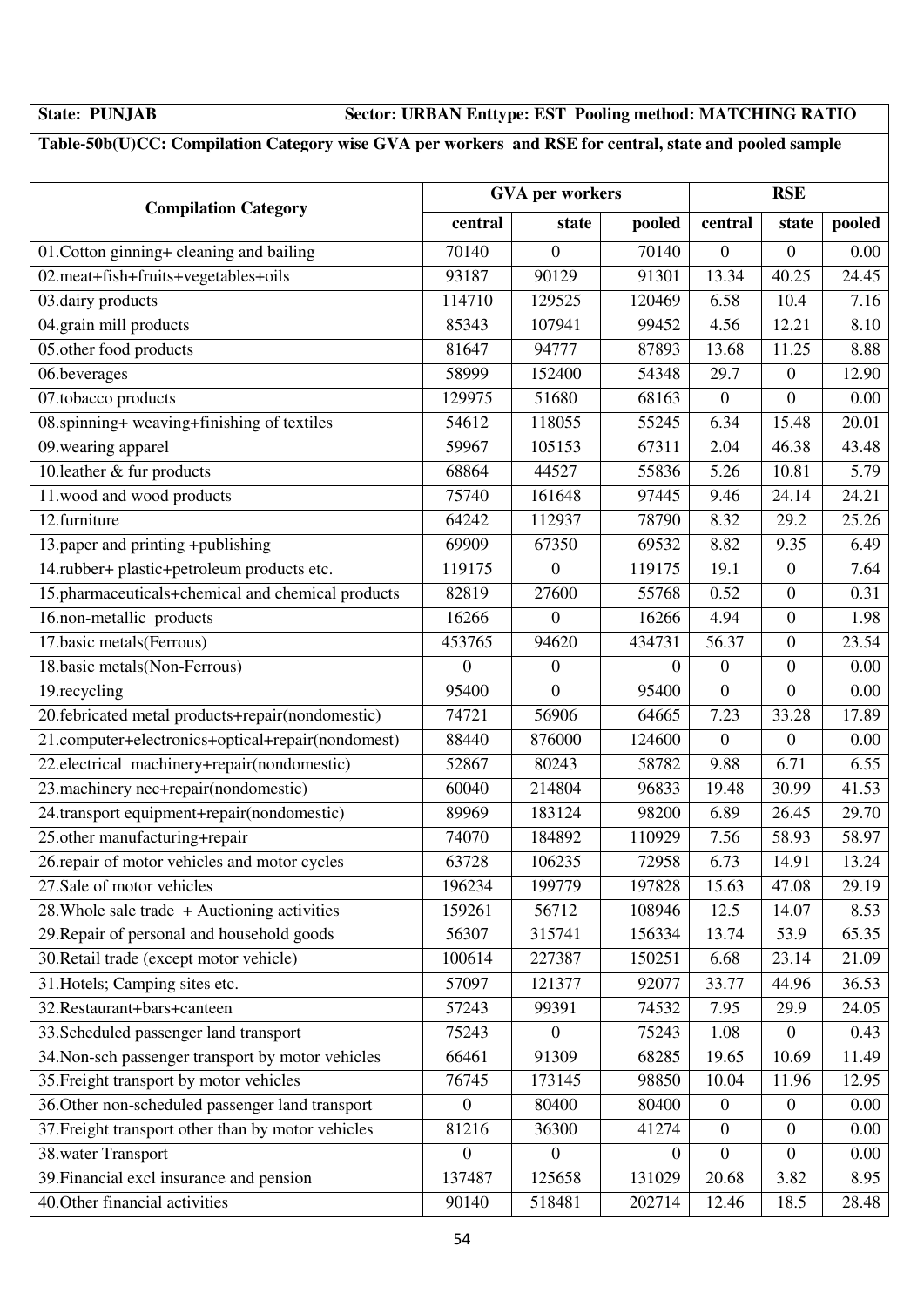### **State: PUNJAB Sector: URBAN Enttype: EST Pooling method: MATCHING RATIO**

### **Table-50b(U)CC: Compilation Category wise GVA per workers and RSE for central, state and pooled sample**

| <b>Compilation Category</b>                     |                  | <b>GVA</b> per workers |                |                  | <b>RSE</b>       |        |  |
|-------------------------------------------------|------------------|------------------------|----------------|------------------|------------------|--------|--|
|                                                 | central          | state                  | pooled         | central          | state            | pooled |  |
| 41. Storage and Ware Housing                    | $\Omega$         | $\Omega$               | $\Omega$       | $\Omega$         | $\Omega$         | 0.00   |  |
| 42. Supporting & Auxiliary transport activities | 72968            | 85267                  | 76677          | 7.3              | 28.66            | 19.32  |  |
| 43. Postal Services                             | $\boldsymbol{0}$ | $\theta$               | $\overline{0}$ | $\boldsymbol{0}$ | $\overline{0}$   | 0.00   |  |
| 44. Courier activities                          | 74955            | 71061                  | 74011          | 5.77             | 17.75            | 10.49  |  |
| 45. Cable operator                              | 66564            | $\overline{0}$         | 66564          | 28.25            | $\boldsymbol{0}$ | 11.30  |  |
| 46. Other communication                         | 33762            | 80003                  | 51288          | 39.39            | 34.87            | 34.24  |  |
| 47. Real Estate                                 | 103874           | 664429                 | 445729         | 11.84            | 30.98            | 27.73  |  |
| 48. Renting of Machinery                        | 73944            | 128245                 | 90916          | 5.99             | 6.26             | 5.65   |  |
| 49. Computer relating services                  | 110823           | 118231                 | 105441         | 10.06            | 39.93            | 27.20  |  |
| 50.Legal services                               | 142497           | 155623                 | 150878         | 9.78             | 6.27             | 5.36   |  |
| 51.Accounting+Book-Keeping                      | 175340           | 329552                 | 218946         | 1.23             | 51.98            | 46.95  |  |
| 52. Research Dev.                               | 60759            | 209210                 | 144648         | 9.62             | 88.32            | 76.66  |  |
| 53. Education                                   | 63096            | 60226                  | 62684          | 18.75            | 18               | 12.83  |  |
| 54. Coaching centre                             | 100952           | 111935                 | 102218         | 24.84            | 30.57            | 22.35  |  |
| 55. Medical and Health                          | 101520           | 345212                 | 209244         | 18.25            | 40.85            | 40.59  |  |
| 56. Sanitary Services                           | $\overline{0}$   | 54300                  | 54300          | $\Omega$         | $\Omega$         | 0.00   |  |
| 57. Membership Organisations                    | 148917           | 70543                  | 79270          | 0.45             | $\overline{0}$   | 0.34   |  |
| 58. Recreation & Entertainment                  | 63410            | 36799                  | 56366          | 18.92            | 40.34            | 17.95  |  |
| 59. Washing & cleaning of Textiles              | 48810            | 51096                  | 49966          | 2.1              | 30.47            | 18.71  |  |
| $60$ . Hair dressing + beauty treatment         | 59108            | 95811                  | 87581          | 10.89            | 56.44            | 37.16  |  |
| 61.Custom Tailoring                             | 52983            | 93591                  | 66310          | 6.05             | 15.29            | 13.09  |  |
| 62. Funeral related + otherservices             | 47699            | $\boldsymbol{0}$       | 47699          | 1.49             | $\boldsymbol{0}$ | 0.60   |  |
| 63. Pvt. Household with employed person         | $\overline{0}$   | $\overline{0}$         | $\theta$       | $\overline{0}$   | $\overline{0}$   | 0.00   |  |
| A11                                             | 88538            | 151536                 | 111384         | 5.45             | 27.58            | 22.58  |  |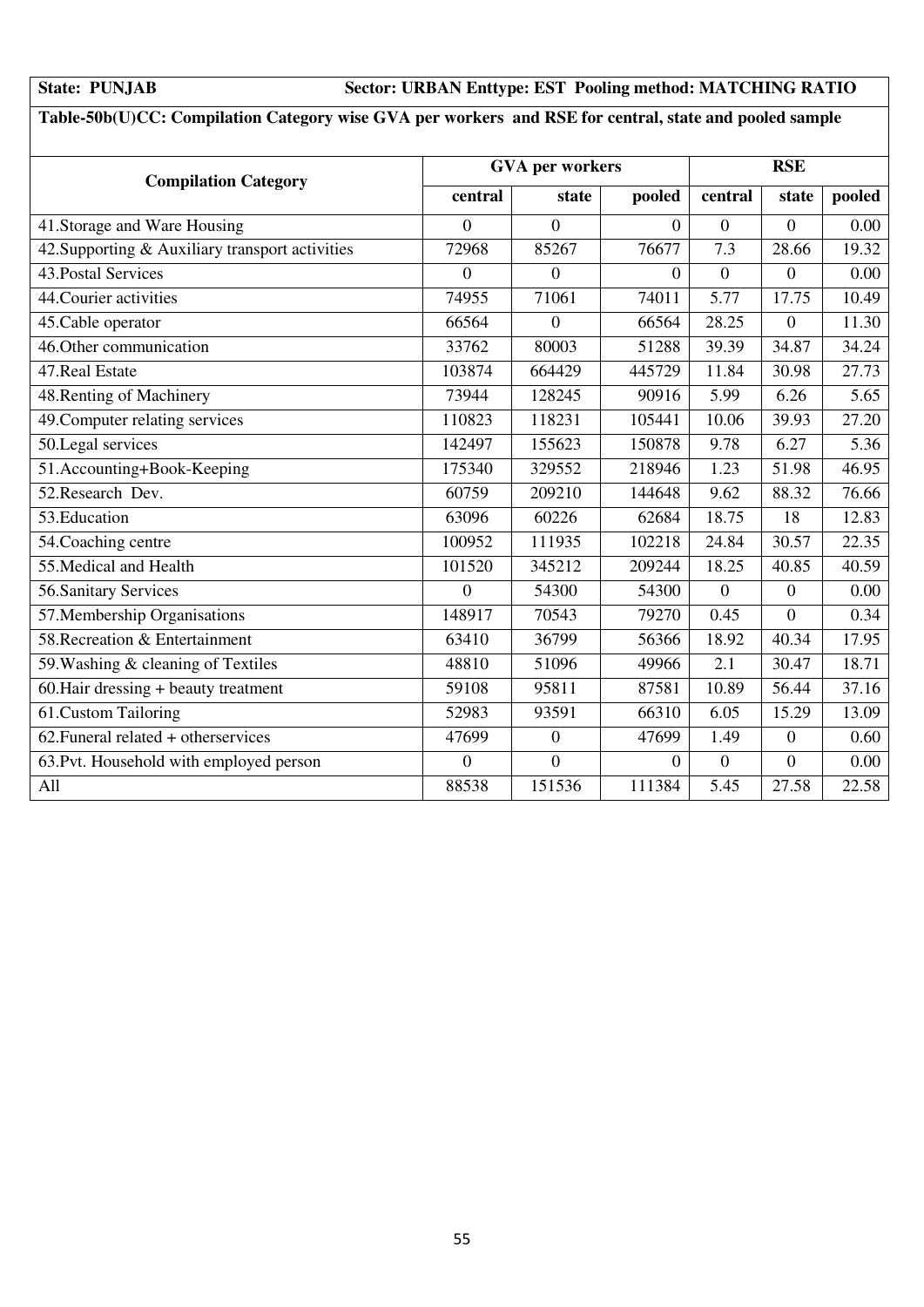### **State: PUNJAB Sector: URBAN Enttype: All Pooling method: MATCHING RATIO**

### **Table-50c(U)CC: Compilation Category wise GVA per workers and RSE for central, state and pooled sample**

|                                                    | <b>GVA</b> per workers |                  |                  | <b>RSE</b>         |                  |        |  |
|----------------------------------------------------|------------------------|------------------|------------------|--------------------|------------------|--------|--|
| <b>Compilation Category</b>                        | central                | state            | pooled           | central            | state            | pooled |  |
| 01. Cotton ginning+ cleaning and bailing           | 27077                  | $\overline{0}$   | 27077            | 11.11              | $\boldsymbol{0}$ | 4.44   |  |
| 02.meat+fish+fruits+vegetables+oils                | 120916                 | 89686            | 109700           | 9.61               | 32.47            | 16.48  |  |
| 03.dairy products                                  | 93693                  | 122755           | 104354           | 14.21              | 10.76            | 9.15   |  |
| 04.grain mill products                             | 76521                  | 96906            | 87764            | 17.59              | 12.27            | 10.18  |  |
| 05.other food products                             | 83917                  | 94867            | 88410            | 10.84              | 9.18             | 7.20   |  |
| 06.beverages                                       | 59181                  | 185155           | 56439            | 29.45              | 7.05             | 18.58  |  |
| $\overline{07}$ .tobacco products                  | 129975                 | 51680            | 68163            | 0                  | $\mathbf{0}$     | 0.00   |  |
| 08.spinning+ weaving+finishing of textiles         | 54377                  | 109296           | 54875            | 3.93               | 19.51            | 23.37  |  |
| 09. wearing apparel                                | 59916                  | 96845            | 66623            | 1.99               | 45.83            | 39.98  |  |
| $\overline{10}$ . leather & fur products           | 48528                  | 44872            | 47939            | 40.24              | 11.16            | 17.46  |  |
| 11.wood and wood products                          | 71325                  | 153127           | 88564            | 9.35               | 24.37            | 25.46  |  |
| 12.furniture                                       | 64776                  | 127605           | 83116            | 7.54               | 28.23            | 26.11  |  |
| 13.paper and printing +publishing                  | 60747                  | 75702            | 62544            | 13.82              | 10.88            | 9.55   |  |
| 14.rubber+ plastic+petroleum products etc.         | 119175                 | 56208            | 89026            | 19.1               | 3.97             | 10.34  |  |
| 15.pharmaceuticals+chemical and chemical products  | 82819                  | 27600            | 55768            | 0.52               | $\theta$         | 0.31   |  |
| 16.non-metallic products                           | 11070                  | 83011            | 14173            | $\overline{29.17}$ | $\boldsymbol{0}$ | 9.11   |  |
| 17.basic metals(Ferrous)                           | 443484                 | 63459            | 366131           | 53.44              | 17.03            | 25.95  |  |
| 18.basic metals(Non-Ferrous)                       | $\Omega$               | $\overline{0}$   | $\Omega$         | $\Omega$           | $\overline{0}$   | 0.00   |  |
| 19.recycling                                       | 45412                  | 137400           | 59966            | 8.29               | $\boldsymbol{0}$ | 2.51   |  |
| 20.febricated metal products+repair(nondomestic)   | 72820                  | 59304            | 65793            | 9.98               | 34.72            | 19.29  |  |
| 21.computer+electronics+optical+repair(nondomest)  | 119778                 | 863117           | 167154           | 29.86              | 1.2              | 9.33   |  |
| 22.electrical machinery+repair(nondomestic)        | 66589                  | 80673            | 68245            | 13.03              | 6.47             | 6.85   |  |
| 23. machinery nec+repair(nondomestic)              | 61500                  | 188178           | 92916            | 15.71              | 32.23            | 39.38  |  |
| 24.transport equipment+repair(nondomestic)         | 85469                  | 174191           | 93214            | 5.91               | 24.93            | 28.04  |  |
| 25.other manufacturing+repair                      | 59294                  | 187674           | 86543            | 11.7               | 47.86            | 62.35  |  |
| 26.repair of motor vehicles and motor cycles       | 63177                  | 99014            | 70440            | 6.24               | 12.43            | 10.72  |  |
| 27. Sale of motor vehicles                         | 174205                 | 187151           | 179694           | 12.49              | 38.41            | 24.49  |  |
| 28. Whole sale trade $+$ Auctioning activities     | 138109                 | 70220            | 111302           | 10.04              | 29.99            | 12.40  |  |
| 29. Repair of personal and household goods         | 67703                  | 177532           | 102753           | 7.03               | 42.32            | 43.91  |  |
| 30. Retail trade (except motor vehicle)            | 93919                  | 204328           | 131386           | 4.48               | 14.68            | 13.76  |  |
| 31. Hotels; Camping sites etc.                     | 57097                  | 110798           | 88600            | 33.77              | 44.37            | 34.41  |  |
| 32. Restaurant+bars+canteen                        | 53323                  | 92218            | 64665            | 5.68               | 26.13            | 22.44  |  |
| 33. Scheduled passenger land transport             | 78969                  | $\theta$         | 78969            | 9.66               | $\mathbf{0}$     | 3.86   |  |
| 34. Non-sch passenger transport by motor vehicles  | 55914                  | 86555            | 61362            | 16.88              | 12.37            | 12.14  |  |
| 35. Freight transport by motor vehicles            | 79817                  | 156608           | 96356            | 7.37               | 18.49            | 18.20  |  |
| 36. Other non-scheduled passenger land transport   | 64538                  | 58586            | 64327            | 15.12              | 4.15             | 6.48   |  |
| 37. Freight transport other than by motor vehicles | 46542                  | 47571            | 46717            | 11.65              | 16.18            | 10.92  |  |
| 38. water Transport                                | 0                      | $\boldsymbol{0}$ | $\boldsymbol{0}$ | $\overline{0}$     | $\overline{0}$   | 0.00   |  |
| 39. Financial excl insurance and pension           | 110612                 | 124639           | 117568           | 23.73              | 10.6             | 11.19  |  |
| 40. Other financial activities                     | 82185                  | 423064           | 159883           | 8.16               | 31.81            | 50.53  |  |